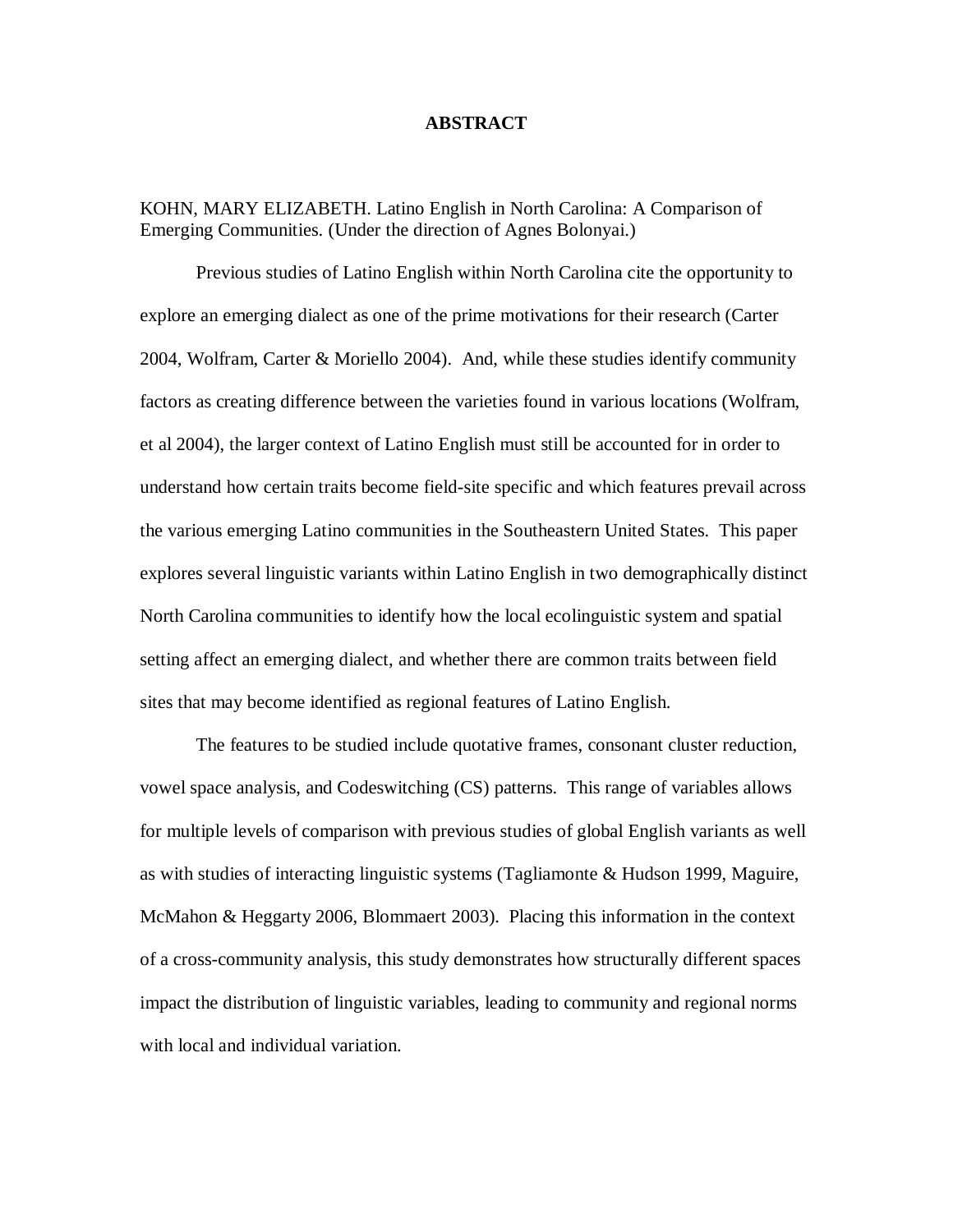While initial analyses demonstrate community as well as idiolectal differences, looking at these patterns together demonstrates that local differences become established within regional norms. The effect of community difference leaves its imprint on the variety. Understanding linguistic diversity in this way demonstrates how multiple varieties come to exist in the same region: by interacting with the specific economic and demographic forces that shape each community.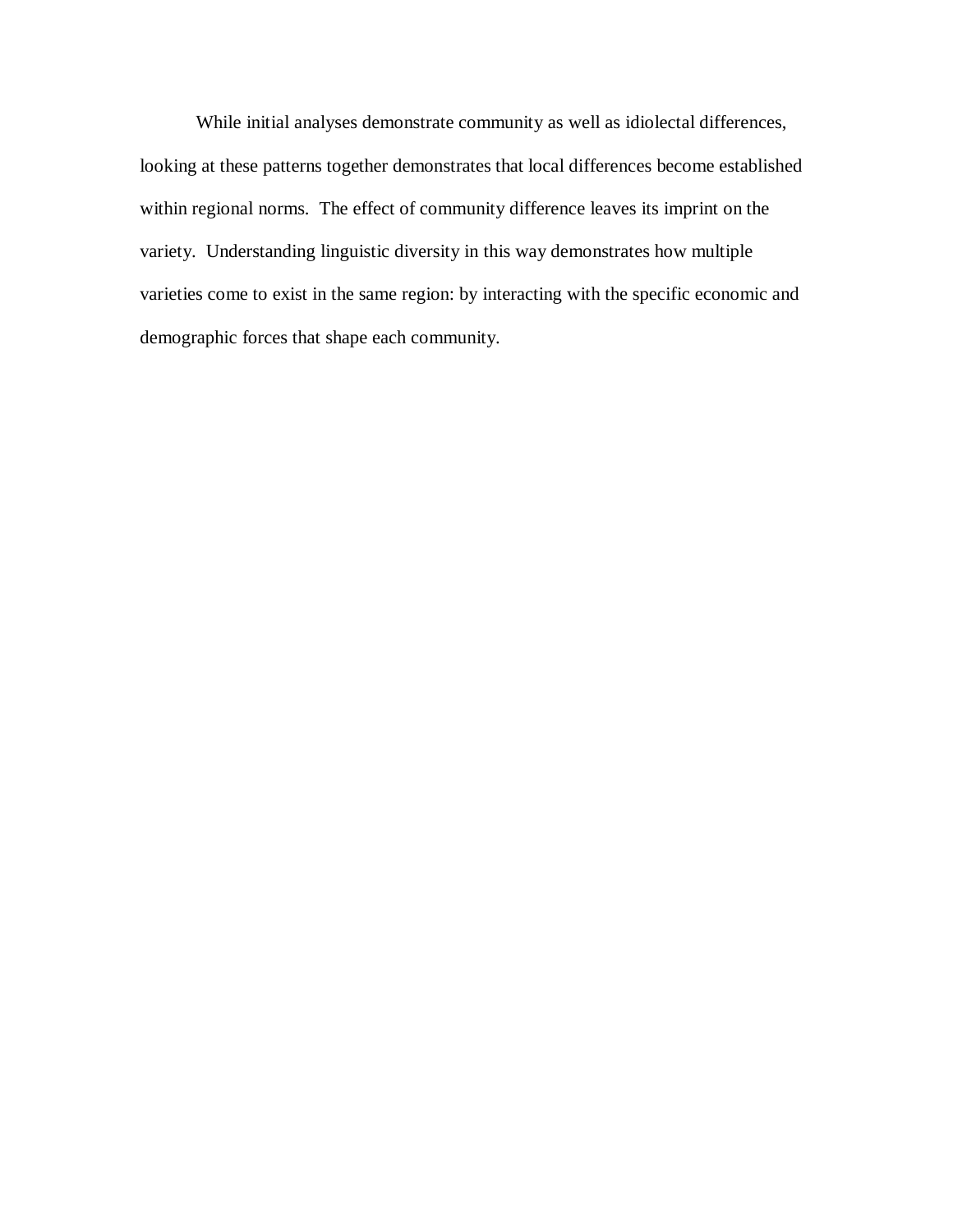Latino English in North Carolina: A Comparison of Emerging Communities

by Mary Elizabeth Kohn

A thesis submitted to the Graduate Faculty of North Carolina State University in partial fulfillment of the requirements for the Degree of Master of Science

English

Raleigh, North Carolina 2008

APPROVED BY:

\_\_\_\_\_\_\_\_\_\_\_\_\_\_\_\_\_\_\_\_\_\_\_\_\_ \_\_\_\_\_\_\_\_\_\_\_\_\_\_\_\_\_\_\_\_\_\_\_\_\_ Dr. Walt Wolfram Dr. Tonya Wolford

> Dr. Agnes Bolonyai Chair of Advisory Committee

\_\_\_\_\_\_\_\_\_\_\_\_\_\_\_\_\_\_\_\_\_\_\_\_\_\_\_\_\_\_\_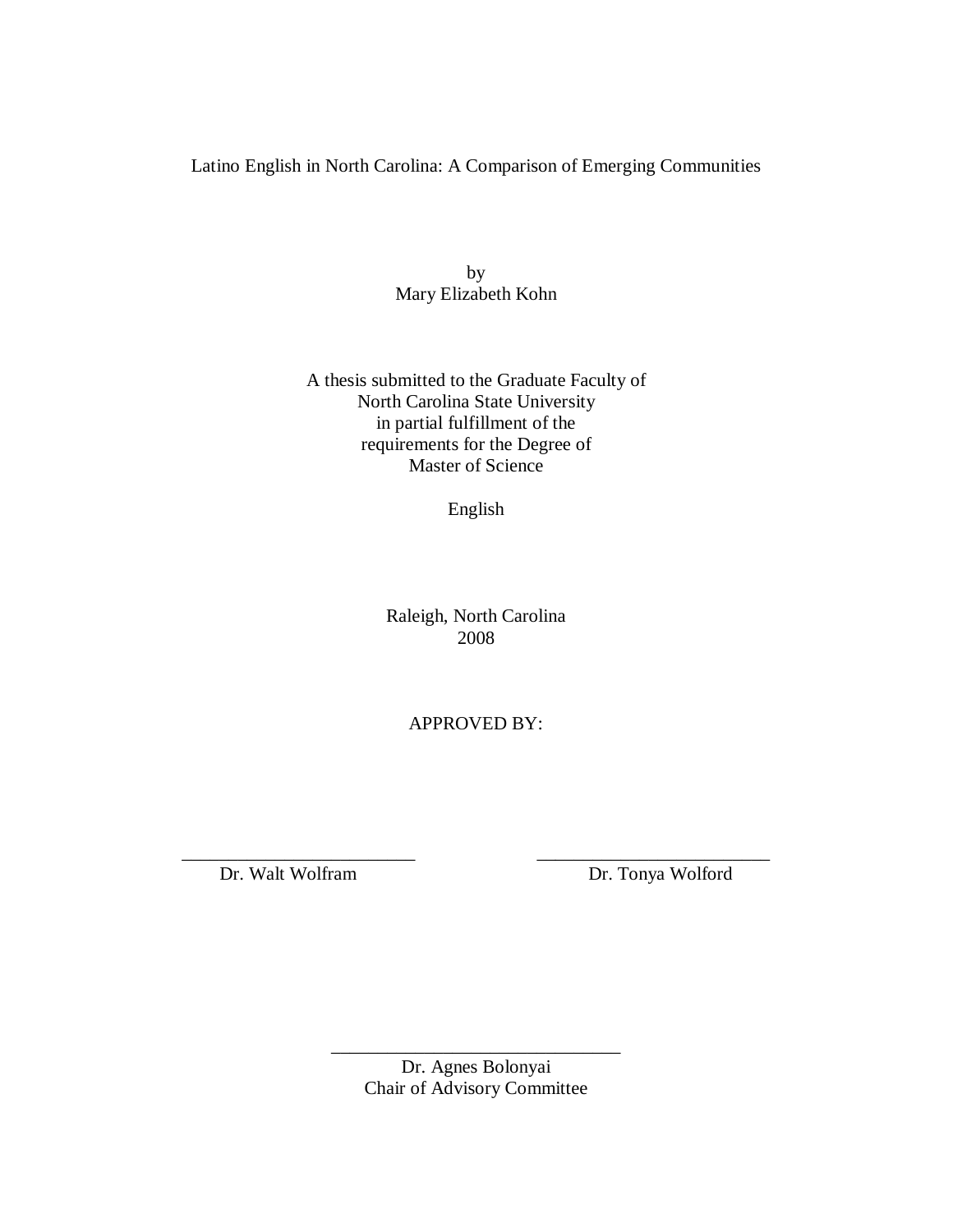### **BIOGRAPHY**

Mary Elizabeth Kohn graduated with a Bachelor's of Art in English and Spanish from Appalachian State University in 2002. Before returning to school she worked as a social worker, teacher, and interpreter. She plans to continue her education in the Fall of 2008 so that she can continue to learn how and why people talk like they talk.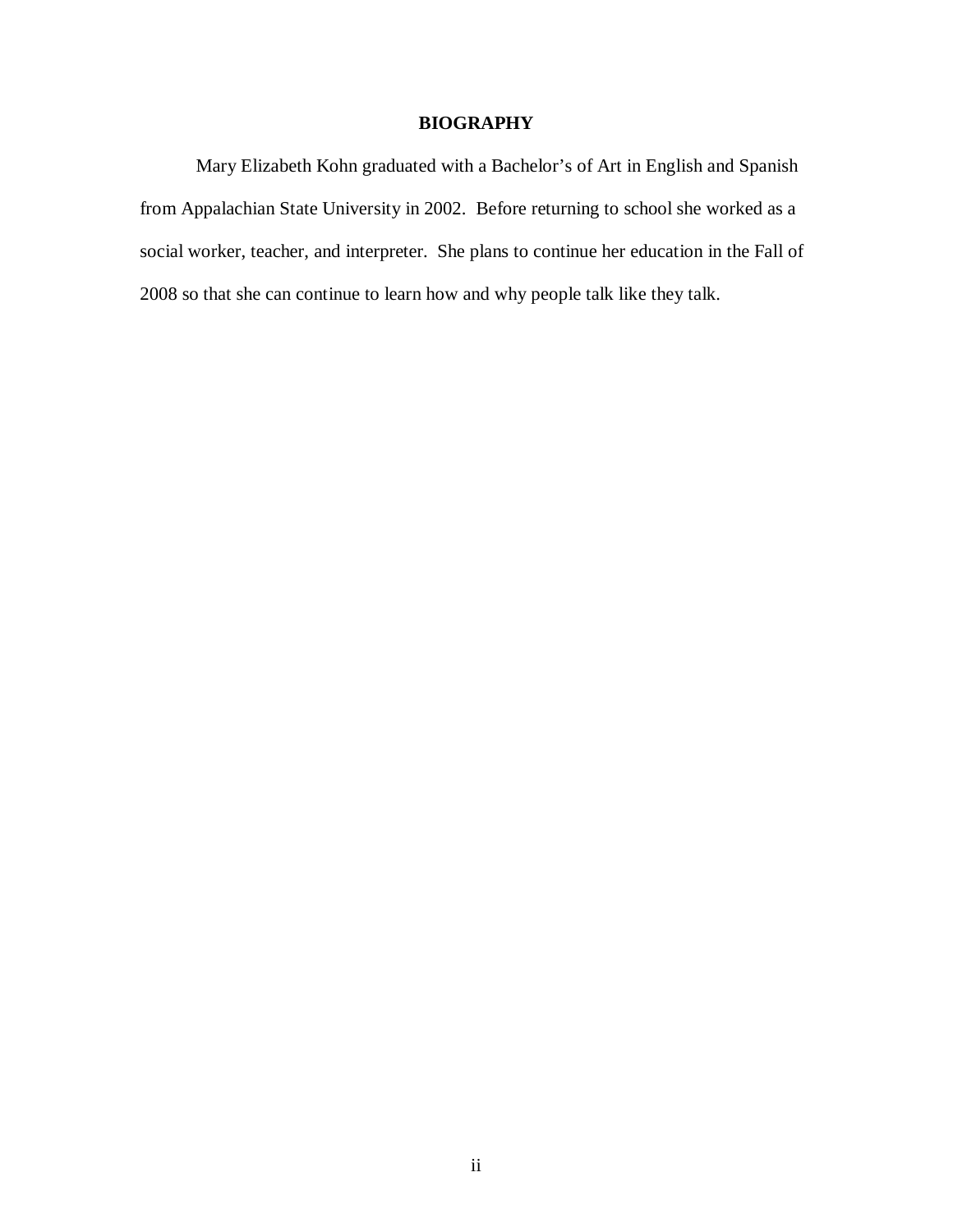### **ACKNOWLEDGMENTS**

The fine faculty of NC State are truly unrivalled in their knowledge, their skills as mentors, and their expertise. I have particularly come to know this working with Walt Wolfram, Agnes Bolonyai, Erik Thomas, Tonya Wolford, and Robin Dodsworth. Also, no one could have better classmates than Danica Cullinan, Erin Callahan, Stephany Dunstan, Leah White, and Yvette Westbrook. In fact all of the NCLLP people are just good folk who exhibit endless patience when I wander around the office asking for help with statistics or to borrow an article (a.k.a Tyler Kendall and Phillip Carter).

And thank you, Chris, for being there the entire time. I couldn't have found a better person with whom to share my life. And my mom and my grandparents and my sister who have all heard a lot more about linguistics than they probably ever imagined they would. I love all y'all!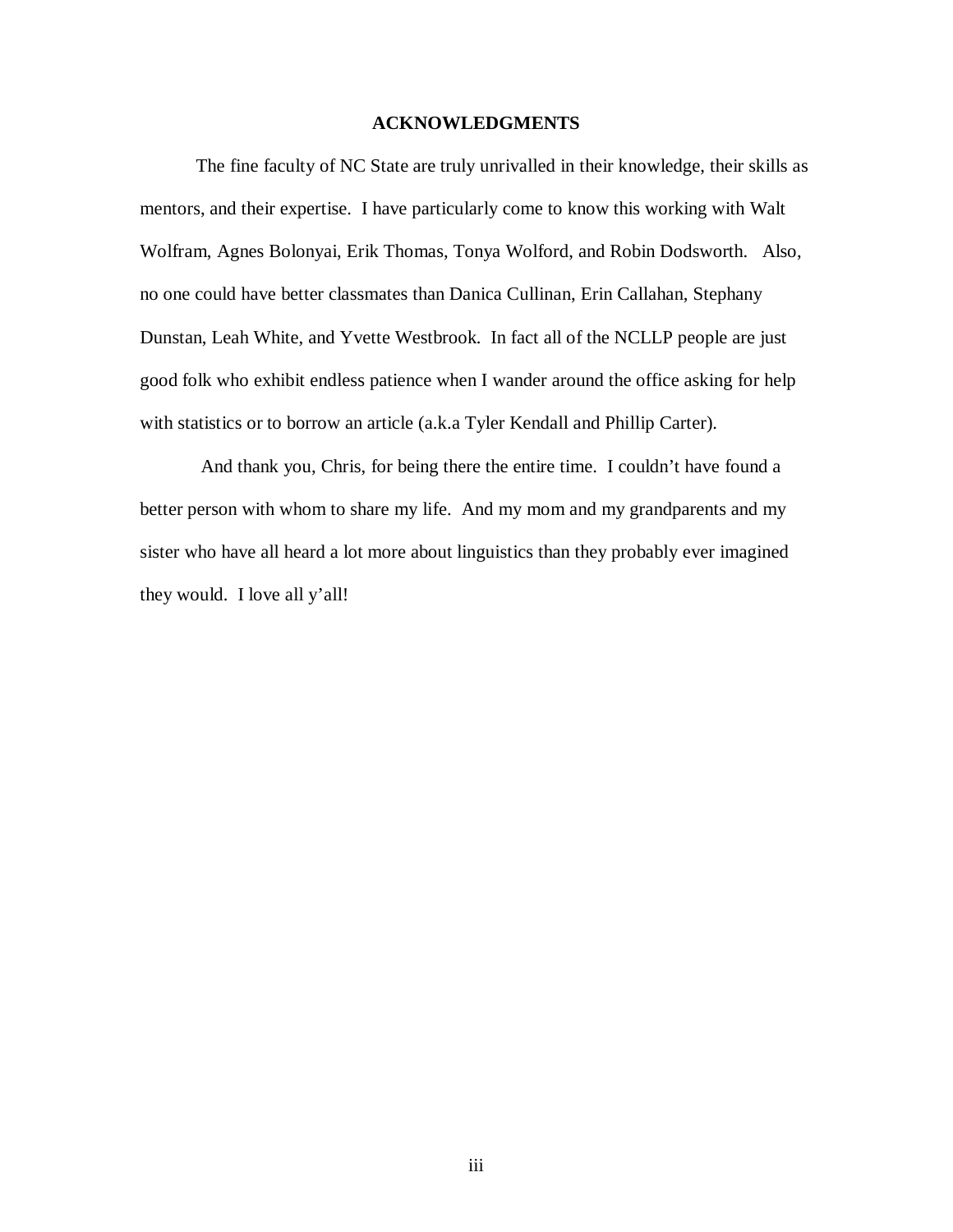# **TABLE OF CONTENTS**

| Introduction: Space, Sociolinguistics, and the Study of Latino English  1        |  |
|----------------------------------------------------------------------------------|--|
| 1.1 Framing Space: The Intersection of Geography and Human Interaction  3        |  |
| 1.2 The Latino English Ecological Niche: National, Regional, and Local Trends 6  |  |
|                                                                                  |  |
|                                                                                  |  |
|                                                                                  |  |
|                                                                                  |  |
| 3                                                                                |  |
| 3.1 Codeswitching Patterns and Social Variation in Context  22                   |  |
|                                                                                  |  |
|                                                                                  |  |
|                                                                                  |  |
| Quotative Frames: Acquisition and Community Patterns  44<br>$4 \square$          |  |
|                                                                                  |  |
|                                                                                  |  |
|                                                                                  |  |
|                                                                                  |  |
|                                                                                  |  |
| 5                                                                                |  |
| 5.1 A Brief History of Consonant Cluster Reduction Analysis in Latino English 71 |  |
|                                                                                  |  |
|                                                                                  |  |
|                                                                                  |  |
|                                                                                  |  |
|                                                                                  |  |
|                                                                                  |  |
|                                                                                  |  |
|                                                                                  |  |
|                                                                                  |  |
|                                                                                  |  |
| 7                                                                                |  |
|                                                                                  |  |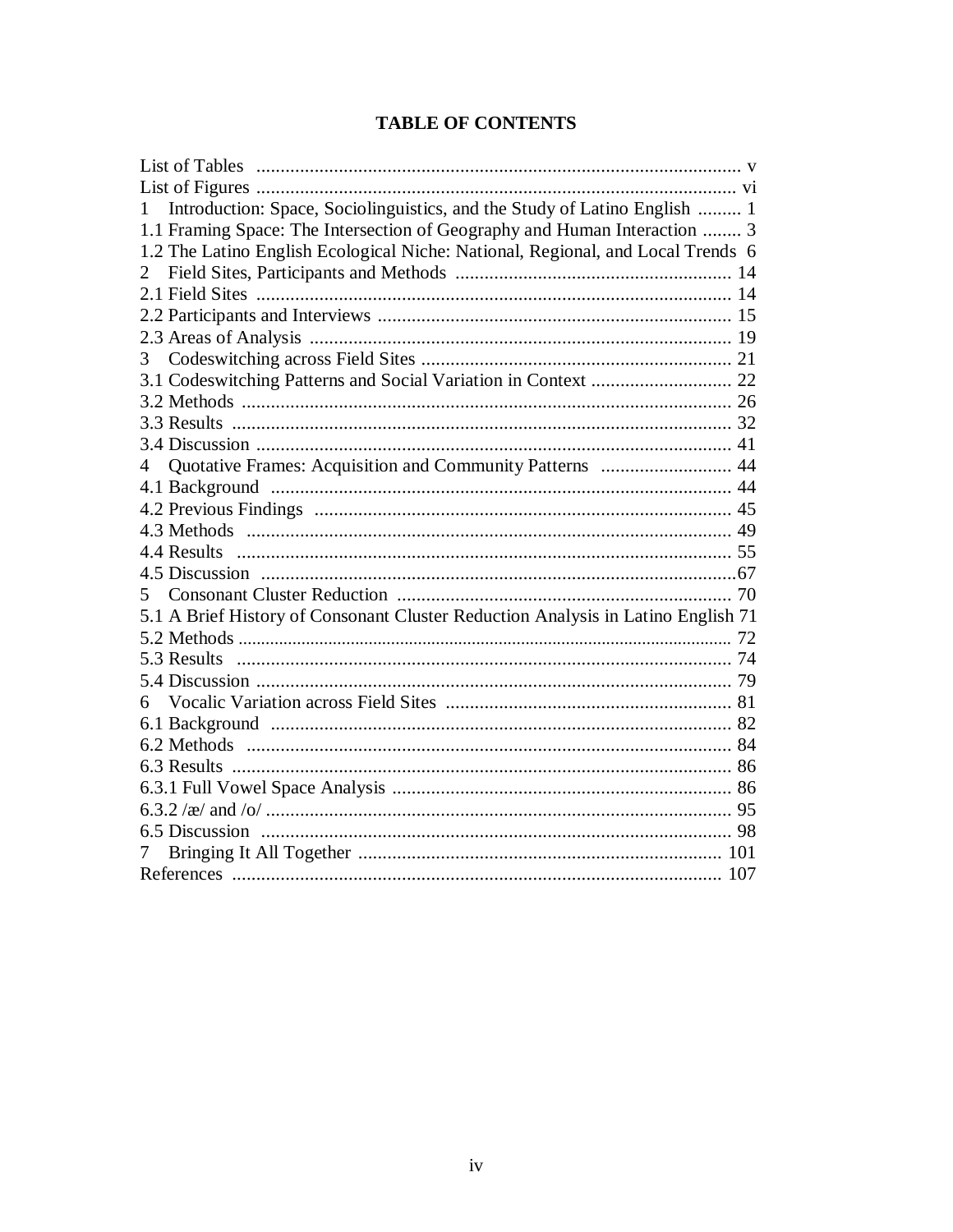# **LIST OF TABLES**

| Table 1. Raleigh-Durham-Chapel Hill MSA 2002 (North Carolina Profile 2002)   |  |
|------------------------------------------------------------------------------|--|
|                                                                              |  |
| Table 2. Professions of Participants and Participants' Family as Reported in |  |
|                                                                              |  |
| Table 3. Hickory-Morganton-Lenoir MSA Predominant Industries 2002 (North     |  |
|                                                                              |  |
| Table 4. Chatham County Predominant Industries 2002 (North Carolina Profile  |  |
|                                                                              |  |
|                                                                              |  |
|                                                                              |  |
|                                                                              |  |
|                                                                              |  |
|                                                                              |  |
|                                                                              |  |
|                                                                              |  |
|                                                                              |  |
|                                                                              |  |
|                                                                              |  |
|                                                                              |  |
|                                                                              |  |
|                                                                              |  |
|                                                                              |  |
|                                                                              |  |
| Table 20. Chi-Square Runs for CCR Differences across LOR Groups  77          |  |
|                                                                              |  |
|                                                                              |  |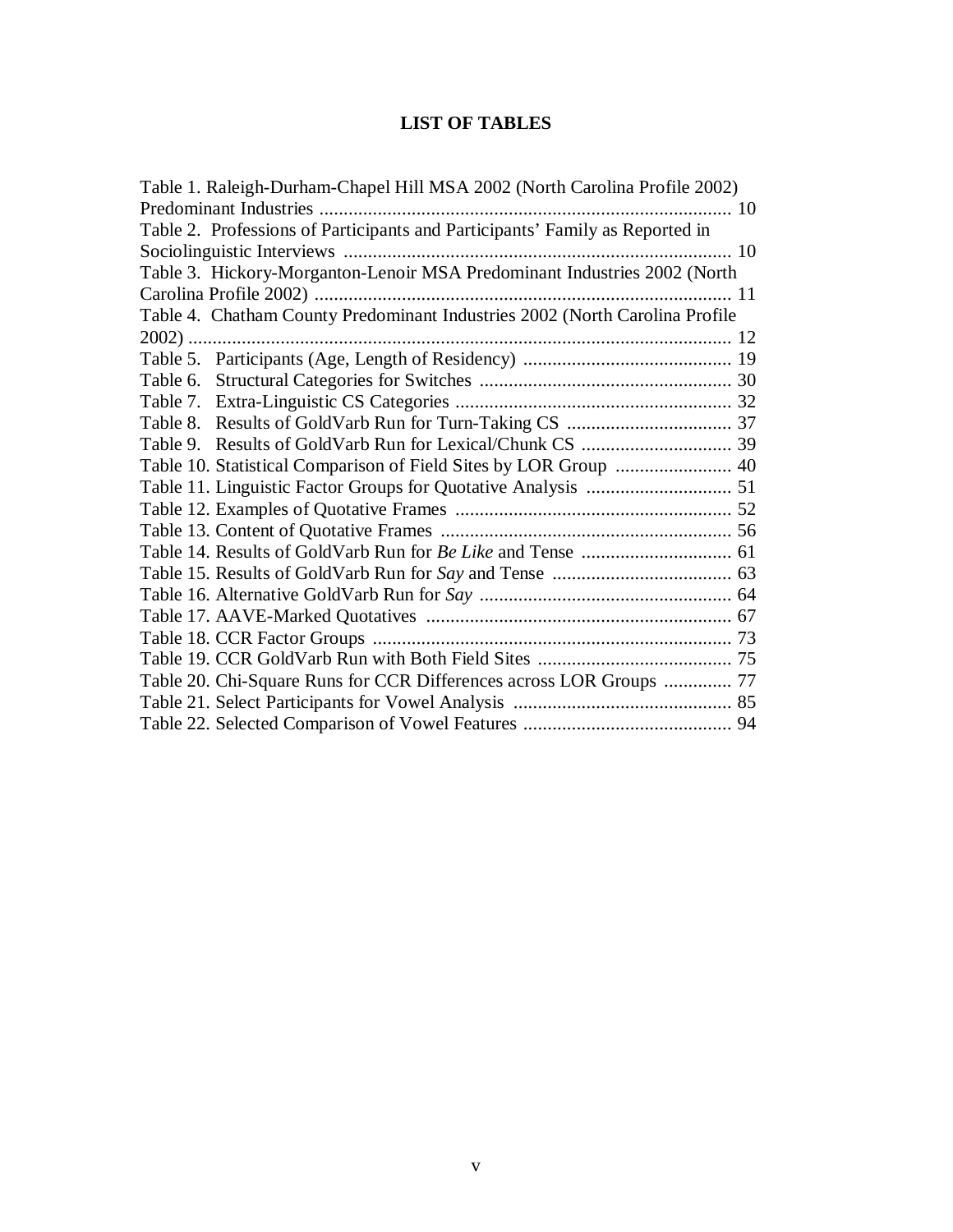## **LIST OF FIGURES**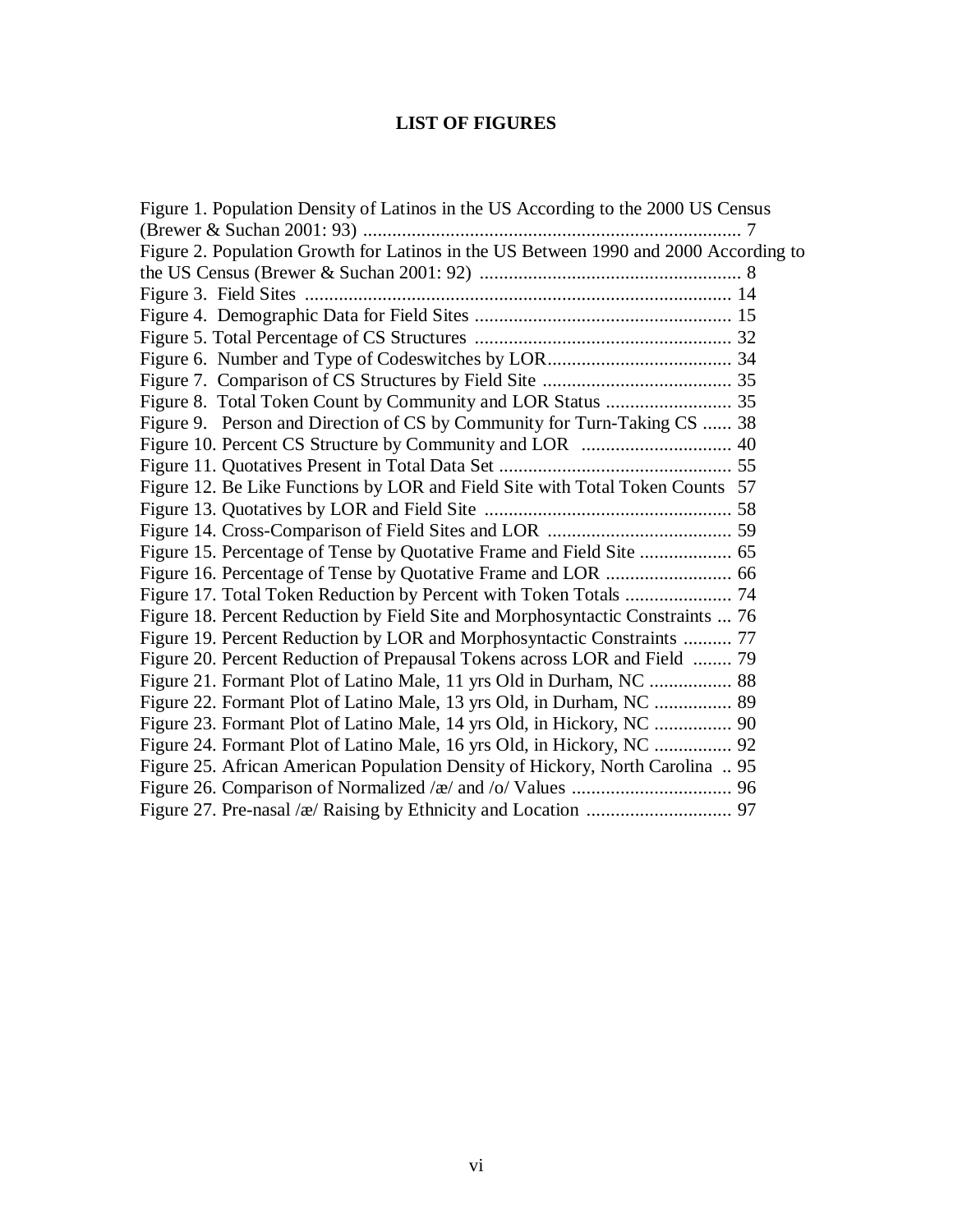1 Introduction: Space, Sociolinguistics, and the Study of Latino English

Understanding the nuanced interactions between space and social structures has been a goal of sociolinguistics since William Labov first asked directions to the "Fourth Floor" of various department stores in New York City (1966). The concept that shifting populations and changing social spaces influence language variation is similarly endemic to the discipline (e.g. Labov 1963, Wolfram 1974). So when a dramatic population shift occurs, it merits linguistic analyses in order to understand how languages evolve in contact.

The recent restructuring of Latino migration within the United States is one such watermark event as 50 percent of non-metro resettlement since the year 2000 now occurs outside of established regions such as the Southwest and significant increases are occurring in non-traditional metropolitan areas such as Raleigh-Durham, North Carolina, and Atlanta, Georgia (Kandel & Cromartie 2004). This fact has not escaped researchers who have begun significant acoustic analyses of the varieties emerging within these new communities (Carter 2004; Wolfram, Carter & Moriello 2004; Frazer 1996). Comparing such studies with previous work completed in California, New Mexico, and Texas allows researchers to identify common features and differences between the varieties that emerge, thus informing how ethnic minority dialects become established and to what extent they experience regional accommodation and variation (Wolfram, Carter & Moriello 2004; Thomas, Carter & Cogshall 2006; Carter 2007; Roeder 2006; Hartford 1978). Further, these studies cement Latino English's status as a structured dialect, rather than an inter-language variety as they demonstrate the constrained variation that occurs within the code, as well as identify the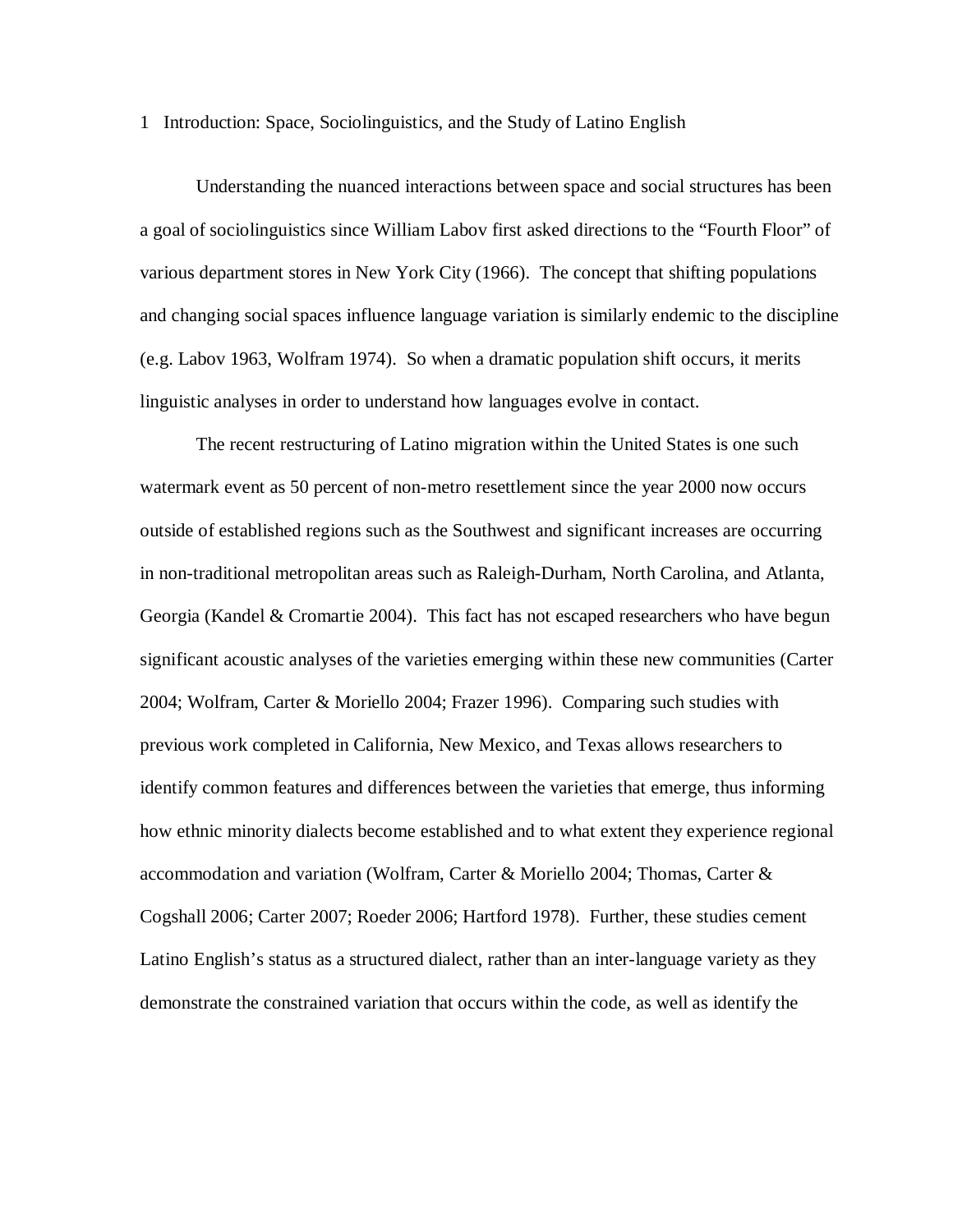relationship between learner varieties and Latino English spoken by native speakers of English who may or may not speak Spanish.<sup>1</sup>

While such fieldwork represents giant strides in understanding Latino English, difficulties for contextualizing the variety remain. Describing Latino community structures, while heavily theorized (Fought 2003, Santa Ana 1993), and while acknowledged as an important factor for interdialectal variation (Fought 1999, Gordon 2000, Wolfram, et al. 2004, Carter 2007), is rarely quantified. Such spatial structures frequently become an afterthought overshadowed by sociological variables that have more precedence for quantification. Part of the struggle to incorporate spatial context into the analysis of this dialect arises from the stated "complexity" of the Latino community (Fought 2003, Santa Ana 1993) where various levels of bilingualism, fluency, and cultural integration into American society stand out against the monolingual-normative ideologies present within American sociolinguistics and society as a whole.

To address these issues this study will 1) implement space as a crucial variable, and in the process: 2) contextualize Latino English in the Southeast within the broader processes of globalization, 3) create an analysis of linguistic features that is comparable to previous studies in both the Southeast and Southwest in order to understand how the spatial structures of communities influence the *acclimatization* of a variety, and 4) apply these notions to an understanding of how local and idiolectal patterns of variation interact with regional and global patterns. Further, the variables to be analyzed fit within current trends of global English studies allowing for broad comparisons with other regional, international, and ethnic minority varieties. These will include a full vowel space analysis for four individuals within

<u>.</u>

<sup>&</sup>lt;sup>1</sup> See Sawyer (1959) for arguments supporting the theory of Latino English as an interlanguage variety and Fought (2003), Santa Ana (1993), and Wald (1984) for a sample of authors who oppose this view.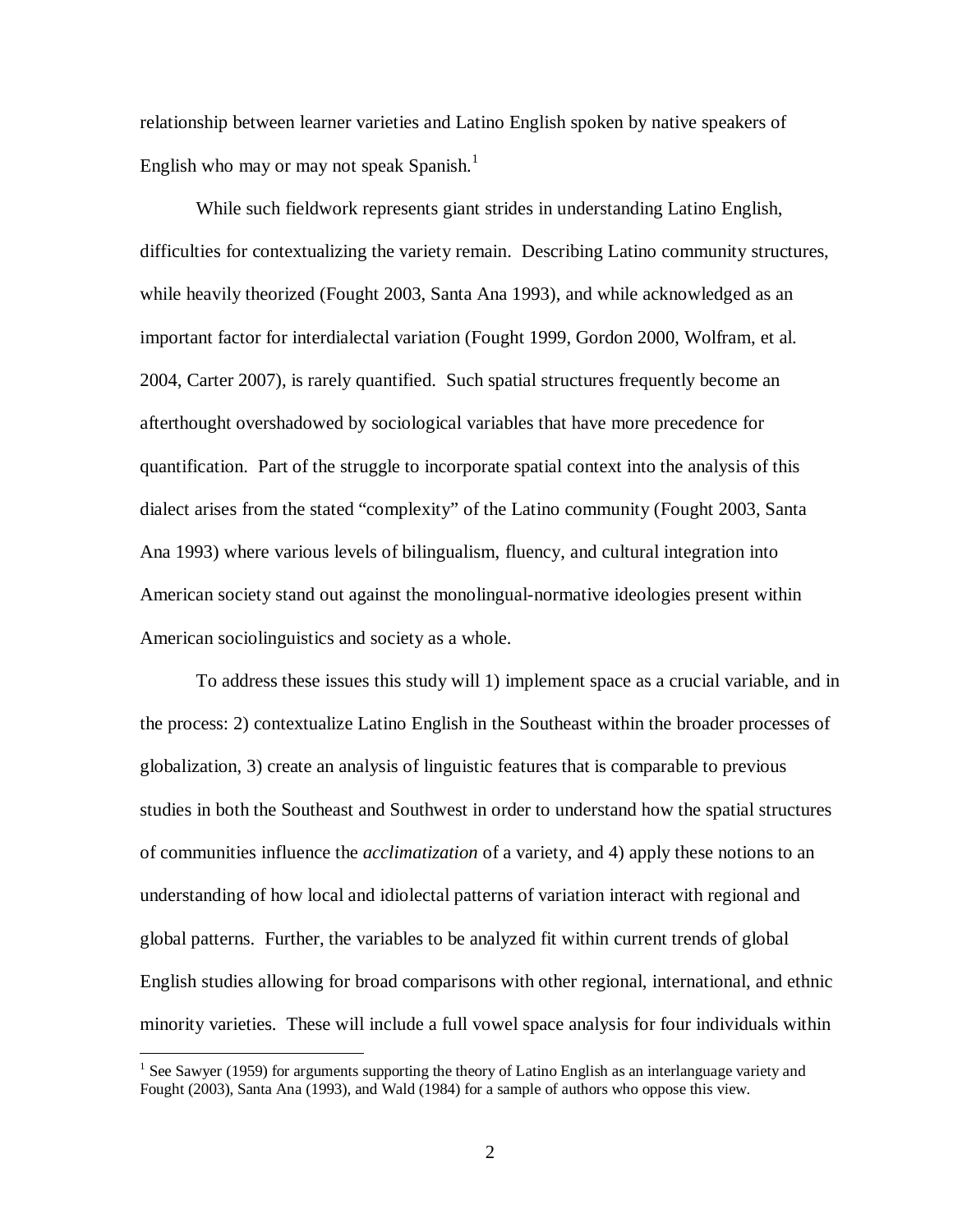the community, plus a selective analysis of / $\alpha$ / and /o/ for a wider sample of participants, a consonant cluster reduction analysis, an analysis of quotative frames within each community, and an exploration of the use of codeswitching within each field site. The breadth of the variables under analysis allows for broader conclusions as trends identified in the data can be compared across various linguistic domains.

To lay the foundation for the linguistic analysis that follows, I will first explore how the incorporation of "space" into a theoretical model of analysis is not only useful but necessary for understanding language change that results from demographic shifts caused by the combination of economic and social factors commonly labeled as "globalization<sup>2</sup>." I will also describe economic and social factors that influence current settlement patterns within the Latino communities under investigation. Understanding how global restructuring affects this population in particular will aid in explaining the regional and local linguistic variation that occurs within the data analyzed in this study, and also why such data may diverge from findings of previous analyses.

#### 1.1 Framing Space: The Intersection of Geography and Human Interaction

Connected with postmodernism, the reassertion of space in theory crosses disciplines from literary criticism to psychology and sociology. Such theories build on notions that social structures and space mutually interact and define each other (Soja 1989). This study relies on the work of these models to create a theoretical framework capable of analyzing the speech of immigrant populations which participate within globalization.

<u>.</u>

 $2$  Giddens (2002) identifies globalization as the flowing interactions of many global systems, including economic, cultural, political and scientific systems.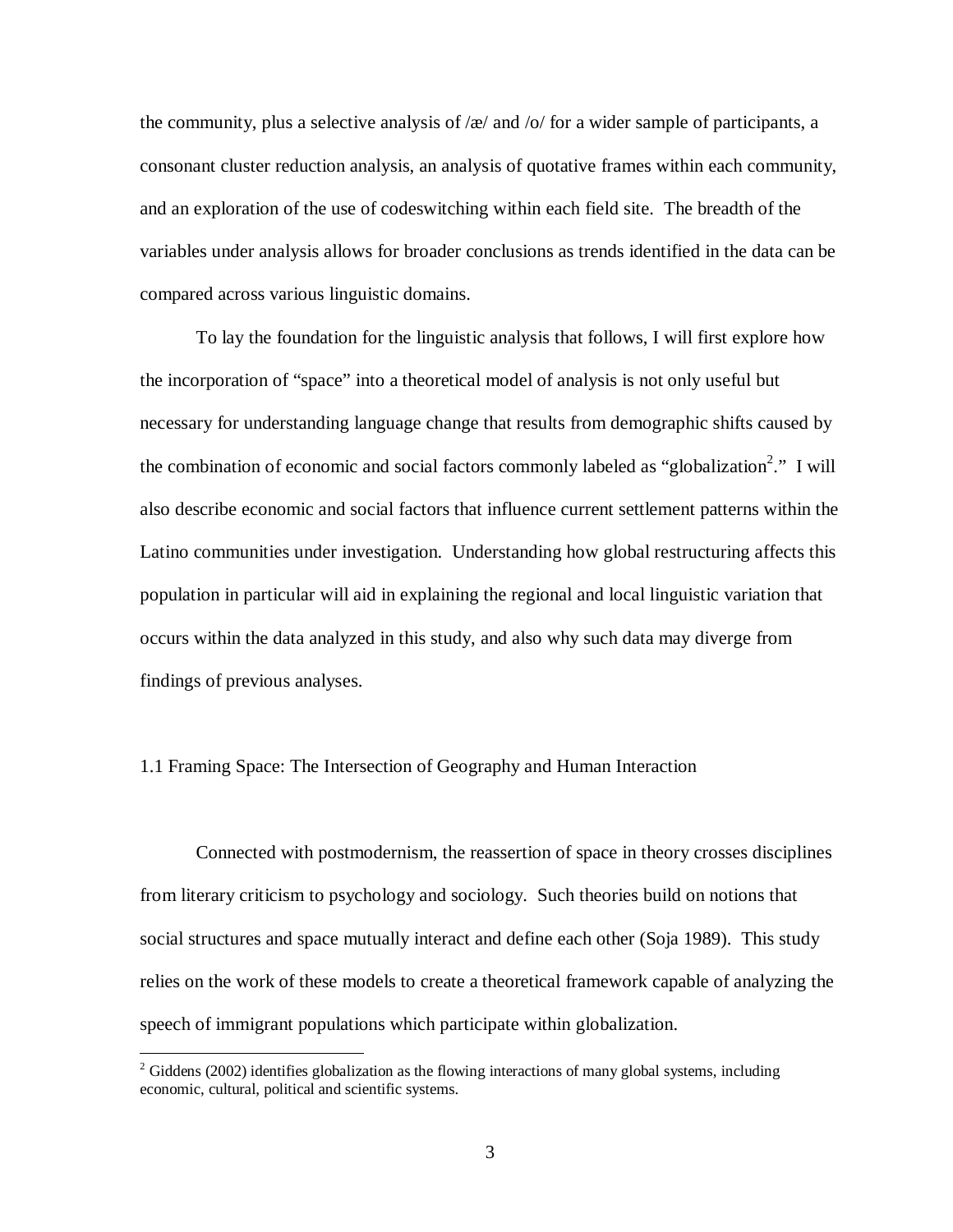Relating the movement of populations and the subsequent shaping of communities to economic and other social forces, as the demographers referred to in the following section (1.2) do, sheds light on immigration patterns within the population under study. Such research reveals the ordered diversity within the Latino communities that are emerging in the Southeast, as well as motivations for resettlement. This information may explain regional inconsistencies where locations such as Siler City exhibit massive immigration, while other locations show only modest growth in the Latino population. Understanding such models allows for the prediction of linguistic patterns that emerge with certain types of community structures and settlement patterns. These trends will be discussed in greater depth in the following section, the Latino English Ecological Niche.

Spatial systems have also emerged as a theme within linguistics since 1972 when Haugen began to speak of "the ecology of language," which alludes to the relationship languages share with their environment. Two different schools of thought emerged from this theoretical framework: Mühlhäusler (1996) takes a more eco-centric approach by focusing on ecological language and resulting relationships with the natural world, but the more interesting approach for the purpose of this paper arises from Calvet (2006) and Mufwene (2001). These authors employ the ecological metaphor to explain the coexistence of multiple codes in the same society, as well as the growth and development of new codes out of both "mother" and "father" languages. Such a framework eases the work of variationists by examining how languages interact in the same environment, rather than attempting to keep languages separate as occurs in traditional genetic views of language change. In this model, the bilingual participant is no longer problematic within the context of a variation analysis. Rather than examining how one speaker uses his or her two languages, such a theoretical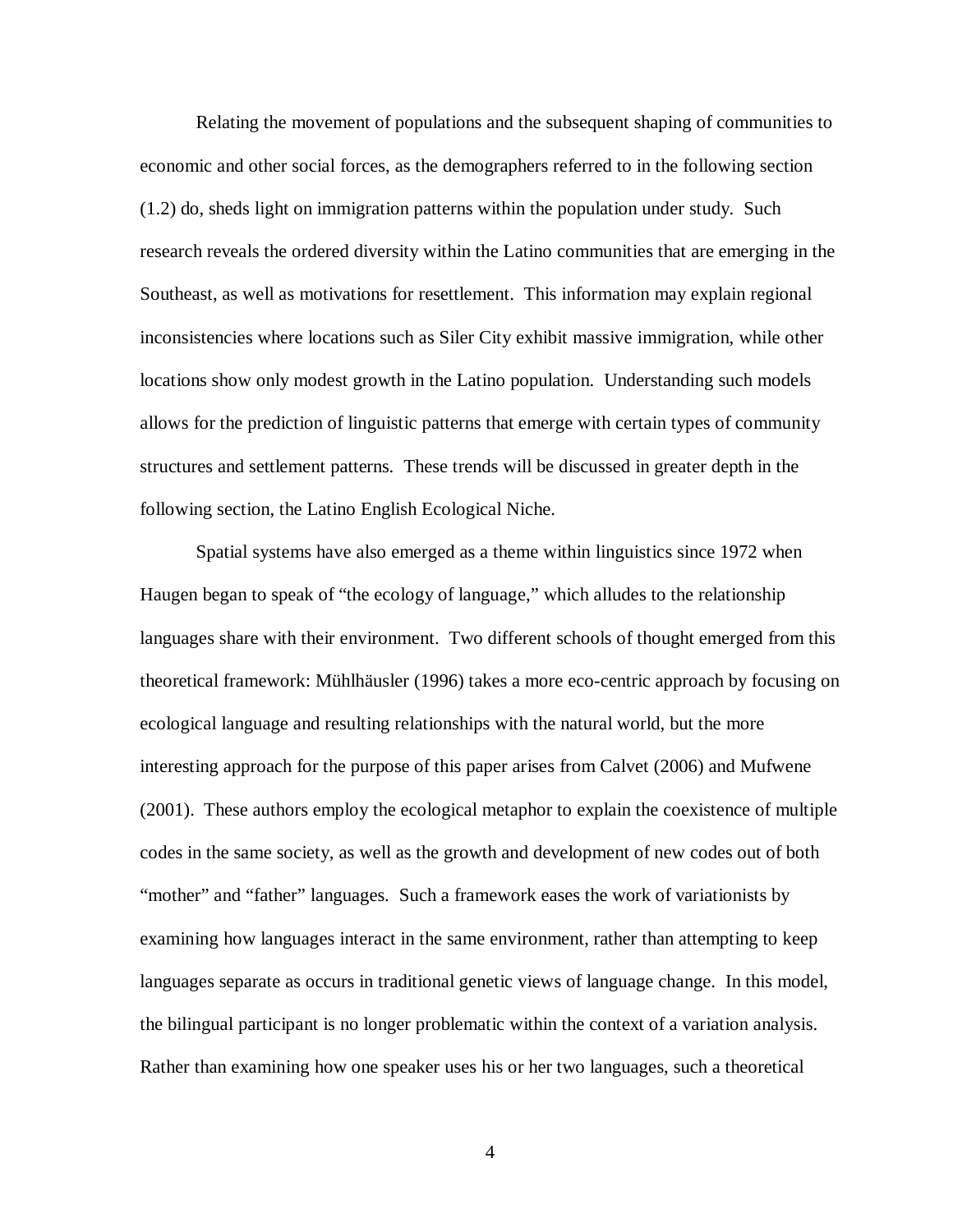framework identifies the "niche" of each language, whether a transplanted language can acclimatize (which refers to how a language adapts to a new environment in order to survive), or whether a language will acclimate (or survive through multiple generations) (Calvet 2006:117). Codeswitching, varying levels of fluency, and multilingualism all fit within the same environment, as they represent interacting codes within the same space. If these features are present they must be taken into account as they influence overall language trends within the community. As such, the question of whether to include non-native speakers of a language under investigation in a variation study becomes moot point<sup>3</sup>, and the "complexity" of the Latino speech community becomes comprehensible.

Another facet of ecolinguistics is the acceptance of environmental impact on linguistic varieties (Mufwene 2001). This concept implies that geographical boundaries, whether political, economic or physical, influence linguistic variation and change. Linguistic analyses regarding the interaction of globalization and language change also touch on such concepts, as linguists like Blommaert (2003), Blommaert, Collins & Slembrouck (2005) and Coulmas (2005) explore how the economic, political, and technological effects of globalization, all of which change global topography, influence languages around the world. While these concepts largely rest in theoretical and bilingual studies, Britain (e.g. 1991, 2000), adopts human geography techniques when studying language change as he correlates shifting dialect boundaries with changing human interactions within the environment. As such, the theories can be quantified.

<sup>&</sup>lt;sup>3</sup> Subject selection criteria will be explored further in the Participants and Interviews section (Section 2.2).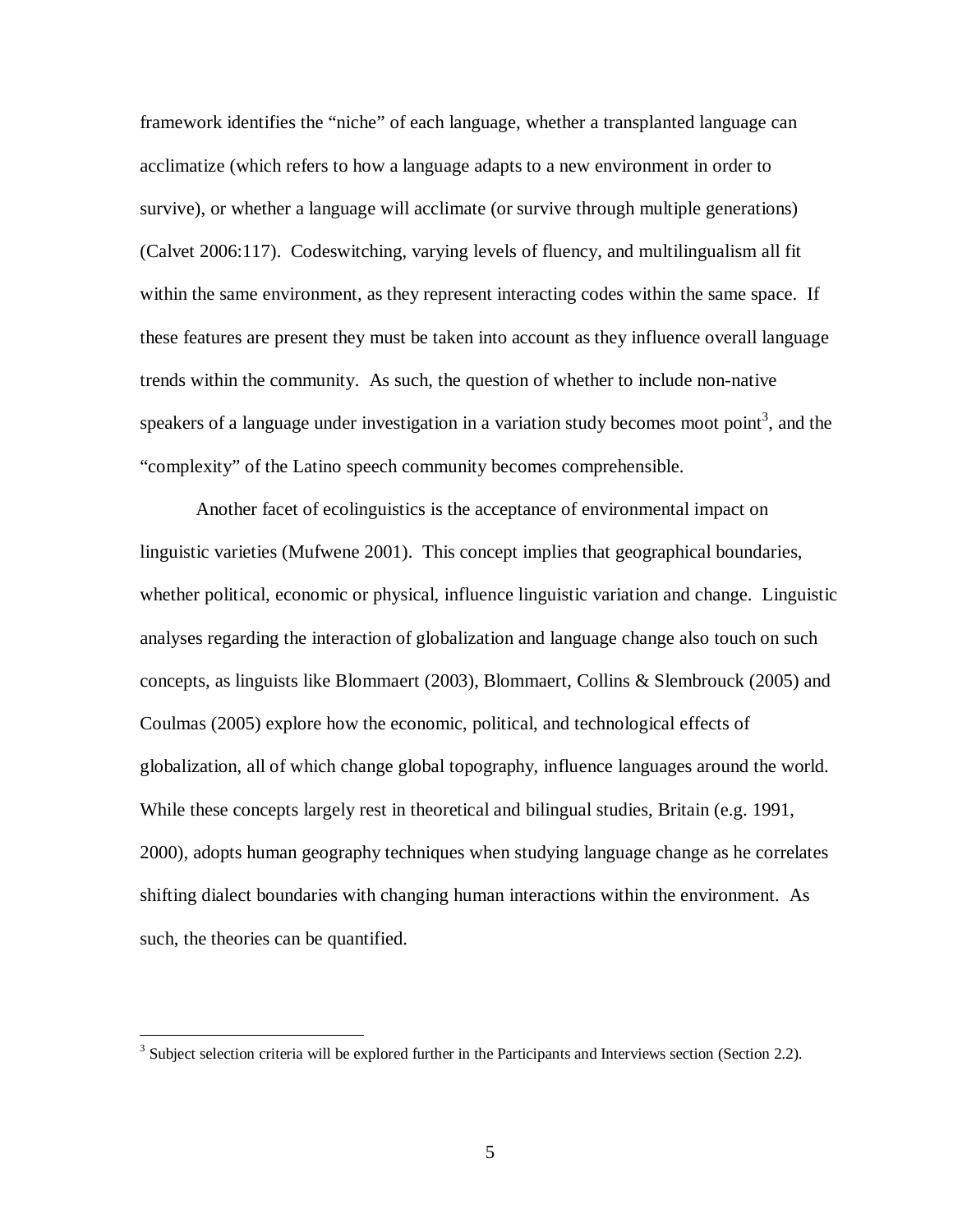These approaches capture the nuanced spatial experience of populations undergoing relocation. This framework is particularly useful for immigrant populations as it is capable of following the fluctuating and multiple spatial experiences of migrants. It is also useful for analyzing multiple codes in the same community. Under this model, Latino English in North Carolina is far from an aberration, but an explicable variety that came into being just as prior varieties emerged from diaspora. This variety should be seen as the product of a changing linguistic environment where several languages, dialects, and social identities meet, interact, and seek equilibrium.

#### 1.2 The Latino English Ecological Niche: National, Regional, and Local Trends

It is an uncontested fact that migration patterns for Latino populations shifted in the course of the last two decades from historic and frequently urban communities in the Southwest, Florida and New York to include more rural areas in the Southeast and Midwest (Durand, Massey, & Charvert 2000; Kandel & Comartie 2004; Kandel & Parrado 2005; Liaw & Frey 2007) (see figures 1 and 2). This becomes evident as the Latino population in North Carolina grew over 50 percent from the year 2000 to the year 2006 according to US Census estimates. While "chain migration" (Massey 1990) continues to promote immigration to the traditional and historically established Latino communities mentioned above (Liaw & Frey 2007) several factors influence the general dispersion of Latino populations across the US.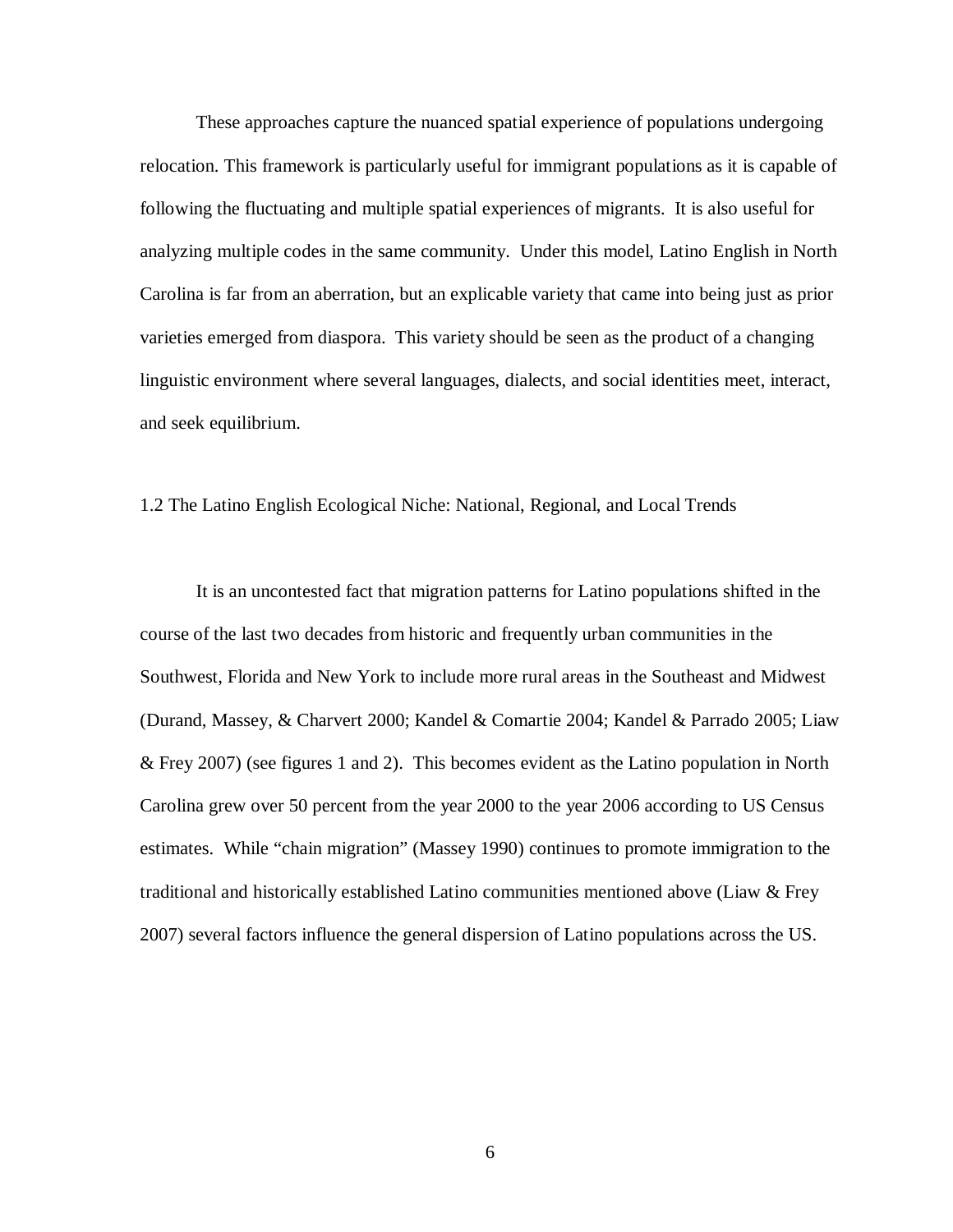

Figure 1. Population Density of Latinos in the US According to the 2000 US Census (Brewer & Suchan 2001:93)

Massey, Durand & Malone (2002) link these changes to legislation passed in 1986 (The Immigration Reform and Control Act) which both granted documentation to 2.3 million migrant workers while simultaneously tightening border security, thus unintentionally discouraging the return of many temporary and seasonal workers to their communities of origin. With legal documentation these workers experienced increased mobility and the opportunity to seek more permanent and better paying jobs: immigrant movement patterns within the United States began to align with other national population movement trends.

Changing immigration patterns also represent an extension of a change in economic structures. A crucial factor that influenced migration patterns consists of the economic restructuring that occurred over the past three decades which led to factories a) moving out of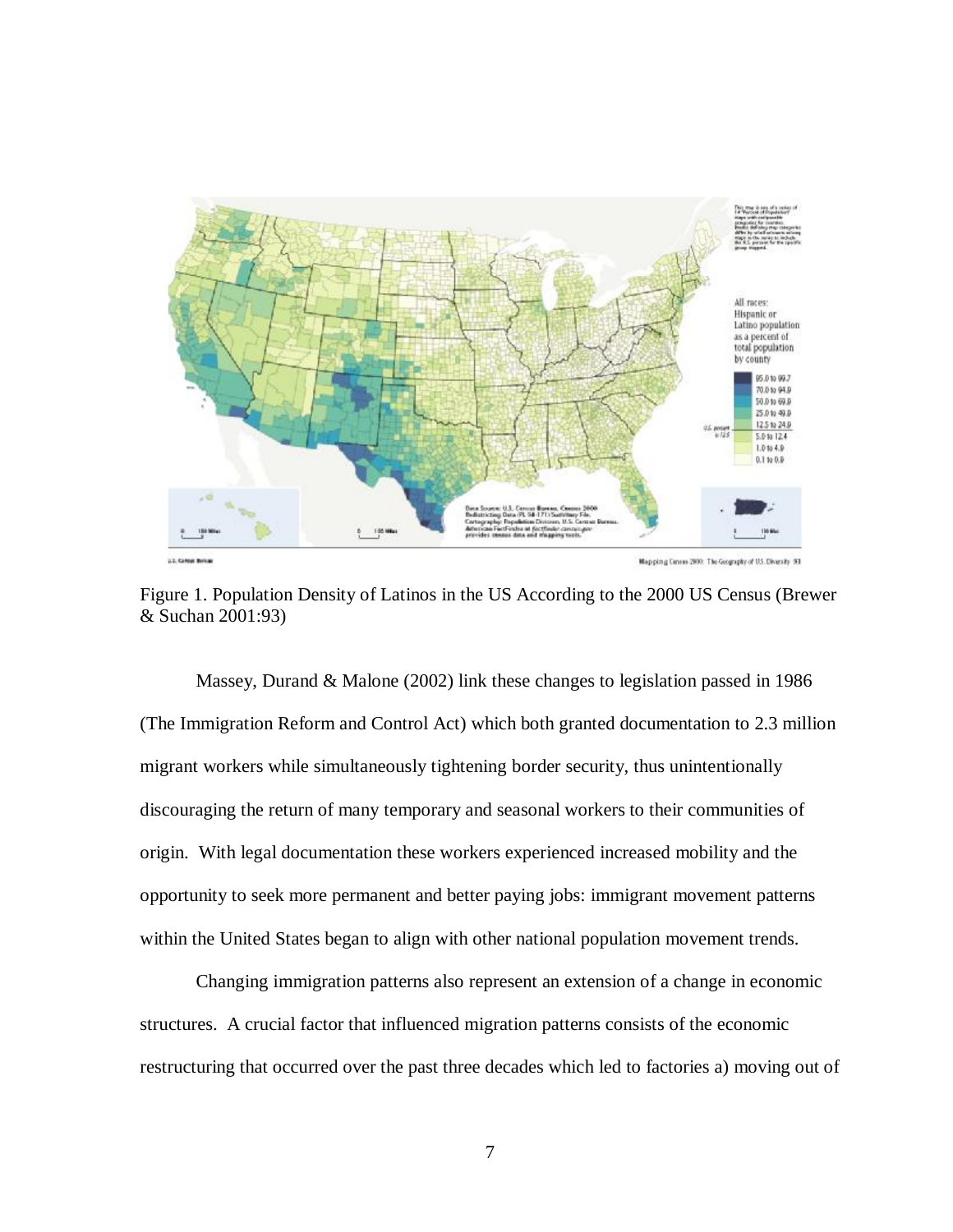urban centers and into areas that offer lower taxes, b) refiguring operations so that "unskilled" labor could be used<sup>5</sup>, and c) recruiting migrant labor to fill the demand caused by high turnover due to poor wages, location, and safety considerations<sup>6</sup>. The meat processing industry in particular frequently engaged in this type of restructuring (Kandel & Parrado 2005). As such, it comes as no surprise that meat processing plants and textile plants are major employers of Latinos in rural areas (Kandel & Cromartie 2004). These new communities show significant differences from the traditional stable populations within California, New Mexico, Texas, Florida and New York in that growth is higher and communities are newer.<sup>7</sup>



Figure 2. Population Growth for Latinos in the US Between 1990 and 2000 According to the US Census (Brewer & Suchan 2001:92)

<u>.</u>

 $<sup>5</sup>$  Although improving, Latino immigrants have significantly lower formal education levels than citizens of the</sup> US (Lowell & Suro 2002), thus making them more likely to fill "unskilled" labor positions.

<sup>&</sup>lt;sup>6</sup> See Kandel and Parrado (2005) for a detailed list of studies supporting these assertions.

<sup>&</sup>lt;sup>7</sup> In a recent report on the impact of Latino immigration in North Carolina Kasarda & Johnson (2006) found: "North Carolina's Hispanic population in 2004 totaled 600,913 or 7 percent of the state's total population, and accounted for 27.5 percent of the state's population growth from 1990 to 2004." Between 1995 and 2004, 38.2 percent of North Carolina's Hispanic newcomers immigrated from abroad, 40.2 percent migrated from another U.S. jurisdiction, and 21.6 percent were born in North Carolina. (Kasarda & Johnson 2006: xi)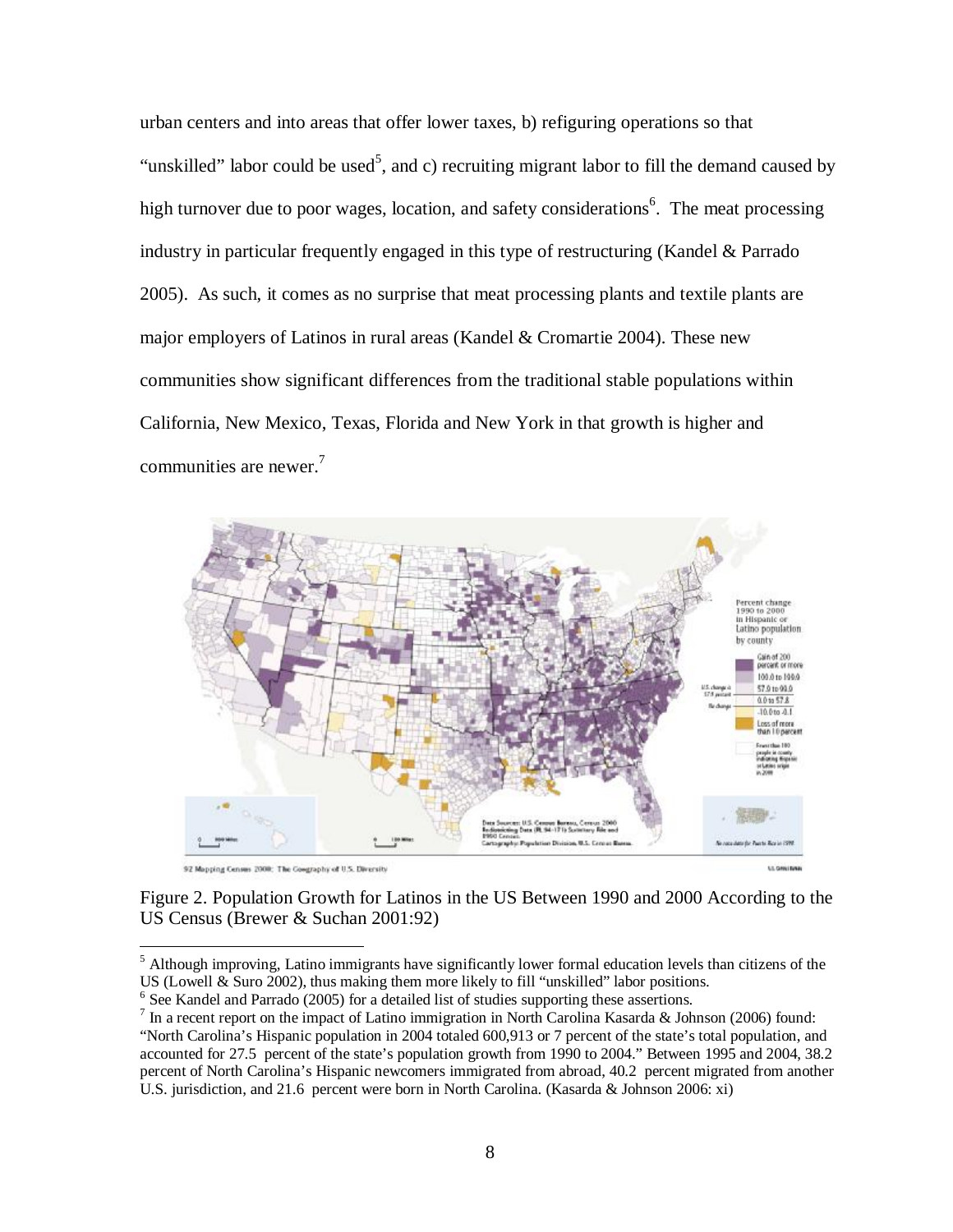While these patterns led to a more dispersed Latino population across the country, the amount of integration, monitored by living arrangements on a community and neighborhood basis, vary from location to location. For example, rural counties with high Latino population growth rates demonstrate increased insularity of the population when compared to counties with slower Latino population growth as these groups often live in specific neighborhoods in county seats while longer standing populations tend to move out of these towns and into more rural sectors of the county (Kandel & Newman 2004).

Understanding the economic and social motivations for migration promotes comprehension of the community differences between Latino populations within broad geographic regions such as the Southeast and the Southwest as well as in more specific locations such as Siler City, Raleigh, Durham, and Hickory, North Carolina. Because the Raleigh Durham Metro Region represents the twelfth fastest growing metropolitan community in the nation (Censusscope), Latino migration to the region mirrors other national migration trends (Massey, et al. 2002). As Raleigh and Durham represent high growth sectors promoting professional jobs and attracting large numbers of intra-national migrants to the region, one could speculate that Latino immigration to the area, particularly for those who are recent arrivals to the country, is due to the attraction of service industry and construction jobs, a factor listed as contributing to migration patterns in Liaw & Frey (2007). Partly due to lower education levels among Latinos when compared to other demographic groups in the US (Kohler & Lazarín 2007), it is likely that large percentages of Latinas are working in these less-skilled positions (De Anda 2005). A breakdown of predominating industries in the region shows the service sector to be the third largest employer in the region, after business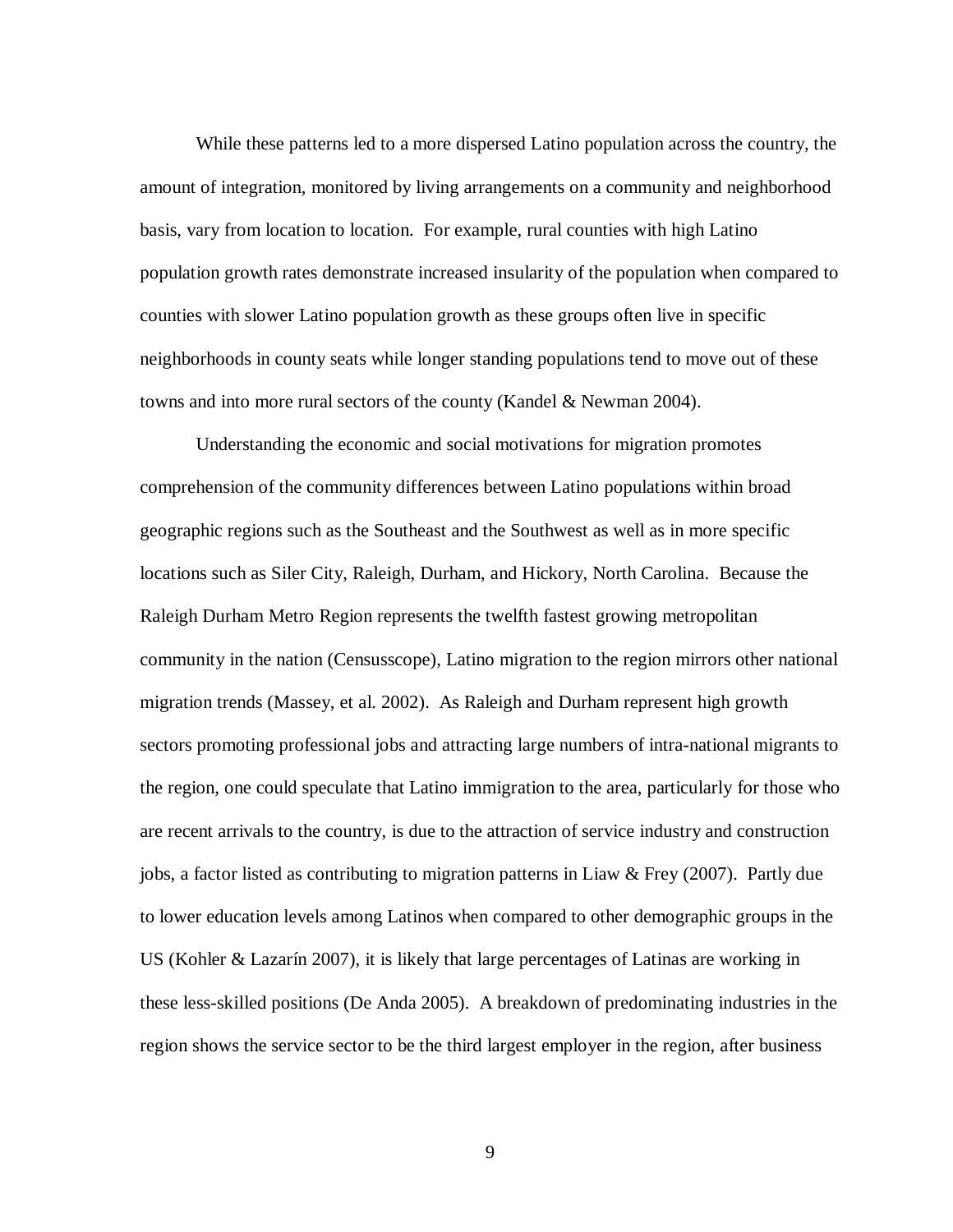and healthcare, supporting this hypothesis (see table 1). The children in this study further lend credence to this claim as they frequently mention that their families work at restaurants or cleaning services, paint, do carpentry, or work in other such professions (see table 2).

| <b>SIC</b> Title                             | Employer<br><b>Establishments</b> | Workers Employed | Average<br>Weekly Wage |
|----------------------------------------------|-----------------------------------|------------------|------------------------|
| <b>Business Services</b>                     | 4,149                             | 57,256           | \$774                  |
| <b>Health Services</b>                       | 1,932                             | 47,815           | \$742                  |
| <b>Eating And Drinking Places</b>            | 2,171                             | 41,558           | \$254                  |
| Engineering & Management<br><b>Services</b>  | 3,033                             | 29,457           | \$1,027                |
| <b>Special Trade Contractors</b>             | 2,894                             | 25,521           | \$590                  |
| <b>Wholesale Trade-durable Goods</b>         | 1,791                             | 22,686           | \$1,160                |
| <b>Industrial Machinery And</b><br>Equipment | 154                               | 17,022           | \$1,516                |
| <b>Food Stores</b>                           | 821                               | 16,346           | \$332                  |

Table 1. Raleigh-Durham-Chapel Hill MSA 2002 (North Carolina Profile 2002) Predominant Industries

Table 2. Professions of Participants and Participants' Family as Reported in Sociolinguistic Interviews<sup>8</sup>

|         | Factory | Service (restaurant   Construction   Retail |               | Home- |
|---------|---------|---------------------------------------------|---------------|-------|
|         |         | and cleaning)                               | skilled labor | maker |
| Hickory |         |                                             |               |       |
| Durham  |         |                                             |               |       |

On the other hand, Hickory, North Carolina's attraction lies in the manufacturing jobs present within the community. This too is reflected in the dataset as the majority of children state that their parents work in various furniture and textile factories around the region (see

 $\overline{a}$ 

<sup>&</sup>lt;sup>8</sup> Please note that some participants reported not knowing the nature of their parents' employment, while others did not discuss this topic during the course of their interview. These individuals are not included in this chart. Also, parents of sibling pairs who participated in the study are included only once in the chart.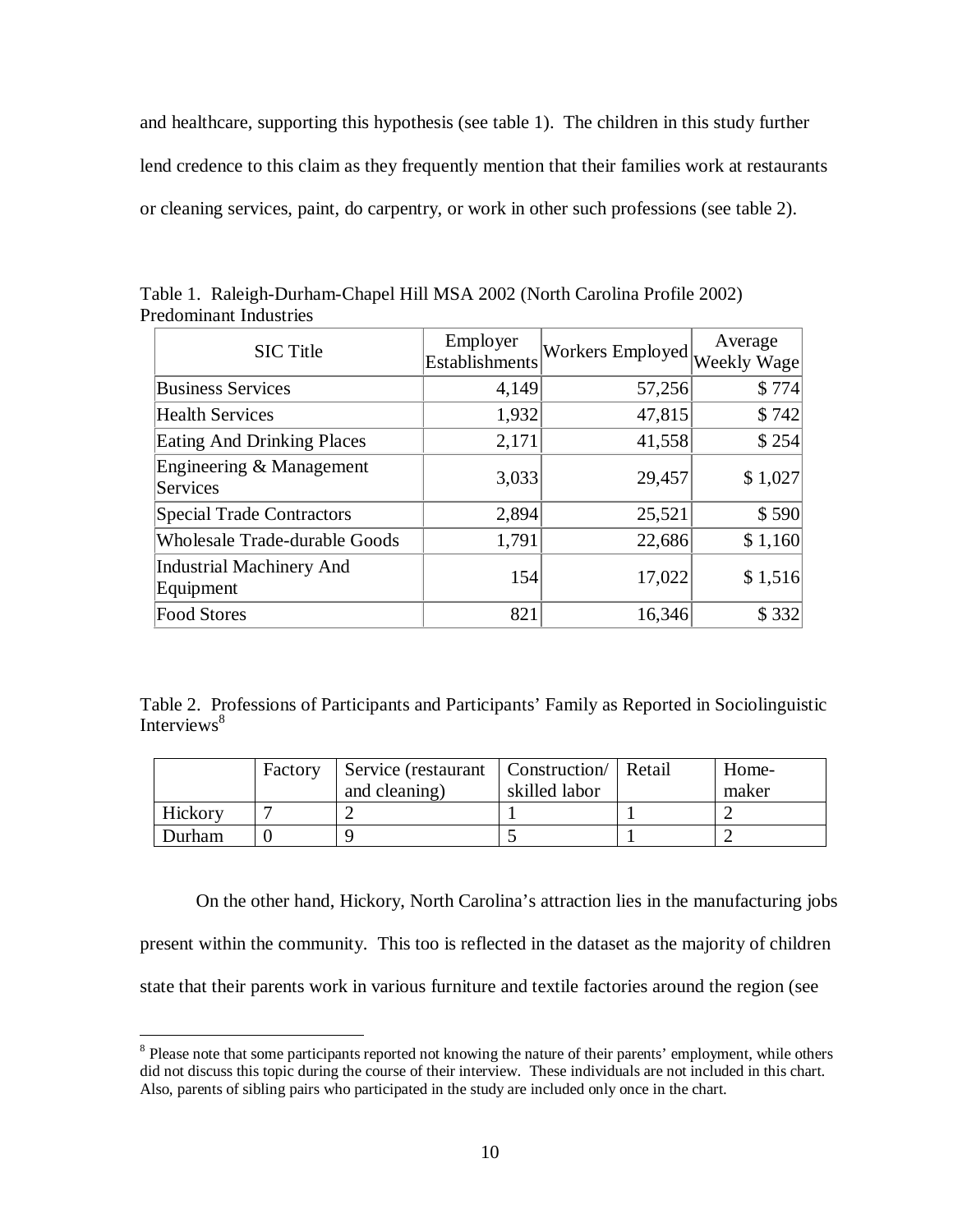table 2). Furniture and textile plants continue to be the number one employer in the region as of 2002 (see table 3), even as outsourcing continues to close factory doors in the region. Anecdotally, the tie between migration and factory jobs is supported as one older participant discussed how a factory recruited him during a lecture he attended as a university student in Santiago, Chile.

|               | Table 3. Hickory-Morganton-Lenoir MSA Predominant Industries 2002 (North Carolina |  |  |  |
|---------------|-----------------------------------------------------------------------------------|--|--|--|
| Profile 2002) |                                                                                   |  |  |  |

| <b>SIC</b> Title                    | Employer<br><b>Establishments</b> | Workers Employed | Average<br>Weekly Wage |
|-------------------------------------|-----------------------------------|------------------|------------------------|
| <b>Furniture And Fixtures</b>       | 239                               | 28,444           | \$557                  |
| <b>Textile Mill Products</b>        | 157                               | 11,270           | \$530                  |
| <b>Health Services</b>              | 468                               | 11,190           | \$638                  |
| <b>Eating And Drinking Places</b>   | 521                               | 9,969            | \$228                  |
| <b>Primary Metal Industries</b>     | 19                                | 5,453            | \$884                  |
| <b>Business Services</b>            | 431                               | 5,119            | \$367                  |
| Wholesale Trade-nondurable<br>Goods | 194                               | 4,296            | \$686                  |
| <b>Food Stores</b>                  | 263                               | 4,192            | \$263                  |

Both areas differ from Siler City in that their larger sizes and tax bases allow for increased social services. Siler City's population represents the response of migration to changes in the meat processing industry as poultry processing plants are the number one employer in the area (see table 4). Further, these employers are new, as the traditional economy consisted of agriculture (Downs, Fergus, Gagnon, George, Griffiths & Newman 2000), whereas Hickory's ties to textile and furniture production have lasted for over a century (Mohney & Phillips 1988). Because the furniture industry base in Hickory is a traditional employer within the community, while Siler City's food processing industries are relatively new, the former population may be more likely to work side-by-side with the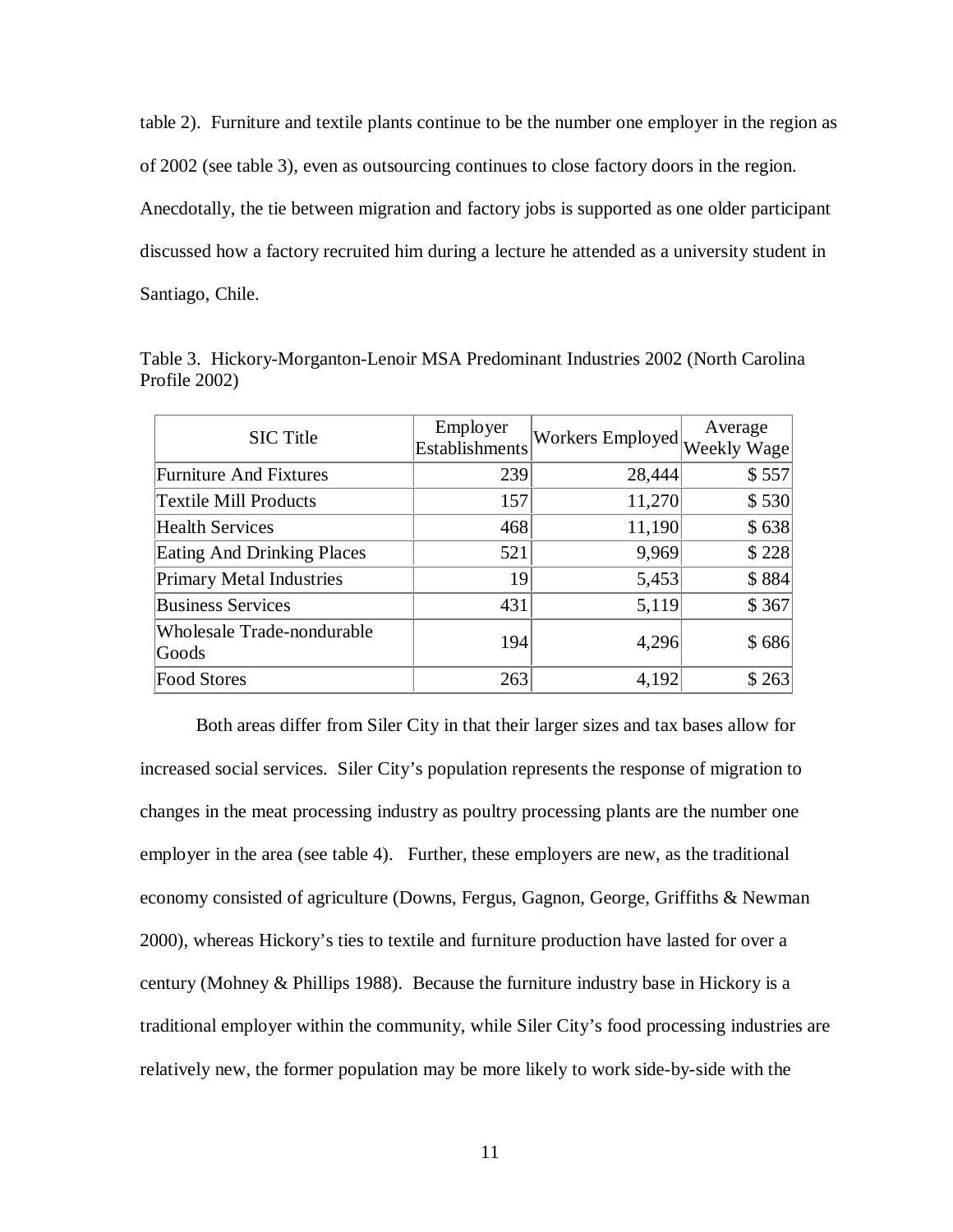Anglo and African American populations that have been in the region for generations, while the latter are more likely to work with their ethnic cohorts. There is also a sizeable discrepancy in wages.

| <b>SIC</b> Title                              | Employer<br><b>Establishments</b> | Workers Employed | Average<br>Weekly<br>Wage |
|-----------------------------------------------|-----------------------------------|------------------|---------------------------|
| <b>Food And Kindred Products</b>              | 11                                | 2,260            | \$421                     |
| <b>Health Services</b>                        | 44                                | 823              | \$436                     |
| <b>Social Services</b>                        | 43                                | 805              | \$406                     |
| Lumber And Wood Products, Except<br>Furniture | 27                                | 707              | \$630                     |
| <b>Eating And Drinking Places</b>             | 53                                | 679              | \$201                     |
| <b>Special Trade Contractors</b>              | 106                               | 412              | \$501                     |
| Miscellaneous Retail                          | 35                                | 410              | \$554                     |
| <b>Food Stores</b>                            | 41                                | 402              | \$306                     |

Table 4. Chatham County Predominant Industries 2002 (North Carolina Profile 2002)

A few tentative conclusions can be reached regarding the Latino experience in each community. Within Durham, Latino populations working in the service sector and in construction are likely to earn substantially lower wages than populations attracted to the region due to the booming medical and business sectors. The Latino populations in Hickory, however, may be more able to achieve economic equity as the town's traditional populations are largely employed in the same factories where more recent immigrants also find employment. Siler City, on the other hand, is not likely to experience such integration as the employers in this city belong to an industry noted for its reliance on unskilled and often undocumented labor.

Understanding the interrelated economic trends not only allows the investigator to more fully understand the populations being studied, but also grants a predictive power to the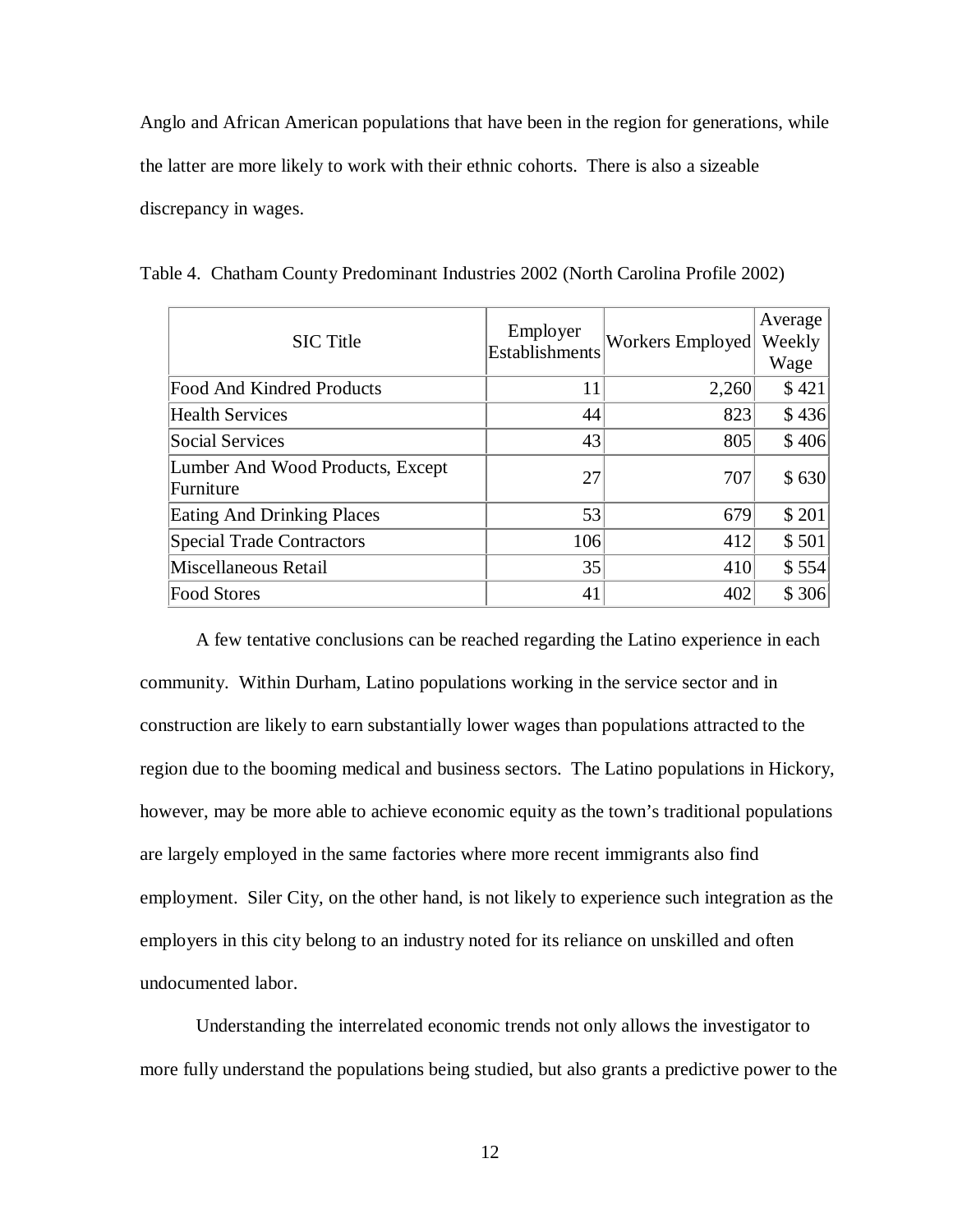future. Cataloging the types of growth means that local differences within regions become explicable. Although the Latinos within these communities are part of the same migratory trends, the locations in which they settle offer different linguistic opportunities, as well as disparate likelihoods for integration. For the linguist this means that, with thorough analysis, ecolinguistic niches can be more fully understood, classified, and compared.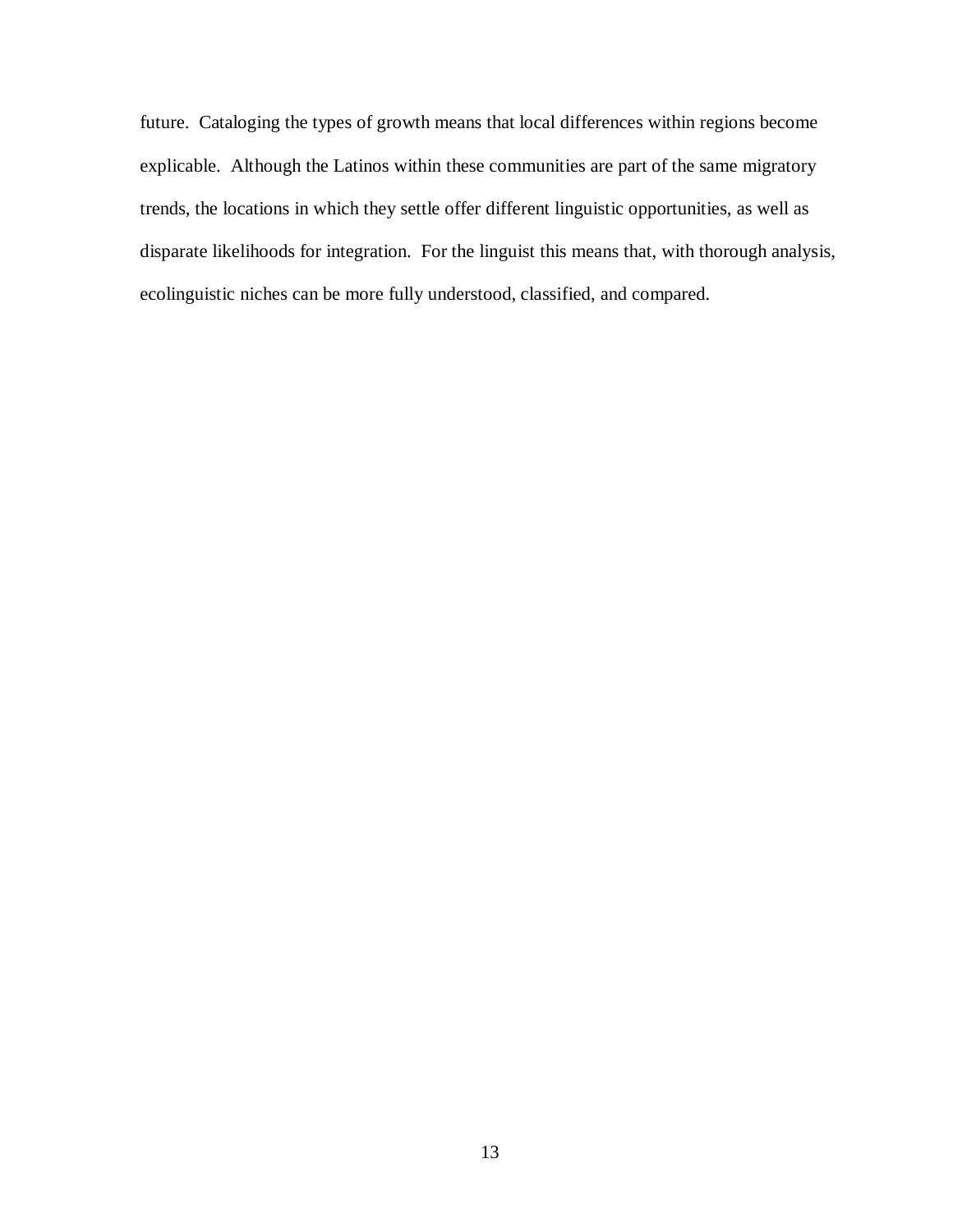2 Field Sites, Participants and Methods

### 2.1 Field Sites

To understand how different environmental settings affect the linguistic homeostasis achieved within Latino English in North Carolina, this study analyzes the speech of two communities which, as discussed in the previous section, differ in economic and migratory patterns from both each other and from previous research sites that focus on Latino populations within the state (see figure 3).





Hickory, North Carolina, is a mid-sized town located approximately an hour and a half northwest of Charlotte, North Carolina, and is overwhelmingly Anglo with a growing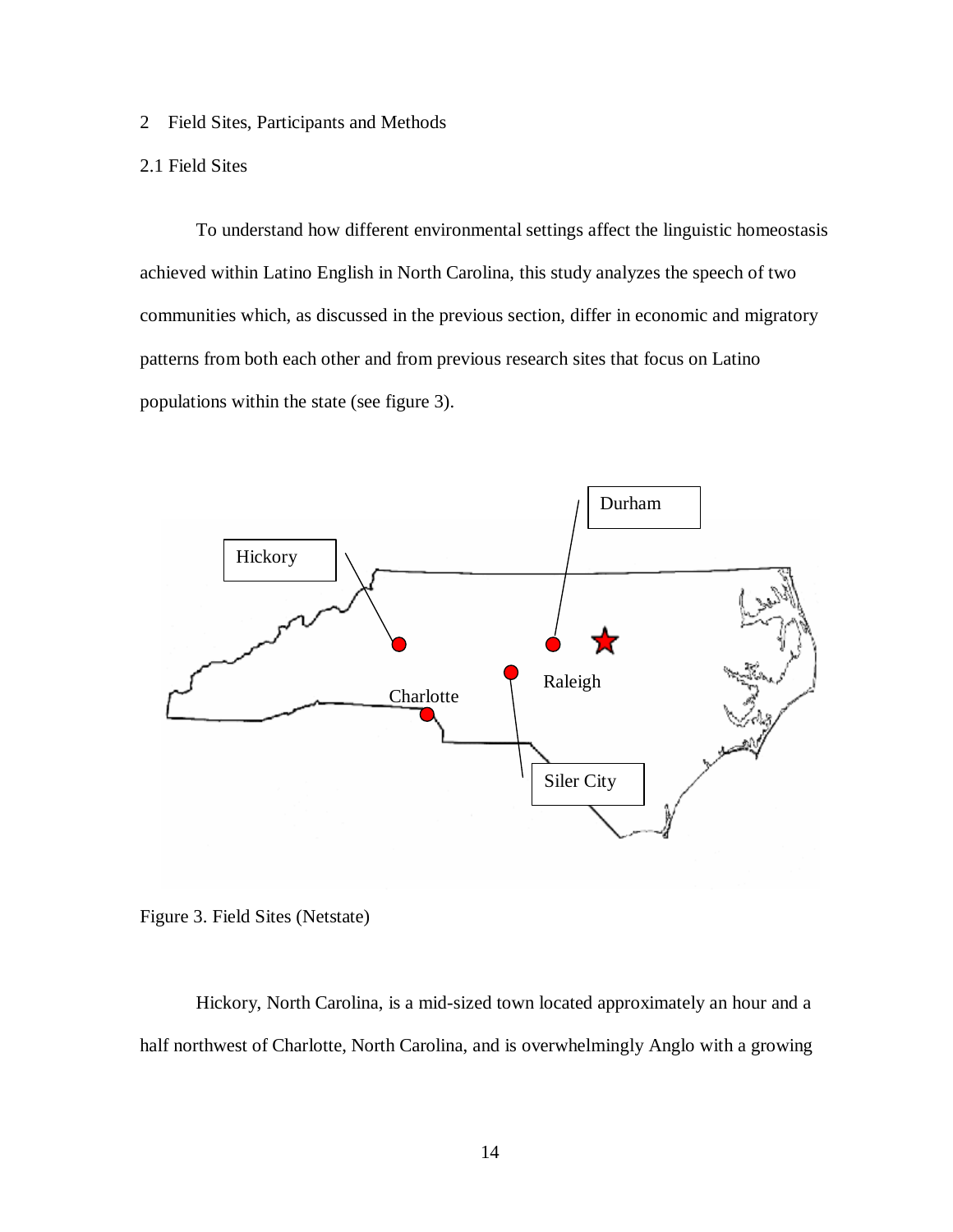Hispanic population of 7.7 percent according to the 2000 US Census (see figure 4). Durham, North Carolina is a metropolitan region with an almost even divide between African American and Anglo citizens, 44 percent and 46 percent respectively (see figure 4). However, according to the US Census, the percentage of Latinos within the city is similar to Hickory, 8.6 percent of the total population according to the 2000 US Census.



Figure 4. Demographic Data for Field Sites

#### 2.2 Participants and Interviews

The data under exploration in this study was collected as part of the North Carolina Language and Life Project and represent a sampling of the interviews taken from each field site. A combination of methodological techniques was used to collect data, including sociolinguistic interviews, social network analyses, participant observation, and informal conversations with community members. Through these means significant ethnographic information was collected over the course of a year and a half. Additional reading and translation tests, as well as language proficiency evaluations were conducted with Durham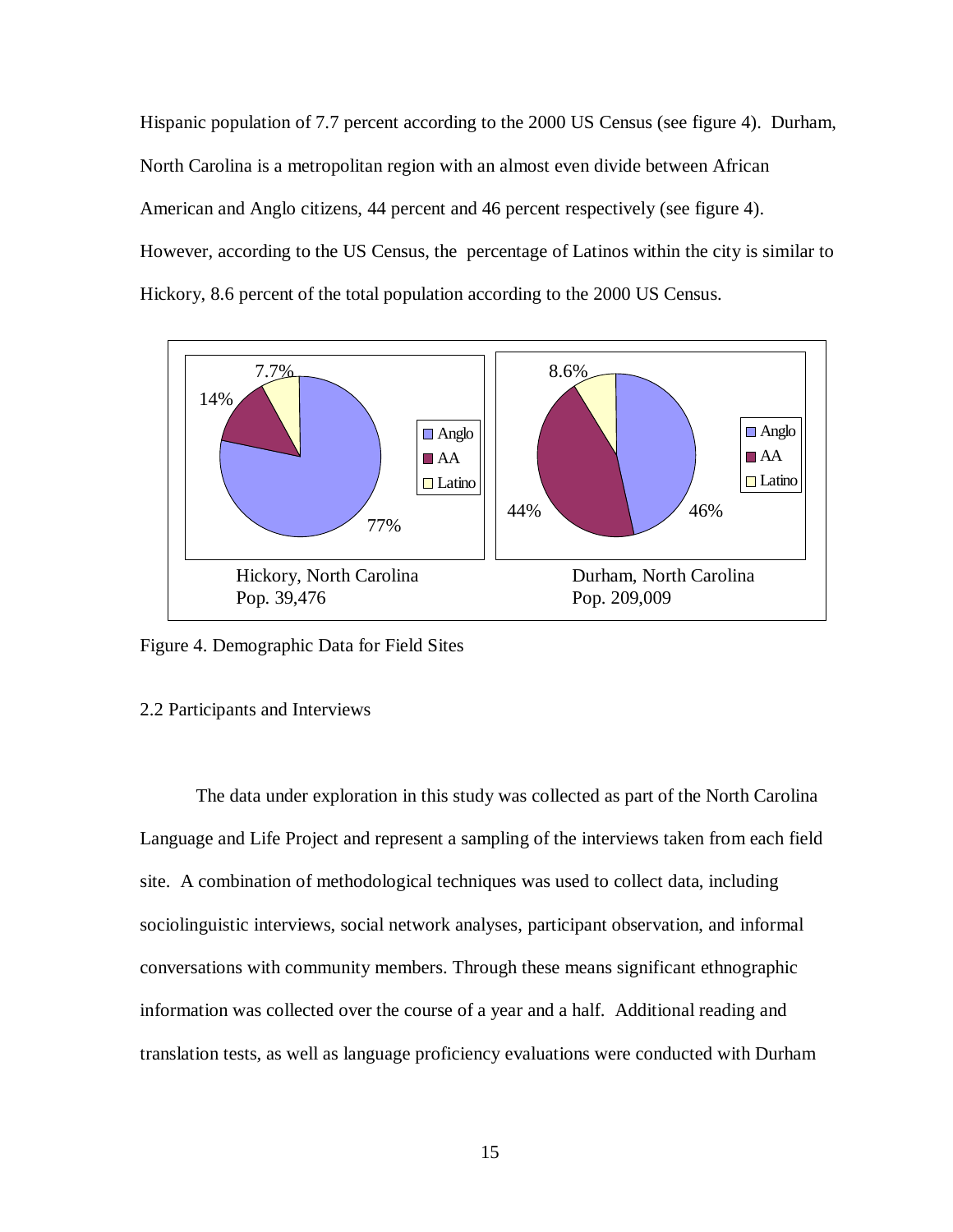participants, although this information was only used to supplement vowel tokens for younger speakers within the vowel analysis.

Participants within Hickory, North Carolina, were contacted through "La Comunidad,"<sup>9</sup> a community support organization that offers adult ESL classes multiple times a week, home-work and childcare after school services for four days a week, legal advising, interpreting services, cultural activities, and community outreach. NCLLP staff collected all Comunidad data during the hours of the after school tutoring program that the center offers. All participants were selected either by La Comunidad staff or self-selected. Participants ranged from adult and peer tutor volunteers, staff, and those who come to La Comunidad for support.

Participants from the Durham field site represent student volunteers from two schools contacted through the English as a Second Language department who petitioned both current and former participants in the program, as well as friends of participants who did not participate in ESL. Interviews were conducted during school hours and teachers provided additional demographic and social observations.

To make the field sites comparable, only sociolinguistic interviews containing children between the ages of 8 and 16 were selected for analysis. This set of parameters has the added advantage of representing a wide range of length of residencies (LORs), from those who were born in the community to those who recently arrived. Any speaker who had lived in the United States for less than two years was excluded from the study due to difficulties in obtaining sufficient English speech samples.

 $\overline{a}$ 

<sup>&</sup>lt;sup>9</sup> All proper names, including schools and organizations, are labeled with pseudonyms to protect the anonymity of the participants.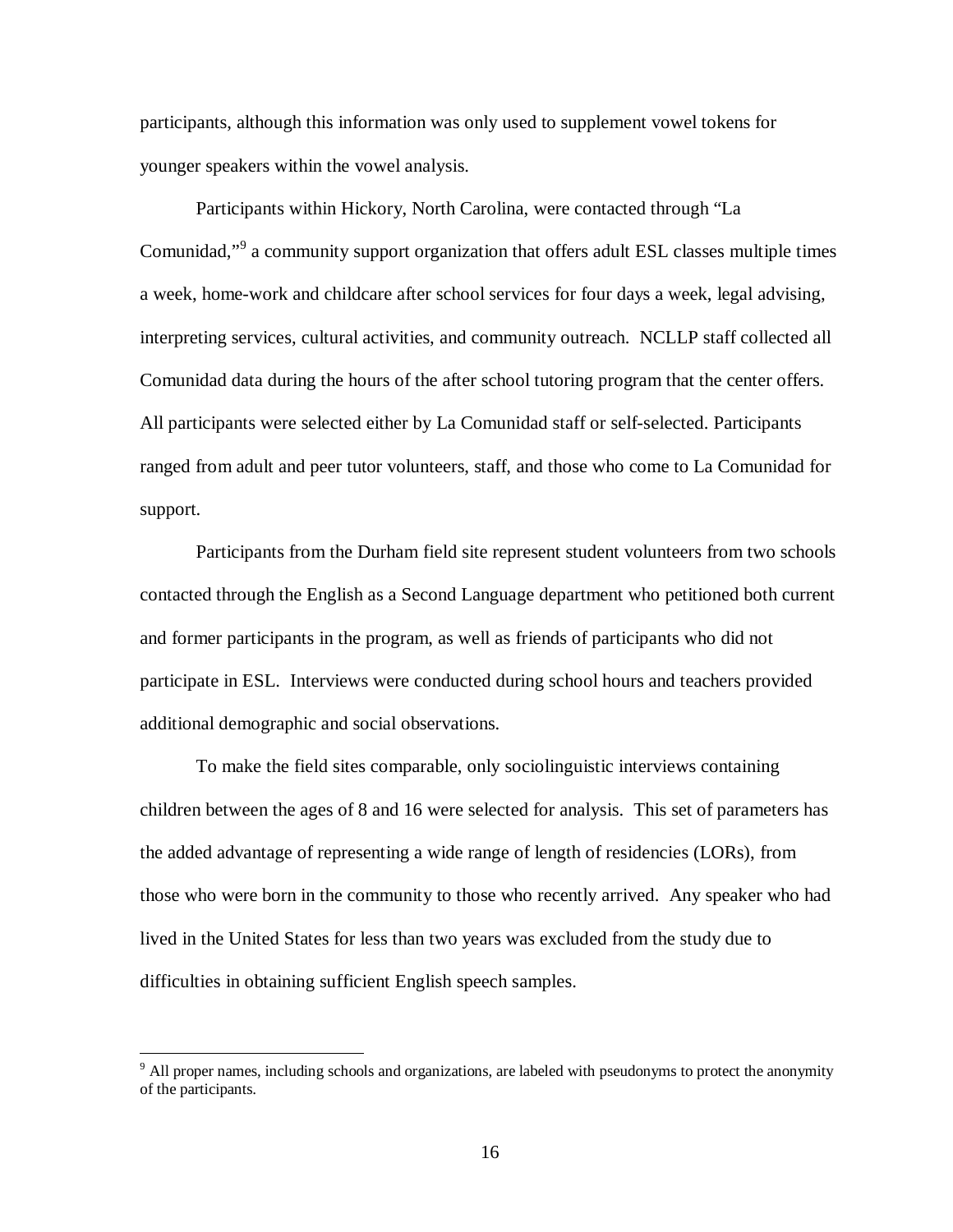Although many studies of Latino English do not include participants with low proficiency levels, several considerations led to the exclusion of this criterion from participant selection. First and foremost, the research question for the study necessarily takes interest in the emerging nature of the community. Between 1995 and 2004, 38.2 percent of North Carolina's Hispanic newcomers immigrated from abroad, 40.2 percent migrated from another U.S. jurisdiction, and 21.6 percent were born in North Carolina (Kasarda & Johnson 2006:xi), necessarily indicating that large portions of the population are likely to be in the process of learning or acquiring English.

As over 78 percent of the community hails from locations outside of North Carolina, the question becomes how will each speech community reach an equilibrium within its new environment. There is precedent for studying new dialect formation among English-speaking populations in New Town communities where similarly-high levels of population shift occur (e.g. Trudgill 1986; Thomas 1997; Trudgill, Gordon, Lewis & Maclagan 2000; Mesthrie 1993; Kerswill & Trudgill 2005). However, the study of such communities as they become established within a contrasting host language remains rare (Mesthrie 1993)<sup>10</sup>. Ignoring such environments prevents a thorough understanding as to how dialect formation among communities associated with a heritage language occurs in the host language (see Carter 2004 for continued discussion of this theme).

This study takes the position that community differences may arise even within initial stages of community formation when the majority of speakers are still in the process of acquiring the majority language present in the broader context of the environment. Variation introduced by those acquiring or learning English, as their language is present in the speech

 $\overline{a}$ 

 $10$  Note that this study analyzed the koineization of the heritage language, not the majority language.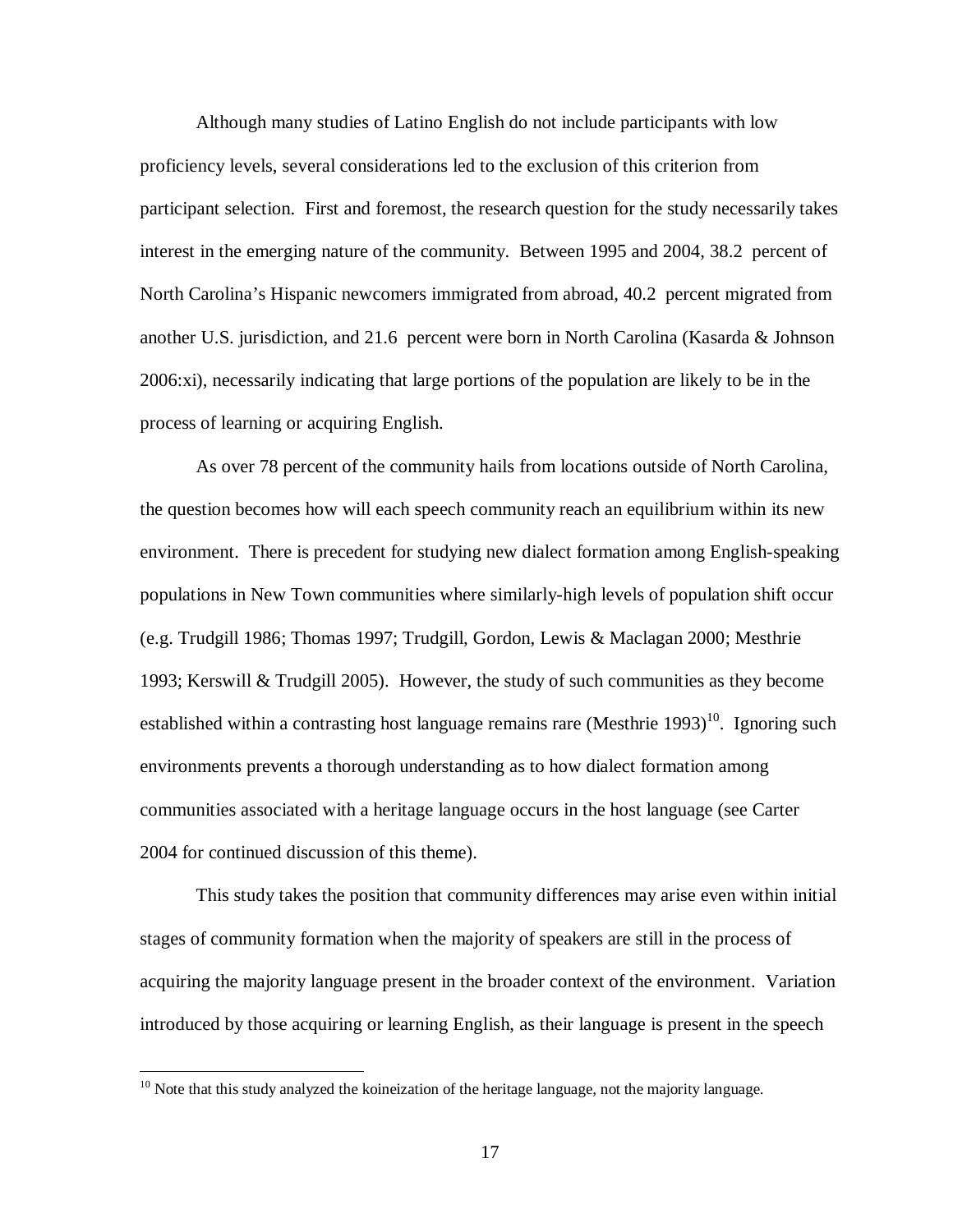community, may germinate into community speech norms. Significant differences between communities within Length of Residency (LOR) status groups could indicate that local differences are emerging and may be maintained by future generations of English L1 speakers. While studies that excluded English L2 speakers were important in establishing the value of Latino English as a dialect that exists beyond imperfect language learning, ignoring these speakers now means ignoring the process through which codes travel to becoming a native speaker dialect, as well as the rich variation that currently exists in these communities. Because the main focus of this paper is the acclimatization of two speech communities, no speaker should be excluded on the basis of preferred code.

Twenty-one sociolinguistic interviews were collected with the 36 selected participants. As participants were often interviewed in pairs to reduce formality, this resulted in 16.5 hours of data. While most interviews ranged between thirty minutes to one hour, younger participants often gave shorter interviews.

These participants clustered into three LOR groups which will be used as an extralinguistic variable to explore the effect of increased exposure to English on variation, as well as to identify whether certain types of variation is associated with those still in the process of learning English or with those who have fully acquired the language. The first LOR group identifies all individuals in the study who have lived in the United States for two to three years. These individuals generally participate in ESL classes. The individuals in the second LOR group have lived in the country for at least 4 years, but no more than 8. The final group identifies those participants who have lived at least nine years in the United States. Several of these participants were born in the U.S. and acquired English natively. All participants in this final group have had extended exposure to English through United States public schools.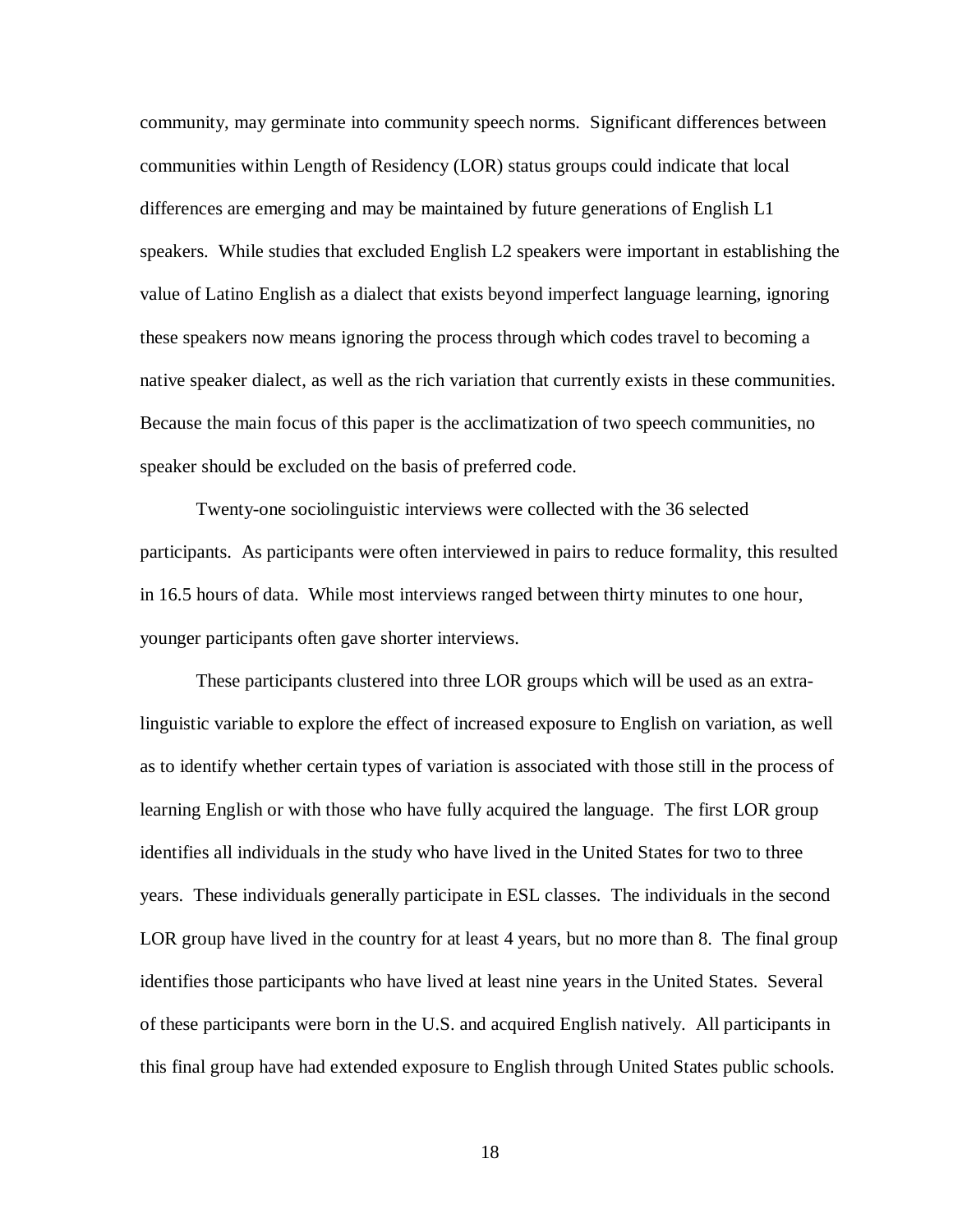| Age       | $8 - 11$ | Lor            | Age         | $12 - 13$         | Lor            | Age | $14 - 16$ | Lor            | Age | Total     |
|-----------|----------|----------------|-------------|-------------------|----------------|-----|-----------|----------------|-----|-----------|
| Hickory   | 1 male,  |                |             | 1 male,           |                |     | 3 males   |                |     | 14 total  |
|           | 4 fem.   |                |             | 2 fem.            |                |     | 3 fem.    |                |     | 9 females |
|           |          |                |             |                   |                |     |           |                |     | 5 males   |
| LOR > 4   | Dora     | 3              | 10          | Lou               | 3              | 12  |           |                |     | 3 females |
| yrs       | Gail     | 3              | 10          | Catrina           | 3              | 12  |           |                |     | 1 male    |
| $4-7$ yrs | Steven   | $\overline{7}$ | 9           |                   |                |     | Marcela   | 8              | 14  | 2 females |
|           | Jasmin   | $\overline{4}$ | 9           |                   |                |     | Charles   | 8              | 15  | 3 males   |
|           |          |                |             |                   |                |     | Miguel    | 8              | 16  |           |
| $< 9$ yrs | Emma     | Life           | $\mathbf Q$ | <b>Ivy</b>        | 11             | 12  | Darwin    | 14             | 14  | 4 females |
|           |          |                |             |                   |                |     | Sandra    | 10             | 15  | 1 male    |
|           |          |                |             |                   |                |     | Robin     | 14             | 15  |           |
| Durham    | 4 males  |                |             | 3 males           |                |     | 6 males   |                |     | 22 total  |
|           | 1 fem.   |                |             | 7 fem.            |                |     | 1 fem.    |                |     | 9 females |
|           |          |                |             |                   |                |     |           |                |     | 15 males  |
| LOR > 3   | Josh     | 3              | 11          | Elizabeth         | 3              | 12  | Beatriz   | $\overline{2}$ | 14  | 2 males   |
| yrs       |          |                |             | Silvia            | 3              | 12  | Cristobal | $\overline{2}$ | 14  | 5 females |
|           |          |                |             | Marisa            | 3              | 12  |           |                |     |           |
|           |          |                |             | Yolanda           | 3              | 13  |           |                |     |           |
| $4-8$ yrs | Marcela  | 5              | 8           | Jalinda           | $\overline{6}$ | 12  | Marcos    | 8              | 14  | 7 males   |
|           | Jackson  | 8              | 10          | Lori <sup>*</sup> | $5^{11}$       | 12  | Felipe    | 7              | 15  | 3 females |
|           | J.Y.     | 6              | 11          |                   |                |     | Paco      | 6              | 15  |           |
|           | J.V.     | $\overline{4}$ | 10          |                   |                |     | Tobi      | 5              | 16  |           |
| $< 9$ yrs |          |                |             | Cleo              | 10             | 12  | Lou       | 15             | 15  | 6 males   |
|           |          |                |             | Ronald            | life           | 12  |           |                |     | 1 female  |
|           |          |                |             | Julio             | life           | 13  |           |                |     |           |
|           |          |                |             | <b>Jesus</b>      | 10             | 13  |           |                |     |           |

Table 5. Participants (Age, Length of Residency)

### 2.3 Areas of Analysis

 $\overline{a}$ 

The features to be studied include quotative frames, consonant cluster reduction, full vowel space for four participants along with a broadened analysis of specific vowels for a wider range of participants, and codeswitching (CS) patterns. This range of variables allows for multiple levels of comparison with previous studies of global English variants (Tagliamonte & Hudson 1999; Blommaert 2003), as well as with studies of interacting linguistic systems. Including an analysis of CS within the study will grant insight into how

 Although Lori was born in the US, she moved back to Mexico at age five and started school in Mexico. She moved back to the US two years later. As such, I place her in LOR group 2, even though she was born in the US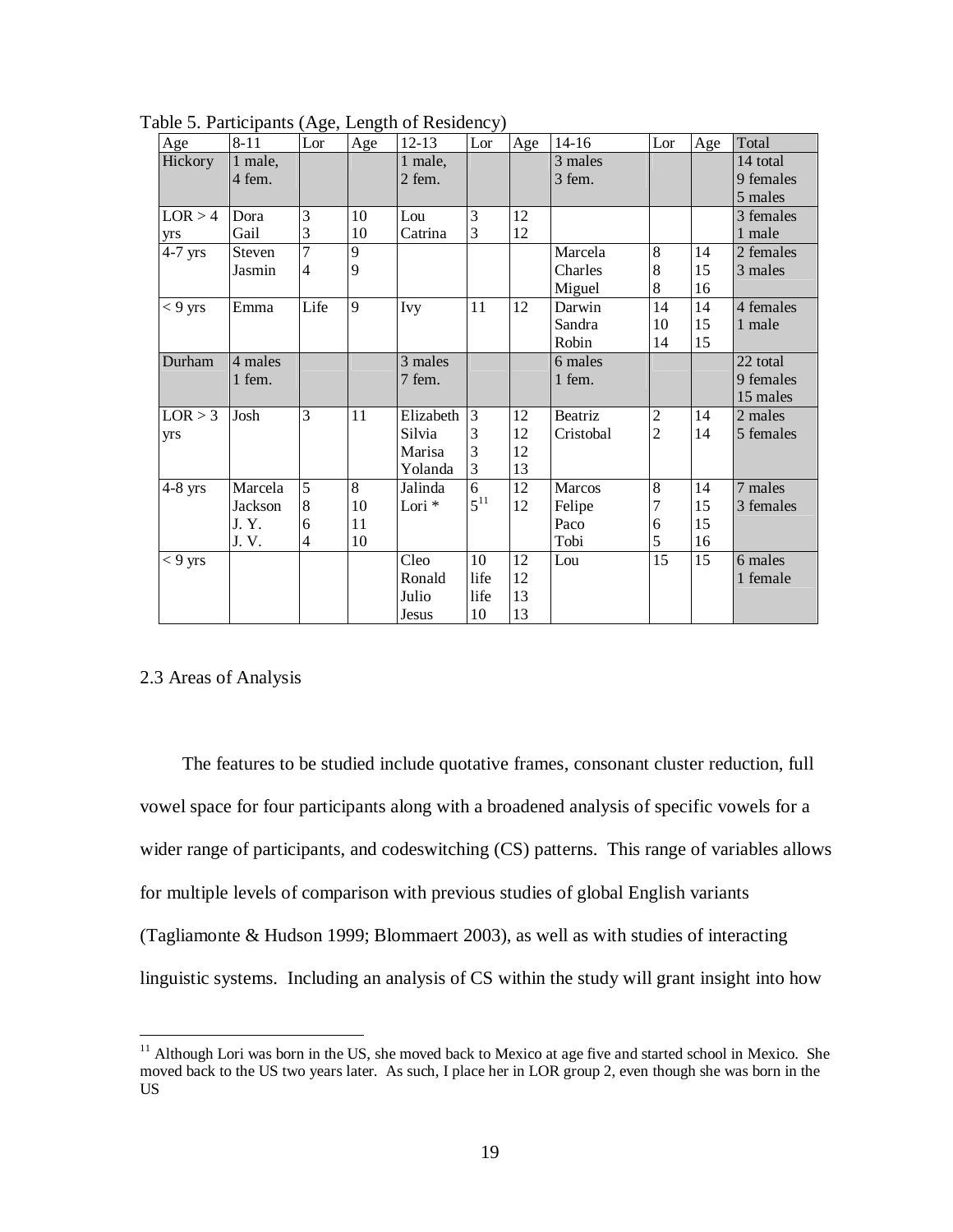the heritage language of the migrant population interacts with systems already present within the ecolinguist space of the field sites.

One impetus for including such a wide range of disparate features, from phonological to syntactic, is to identify where community differences emerge. The paper will thus be ordered from the more syntactic variants, starting with CS, to more phonetic variants, concluding with a vowel analysis of select subjects. Identifying trends in community difference across varying linguistic domains suggests that community differences systemically impact the establishment of community norms.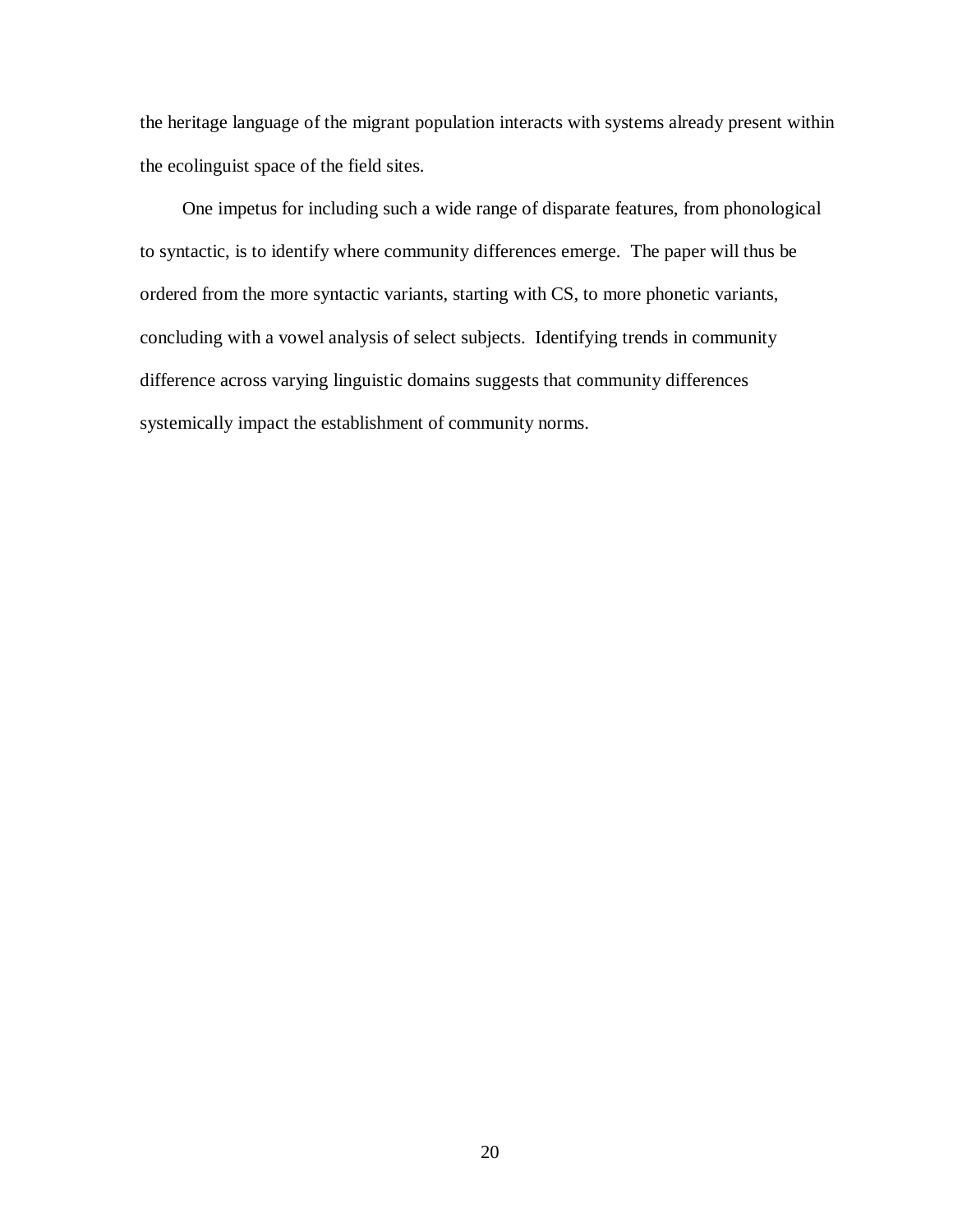#### 3 Codeswitching across Field Sites

The impetus to include codeswitching (CS) in a variationist description of Latino English in North Carolina arises from two distinct, but converging arguments. From the ecolinguistic vantage point, in Mufwene's (2001) words, such an analysis can demonstrate the "ways in which a language may speciate in ecologies where it has been in contact with at least one other language" (19). Under this model, CS not only mediates language contact by promoting communication across speakers with varying levels of fluency in multiple codes, but also can lead to language change. Through CS, one code may eventually leave its imprint on another code through inclusion of lexical items, syntactic structures, or more subtle substrate effects like prosody, even if the heritage code disappears from use. From a variationist perspective, it is argued that CS represents a stylistic variable meriting analysis as CS becomes another symbolic linguistic resource within the bilingual repertoire (Bell 1984).

Combining these insights, locally-established CS norms become a site of variation across communities. Juxtaposing an analysis of CS patterns alongside other "monolingual" variables allows for a more complete understanding of how the two communities under analysis differ across linguistic modules. Yet, comparing such types of variation is rarely attempted (Angermeyer 2006). Within the context of a community comparison, differing community variation norms that cross multiple types of variables could reflect the effects of the local linguistic environment on the emerging variety in question, whether this be from internal sources, such as questions of identity, or external forces, such as increased contact with multiple codes in school and during social activities.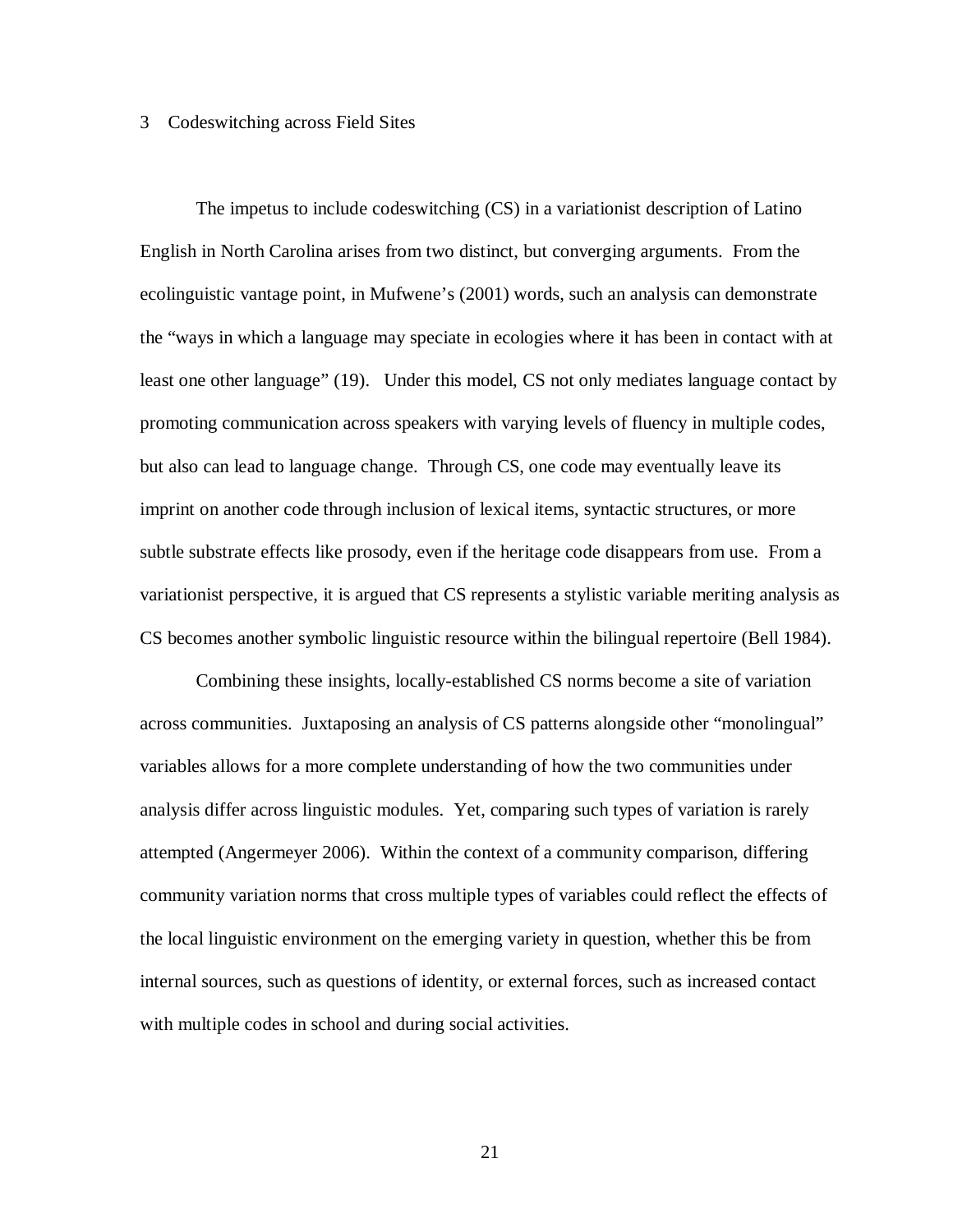Approaches of exploring CS structural pattern variation quantitatively within and across communities are not new (e.g. Poplack 1980; Poplack, et al. 1987, Bentahila & Davies 1992; Treffers-Daller 1992, 1997; Cheshire & Gardner-Chloros 1998; Angermeyer 2006, Deuchar, Muysken & Wang 2007). Yet there is currently no analysis which compares pattern variation of CS and other types of "monolingual variation" for two separate communities with the same language pair. Such an analysis may inform the following questions: Although CS patterns are expected to vary across LOR, do they also vary by community even if the languages in question are the same? If such variation is present, does it exist in the structure of CS or in frequency only? What can CS tell us about the ecolinguistic environment of each community? Do these patterns share any similarities with other types of variation found within the community?

#### 3.1 Codeswitching Patterns and Social Variation in Context

Our knowledge of the structural patterns of CS has grown over the past half-century as interest in CS increased (e.g. Muysken 2000, Backus 2001, Myers-Scotton 2002). Through these analyses, researchers have made general observations about the structures of switches that occur in speech. In order to quantify CS structural variation, a brief understanding of CS structure must first be reached (Myers-Scotton 1993b, Muysken 2000). At the most basic level, CS structural patterns may be divided into insertion and alternation, with the first category representing the combining of codes within or at the phrasal level, and the second representing the alternation of codes at larger syntactic boundaries such as clauses or sentences and/or speaker turns (e.g. Muysken 2000).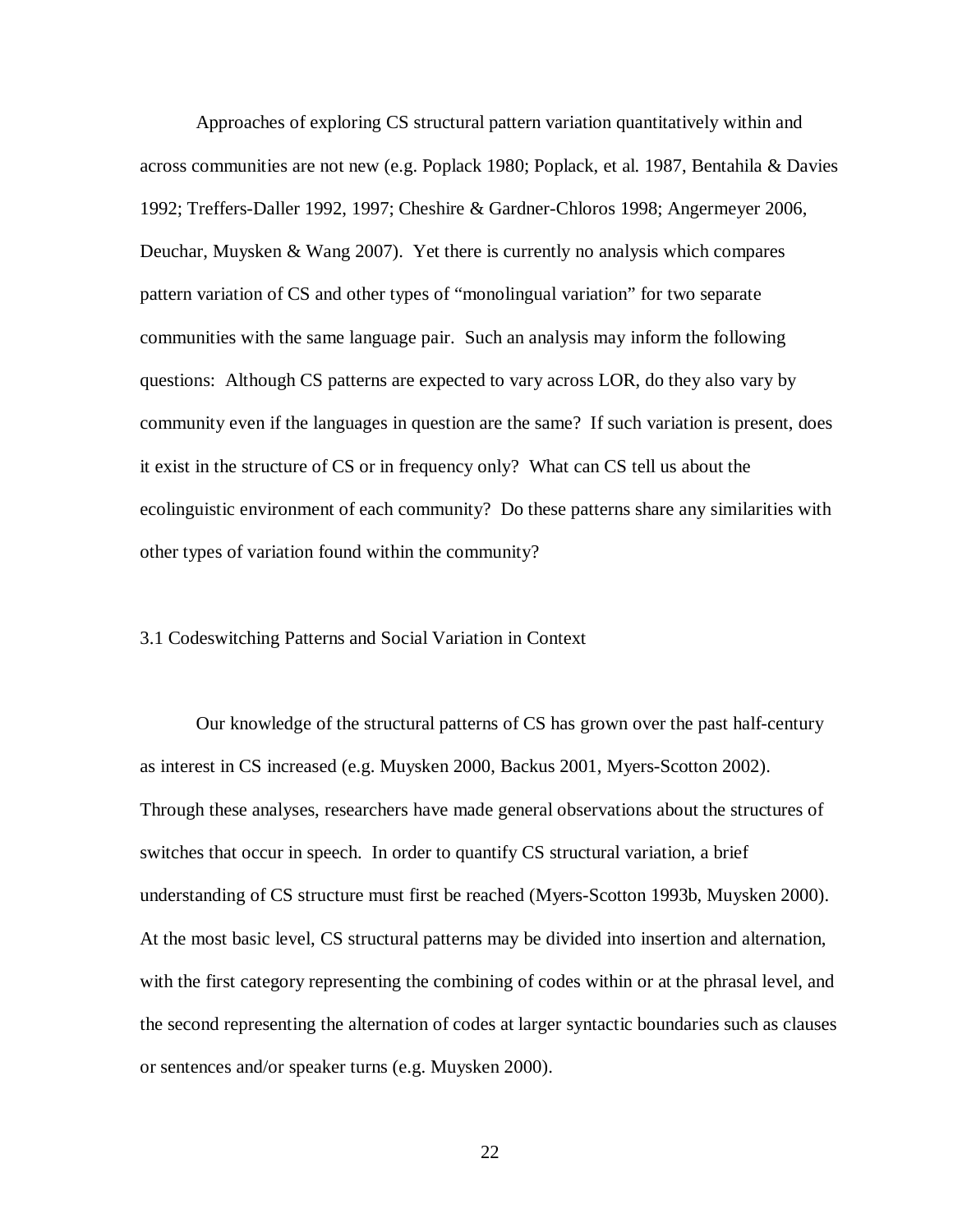From a syntactic perspective, intra-clausal switches have received the majority of scholarly attention, as the question of what grammatical rules govern when and where switches occur motivates these analyses. However, the definition of what counts as a CS varies. A central debate on this topic is whether the insertion of a single word into a sentence of a contrasting code represents a CS or simply a type of borrowing. This type of structure is demonstrated in the following example: "I only know how to do *huevos* (eggs)," where the Spanish word for eggs occurs in an otherwise English sentence. Poplack (1980) considers single word switches as "nonce" borrowings and thus excludes them from her analyses of CS, while Myers-Scotton (1993a, 2002) considers borrowing and single word CS to be related processes on a continuum leading her to include single word switches in her studies of CS. While its status as a CS may be debated, both acknowledge that the practice of inserting lexical items from a contrasting language into a conversation is the most common way bilinguals alternated between codes.

There is also contention regarding CS structures that fall on the continuum between lexical insertion and sentential alternation, as the boundaries between whether such switches represent insertion or alternation within a clause can be fuzzy. In one of the first CS structural studies, Poplack (1980) reserves the term "intra-sentential" for multiple codes occurring in the same sentence, as in "Oh my god I don't know *cómo se llama,* (Oh my god I don't know *what it is called*)."Poplack states that this type of switch is: "a more complex or 'intimate' type, since a code-switched segment, and those around it, must conform to the underlying syntactic rules of two languages which bridge constituents and link them together grammatically" (1980: 589).Myers-Scotton (1993a) differentiates between a matrix language (ML), which determines the grammatical structure of a CS sentence, and the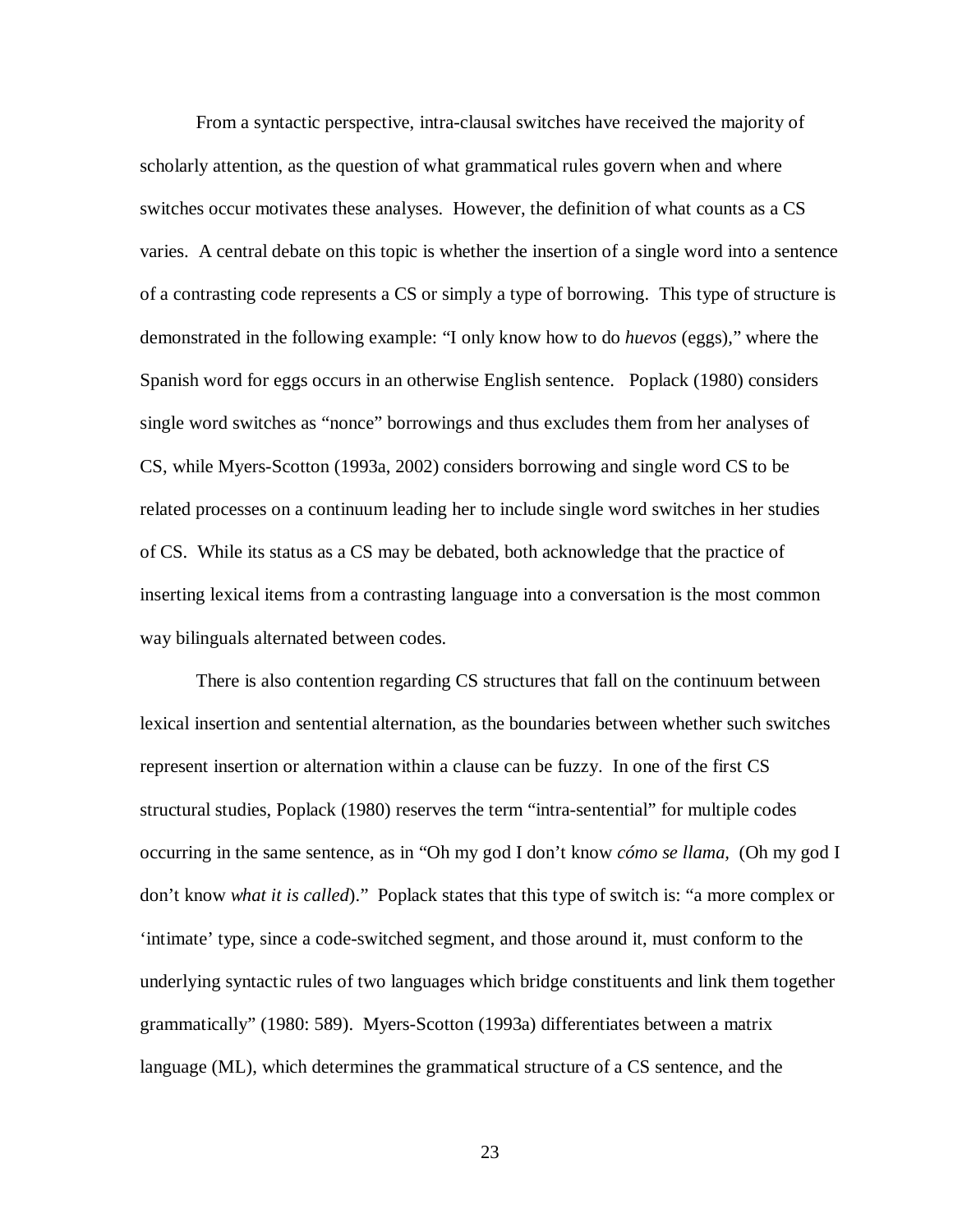embedded language island (EL), which is the contrasting language inserted into the matrix language. For example, in the following sentence two English ELs in the form of compound nouns occur in a Spanish matrix which determines the larger grammatical structure of the sentence: "Y los demás ya están en *high school* y *middle school*" (And all the rest are already in *high school* and *middle school*). Switching within a sentence can occur at multiple points, especially when languages are typologically similar, as demonstrated by this description of a traditional folklore figure: "And she have like *cadenas en sus pies* and *sus manos*" (And she have like *chains on her feet* and *her hands*)." Muysken (2000) uses the term "congruent lexicalization" for these frequent multiple intra-sentential switches. It is often difficult to determine whether this kind of switching represents multiple examples of insertion or alternation between phrases. Other types of intra-sentential switches may simply represent a change in code mid-sentence, such as between dependent and independent clauses, as in "She cried and she say, "*Aye mis hijos muertos"* (She cried and she say, *"Oh, my dead children*"). This type of switching may be considered alternation as it occurs at a larger syntactic boundary. As the boundary between alternation and insertion remains unclear, any quantitative study must confront this category of switching in order to design a replicable analysis.

Switches that occur at speaker turns are easier to identify. These clearly qualify as alternation switches, and avoid the grammatical issues that are attached to insertion switches, as shown in the following example:

Beatriz: But she's not Cristobal: *Pero yo la digo sobrina (But I call her niece).*  Beatriz: Okay, whatever.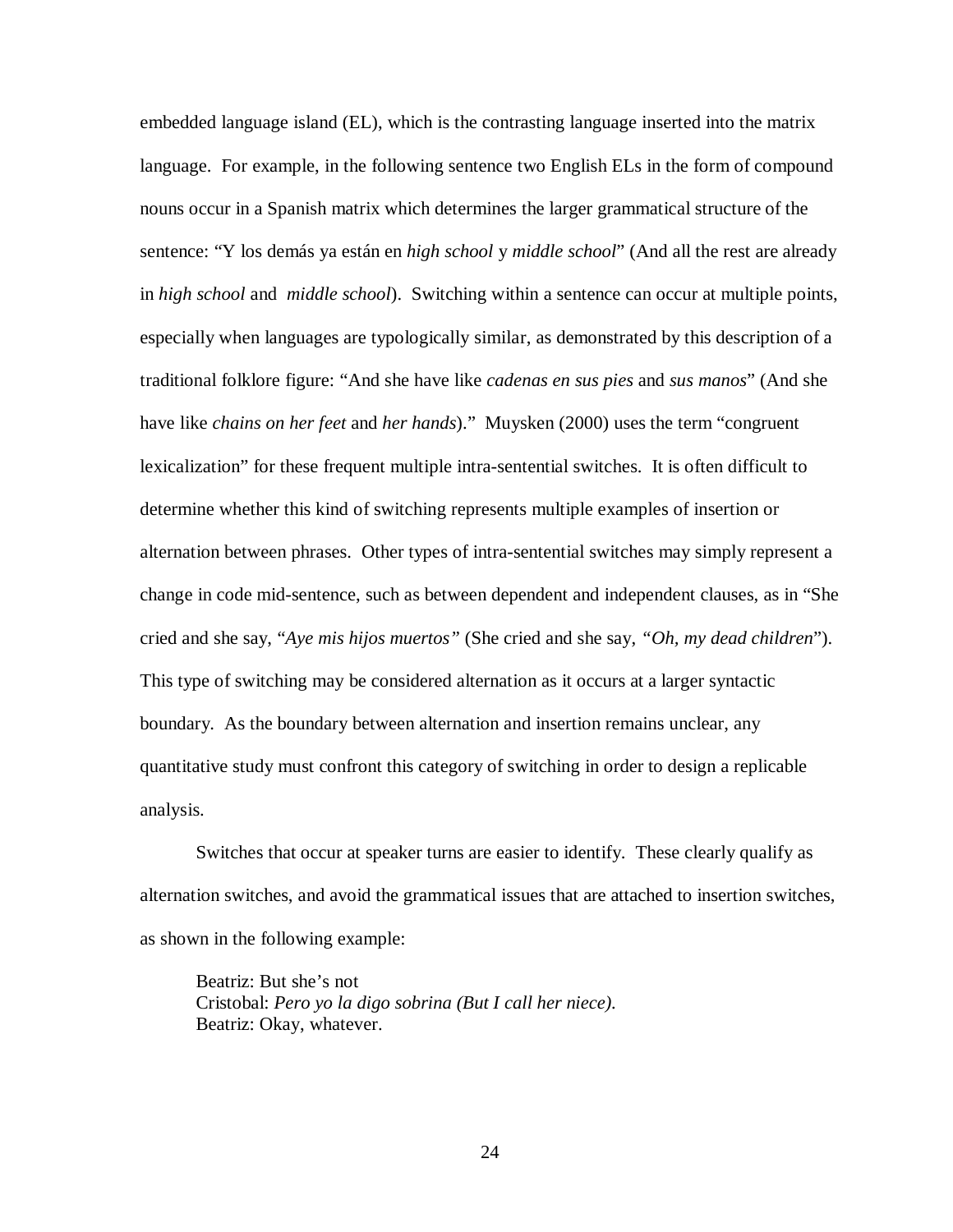Several studies have thus linked alternation CS to lower levels of proficiency (e.g. Bentahila & Davies 1992, Backus 2001, Poplack 1980, Poplack, Wheeler & Westwood 1987, Angermeyer 2006). Because they are easy to identify, it is of little surprise that this category is a common one for quantitative variation analysis of CS structure (e.g. Poplack 1988; Treffers-Daller 1992, 1997; Gardner-Chloros 1991; Bentahila & Davies 1992; Cheshire & Gardner-Chloros 1998; Deuchar, et al. 2007).

While CS grammars inform the researcher as to what switches are possible, researchers agree that actual CS behavior is further constrained by typological issues and social norms.<sup>12</sup> Quantitative comparisons of CS structure demonstrate that norms of usage not only depend upon proficiency, but also distance of typology for each language (Poplack, et al. 1987, Deuchar, et al. 2007).Barring external factors, communities that speak typologically similar languages, like Spanish and English, favor congruent lexicalization (Deuchar, et al. 2007). As this study analyzes CS between two typologically similar languages, this frequent intra-sentential type of CS may be expected. Previous studies of Spanish-English contact in the United States would support this expectation as well (Zentella 1997). All these studies lead to the belief that a comparative analysis of CS patterns is a legitimate way to identify community CS norms.

However, the setting, the identity of the participants, and the relationship between participants in the conversation also affect which types of CS structures are preferred. Previous comparative analyses indicate that the social and political climate of the region (Treffers-Daller 1992), interlocutor (Treffers-Daller 1997), style and speaker intention (Angermeyer 2006), and in some cases gender (Cheshire & Gardner-Chloros 1998) all can

 $\overline{a}$ 

 $12$  See Muysken (2000) ch.7 and Myers-Scotton (1993b) for an in-depth discussion of this theme.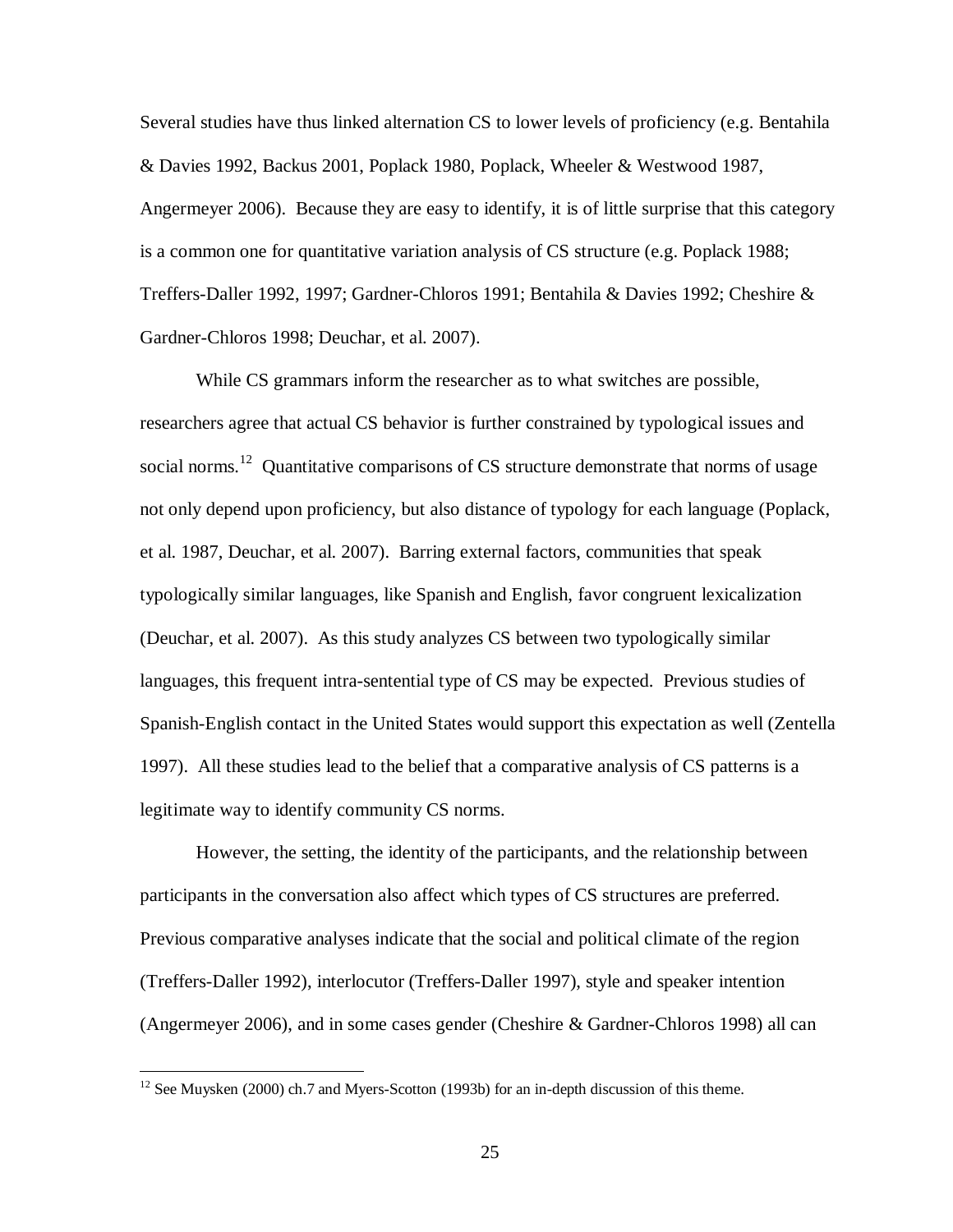influence the preference towards certain structural patterns of CS. Treffers-Daller (1997) found that, beyond speaker proficiency, the proficiency of the interlocutor also determined which type of CS structure was preferred in conversation. Further, as the political climate shifts, along with attitudes towards bilingualism, patterns in CS usage can shift as well (Treffers-Daller 1992). And, although studies of CS are largely restricted to in-group informal conversation, the impact of the data-collection methods, while assuring comparability, also is expected to impact the types of switches that occur (Myers-Scotton 1993b). Differences between the CS behavior in this study and that found in other Spanish-English communities, could relate to the interview setting, the political climate of the community in question, or proficiency. However, differences across the two communities within this study will not be due to data collection or proficiency, as these items are either controlled or quantified as factor groups. This will allow for a focus on whether quantifiable differences occur between typologically similar communities, pointing towards local variation. Because such an analysis will enhance understanding of how bilingual communities establish CS norms, this analysis attempts to compare CS structures across field site, LOR group, gender, and interlocutor pairing.

#### 3.2 Methods

Tokens of codeswitches were taken from the main sociolinguistic interview analyzed for each participant. While it is a commonly accepted fact that CS occurs more often with ingroup interactions among peers talking in an informal environment (e.g. Myers-Scotton 1993b), there is precedence for performing quantitative analyses on CS data collected in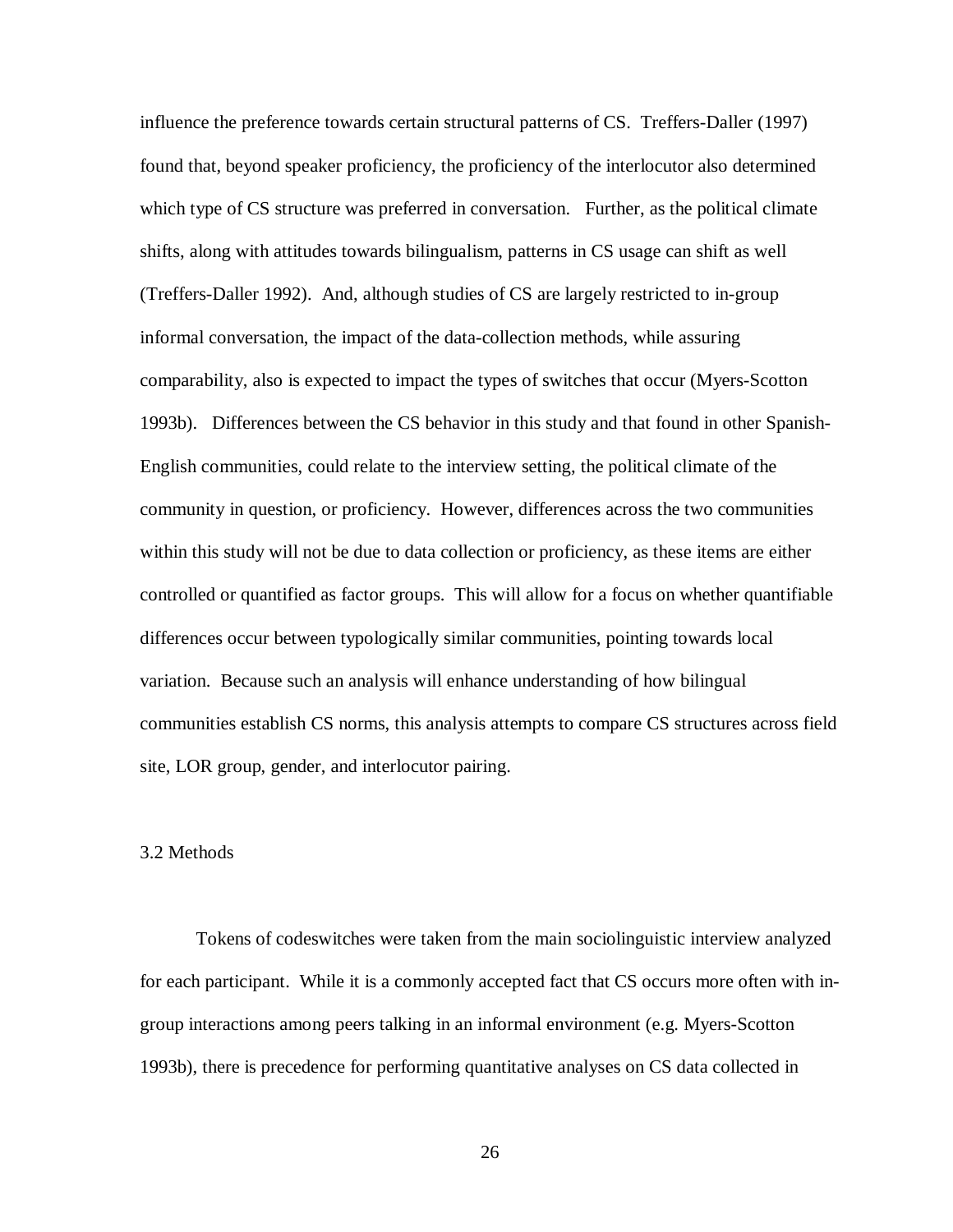more formal environments (Angermeyer 2006). As CS is connected with style, and as it occurs in multiple contexts of daily life, ignoring more formal settings such as sociolinguistic interviews prevents a deeper understanding of when and why CS occurs. Further, when performing a comparative analysis, controlling the mode of data collection becomes an important aspect of designing the study. Collecting data through a sociolinguistic interview at least partially controls for setting and interlocutor variability, as well as offers information regarding more formal styles of speech.

All of the sociolinguistic interviews were conducted by bilingual Anglo female graduate students who learned Spanish as a second language. The sociolinguistic interviews were framed in English, but participants were informed that the interviewers could understand and speak Spanish if the participant preferred. Although many of the participants also were included in Spanish interviews, this data was excluded from the analysis for consistency. Two interviews from the Durham field site that were conducted primarily in Spanish by the interviewer and primarily in English by the participants were excluded from analysis under this condition, although these interviews are analyzed for quotative usage and consonant cluster reduction. This left 33 participants for analysis. Of these 33 participants, all but 5 had at least one token of CS during the course of their interview. Lori and Rolando (who were both born in the United States) from Durham, North Carolina, were interviewed together. As Rolando's Spanish proficiency is limited, this likely accounts for the lack of CS for these two participants. Both Steven (LOR 4 yrs) and Catrina (LOR 3 yrs) from Hickory, North Carolina did not engage in CS behavior, as well as Jalinda (LOR 6 yrs) from Durham, NC, although no readily available explanation is present for these patterns. The remaining 16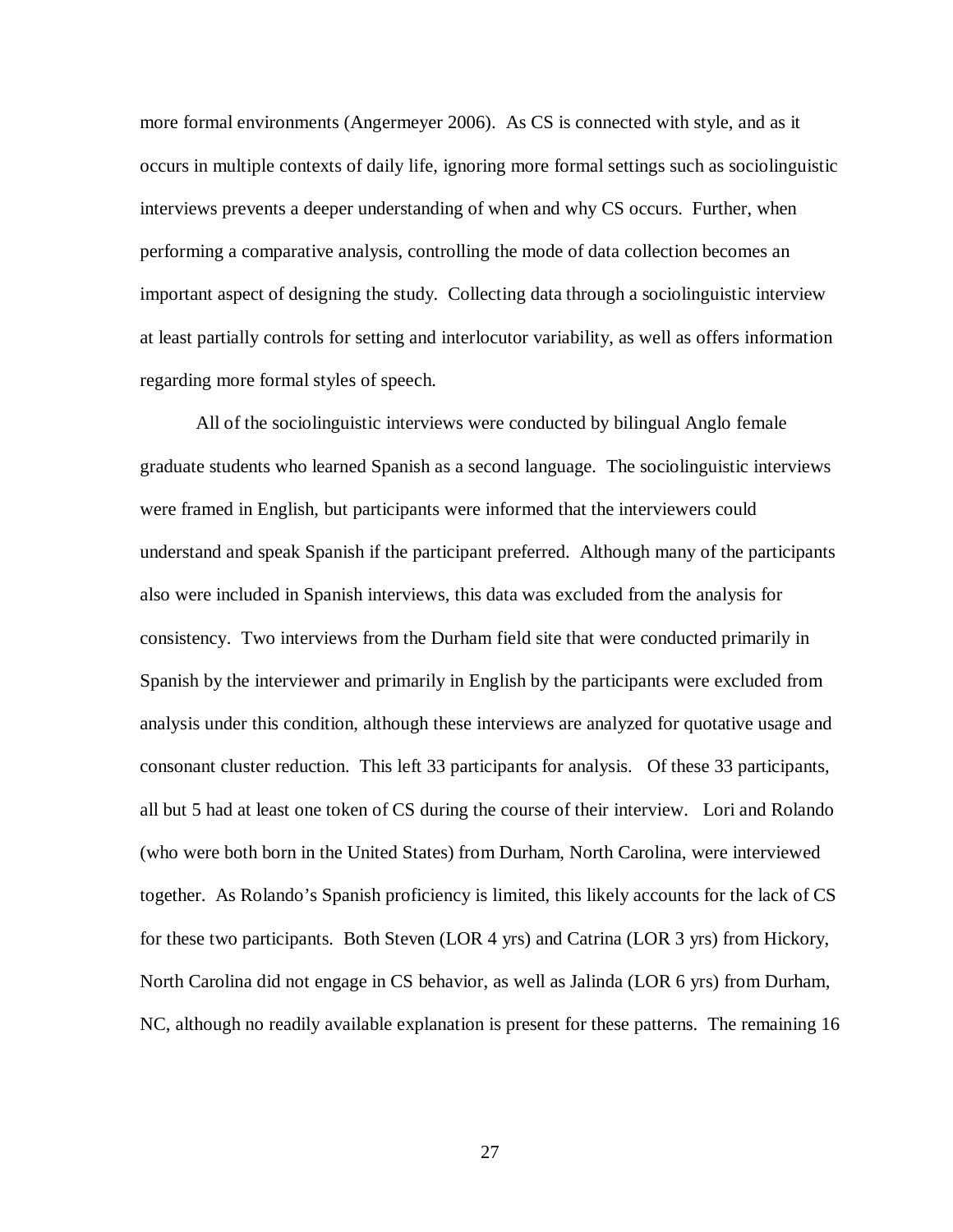individuals from Durham, NC and 12 from Hickory, NC had at least one token of CS in their interview.

Tokens excluded from analysis include proper names and place names. Names of cultural items such as food, dance, music, folklore figures such as *la llorona* and *la mano peluda*, and nicknames (e.g. 'My fat cousin we call him *gordo (fat)*') were included in the analysis. Codeswitches were bracketed according to speaker turn, so that each example of a codeswitch was analyzed within the period the speaker maintained the floor. Coding in this manner avoids the judgment calls necessary to distinguish syntactic boundaries such as sentence borders, which can be difficult to determine in naturally-occurring speech (Cheshire & Gardner-Chloros 1997). All examples of CS within the interviews analyzed were transcribed and assigned a code representing the pattern of CS observed in the turn. By these guidelines, 343 turns containing codeswitches were identified within the data. Immediately, a striking difference appears between the communities: 269 CS tokens came from the Durham data while the remaining 74 tokens were extracted from the Hickory data set. Each codeswitch was then categorized as a lexical and/or chunk switch, a multiple/phrasal/clausal switch, a turn-taking switch, or a block switch (see table 6 for examples).

Lexical and/or chunk switches describe all tokens of CS where a noun, verb, adjective, adverb, conjunction, preposition, interjection, minimal nominal phrase or compound noun was inserted into a sentence comprised of the contrasting language. The motivation for including compound nouns within a lexical insertion category arises from Backus's (2001) concept of semantic chunking, where these words form a unit of meaning and thus function like an individual lexical switch. Under these guidelines a switch such as "The other one is called *rueda de la fortuna* (Ferris Wheel)" acts as a lexical insertion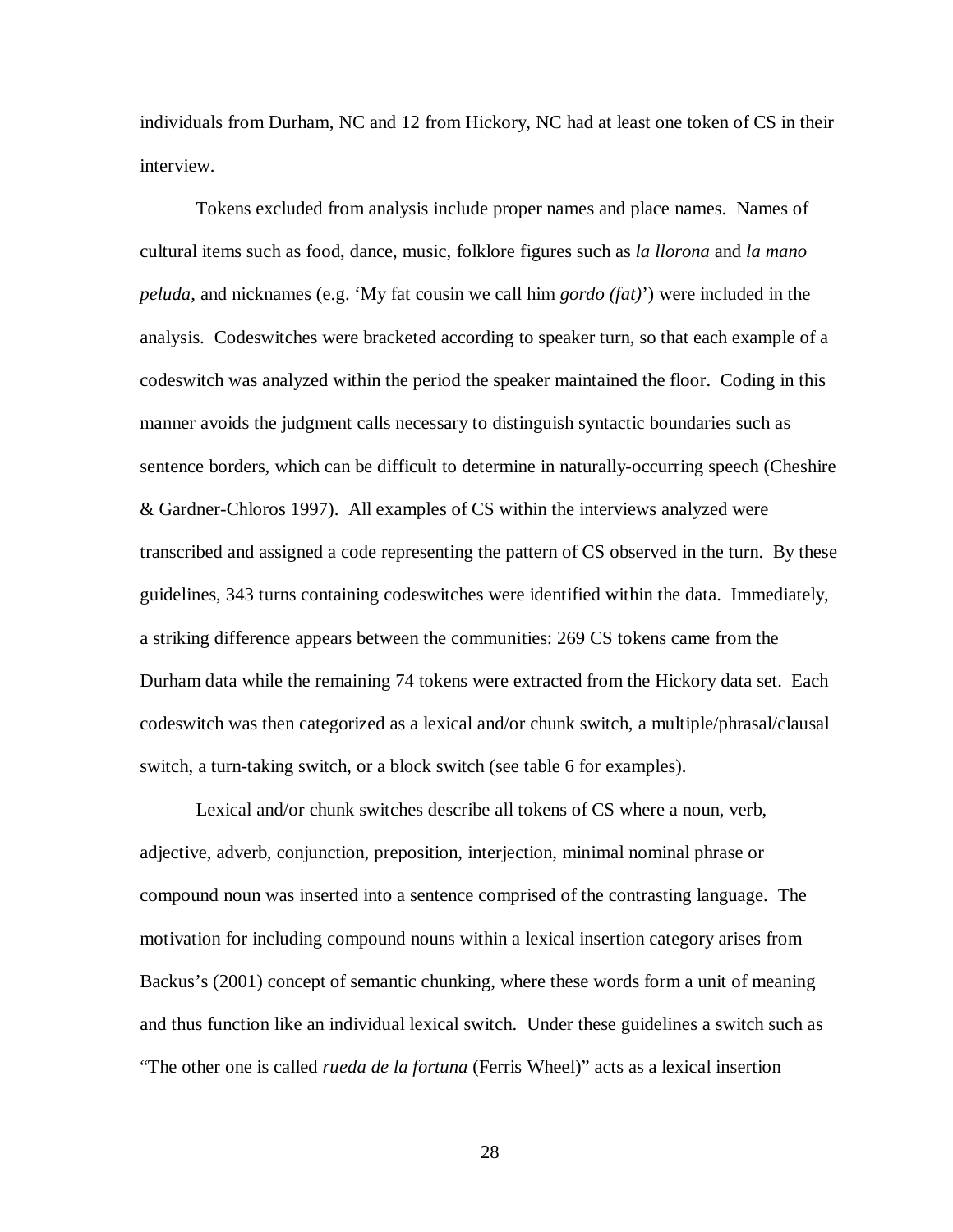conveying one semantic concept of a particular amusement park ride. The fact that the speaker inserts this same compound noun into English sentences twice more in the interview indicates that the compound noun functions as a semantic unit. Only 11 such compound nouns occurred in the data.

Because each token was coded by speech turn, each CS turn was coded for either the presence or the absence of lexical/chunk insertions, although a general count of all lexical switches was made. The motivation for this coding technique is to make the counting techniques between categories consistent so that each category would be comparable for statistical analysis. As each speaker turn only provides one opportunity for a turn-taking switch to occur, while lexical switches may occur multiply within a sentence, these two categories represent differing and incomparable structural units: they do not have the same amount of opportunity for occurrence within an interview. Coding for the presence or absence of the type of switch per speaker turn makes the patterns of CS comparable in that they have equal opportunities to occur within each interview. This allows for comparison of favoring factors through a regression analysis. With this in mind, each category should be thought of as a description of a property of CS found within the speaker turns. Although 92 lexical/chunk turn tokens were documented this way, these tokens represent 151 words, some of which demonstrated multiple lexical insertions or compound nouns, as in "En Johnson" nada mas fui a *kindergarten* y *first* (In Johnson I only went to *kindergarten* and *first*)". In this example there are two English words inserted into the Spanish sentence, but instead of coding the turn twice, it is coded as one token of a turn where lexical insertion occurs. 61 of

 $\overline{a}$ 

 $13$  This is a pseudonym representing the proper name of an elementary school in the area.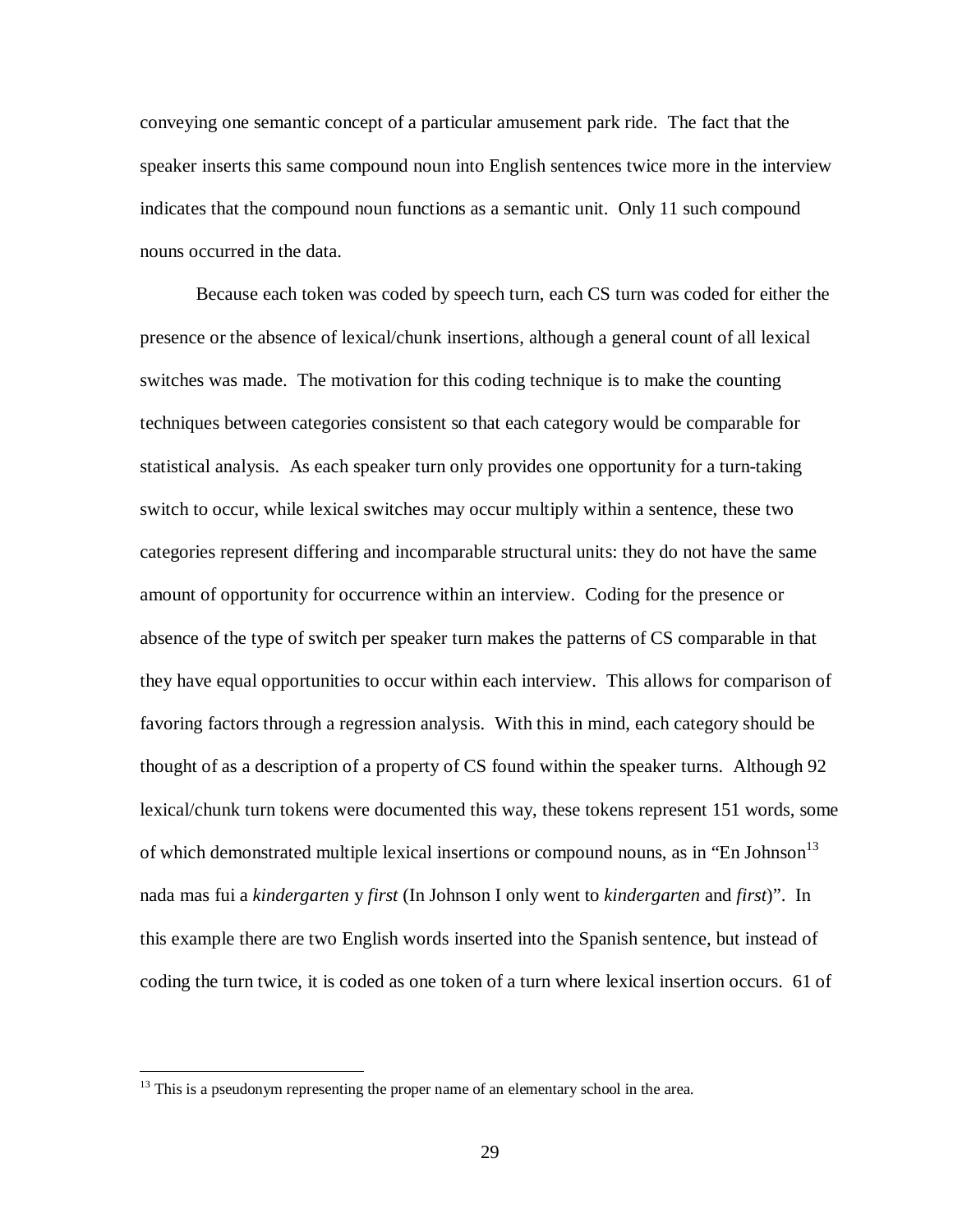these tokens were single word switches and 32 tokens were multiple examples of lexical

insertion within the same turn, minimal nominal phrases or compound nouns.

| Category                    | Example                                                     |  |  |
|-----------------------------|-------------------------------------------------------------|--|--|
| Lexical/ Chunk Insertion    | Marisa: But I like the Rueda de la Fortuna                  |  |  |
|                             | But I like the Ferris Wheel                                 |  |  |
|                             | Christian: Whatever, tu tienes uno                          |  |  |
|                             | <i>Whatever</i> , you have one                              |  |  |
| Phrasal/Clausal/Multiple    | Jackson: They were like, 'Que le muerda' to the cake        |  |  |
| insertion of varying sizes  | They were like, ' <i>Bite It</i> ' to the cake              |  |  |
|                             | Yolanda: Aye como que desea ser yo libra <i>because its</i> |  |  |
| (sub-category of congruent) | like like beautiful también because I I like I love         |  |  |
| lexicalization)             | <i>somebody</i> que es aires                                |  |  |
|                             | Oh, how I want to be a Libra <i>because its like</i>        |  |  |
|                             | like beautiful also because I I like I love somebody        |  |  |
|                             | who is Aires                                                |  |  |
| Turn-Taking Switch          | Lou (D)-You know you call her that too. Julio-              |  |  |
|                             | <i>Como?</i> (what?) Lou - you know you call her that too   |  |  |
|                             | so why you trying to blame it on your brother               |  |  |
| <b>Block Switch</b>         | Cristobal: That's my niece                                  |  |  |
|                             | Beatriz: No es tu sobrina. ¿Cómo es tu sobrina si es        |  |  |
|                             | hermana a mi- si mi mami es la hermana de tu papa?          |  |  |
|                             | She is not your cousin. How is she your cousin if she       |  |  |
|                             | is the sister of my- if my mom is the sister of your dad?   |  |  |

Table 6. Structural Categories for Switches

The next category, phrasal/clausal/ multiple insertion of varying sizes, includes any turn where more than one code are identifiable within a turn and where switches include larger syntactic units such as the insertion of full phrases beyond minimal nominal phrases. This category also includes CS turns where the speaker begins the turn in one language and then completes the turn in another. As previously discussed, while lexical insertion is clearly a form of insertion CS, and while turn-taking switches clearly fall under alternation CS, phrasal/clausal/multiple switches prove more complex. The vast majority of the

 $\overline{a}$  $15$  See Cukor-Avila (2002) for a partial literature review.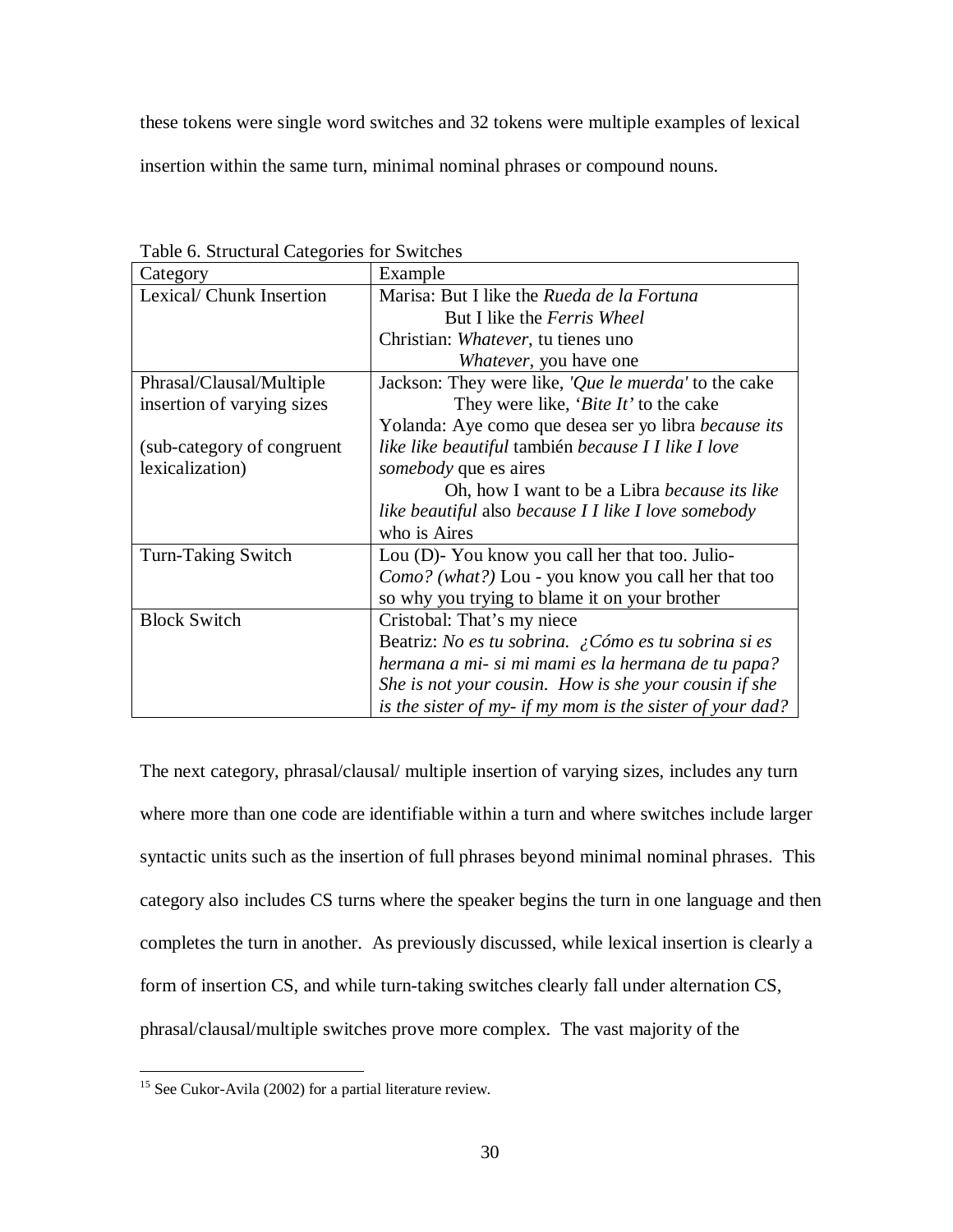phrasal/clausal switches identified in the data are clearly alternation, with the speaker starting his or her turn in one language and ending in another or inserting a complete clause into a matrix sentence of a contrasting language. 66 out of the 83 phrasal/clausal/multiple switches fall into this category. However, 17 tokens appear to be examples of Muysken's (2000) congruent lexicalization, where due to the syntactic similarities between the languages, switching of various sizes occurs at multiple points within the turn (see example in figure 6). With such tokens it is unclear whether the switches represent alternation between grammars or insertion of an EL grammar into an ML frame. Because the latter represents a "deeper" type of CS (Myers-Scotton 1993b), these examples were identified and counted as a subcategory within the phrasal/clausal/multiple switch category.

Moving from insertion to alternation, all tokens of speech that contrast with the previous interlocutor's code but contained no CS within the token were categorized as a turntaking switch. 150 tokens of turn-taking switches were extracted from the data. A final category of block switches was established to encompass switches that effectively renegotiated the language of conversation. Any turn switch that comprised an extended holding of the floor was counted under this category. If the speaker held the floor for three spoken sentences or more, it qualified as a block switch. The impetus for separating these tokens out from turn-taking switches comes from their discursive weight. A renegotiation of code represents a different type of act from a temporary switch as it is a marked choice (Myers-Scotton 1993a). There were 15 examples of block switches within the data.

Extra-linguistic categories coded for each CS speaker turn included gender, field site, LOR, and interlocutor (See table 7). The direction of the language switch was also coded for each token. Interlocutor status refers to whether the participant's speech was directed at the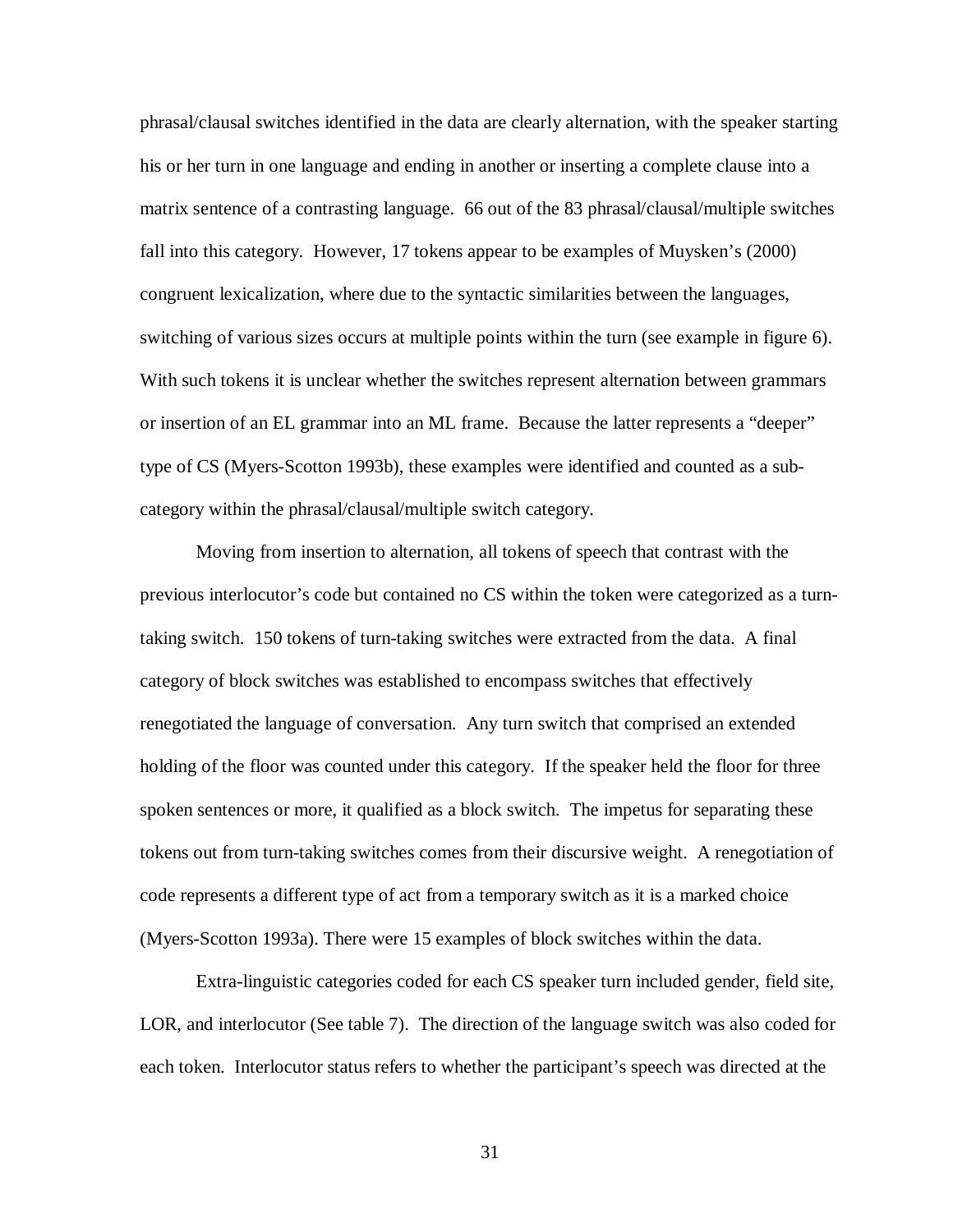interviewer, a peer, or to either and/or both the interviewer and a peer. Treffers-Daller (1997) found interlocutor proficiency to correlate with certain types of CS behavior. Because the interviewers are neither members of the communities in question, nor native Spanish speakers, the types of switches directed at them may differ from those directed at peers. The interlocutor was determined through discourse context.

|  |  | Table 7. Extra-Linguistic CS Categories |  |
|--|--|-----------------------------------------|--|
|  |  |                                         |  |

| Gender            | Male           | Female      |                |
|-------------------|----------------|-------------|----------------|
| <b>Field Site</b> | Durham         | Hickory     |                |
| Interlocutor      | Peer/community | Interviewer | undeterminable |
|                   | member         |             |                |
| Preceding         | Spanish        | English     | CS             |
| language          |                |             |                |
| LOR               | $0-3$ yrs      | $4-8$ yrs   | Over 8 yrs     |

3.3 Results



Figure 5. Total percentage of Switch Types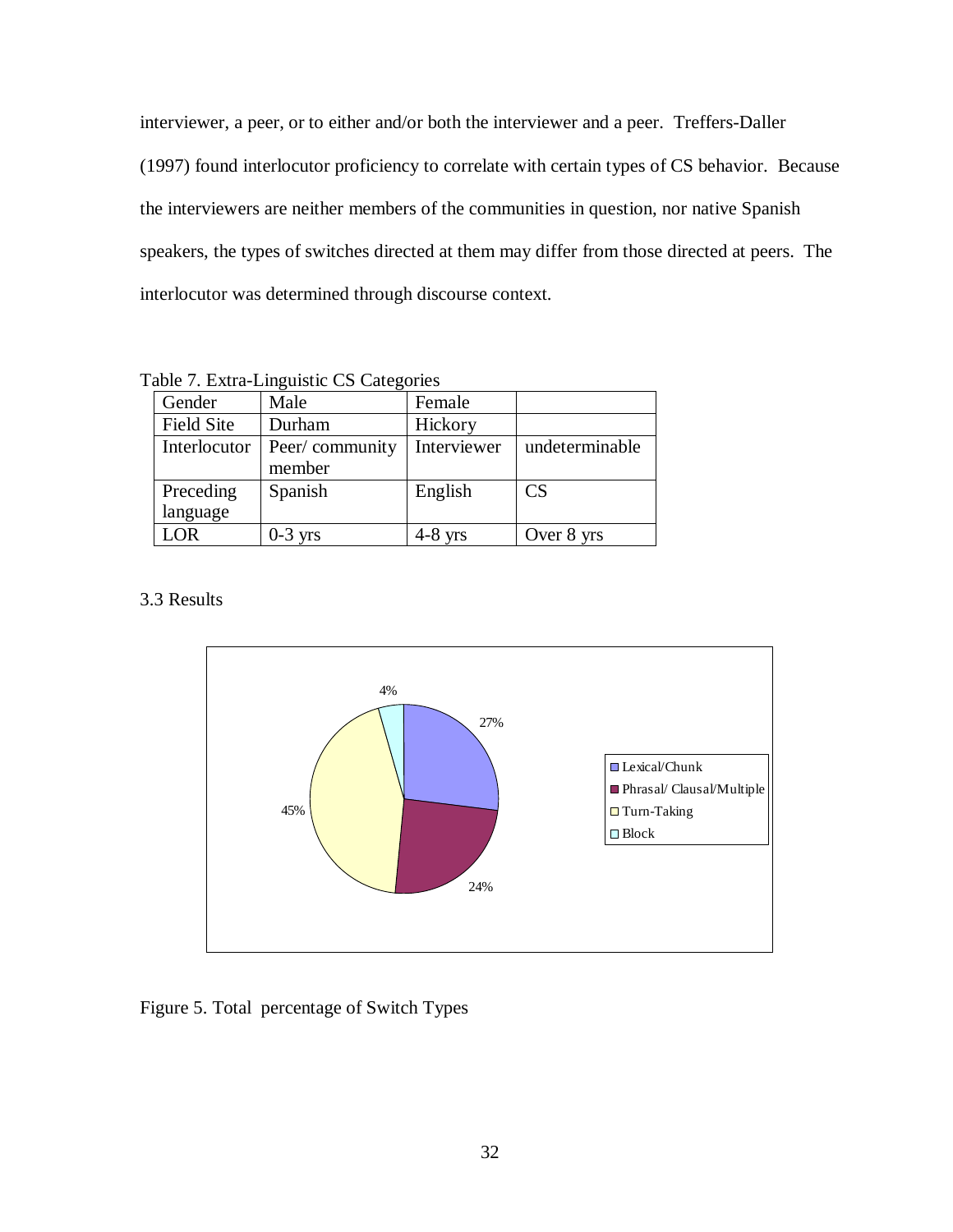As shown in figure 5, turn-taking switches were the most common found in the data, at 45 percent of the total token count. Lexical/chunk insertion and phrasal/clausal/multiple switch tokens exhibited similar numbers of tokens at 27 percent and 24 percent respectively. Not surprisingly, block switches were the least common at 5 percent of the data. The frame of the English sociolinguistic interview likely suppressed extended code changes.

While the coding technique may partially explain the low numbers of lexical/chunk switches that occurred in the data set when compared with turn-taking switches (see 3.2), the lack of such switches must be influenced by other issues as well, as there were a total of 150 turn switches compared with the 144 words that were inserted into either an English or a Spanish frame. Part of the dearth of lexical/chunk switches may be attributed to the proficiency levels of participants who frequently codeswitched within interviews. Over 78 percent of the total switches, whether to English or to Spanish, were produced by individuals who had been in the United States for less than four years, as shown in figure 6. This left an equal number of tokens, 37, produced within the other two LOR groups. Such a large discrepancy likely indicates a shift in CS function from compensatory for those who have shorter LORs to strategic for those who have longer LORS, as described in Backus (1992). This also aligns with previous studies that link alternational switches with lower levels of proficiency (e.g. Bentahila & Davies 1992, Backus 2001, Poplack 1980, Poplack, Wheeler & Westwood 1987, Angermeyer 2006). It is also possible that insertional switches emerge as individuals become more aware of monolingual norms and ideologies that disfavor the use of multiple codes around out-group interlocutors.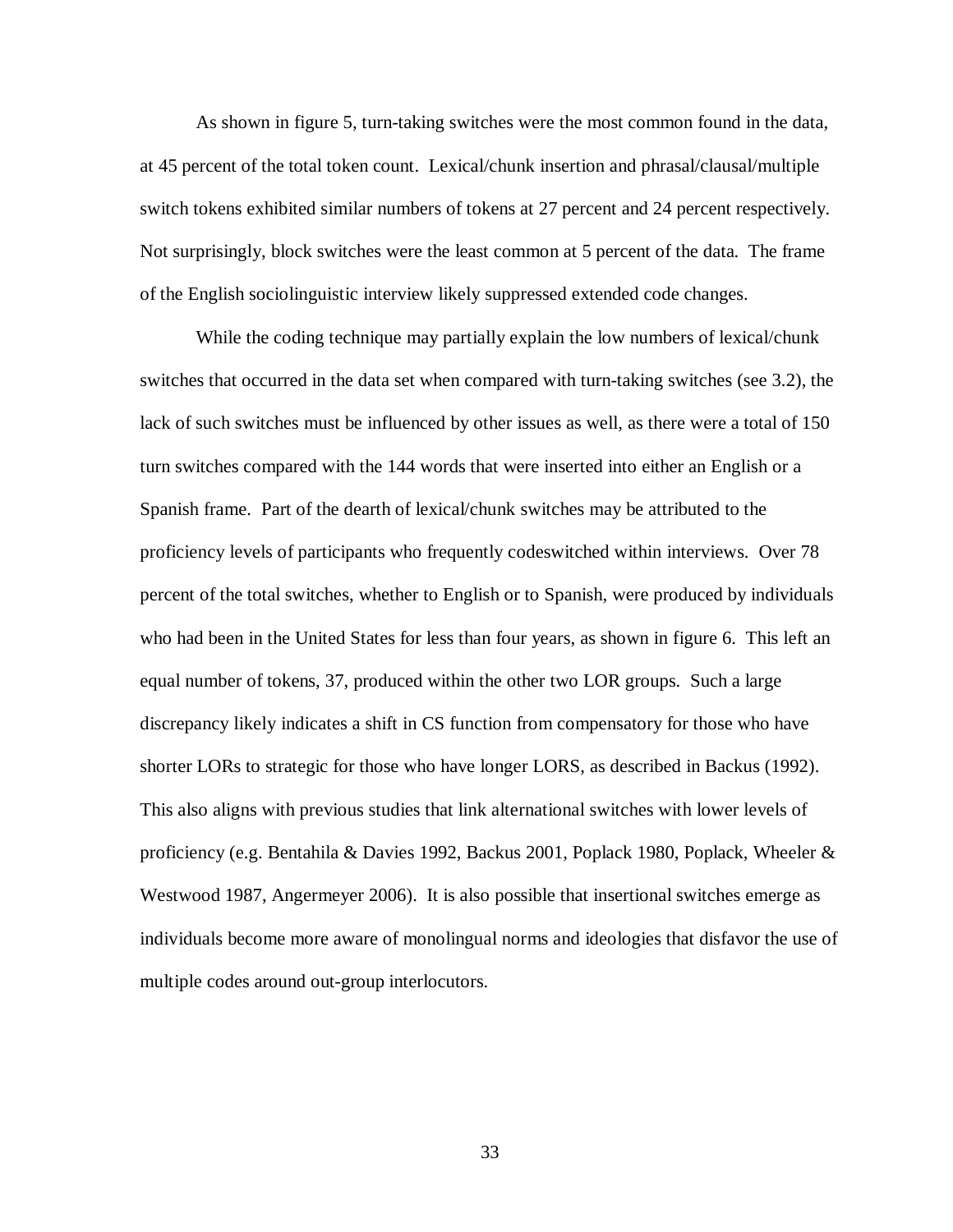

Figure 6. Number and Type of Codeswitches by LOR

As 79 percent of the CS tokens come from the Durham field site, CS appears to be more pervasive in this community. The percentage of lexical insertion switches in the Hickory data is slightly higher than in Durham (see figure 7), at 34 percent as compared to 25 percent. There is a larger discrepancy between the clausal/phrasal/multiple switches, with these tokens comprising 14 percent of the Hickory data and 27 percent of the Durham data. Notably, all 17 examples of the congruent lexicalization subcategory within the clausal/phrasal switches occurred in the Durham dataset. These differences would support the hypothesis that Durham is more accepting of CS in front of non-group members as intrasentential switches tend to be associated with informal and non-standard speech, while single word norms violate prescriptive rules of language separation to a lesser extent. However, the difference in the distribution of CS structures between the two groups is not statistically significant ( $P = .093$ , Chi-square = 6.42).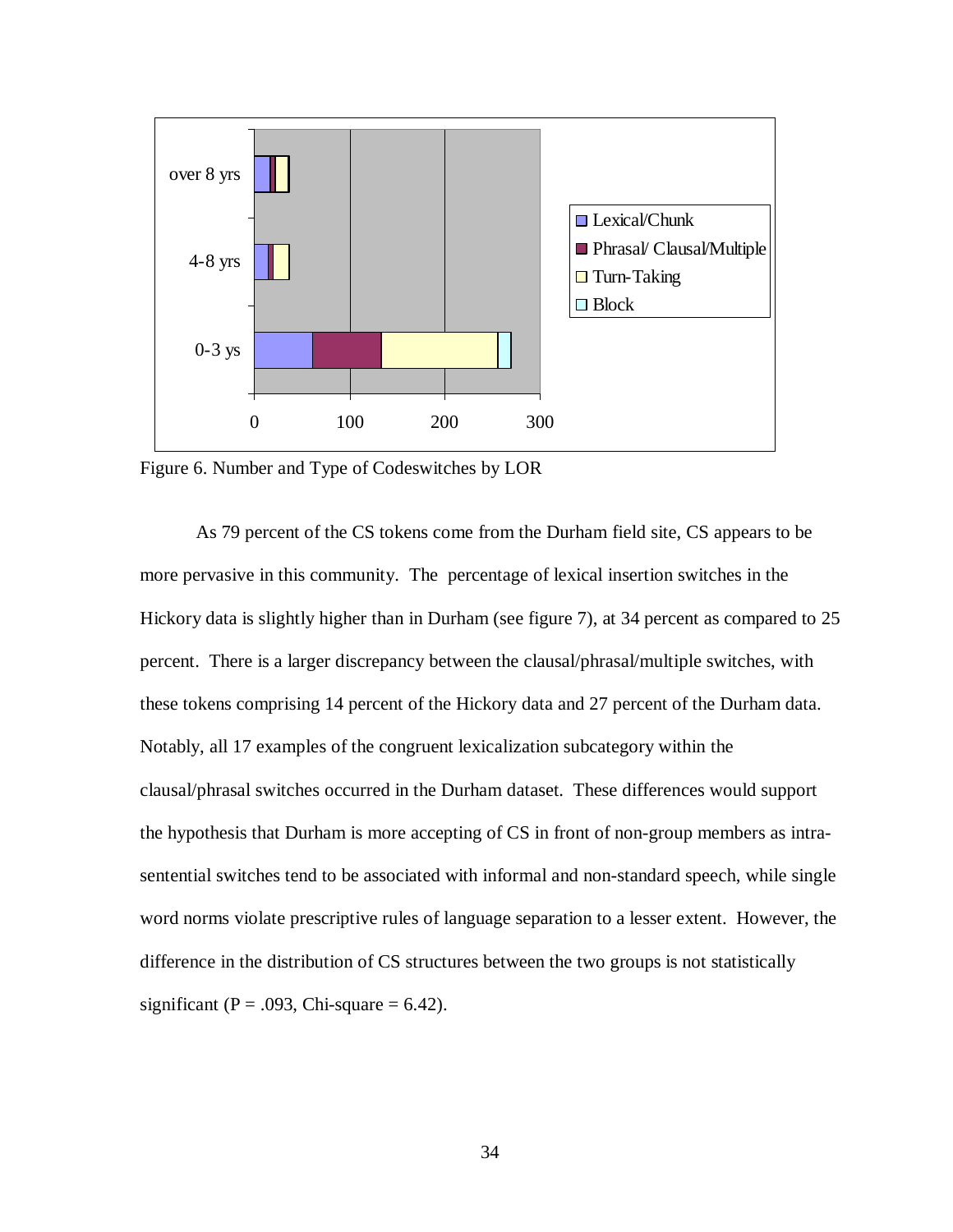

Figure 7. Comparison of CS Structures by Field Site

Remembering that 78 percent of the CS data came from participants who had been in the United States for only brief periods of time, the real difference between the communities lies in the CS behavior of the first LOR group, as becomes apparent in figure 8.



Figure 8. Total Token Count by Community and LOR Status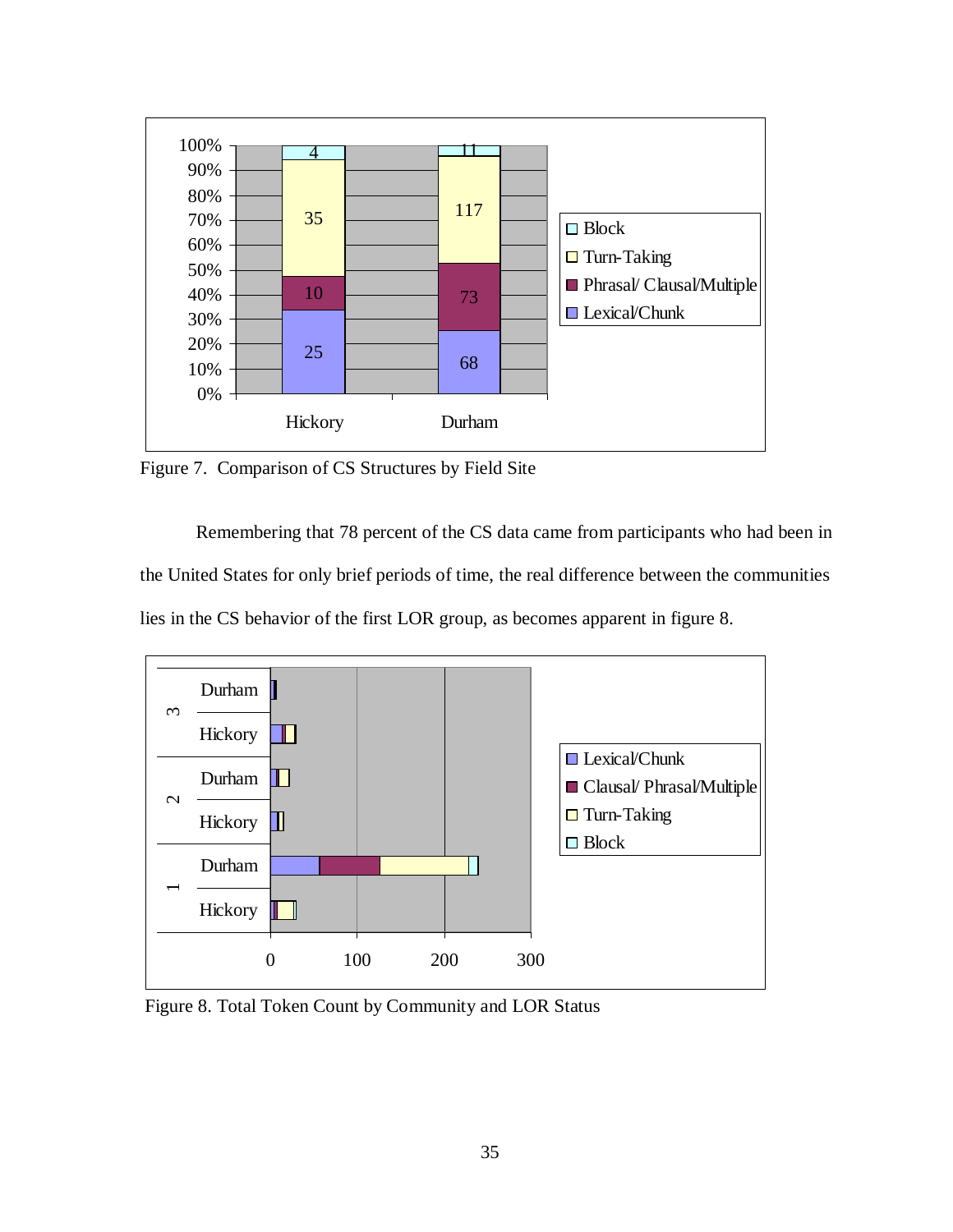This difference is demonstrated by the fact that 6 of the 7 participants from LOR group 1 in Durham, NC engaged in at least 10 turns of CS within their interviews, while only one of the 4 individuals from LOR group 1 in Hickory codeswitched this frequently. Catrina (LOR 3 yrs) from Hickory did not have a single example of CS in her data. As CS behavior can be seen as "breaking the rules" (Cheshire & Gardner-Chloros 1997), this may reflect an avoidance of non-standard behavior among Hickory participants with short LORs. Alternatively, avoiding CS behavior may indicate a desire to conform to the native language of the interviewer, reserving Spanish and CS for in-group communication. More will be said about this topic in the discussion section.

To explore the interactions between structural type of CS data and LOR, field site, interlocutor, code of previous turn, and gender, a statistical model was built for the two most frequent types of switches – lexical/chunk insertion and turn-taking switches, using a stepup/step-down analysis in GoldVarb, a logistic regression modeling program designed for the analysis of linguistic variables. Such an analysis identifies favoring and disfavoring factors for the particular type of switch pattern out of the total CS turns found in the data. This clarification is important to note as it indicates that results do not inform how often such switches occur within conversation, but merely which forms are likely to occur given a set of factors when a CS turn does occur.

As shown in table 8, gender, interlocutor, and the code of the previous turn were all included in the best-fit model for turn-taking CS turns, but location and LOR were not. Factors that favor turn-taking switches include when the interlocutor is a peer, a preceding clausal/phrasal/multiple CS, and if the participant is a male. The strongly favoring effect of peer-interlocutor in the turn-taking category is of little surprise as CS behavior is known as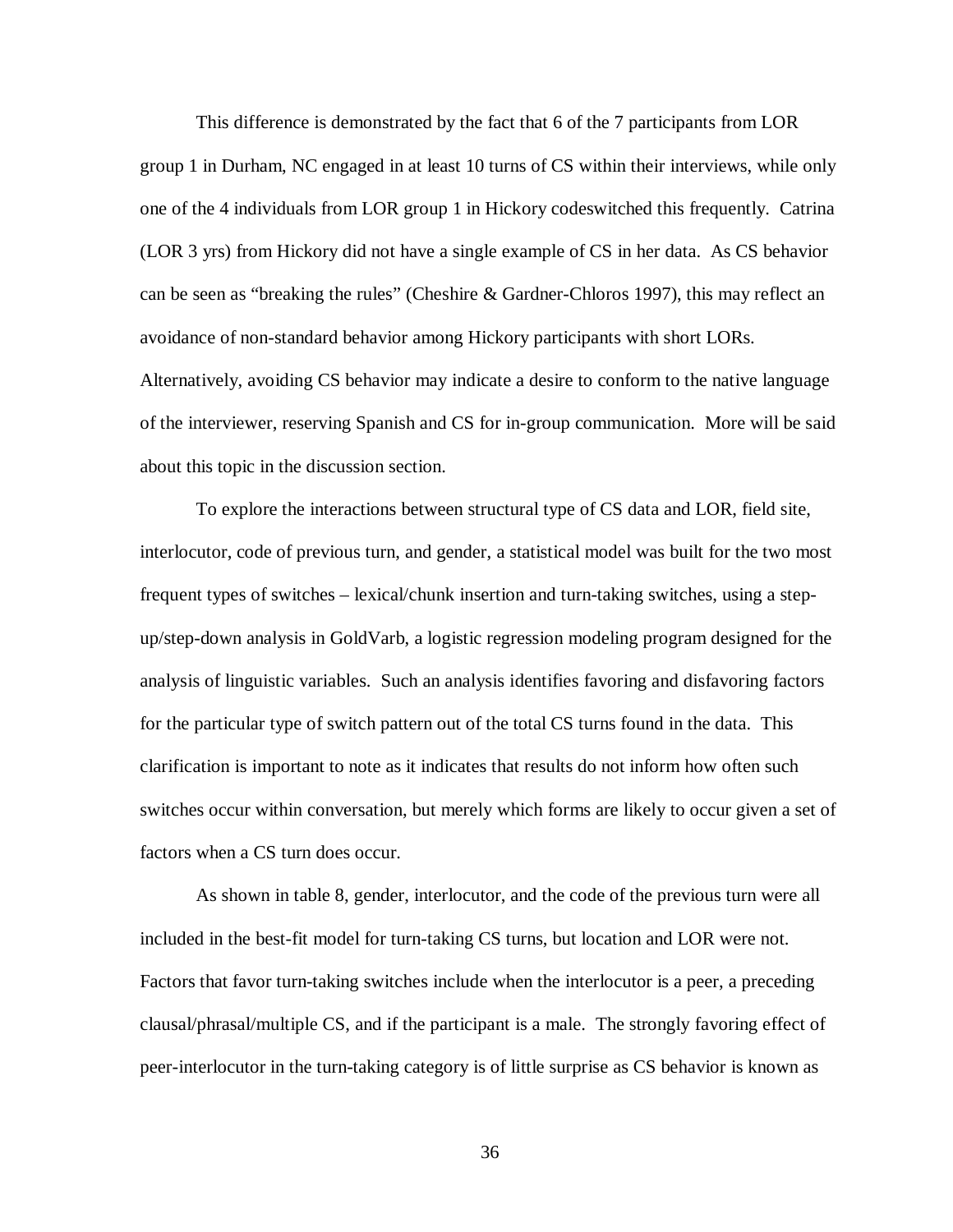an in-group feature (Myers-Scotton 1993b). The favoring effect of phrasal/clausal/multiple CS in the previous turn proves interesting. Such a switch in the previous turn may grant licensure to the participant to freely choose a language, rather than compromise through lexical insertion or another phrasal/clausal switch, as it indicates an acceptance of multiple codes by the previous speaker.

That females disfavor turn-taking CS over other types of switches may be a result of the data collection methods. As the interviewers were females, avoidance of turn-taking switches may indicate a desire to use more accommodating styles of CS such as lexical insertion. However, the effect of the interviewer's gender on CS behavior cannot be fully known until comparable data sets collected by male interviewers are analyzed.

Table 8. Results of GoldVarb Run for Turn-Taking CS Application Value = Turn-Taking input = .445  $Chi-square = 17.739$  chi-square/cell = 1.0432 Log likelihood  $= -201.440$ 

| <b>Factor Group</b>   | Factors               | <b>Factor Weight</b> |
|-----------------------|-----------------------|----------------------|
|                       |                       | (Input and Weight)   |
| Code of previous turn | English               | .445(.39)            |
|                       | Spanish               | .478(.44)            |
|                       | CS turn               | .873(.85)            |
| Interlocutor          | Interviewer           | .530(.47)            |
|                       | Mixed Audience        | .333(.29)            |
|                       | Peer/Community Member | .727(.68)            |
| Gender                | Male                  | .601(.55)            |
|                       | Female                | .442(.39)            |

One disadvantage of this statistical model is that the language of the switch remains unknown. To fully understand the types of turn-taking switches that occur in the data, the turn-taking switches were separated by language, site, and interlocutor in figure 9. A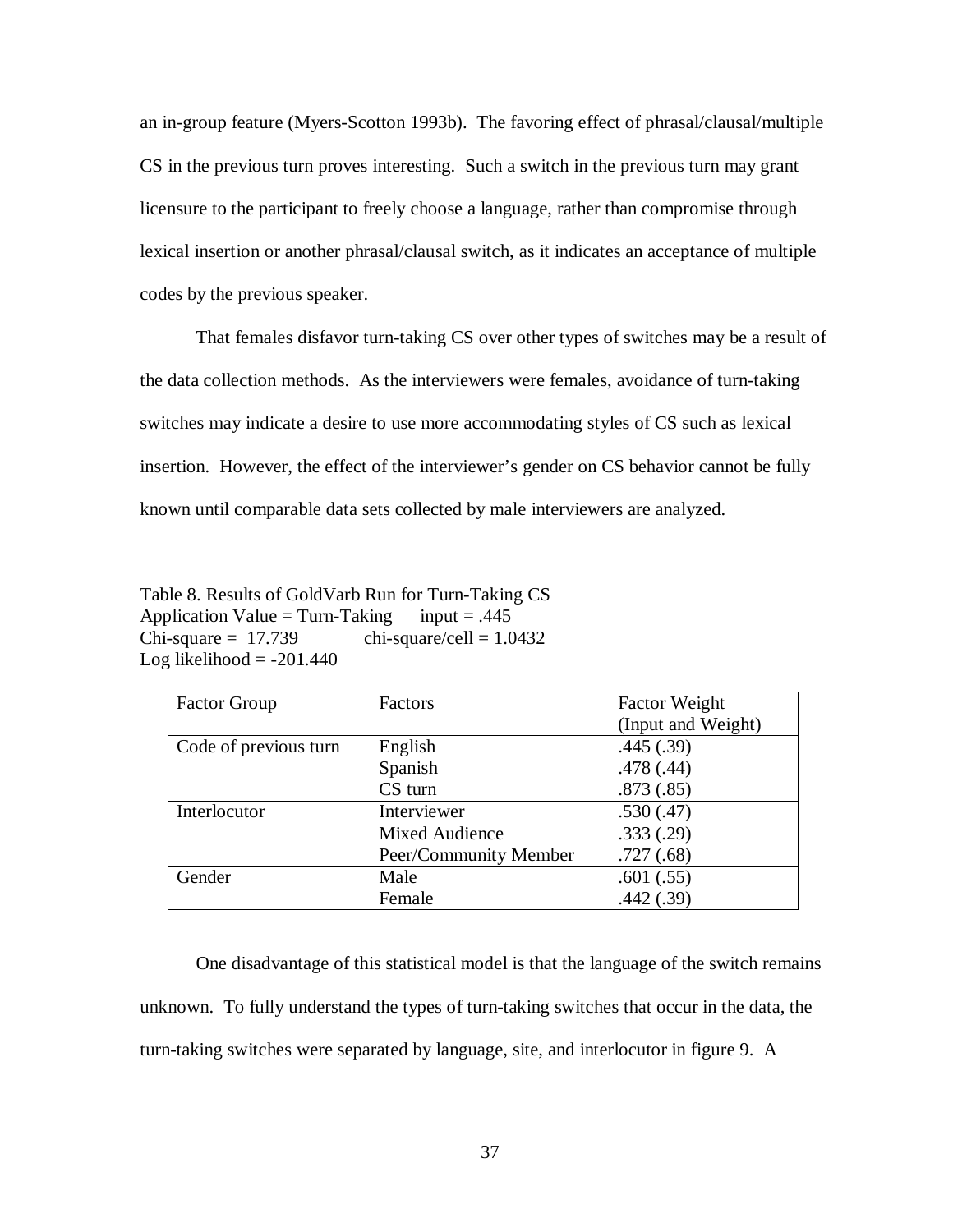statistically-significant difference emerges between the two groups (see figure 9). While the Durham turn-taking switches occur in near-equal proportions regardless of interlocutor, the Hickory participants clearly reserve Spanish turn-taking switches for in-group members. All but five turn-taking switches in the Hickory data that were directed at the interpreters were actually the participants responding in English to the interpreters' Spanish turn.



Figure 9. Person and Direction of CS by Community for Turn-Taking CS The difference in the distribution between the groups is significant at  $p = .007$  in an unpaired t-test.

While shorter lengths of residency were not included in the "best fit" logistic regression model for turn-taking switches, longer LORs appear to strongly favor lexical insertion CS behavior within the "best fit" model for this CS structure (table 9). No good-fit model could be obtained by including the previous turn's code as a factor, possibly due to the fact that 82 percent of lexical switch tokens were Spanish words in an English matrix. Again, the identity of the interlocutor is important as lexical insertion is favored when the participant is speaking either directly to the interviewer or with mixed company. These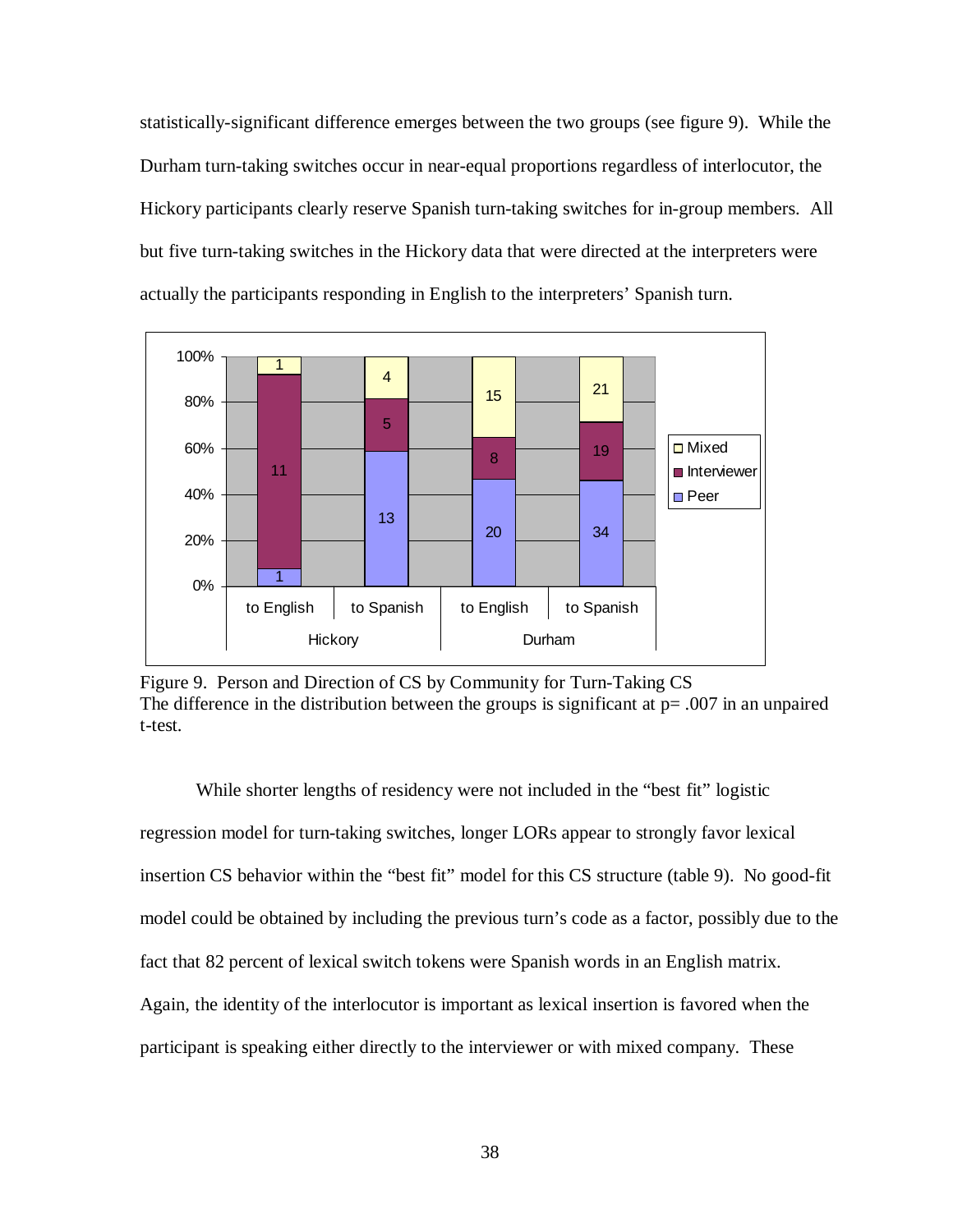patterns encourage the hypothesis that lexical insertion may be seen as less of a violation of the structure of the English sociolinguistic interview so that those with higher levels of proficiency in English prefer this manner of CS.

Table 9. Results of GoldVarb Run for Lexical/Chunk CS Application Value = Lexical/Chunk input = .237 Chi-square =  $7.6081$  chi-square/cell =  $0.8453$ Log likelihood  $= -181.115$ 

| <b>Factor Group</b> | Factors                | <b>Factor Weight</b> |
|---------------------|------------------------|----------------------|
|                     |                        | (Input and Weight)   |
| Interlocutor        | Interviewer            | .603(.35)            |
|                     | Mixed Audience         | .635(.34)            |
|                     | Peer/Community Member  | .222(.08)            |
| LOR                 | $1(0-3 \text{ years})$ | .452(.20)            |
|                     | $2(4-8 \text{ years})$ | .631(.35)            |
|                     | 3 (Over 8 years)       | .700(.42)            |

LOR and interlocutor do appear to impact the kinds of CS that occurs in the data according to these analyses. There appears to be community differences as well, but these mainly occur within the first LOR group. Further, patterns of turn-taking switches are significantly different between the two field sites. This answers many of the initial questions posed at the onset of this analysis. However, the intersection between LOR and field site has yet to be explored. Such an analysis may reveal more subtle factors in the structural patterning of CS.

Comparing the percentage of each type of CS structure by community and LOR status in figure 10 reveals that block switches do not occur in the Durham data for those who have been in the country over 3 years. The block switches in LOR 3 for Hickory becomes more understandable when the individual tokens are analyzed. First, it must be recognized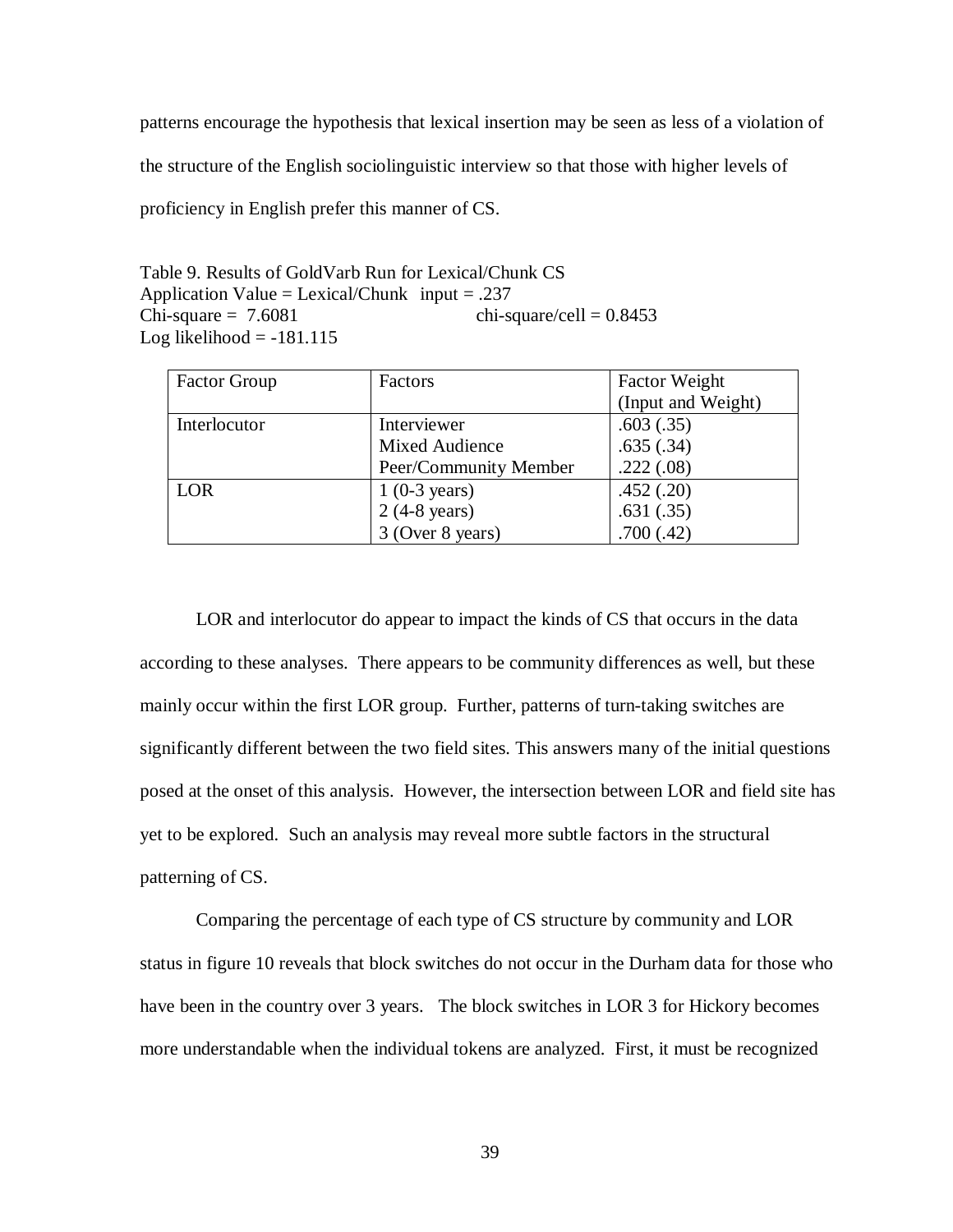that only 2 tokens of such switches were found in the data. Both occurred in David and Lou's interview. Lou (LOR 3 yrs) stated a strong preference for Spanish and largely refrained from using English throughout the interview. David frequently translated questions, which led to block switches where Lou would ask David about these questions before replying to David so that David could translate his answer back to the interviewer.



Figure 10. Percentage CS Structure by Community and LOR

| Table 10. Statistical Comparison of Field Sites by LOR Group |  |
|--------------------------------------------------------------|--|
|                                                              |  |

| <b>LOR</b>           | Chi-Square |      |
|----------------------|------------|------|
| $0-3$ yrs (LOR 1)    | 6.28       | .043 |
| 4-8 yrs $(LOR 2)$    | . 89       | .338 |
| Over $8$ yrs (LOR 3) | .305       | 858  |

To identify whether or not the differences between the structures of CS used within each community within LOR status groups, chi-square analyses were run excluding block switches. The results are listed in table 10. The only difference that is found to be significant is in the first LOR group. This raises interesting questions regarding the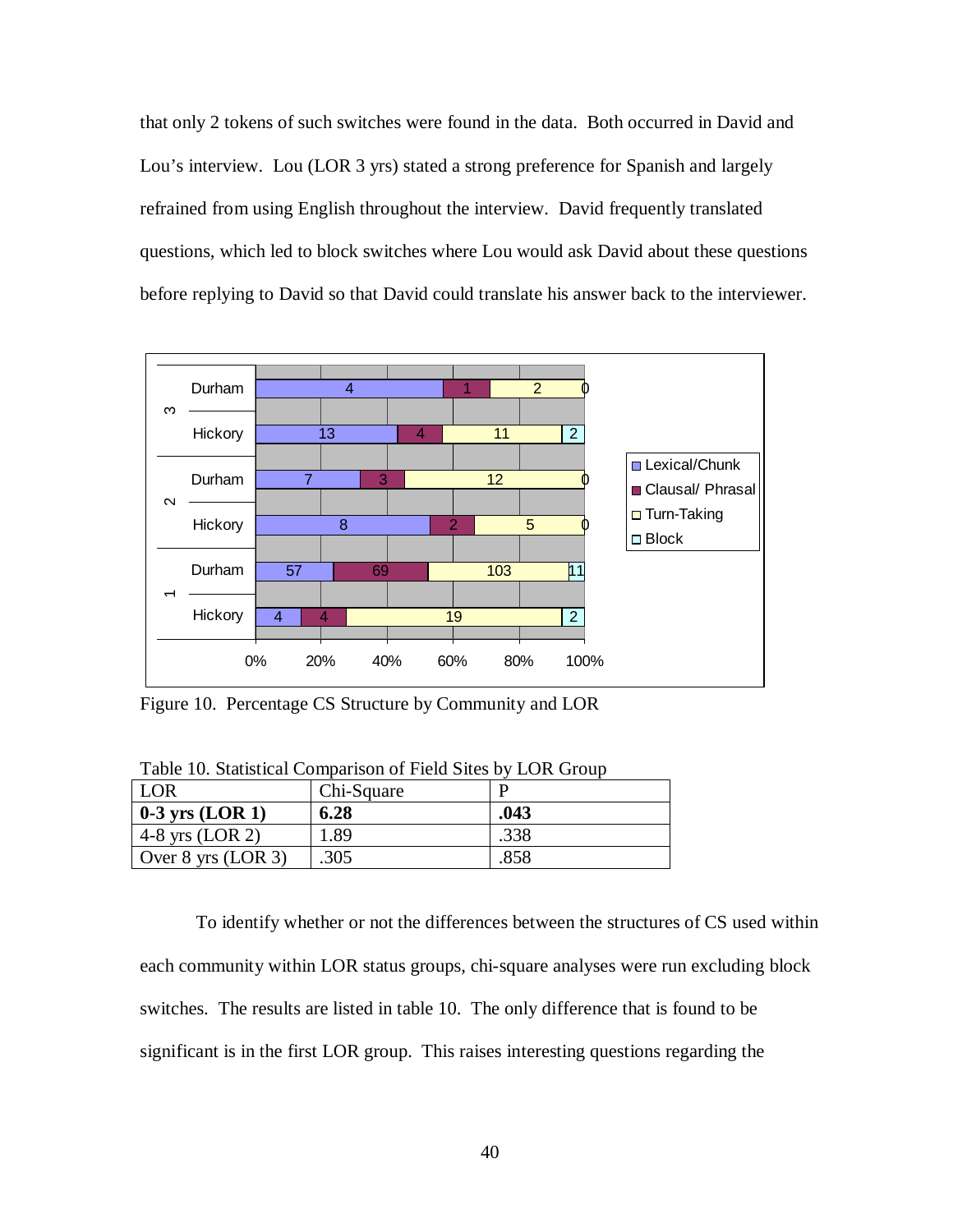convergence of CS variation over time. Do communities with similar language groups and proficiencies tend to use structurally-similar switches when in formal settings or around outgroup members? Does the inclusion of a less-proficient speaker in the setting modify CS norms in such situations?

# 3.4 Discussion

To briefly summarize the findings up to this point, the amount of CS found in the data only significantly differs across community for those who have lived in the country for less than four years. This indicates that CS behavior is tied to competence. Turn-taking switches are favored over other types of switches when this switch is directed at a peer, possibly indicating that such switches signal a type of footing that demarcates side-conversations. It is also moderately favored if the switch is directed at the interviewer, but is disfavored if the switch is directed at a mixed audience. While Hickory participants tend to turn-switch to Spanish only when the interlocutor is a peer, Durham participants treat interlocutors in the same way, regardless of whether the interlocutor is the interviewer, a peer, or both. This may indicate that their CS behavior among the Durham participants is not a function of audience design, but more related to issues of proficiency.

Lexical insertion shows different patterns in that it is strongly favored by those who have been in the country for over 8 years while it is disfavored by those who have been in the country less than 4 years. It is favored when the interlocutor is the interviewer or is mixed company. Quantitatively, the difference between Hickory and Durham CS behavior is only statistically significant within the first LOR group, but Hickory participants show a tendency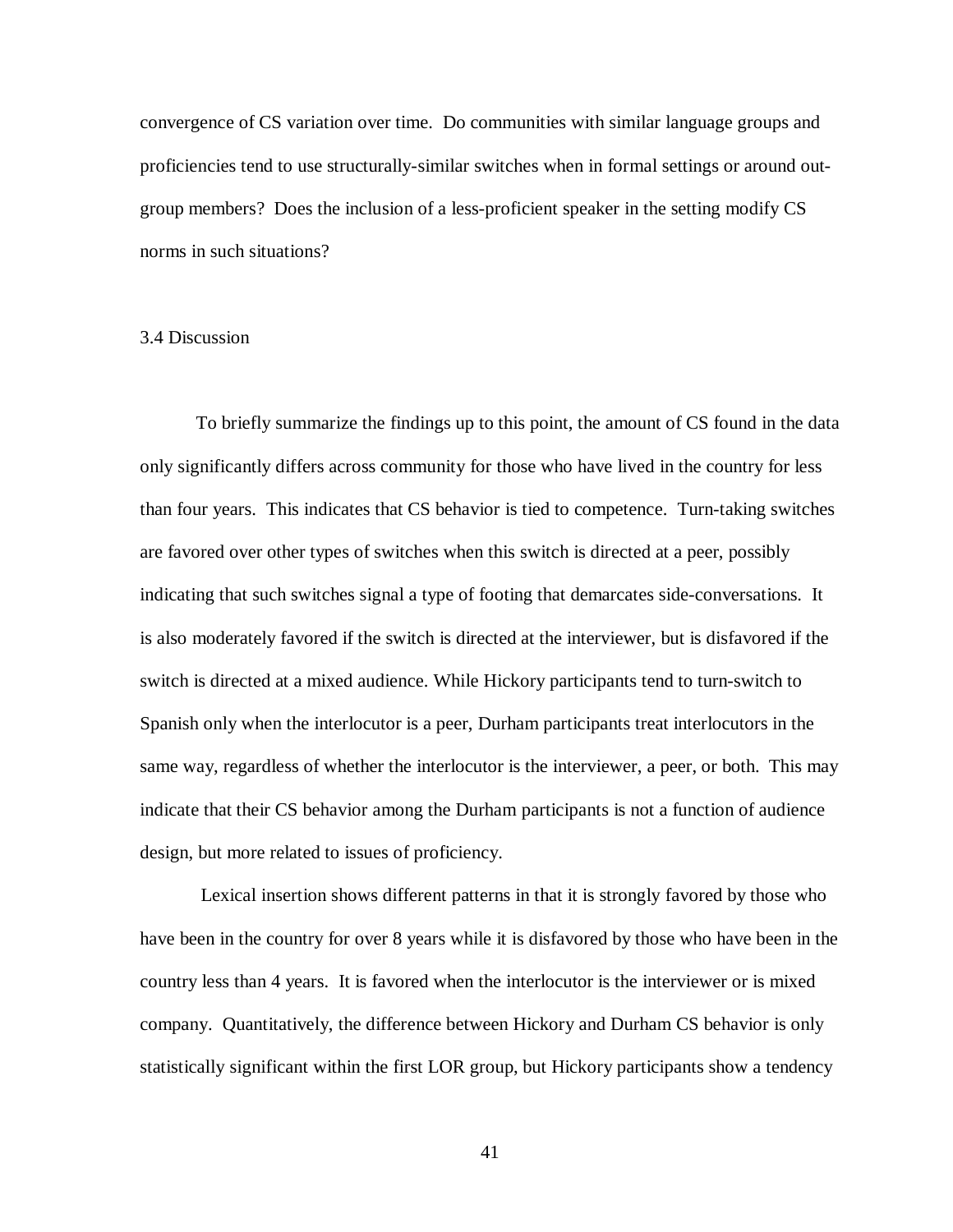to prefer lexical switches, while Durham participants show higher percentages of clausal/phrasal/multiple switches.

While the majority of these findings confirm previous research such as the importance of the identity of the interlocutor to CS structures used in communication (Treffers-Daller 1997), or the favoring effect of lower levels of proficiency and intersentential switches (Muysken 2000, Backus 2001), the community difference that appears among those with short LORs merits further discussion. It may be that Durham language learners are more likely to engage in CS behavior as a learner's communication strategy than Hickory participants. Such a strategy would be more likely if the majority of community members with whom they interact speak at least some Spanish. It may be that Hickory participants are less likely to rely on such a strategy as they have more contact with non-Spanish-speaking individuals. A survey of social contacts would be necessary to confirm such a hypothesis.

This pattern of community difference does not appear among the CS tokens for those participants with longer periods of exposure to English in either environment. Such a pattern may indicate a convergence of local dialect norms to a regional standard over time, or it may reflect the common practices of CS reached by populations with similar language repertoires interacting with similar interlocutors in the same speech setting (i.e. the sociolinguistic interview).

More subtle differences indicate a general trend toward either keeping the language separate or reserving Spanish as an in-group code in Hickory. This is demonstrated by the significant difference in turn-taking CS that occurs between Hickory and Durham, as well as the higher total percentage of lexically-inserted switches in Hickory. Whether this tendency towards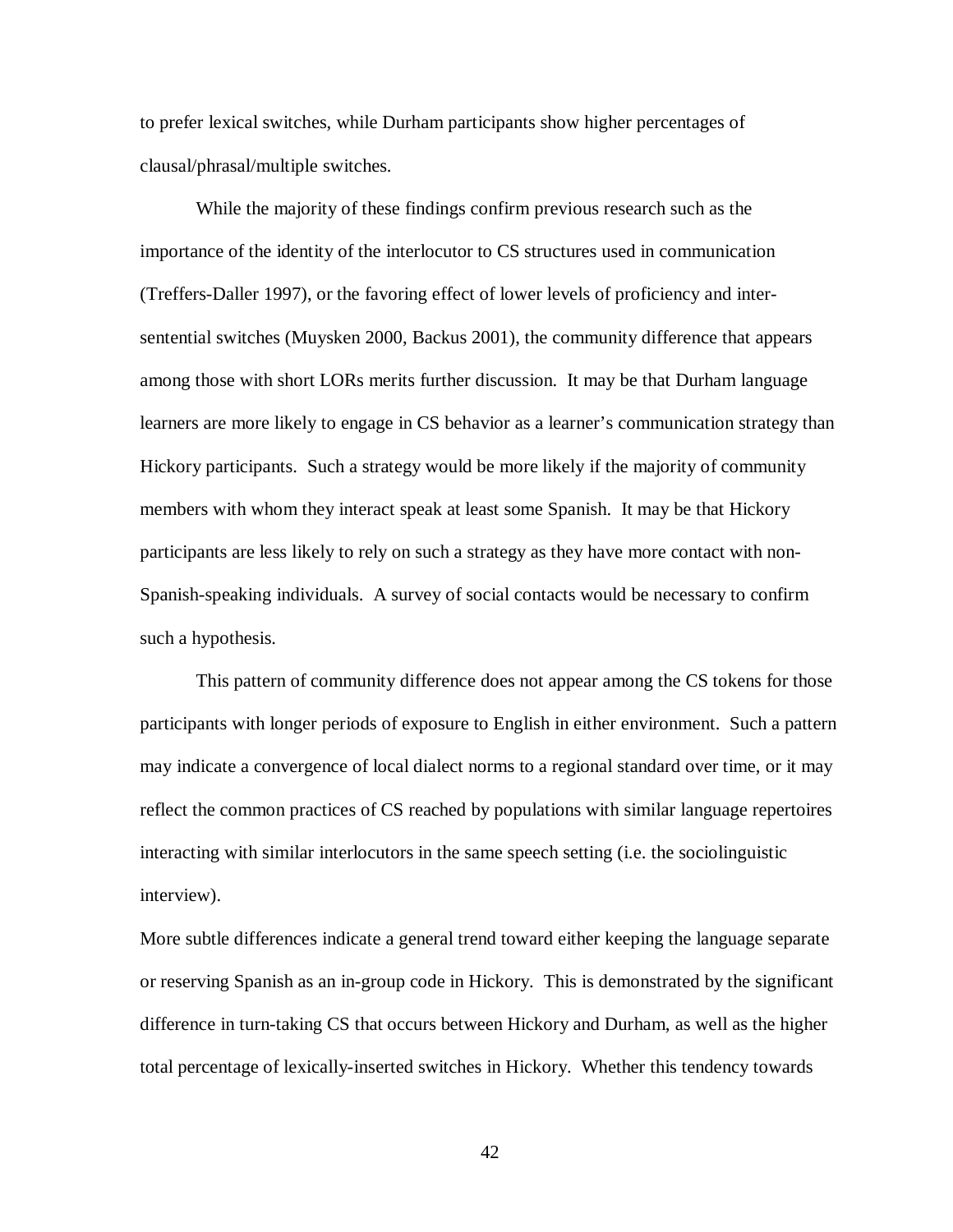avoiding deeper CS in front of non-group members is an indication of increased contact with monolingual speakers or an avoidance of a "non-standard" linguistic behavior is unclear. The question that remains is whether or not such patterns align with other sociolinguistic variants in these communities. Will there be a trend of difference found among the first LOR group and similarity in the other groups for such features as quotative frames and consonant cluster reduction? Such patterns may reveal how CS variation relates to other syntactic, morphosyntactic, and phonetic variation found within the community, thus enlightening how dialects acclimate in new communities.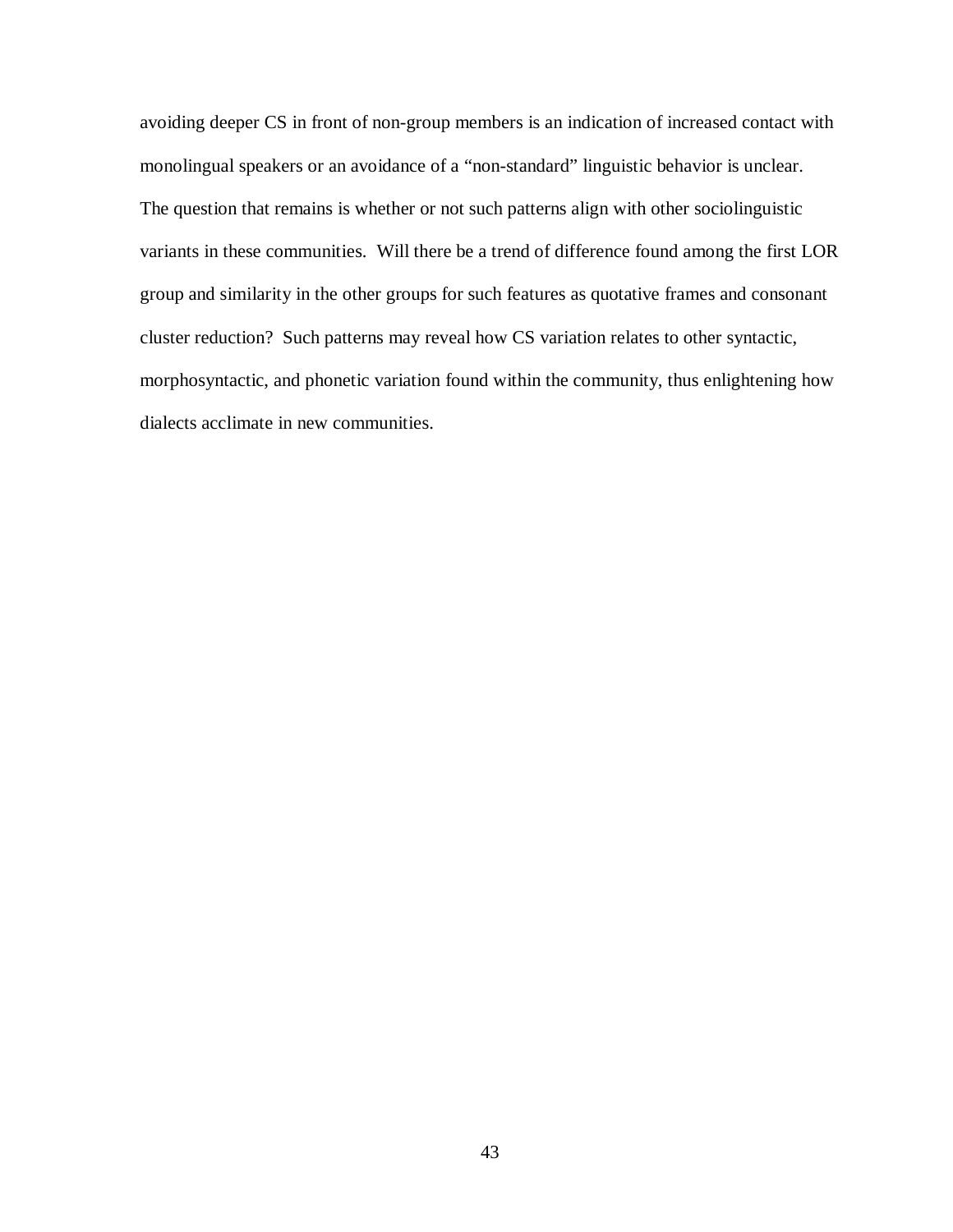### 4 Quotative Frames: Acquisition and Community Patterns

# 4.1 Background

 $\overline{a}$ 

Just as quotative *be like* has spread across the English-speaking world, so too have quotative frame studies.<sup>15</sup> Quotative frames consist of the syntactic bracketing of directly reported speech or inner dialogue,<sup>16</sup> as in, 'My brother *say*, "You so scaredy-cat, you should get out,"' and 'I *was like*, "no, no, no, no!"' Interest in the feature is not unwarranted as it represents an easily identifiable example of a global variant<sup>17</sup> (Tagliamonte and Hudson 1999, Buchstaller 2006, 2007), thus opening up possibilities to explore how local varieties interact with and pull from these rapidly spreading linguistic features (Blommaert 2003). Linked to movement associated with globalization, "geographic, social, and occupational" mobility encourage the spread of these forms (Chambers 2000:286), but the manner in which they are adopted by local communities is not always uniform.

Studies addressing global/local language change demonstrate that local speech communities establish their own norms of usage when acquiring global forms such as *be like*  (Tagliamonte & Hudson 1999; Buchstaller 2006, 2007). Given the prominence of *be like* in such analyses makes the lack of ethnic minority studies on the topic that much more surprising (Ferrara & Bell 1995, Sanchez & Charity 1999, Cukor-Avila 2002, Singler 2001). If quotative frames can enlighten how local variation interacts with global change, then it should be possible to explore the interaction of ethnic minority varieties with majority community patterns as well. Such a study remains elusive, however, until diverse ethnic use of the form is more thoroughly documented.

<sup>&</sup>lt;sup>16</sup> See Romaine & Lange (1991) for a discussion of reporting speech and thought in discourse.

<sup>&</sup>lt;sup>17</sup> Chambers (2000) refers to these sweeping changes as indicative of "Global English," which he defines as "supra-national standard used by upper-middle class people everywhere" (285).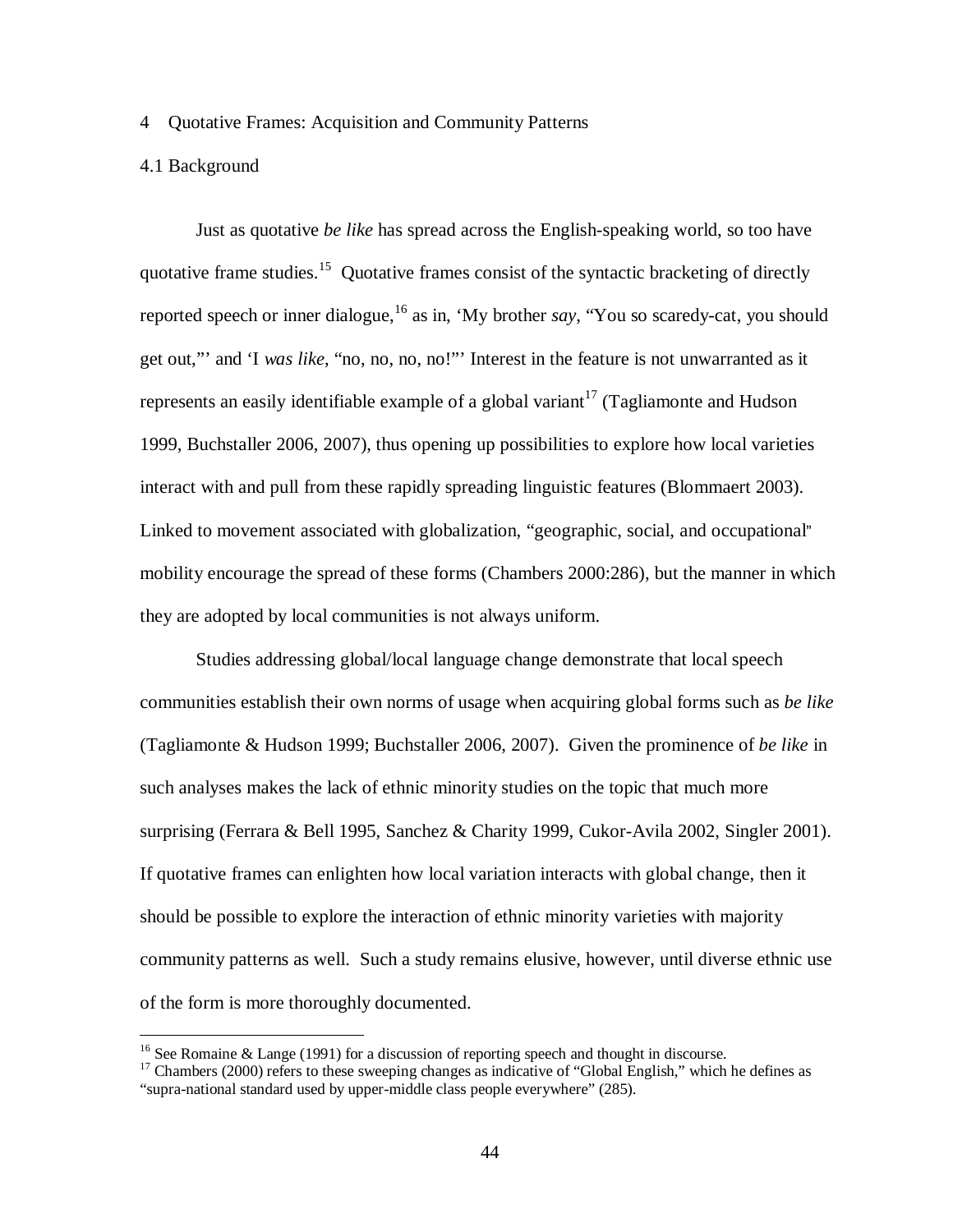Further, while recent studies identify local norms for global variants, few have explored what "local" means. Do such structures exist on the state level, the city level, the community level, the group level, or even the idiolectal level? Also, although Ferrara & Bell (1995) comment that L2 speakers quickly acquire *be like* there is currently no direct analysis on how this process might occur. While quotative systems appear to be a topic that has been thoroughly exhausted, there is still much that can be learned through an analysis of quotative frames such as *say, be like*, and *go.* More importantly, as this feature is prone to establishing local nuances, quotative frames represent a syntactic variable that could be affected as a new dialect, especially with a heritage language, emerges.

This study will attempt to answer the following questions: What do the quotative frames of Latino youth in North Carolina look like and does length of residency impact these systems? Will the constraints of *be like* as used within the populations under investigation follow previously noted constraints within the United States? Will common patterns arise in quotative systems among these communities? How local is "local" when talking about quotative frames?

# 4.2 Previous Findings

<u>.</u>

While constraints on quotative usage do differ from country to country, certain constraints appear to be more common than others. The function of reporting thought<sup>18</sup> distinguishes *be like* from *say* in that the former can also occur with speech and mimetic sounds while the latter's function is largely restricted to reporting speech (Cukor-Avila 2002;

<sup>&</sup>lt;sup>18</sup> Quotative *think* also is found to encode inner dialogue or thought, although its frequency varies across varieties (Tagliamonte & Hudson 1999).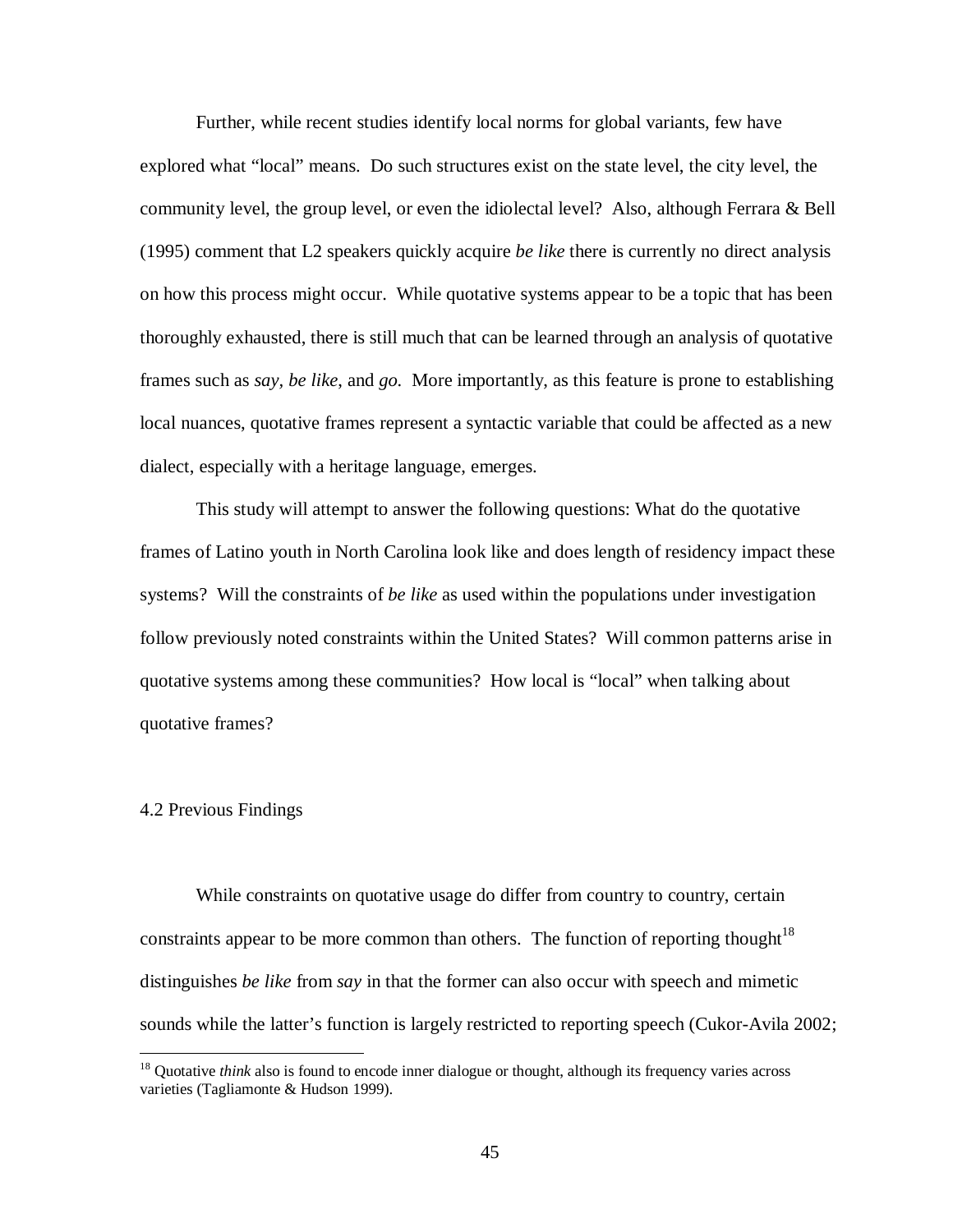Blyth, et al. 1990; Tagliamonte & Hudson 1999; Romaine & Lange 1991; Sanchez & Charity 1999; Buchstaller 2001). This division of quotative labor is cited as an explanation for *be like's* increased tendency to occur with continuous aspect or habituality, as constructed speech that recalls an actual speech event is punctilious in nature, while constructed speech that describes a state (such as a reoccurring thought) may be durative (Blyth, et al. 1990).

Even as content appears consistent, there is some disagreement regarding the constraints of grammatical subject for quotative frames. Outside of Ferrara & Bell's (1995) study, which found that *be like* was spreading into the third person, other United States studies agree that *be like* occurs more frequently in the first person due to its use to report inner thought or dialogue (e.g. Blyth, et al. 1990; Tagliamonte & Hudson 1999). However, this pattern may not hold true in African American English quotative systems, where Sanchez & Charity (1999) and Cukor-Avila (2002) indicate that first and third person are equally favored by the form.

The new quotative *be like* has also been linked to some important discourse functions within both spoken conversation and narrative. This frame enables speakers to balance face needs with footing during speech as it " . . . allows the speaker to retain the vividness of direct speech and thought while retaining the pragmatic force, but not the syntactic complexity, of the indirect mode" (Romaine & Lange 1991:264). Two resulting features of the frame include its use with hypothetical speech, as the semantic nature of the quotative relieves the speaker from committing to a verbatim repetition of the source quote (Buchstaller 2001); and its correlation with historical present, yet another device used to make narratives more "vivid" and "immediate" (Yule & Mathis 1992). This function could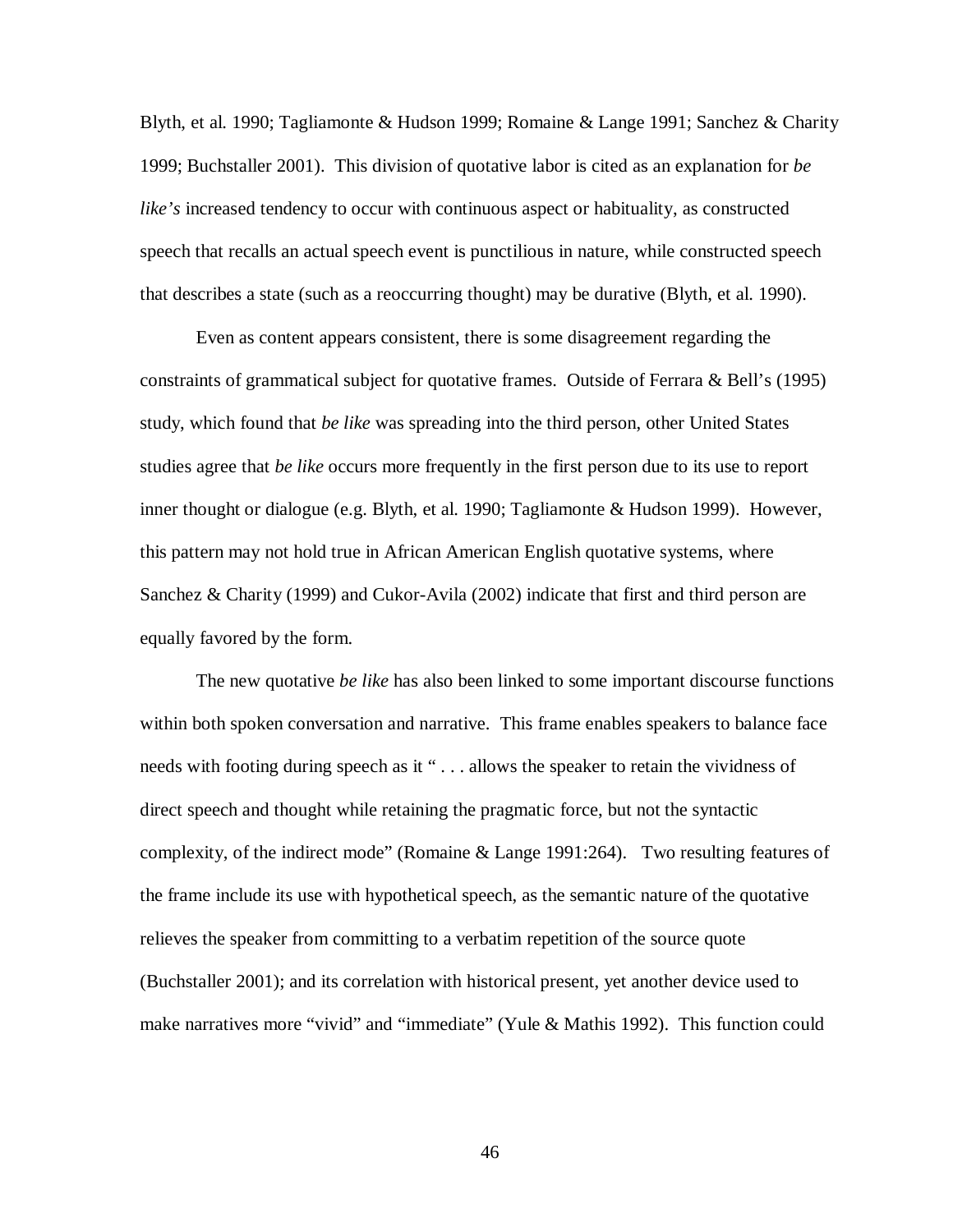result in the quotative's favoring interaction with the present tense; and several studies did find such a correlation (Blyth, et al. 1990; Yule & Mathis 1992).

Areas with less convergence include the favoring effect of gender,  $19$  distribution of other quotatives such as *go* and *think*, and distribution of the quotative totals across speech. Such differences have been attributed to the establishment of local norms within global constraints (e.g. Buchstaller 2007, Tagliamonte & Hudson 1999). But how distant must communities be in order to establish their own linguistic norms?

Blommaert (2003) theorizes that spatial differences cause irregularities in the transmission of global variants: "*Inequality, not uniformity, organizes the flows* and the particular nature of such flows across the 'globe'. Consequently, whenever sociolinguistic items travel across the globe, they travel across *structurally different* spaces, and will consequently be picked up differently in different places." Even as variants remain governed by important structural linguistic constraints, studying ethnic minority populations may demonstrate how structurally different spaces affect the acquisition of global variants, as such groups often experience space in a vastly different manner than majority populations<sup>20</sup> (Soja 1989). Because this study compares two different communities of Latino English speakers in cities that differ both in size and ethnic make-up, comparison of the groups may

<u>.</u>

<sup>19</sup> While Romaine & Lange (1991) and Sanchez & Charity (1999) found *be like* to be more common in the speech of women and Tagliamonte & Hudson (1999) found that British females preferred this form, Blyth, et al. (1990) found increased usage in males and Ferrara & Bell (1995) found that the effect of gender decreased across the four years of data they analyzed. Singler (2001) found that sex had no significant effect on *be like*  usage. It is important to note that Singler did find elevated use of *be like* among female dyads, which may skew the effect of gender in this data, as all interviews were conducted by females.

 $^{20}$  I am able to assert that the same location may be experienced differently by minority and majority populations due to the continued existence of de facto segregation where minority populations may be more likely to be placed in certain school districts or neighborhoods than those who live in majority communities. Specifically referring to the population under study, differences in nationality, immigration status, and legal documentation affect population mobility and access to government services.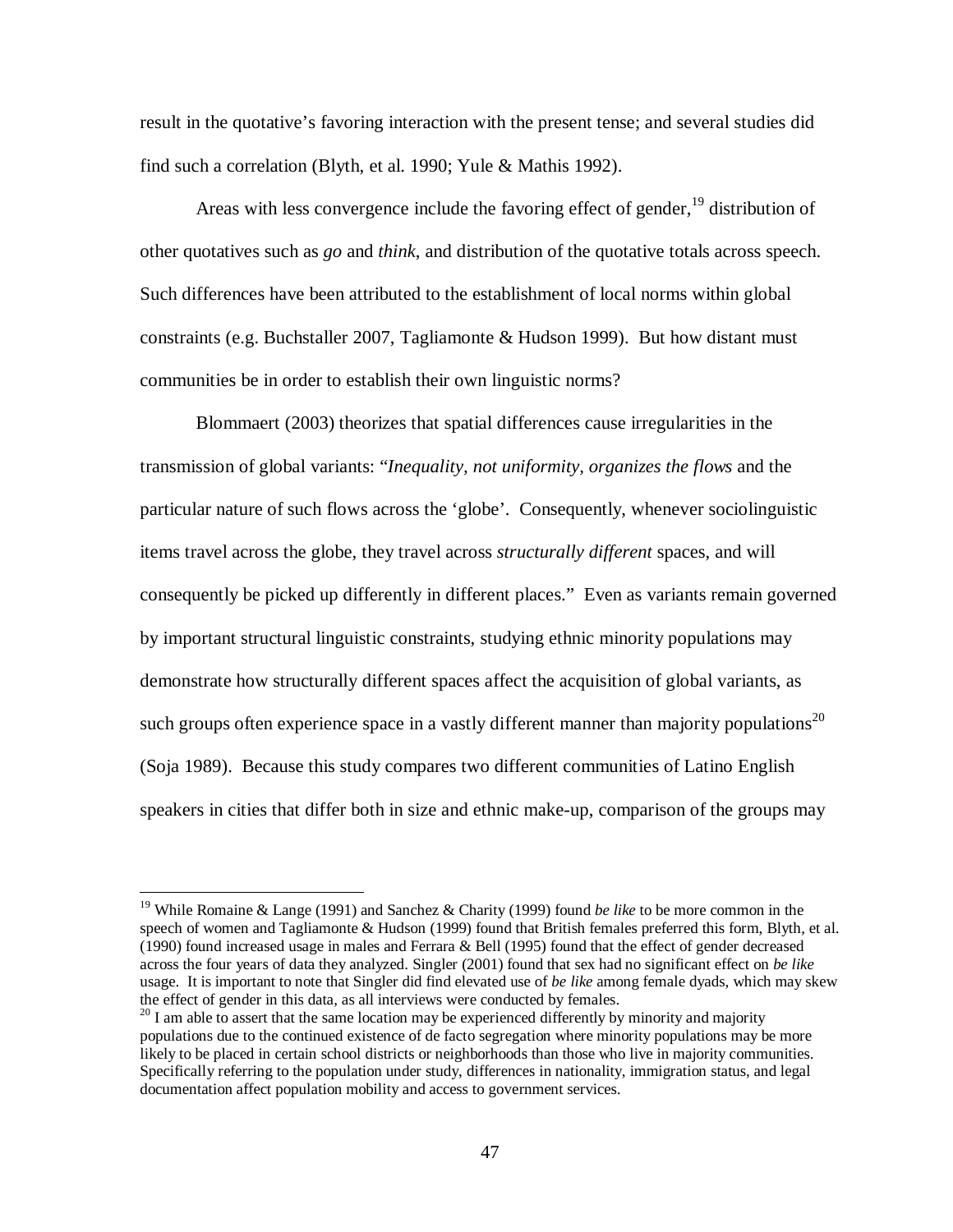indicate whether shared ethnicity and the political and social experiences that come with such an identity override the influence of the majority communities on language variation.

Such analyses of ethnic minority quotative patterns are currently sparse in the literature. While Ferrara and Bell (1995) included thirteen African Americans, twenty-eight Hispanics and three "Foreign students" in their study of the social distribution of *be like*, the analysis of ethnic minority quotative frames was confined to whether or not *be like* appeared in their speech with no further quantitative analysis of distribution or content. While only seven of the twenty-eight Hispanic participants evidenced use of *be like* in Ferrara & Bell's (1995) study, one of these seven was what Ferrara and Bell called a "level-four user" meaning that the participant exclusively used *be like* to frame all quotes. Outside of this study, Sanchez & Charity (1999) found that *be like* was the preferred quotative frame for Philadelphia African Americans. Cukor-Avila (2002) asserts that the form is hierarchically diffusing in African American speech from urban to rural centers while maintaining constraints found in other studies including the favoring effect of internalized speech, nonlexicalized sounds, and younger age groups. While *be like* patterned within AAVE (African American Vernacular English) in similar ways to the local Anglo varieties, she did find that the two groups differed in their use of *go* which was nearly absent from the African American participants' speech.

As Bayley & Santa Ana (2004) note, quantitative Latino English studies suffer from a dearth of syntactic variant analyses. Quotative frames are no exception, even as these authors anecdotally note widespread influence from Anglo systems among their speakers, with older Latinos demonstrating increased tokens of *go* and younger participants preferring *be like*. Fought (2003:107-109) similarly devotes two pages of her analysis of Chicano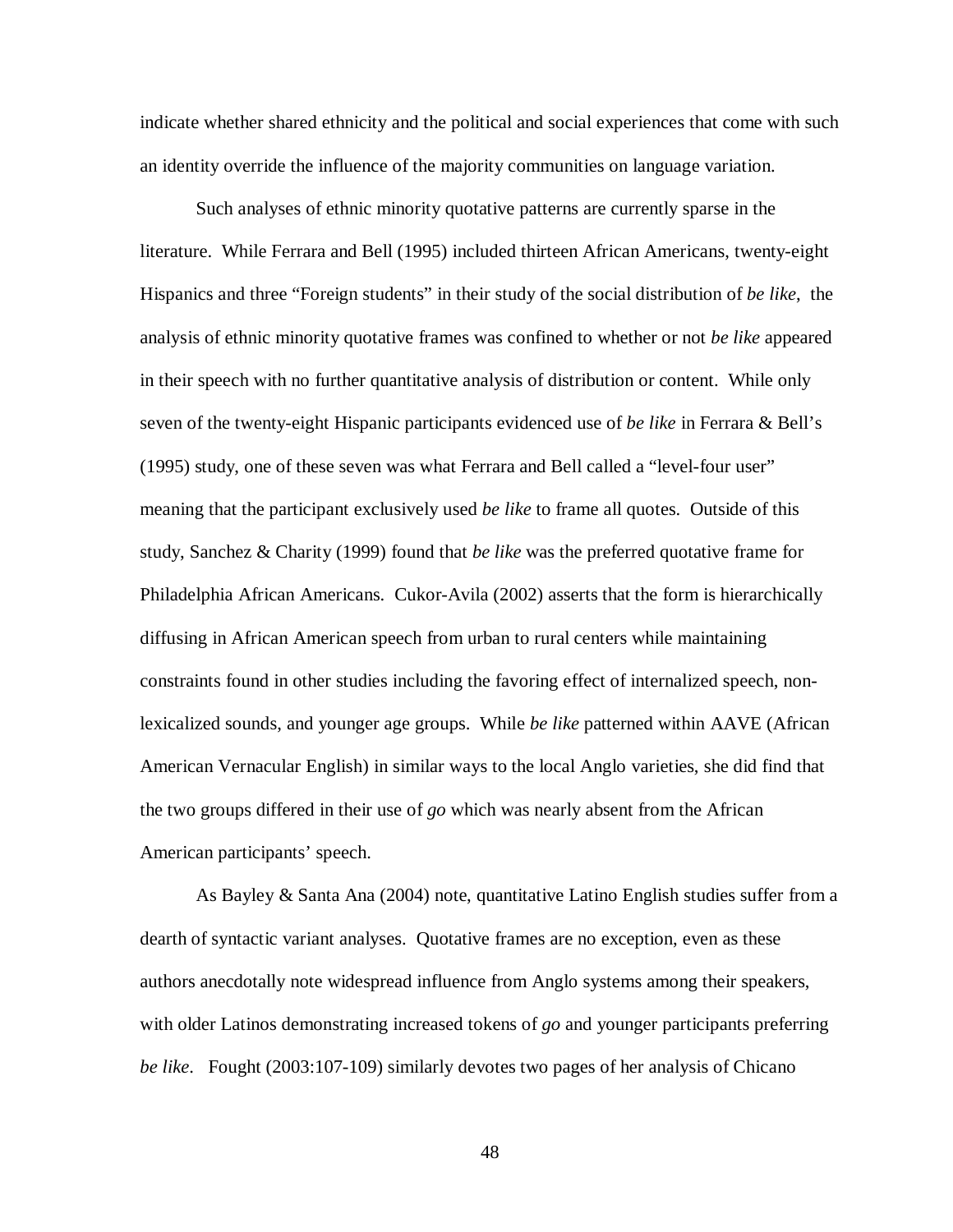English to discourse markers, *be like,* and *be all*. She concludes that most of her speakers use *be like* as a quotative frame, sometimes even exclusively, and regardless of class or gang status, which she also sees as an indication that ethnic minority varieties are permeable to majority influence. Thus, the literature currently contains five ethnic minority studies of quotative frames, only three of which address Latino English – and only in a cursory manner. This study will fill an obvious gap by providing a thorough description of what quotative frames Latino children in North Carolina use and how they use them. This description will provide the opportunity to explore the effect of LOR on quotative frame usage, as well as the chance to identify whether patterns are consistent over two different cities in the same state.

### 4.3 Methods

Following Cukor-Avila (2002), all instances of direct speech including dialogue and inner thought were transcribed from the data set. In addition, mimetic tokens were collected, although "clicks" (e.g. Fought 2003:79-80), and physical gestures were excluded as visual confirmation is necessary to differentiate such tokens from false starts.<sup>21</sup> Applying these conventions, 26 of the 36 participants used at least one example of direct quoted speech or thought within their interviews. A total of 403 tokens were taken from the data. However, as individual frequency of quotative use was widely variable (from no available tokens to 92 tokens), a 21 token cap was placed on each individual. Only six participants were affected by this cap, all of whom were over the age of 11. This group consisted of five females and

 21 However, as "clicking" is listed as a common feature of Chicano English (Fought 2003: 79-80), and as be like is often used to report such non-lexicalized sounds (Cukor-Avila 2002, Buchstaller 2001), future exploration of this topic with the appropriate recording methods could prove fruitful.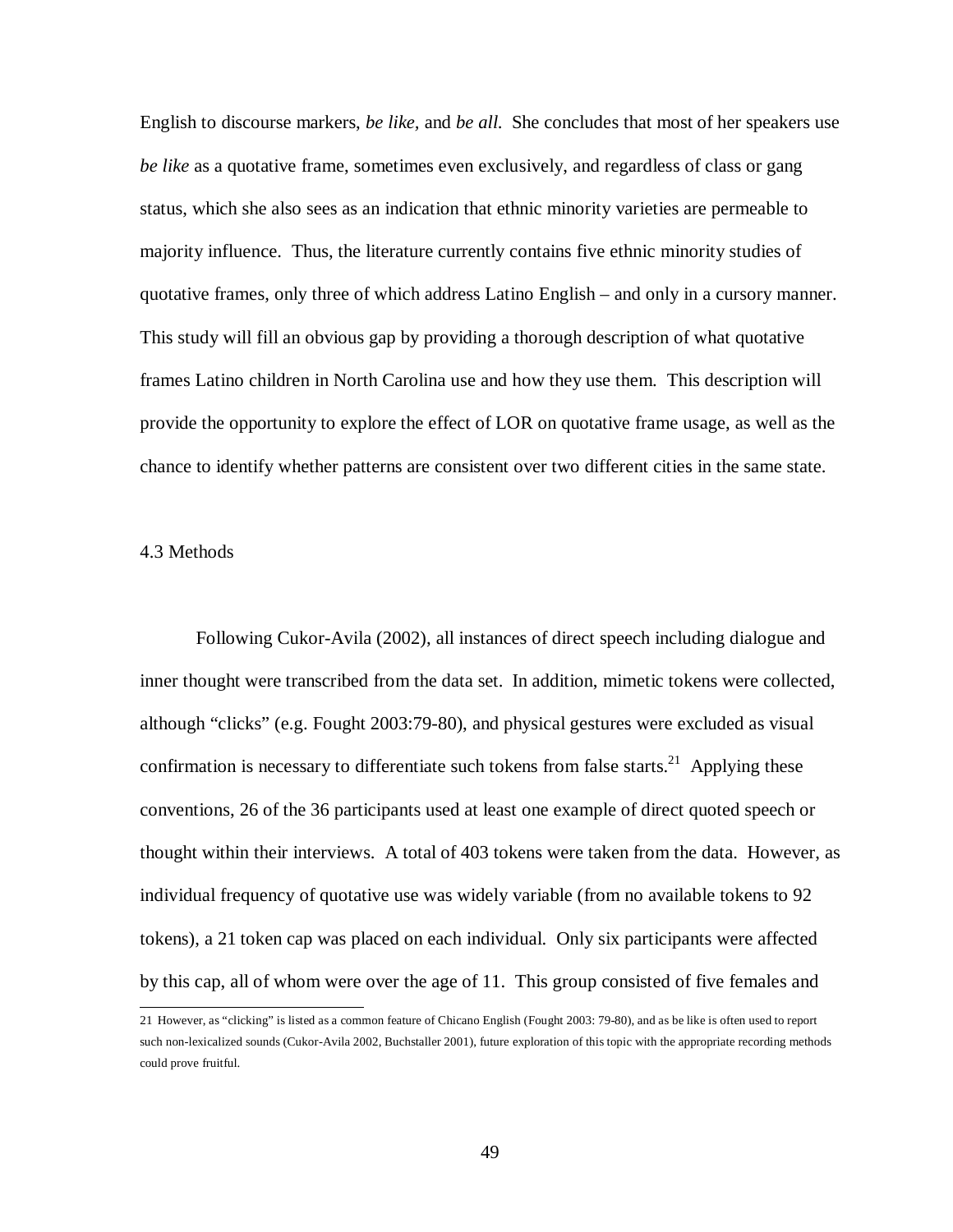one male, with three females belonging to the Hickory field site, and the others belonging to the Durham field site. Because previous analyses of this data set indicate that such individuals skew site data all figures and numbers below reference the capped totals. 17 additional tokens were removed due to a) idiosyncratic structures specific to the idiolect of a participant (e.g. one participant demonstrated three tokens of *been+ verb* quotes as in 'They just *been yelling*, "Elizabeth, the bus is coming!"') b) status of direct speech vs. indirect speech is unclear (e.g. prosodic shifts indicate a change in footing, but the quote is subordinated with a clausal connector as in, 'She *said that*, "You got to um work hard too long."' c) there are insufficient tokens of a particular category for statistical analysis (e.g. there was only one token of a quotative frame with a second person subject). The resulting data set includes 290 tokens, over 169 of which are quotative *be like*.

This data was further coded according to gender, location of the field site, and the LOR of the participant. Three categories for LOR are consistently used throughout this paper (see section 2 for a table listing the participants according to categories, along with raw LOR figures): group 1 consisted of those who lived in the United States for less than 4 years; group two individuals had LORs of 4 to 8 years; and group three consisted of those who had been in the country for at least 9 years or were born in the United States.

Each token was coded for linguistic information as well (see table 11). This included the verb (or lack there of) used to bracket the quote (see table 12), the tense of the verb, subject, presence of AAVE features such as copula absence or invariant *be*, content of the quote, whether the quote was habitual in nature and its level of realis. The level of realis refers to whether the quoted item refers to an actual event or a hypothetical event (Buchstaller 2001).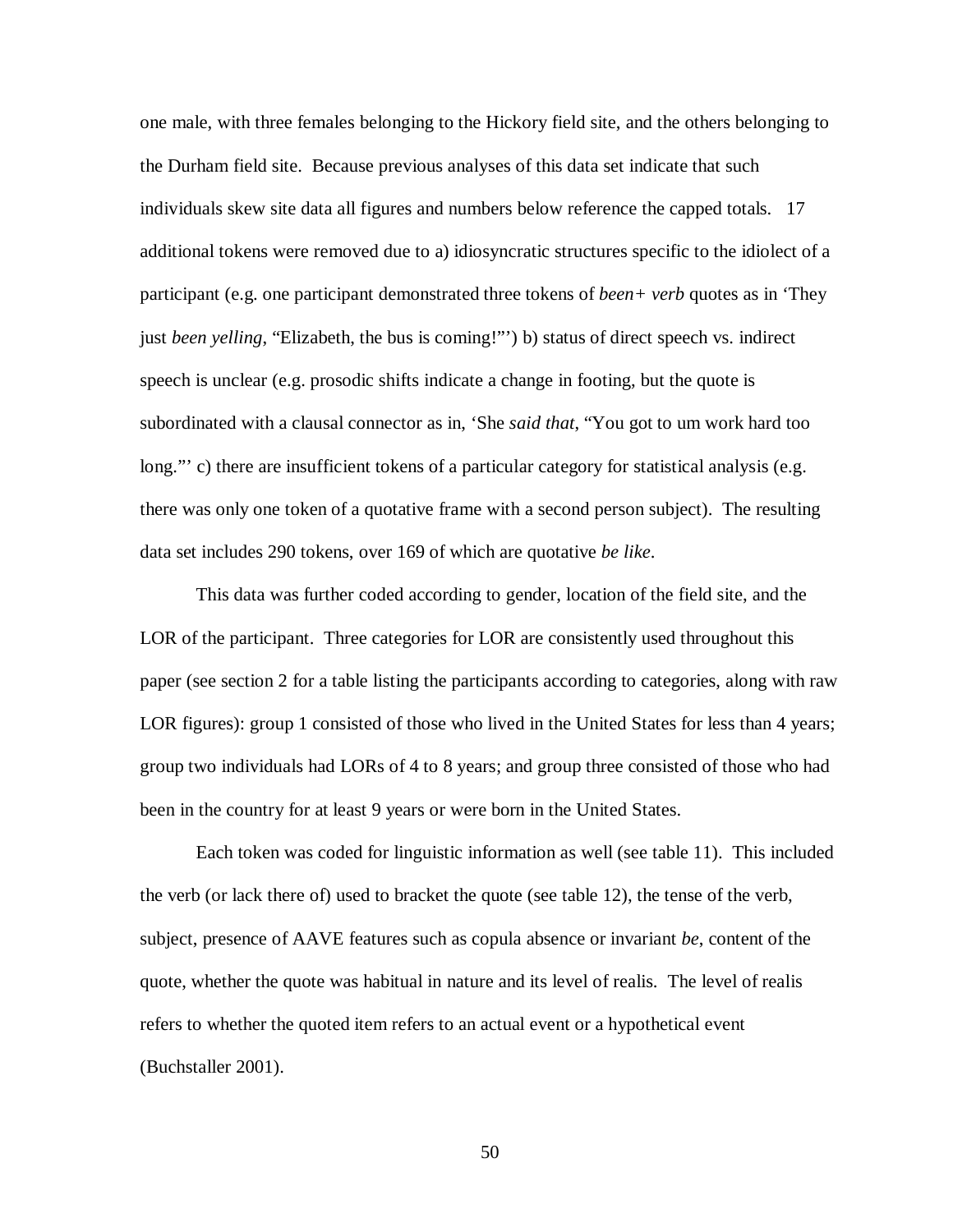| Factor      | Factors        | Example                                                                                           |  |
|-------------|----------------|---------------------------------------------------------------------------------------------------|--|
| Groups      |                |                                                                                                   |  |
| Tense       | Present        | 'We're just like, "Hey, I need to go to class.""                                                  |  |
|             | Past           | 'My mom was like, "Calm down."'                                                                   |  |
|             | Future         | 'I'll be like, "Leave my Pippi Longstockings alone!"                                              |  |
|             | Other          | 'He'd be like, "What?""                                                                           |  |
| Subject     | First          | 'I was like, "No, but look, she's wearing a white                                                 |  |
|             | singular       | dress."                                                                                           |  |
|             | First plural   | 'And we say, "yeah."'                                                                             |  |
|             | <b>Third</b>   | 'She said, "Whatchya doing?""                                                                     |  |
|             | singular       |                                                                                                   |  |
|             | Third plural   | 'They be telling, "Naw, I used to bang this."'                                                    |  |
|             | No subject     | 'And say, "What'd you do with it?"'                                                               |  |
|             | "It" as        | 'It's like, "no."                                                                                 |  |
|             | subject        |                                                                                                   |  |
| <b>AAVE</b> | Copula         | 'He like, "Man, let me see your locker."                                                          |  |
| features    | absence        |                                                                                                   |  |
|             | Invariant be   | 'They be like, "You go first," and all that."                                                     |  |
|             | No feature     | 'I was like, "Um, well, ok."                                                                      |  |
| Content     | Speech         | 'My friend was telling me, "Tell him yes! Tell him<br>yes!"                                       |  |
|             | Thought        | 'I was like, "What is her name?"'                                                                 |  |
|             | Ambiguous      | 'She's like, "What?"'                                                                             |  |
|             | Mimetic        | 'He grabbed the cake and was like, "Boom!""                                                       |  |
| Habituality | Yes            | 'They keep telling me, "Why you sitting with them?"'                                              |  |
|             | N <sub>o</sub> | 'I was like, "Hurry up, I want some food!""                                                       |  |
| Realis      | Realis         | 'My uncle, he be like, "The cake!"'                                                               |  |
|             | Hypothetical   | 'Then my mom's gonna say, "You have free time but<br>then you have to do this and this and this." |  |

Table 11. Linguistic Factor Groups for Quotative Analysis

Verbs coded were allowed to emerge organically from the data and the top five categories were coded individually, leaving only eight tokens outside of these categories. Examples of each form are listed in table 12. Tokens of *be like*, *say, zero, tell,* and *like (*with no *be*) were the most common forms, with *ask, go, say like, talk like, go like,* and *do* all exhibiting six tokens or less.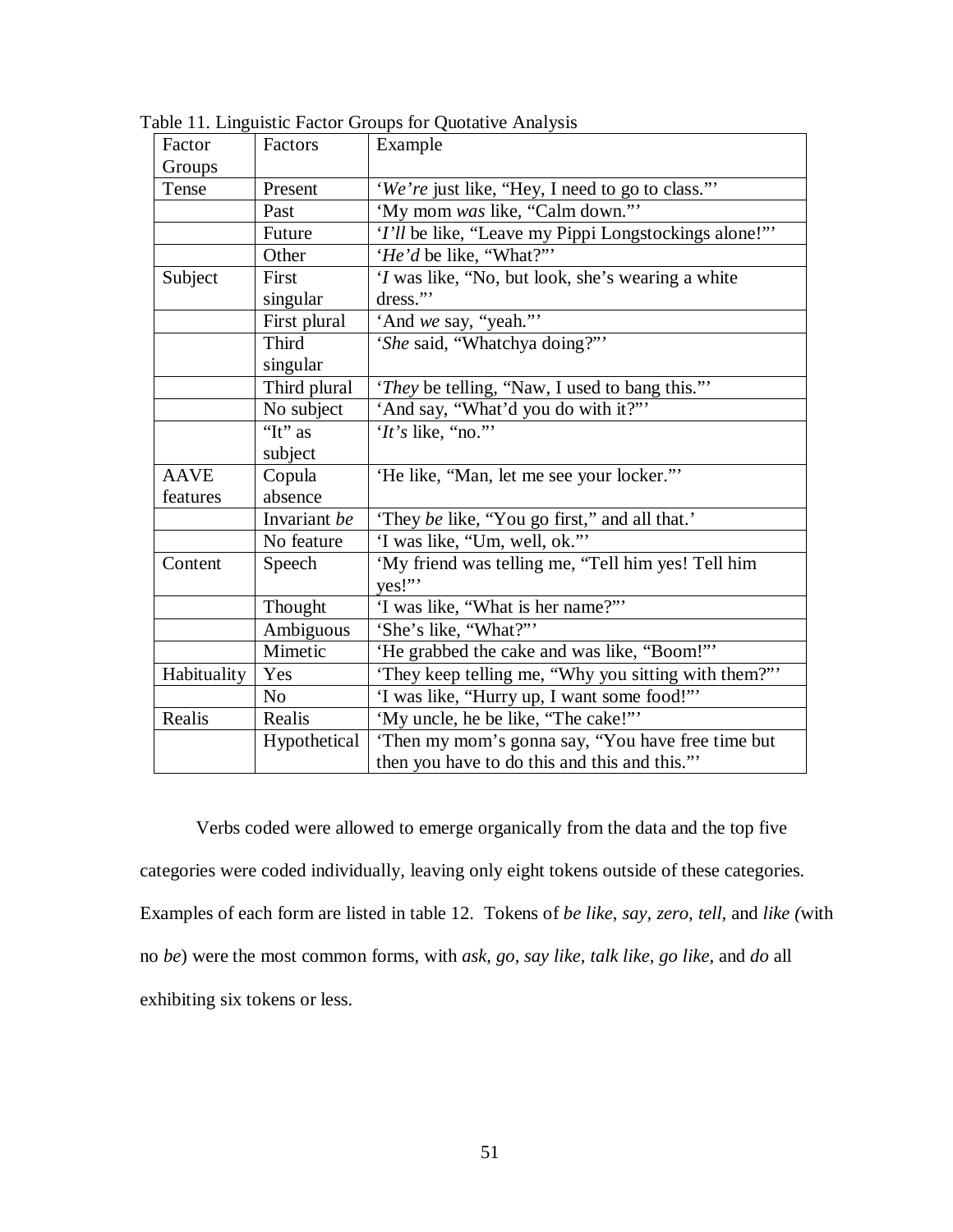| Quotative      | Example                                                                   |
|----------------|---------------------------------------------------------------------------|
| <b>Be Like</b> | 'I was like, "La la la la la," playing around."                           |
| Say            | 'They said, "I wanna meet her"                                            |
| Zero           | One participant describing what she would say if she saw La               |
|                | <i>Llorona</i> , a character from a traditional Mexican ghost story: "I'm |
|                | gonna die. Oh God!"                                                       |
| Tell           | 'And Ms. B. tell her, "Yummy, come here!"'                                |
| Like           | 'Like, "Naw, that's boring."                                              |
| $Verb + Like$  | 'She was saying like, "Why are you all here?"                             |

Table 12. Examples of Quotative Frames

Tense was divided into past tense, present tense, and future tense according to context. *Zero* frames and *like* frames, which have no overt verb, were coded as 'other,' as were conditional tokens and invariant *be* tokens. 'Other'-tense tokens thus refer to tokens that do not contain tense information due to the lack of a verb, or the presence of aspectual information such as invariant *be* or conditional constructions (e.g. 'Then, "No, I was doing my homework,"' 'They *be telling*, "Naw, I used to bang this "" or 'He*'d be like*, "What?"') Additionally, the presence or absence of the historical present was noted for each token, although this was not included under tense because the historical present refers to the combined effect of a past time reference and a present tense marking.

Following Tagliamonte and Hudson (1999) content of the quote was coded as direct speech, internal dialogue (referred to as "thought" in this study), and mimetic (nonlexicalized) sounds. To this list was added a category marking ambiguity, indicating that the content of the quote could be interpreted either as speech or as thought, as this pragmatic function is an important trait of *be like* (Romaine & Lange 1991, Buchstaller 2006). Romaine & Lange (1991) describe how *be like* affords the immediacy of a direct quote with the pragmatic distance of an indirect quote. Within this data set, several speakers forcefully yield this trait of *be like* to build up face during a story by assigning themselves a quote that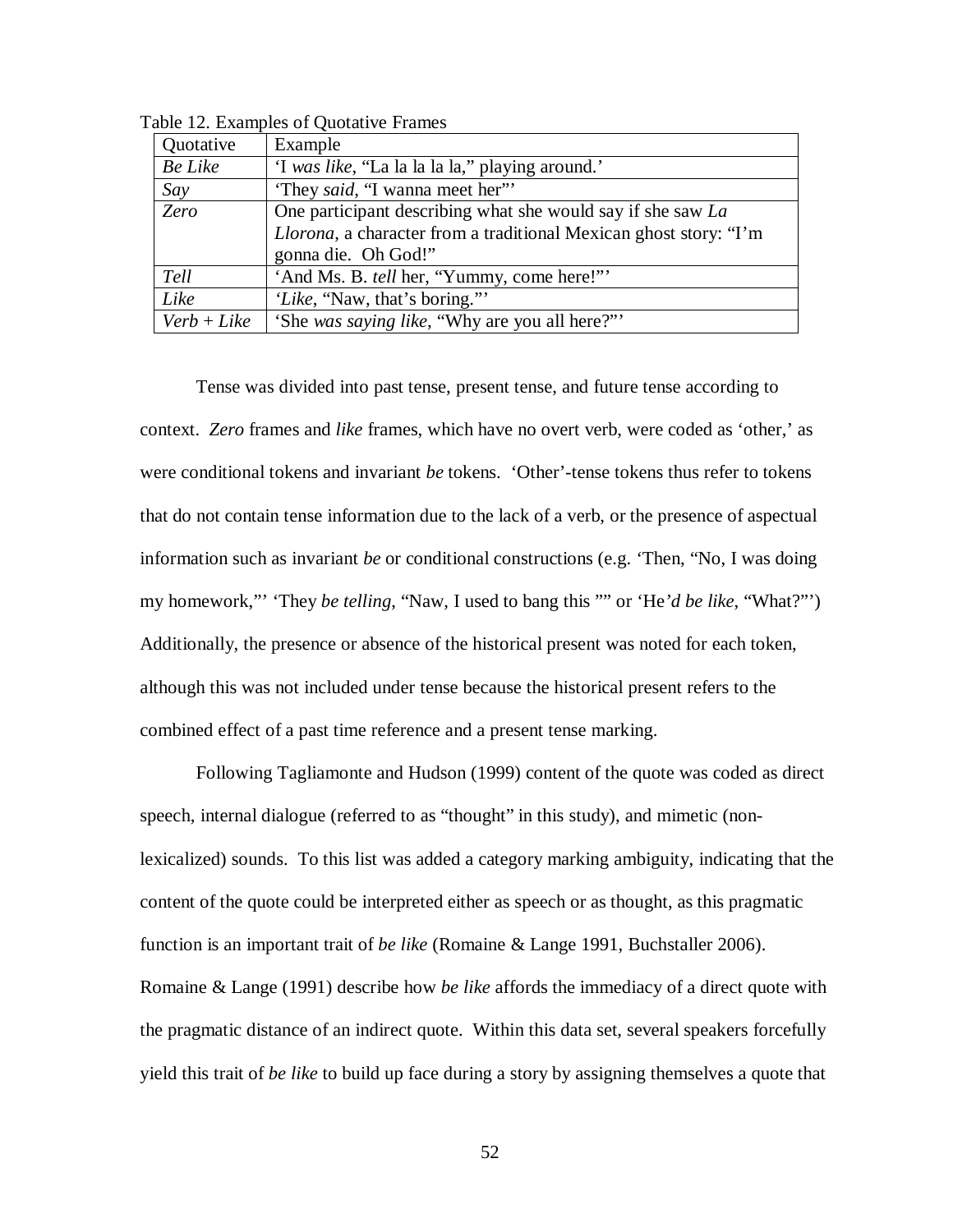would be face-threatening to another individual within the narrative. Robin, a 15 year old female from Hickory, North Carolina, provides a clear example of this use of *be like* when describing a confrontation with a police officer. Robin relates how the police officer made fun of her mother after a car accident, incorrectly assuming that her mother did not speak English. She then tells how she filed a complaint with the police department, which, according to her story, made the officer feel bad. She concludes the narrative by relating the officer's apology and her subsequent response: 'I *was like*, "Don't cry."' Given the power disparity between the individuals, it is unlikely that such an exchange occurred; but, *be like* allows Robin to place this final evaluative remark in her story because the quote does not necessarily indicate direct speech. Ambiguity is more than a category for hard-to-categorize tokens, but is a functional trait of the frame that may cause it to be preferred over less discursively-flexible frames such as *say*.

In order to code for the discourse-pragmatic function of the quote, the surrounding context was taken into account. If the quote was part of a dialogue with a response or if the narrative indicated that the quote was spoken through the impact of the speech event on subsequent speech or actions within the narrative, then the token was coded as speech. However, if the quoted content does not elicit a response within the narrative, but is followed by continued dialogue, then the context indicates that the content was unuttered and the token is thus categorized as thought. Further, if no interlocutor is present within the narrative or conversation, then the token is assumed to indicate thought<sup>22</sup>. For example, one participant shares her feelings on having older siblings by saying: 'Sometimes I wish I had some older brothers or older sisters, but then I'm like, "Maybe I don't."' Her dialogue is clearly internal

 $\overline{a}$ 

 $22$  Although it is possible to speak out loud to one-self, this type of speech even simply reflects vocalized thought, as dialogue can only occur through interaction.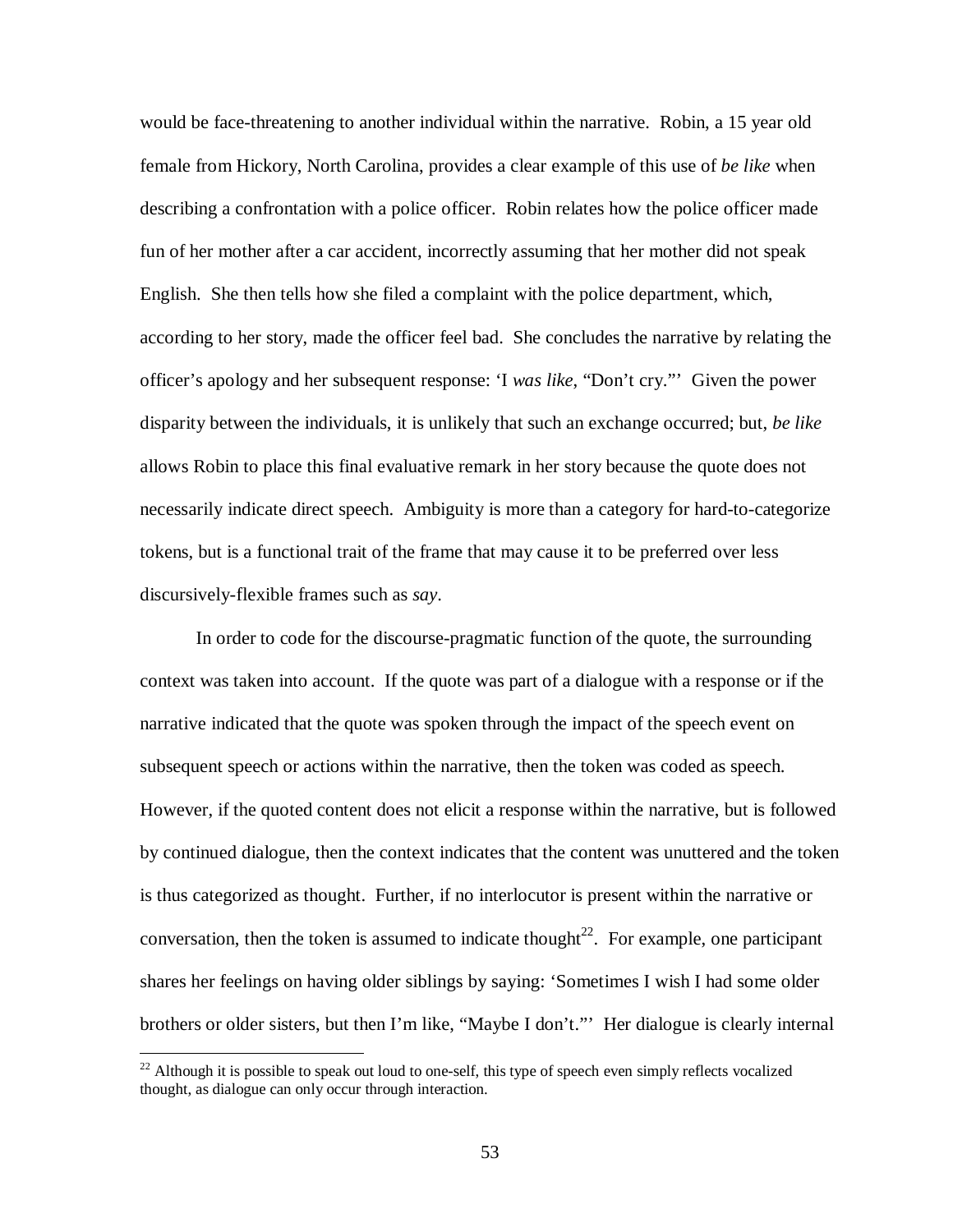as she indicates no interlocutor. An additional signal that indicated the unspoken nature of a quote is the use of a third-person pronoun to refer to an individual present within the context of the narrative. For example, describing a conflict, one boy comments: 'I was gonna hit her back too but I was like, "Nah, she just gonna hit me back again."' Although the other individual was present in the context of the surrounding narrative, it is clear that the content of the quote was not spoken to her as the third person pronoun is used instead of a second person pronoun. While these signs allow for the identification of content as speech or thought, there are still ambiguous categories. These often occur at the end of dialogue sequences, as shown in Robin's example listed above. If no direct evidence from the surrounding context could be used to classify a token as speech or thought, then the token was classified as ambiguous.

Further, as 19 tokens combined quotative verbs with invariant *be* to produce such tokens as 'My mom *be like*, "Why you late?"' or 'She *be asking*, "What he talk about?"' the data was coded for presence of invariant *be* marking as well. However, while Mallinson and Kendall found frequent copula deletion paired with *be like* in their DC data set (personal communication), only 4 such tokens were present in this collection. Further, there was only one token of what Rickford, Wasow, Zwicky, and Buchstaller (2007) call *Intensive and quotative all* produced by a teenaged male with an LOR of less than three years living in Durham, North Carolina. This token was also excluded from analysis.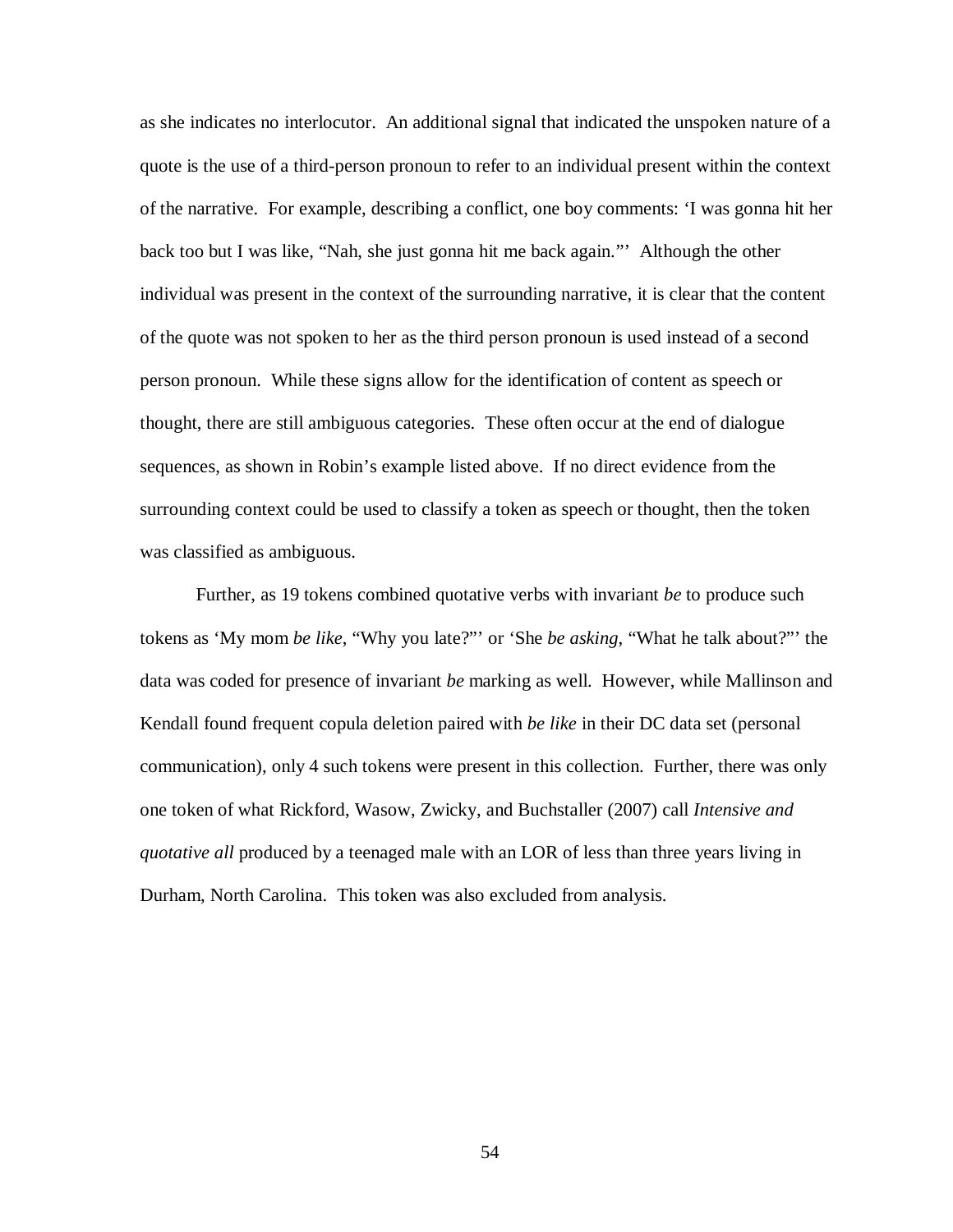*Be like* appears vibrant in the data set, comprising 58 percent of the data; although this still falls short of such studies as Sanchez & Charity (1999) who report that 67 percent of their quotatives for this age group are *be like,* and the 69 percent frequency within data from 2005 reported by Rickford, et al. (2007). The second largest quotative category is *say*, which comprises 21 percent of the data, followed by *zero*, *tell*, bare *like* (minus verb, but not copula deletion), verb +*like*, and other, all of which comprise less than 10 percent of the data (see figure 11). Although tokens of *think* were found within this dataset, this quotative was reserved for indirectly reported thought such as, "I was thinking that I came here to learn" or "they think they all that." This may indicate the importance of *be like* for reporting thought in dialogue as *think* does not serve this function within this data set.



Figure 11. Quotatives Present in Total Data Set

When comparing the functions of the quotatives, this data set aligns with previous studies in that *say* is almost categorically confined to speech, while *be like* can frame speech, thought, and mimetic quotes. Notably, the majority of *be like* quotes do report speech,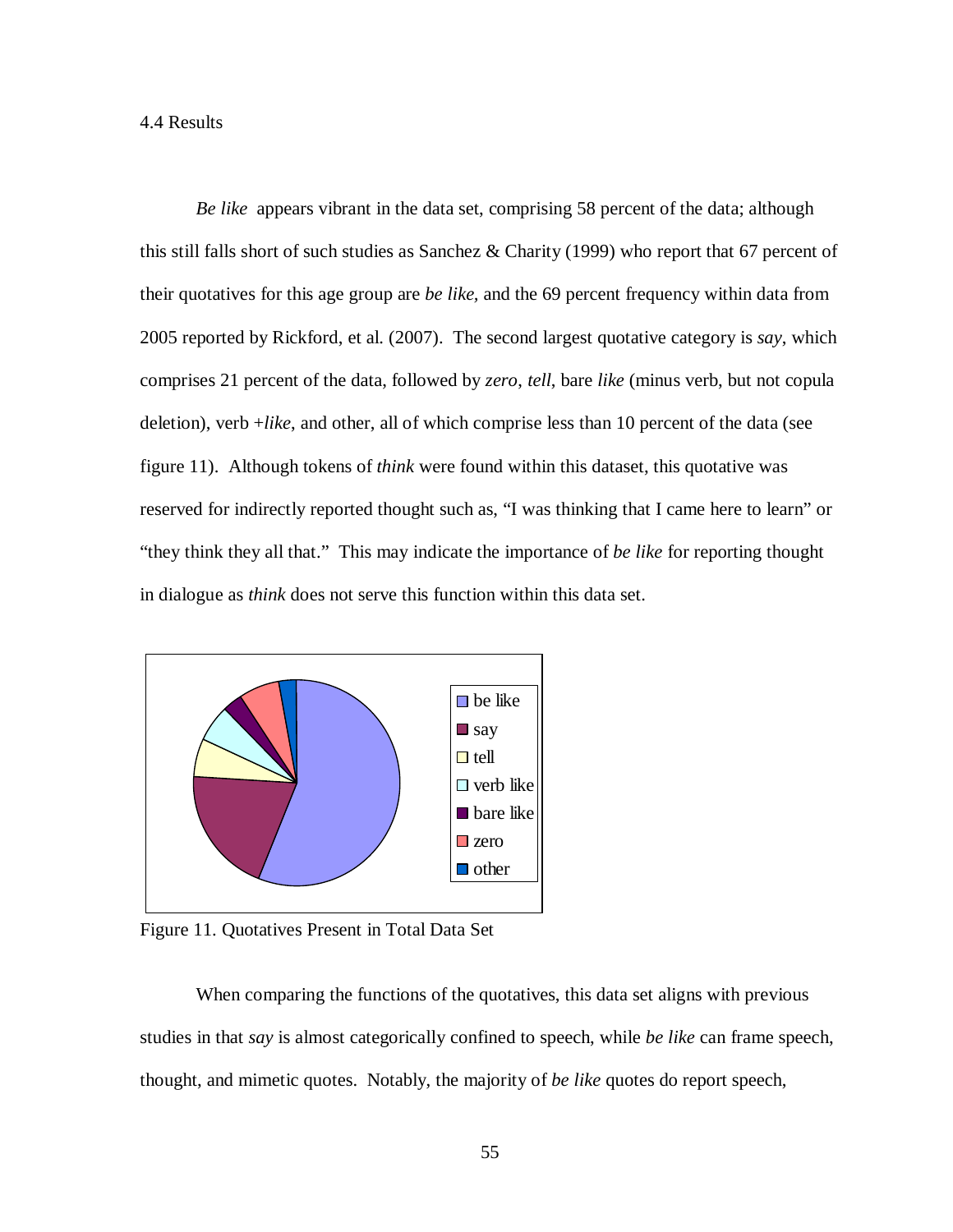demonstrating its vibrant incorporation into the quotative system within this data set. Following the logic of the semantic meaning of *tell*, this quotative appears to function as *say* and is also confined to the function of reporting speech. The *like*- derived forms of verb *+ like* and bare *like*, as in 'They gonna come and *say like,* "What you banging?"' 'They *say like,* "Oh my god, your friend is so dumb,"' and '*like*, "Naw, that's boring"' appear to demonstrate the discursive flexibility of *be like* in that they can occur in multiple categories of content, although low token counts prevent definitive statements. Similarly, the majority of *zero* tokens pair with speech, but there is evidence that this verb can also pair with thought and mimetic tokens. Because several of the categories occur exclusively with speech, the factor group of content will be excluded from the GoldVarb analysis that follows.<sup>23</sup> Qualitatively, the populations under analysis utilize quotative *be like* and *say* similarly to previous United States groups when comparing the content of the quotes framed by each verb (e.g. Sanchez & Charity 1999; Ferrara & Bell 1995; Blyth, et al. 1990).

|         | speech | thought | ambiguous | mimetic | Totals |
|---------|--------|---------|-----------|---------|--------|
| be like | 121    | 15      | 29        |         | 169    |
| say     | 60     |         |           |         | 61     |
| zero    | 18     |         |           |         | 20     |
| tell    |        |         |           |         |        |
| verb    |        |         |           |         |        |
| like    | 6      |         |           |         |        |
| bare    |        |         |           |         |        |
| like    | 6      |         |           |         | 9      |

Table 13. Content of Quotative Frames

 $\overline{a}$ 

A closer look at the function of *be like* across field site and LOR status group is necessary in order to ensure that aggregation does not obscure more detailed group patterns

 $^{23}$  See Singler 2001 for a discussion on why GoldVarb runs should not be used to analyze quotative frame content.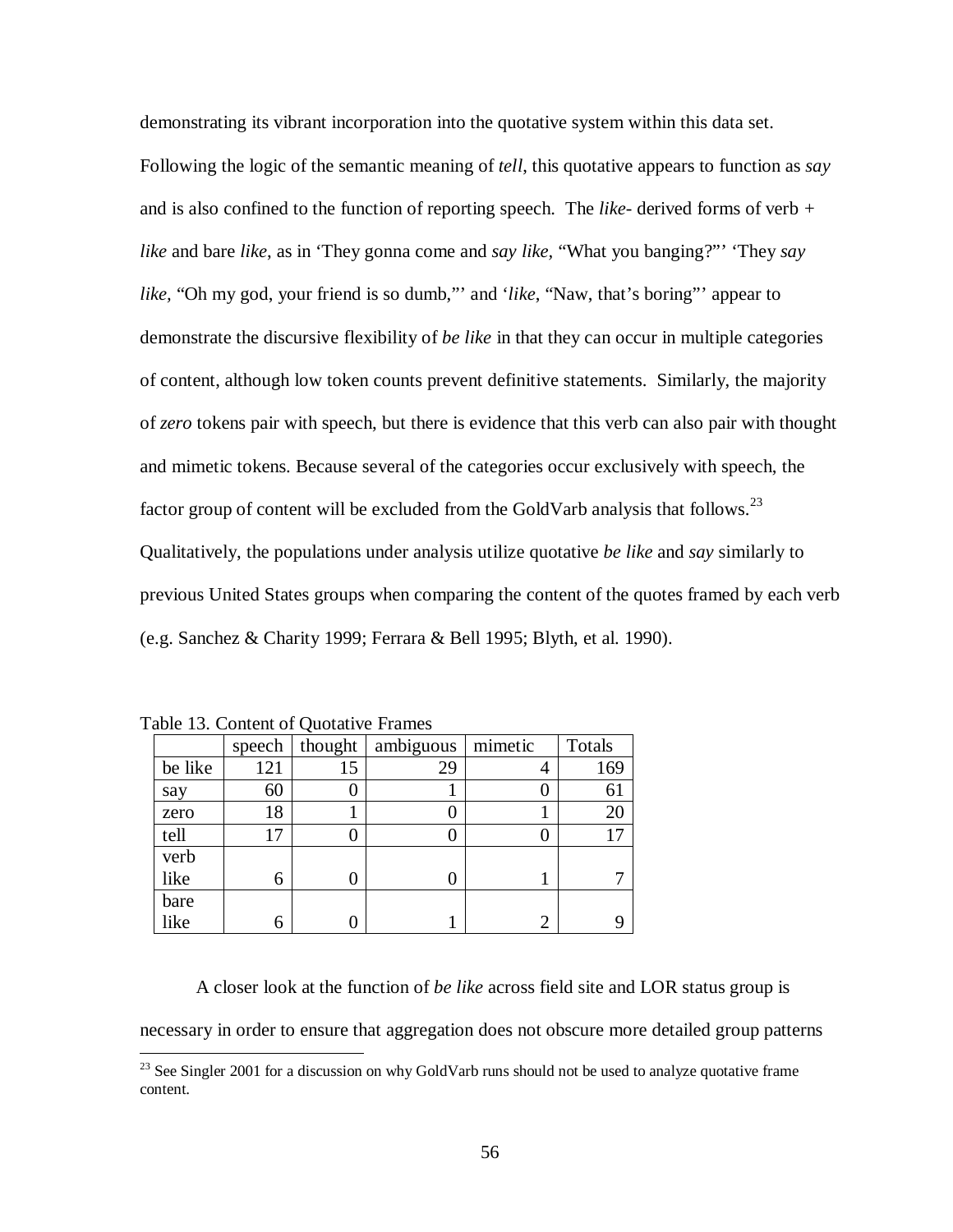(see figure 12). While tokens of mimetic quotes framed by *be like* are scarce, the remaining functions are all present across categories, and with no noticeable shift in distribution. Speech is the most common quote content category across all groups, followed by ambiguous quotes and then by thought. While tokens within the first LOR category are limited, the full range of discourse functions for quotative *be like* is present by the second LOR group. No noticeable differences between locations, beyond the lack of mimetic tokens for the Hickory field site, are observable.



Figure 12. Be Like Functions by LOR and Field Site with Total Token Counts

While content of the quotatives pattern so clearly that further analysis is rendered unnecessary, important qualitative and quantitative differences in quotative usage exist between both the field sites and the LOR categories (see figure 13). Perhaps the most striking differences are observable in the diversity of quotatives observed in the Durham field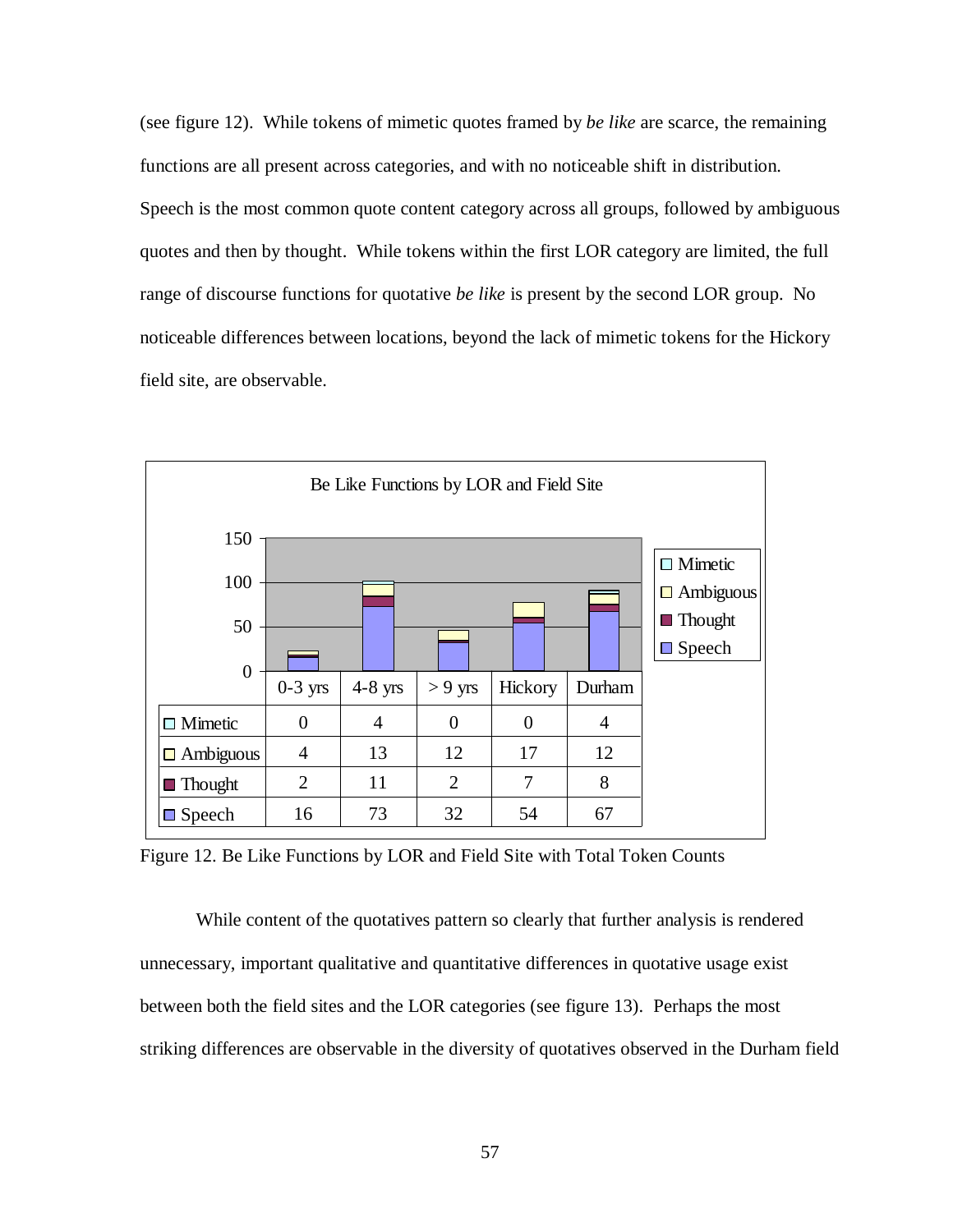site and among participants with short LORs. Both Durham and LOR category 1 (0-3 yrs) demonstrate elevated use of the *say* quotative frame when compared to the other field site and LOR categories. The Durham participants also used two categories of quotatives (Verb *+ Like* and *Tell*) that are absent from the speech of the Hickory participants.



Figure 13. Quotatives by LOR and Field Site

It must be noted that this difference could be attributed to an imbalance in quotatives used by participants in the first LOR category across field sites as the Hickory field site only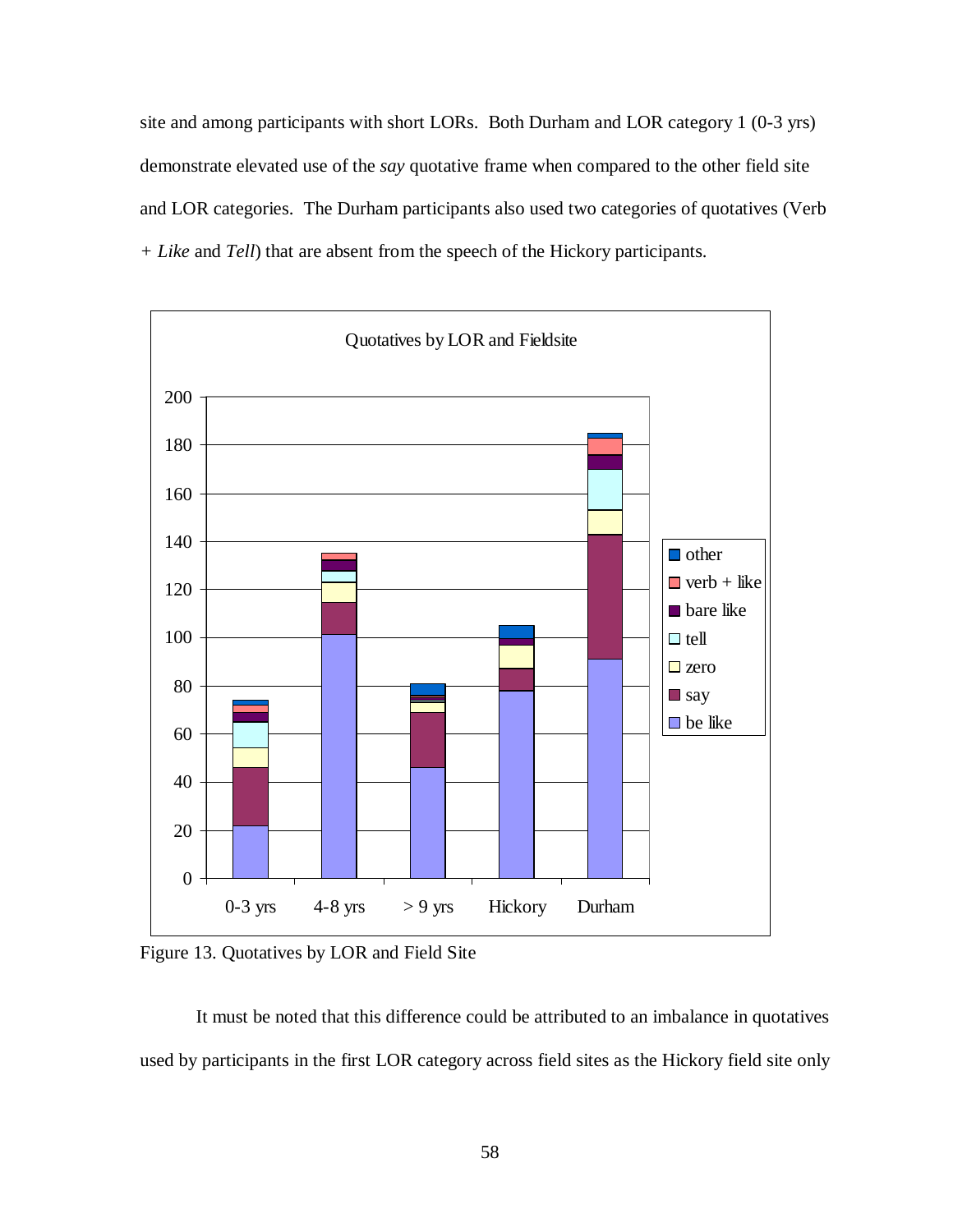contained four quotative tokens from one participant with an LOR of under 4 years, while the Durham participants in the same category contributed 69 tokens to the data set. Although there were other representatives of this LOR category from Hickory, two refrained from reporting direct speech and the other switched into Spanish to do so. This may indicate a difference in compensation strategies between field sites, but further data must be collected and a separate analysis performed in order to test this hypothesis.



Figure 14. Cross-Comparison of Field Sites and LOR

However, the differences between the field sites cannot be solely attributed to differences in quotative usage among participants with short LORs. When performing a cross-comparison of field site and LOR qualitative and quantitative differences emerge (see figure 14). The most apparent difference between field sites again is the use of the quotative verb *tell* and verb + *like* in Durham. These tokens appear across LOR categories in Durham, but do not occur in the Hickory data. Another surprising trend is the frequent use of *say*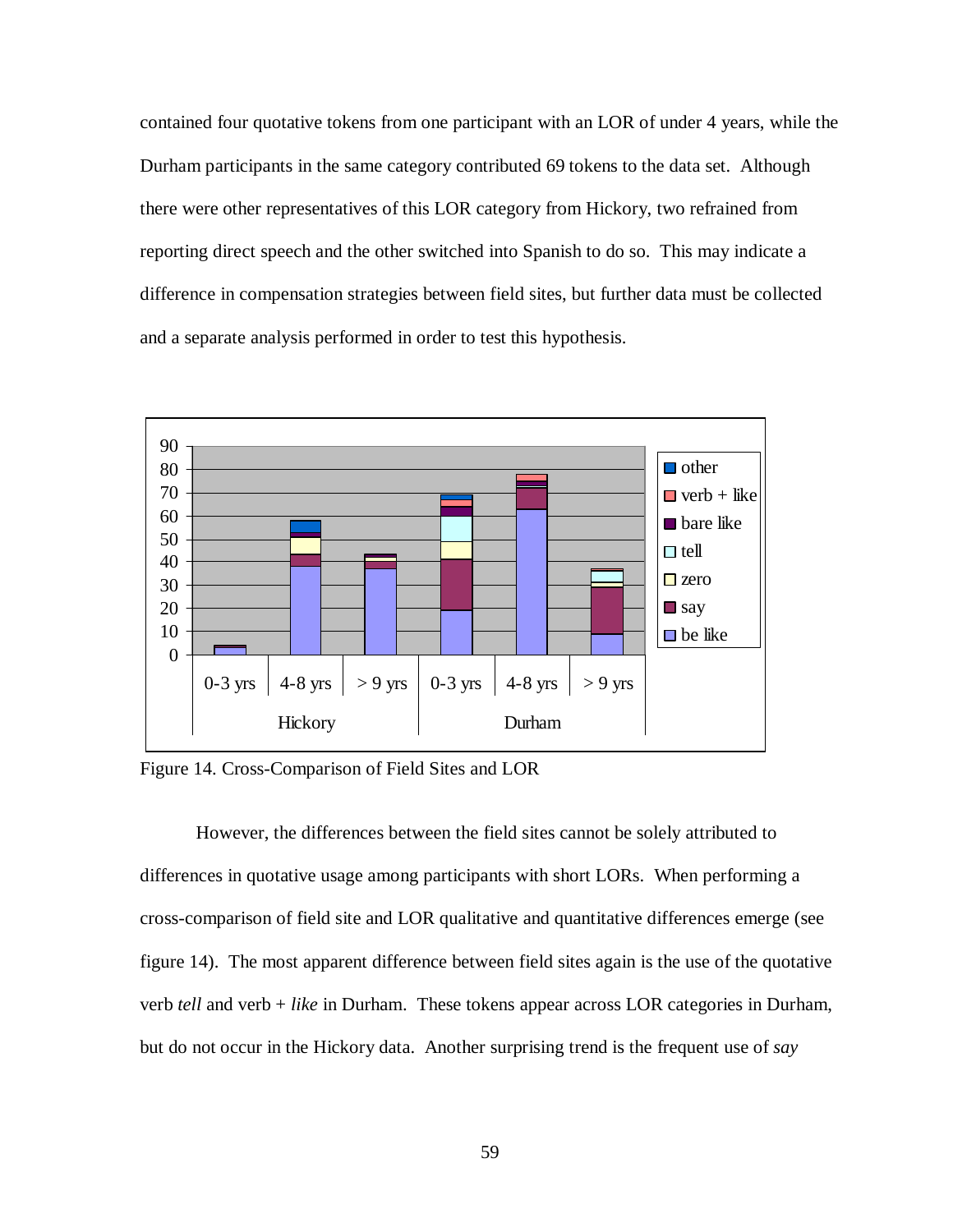among the third LOR category (LOR  $\geq$ 9 yrs) for the Durham participants. A closer look reveals that of the four participants who fall in this category, one exclusively uses *be like* while another shows a preference for say, at 76 percent of his 21 tokens, showing widespread idiolectal differences within this group.

Several conclusions can be drawn from this analysis. The functions of the quotative frames appear to be consistent across field sites and LORs, and align with previous findings from research on the content of various quotative frames in that *be like* demonstrates a discursive flexibility that only *zero* can approximate as a quotative frame. Verbs semantically tied to speech acts, like *say* and *tell*, become restricted to the quotation of speech. Differences emerge between field sites as more quotative *say* tokens appear in the Durham data, and *tell* and verb + *like* exclusively occur among participants of this field site. This will be discussed in-depth in the discussion section.

A subsequent statistical analysis is used to explore the interactions of grammatical subject and tense on quotative *be like* and *say*. Each statistical model was built through a binomial step-up/step-down run including the factor groups of place, gender, LOR, quotative frame, subject, tense, habituality, and hypotheticality. The model with the "best fit" was then used to run a binomial one-level analysis. Table 14 demonstrates the results of a statistical analysis of the effect of grammatical subject, tense, LOR, and gender on *be like* using the statistical analysis package GoldVarb. The factor groups included in the "best fit" model are grammatical subject, tense, LOR, and gender.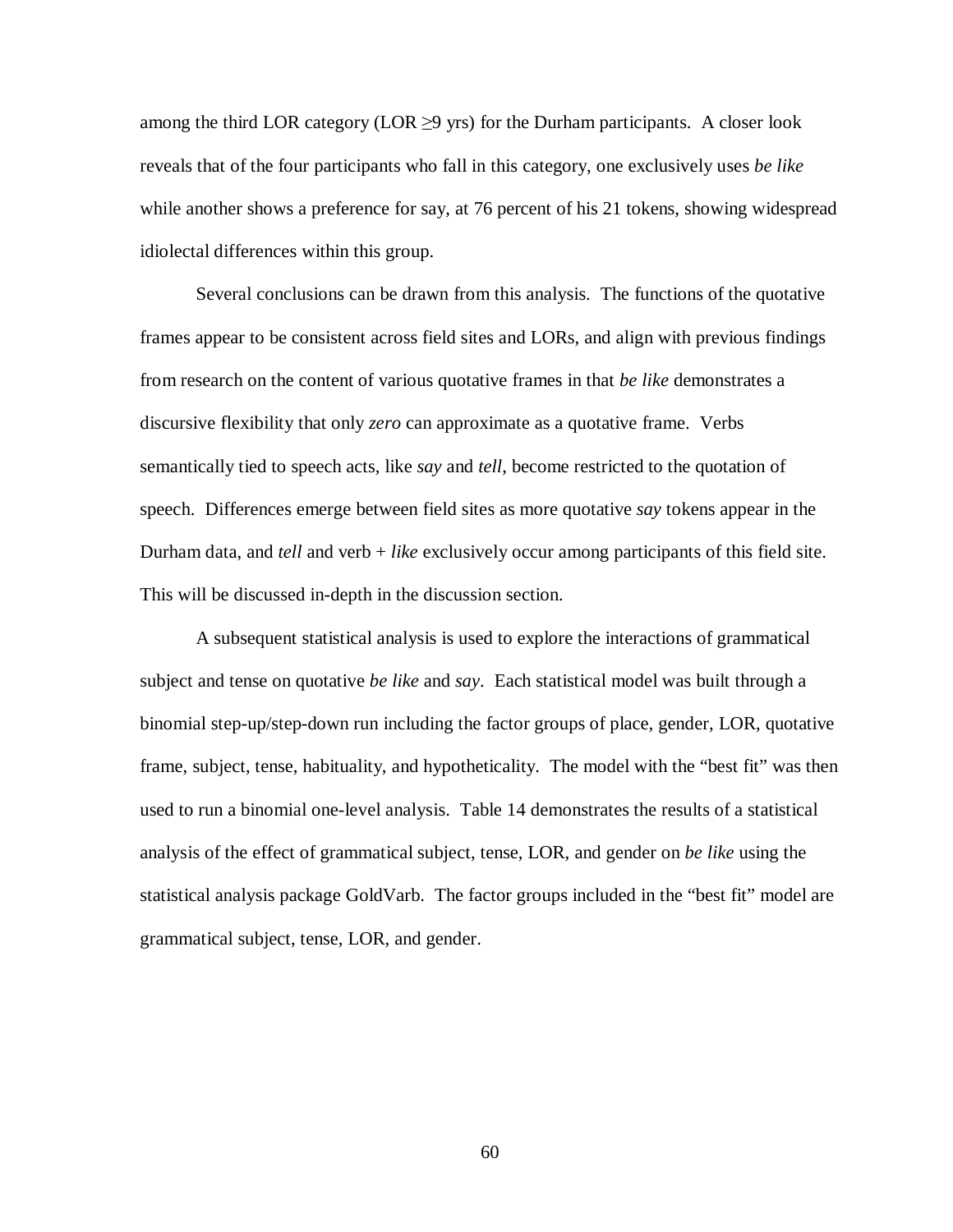Table 14. Results of GoldVarb Run for *Be Like* and Tense Application Value =  $Be$  *Like* input = .611  $Chi-square = 72.8305$  chi-square/cell = 1.1205 Log likelihood  $= -147.868$ 

| <b>Factor Group</b>        | Factors                      | <b>Factor Weight</b> |
|----------------------------|------------------------------|----------------------|
|                            |                              | (Input and Weight)   |
| <b>Grammatical Subject</b> | <b>First Person Singular</b> | .652(.75)            |
|                            | <b>First Person Plural</b>   | .616(.72)            |
|                            | Third Person Singular        | .452(.56)            |
|                            | <b>Third Person Plural</b>   | .245(.34)            |
|                            | $\lq\lq$ T <sub>t</sub>      | .767(.84)            |
|                            | Zero                         | .562(.67)            |
| Tense                      | Past                         | .641(.74)            |
|                            | Present                      | .452(.56)            |
|                            | Future                       | .302(.40)            |
|                            | Other                        | .332(.44)            |
| LOR                        | $1(0-3 \text{ years})$       | .154(.22)            |
|                            | $2(4-8 \text{ years})$       | .741(.82)            |
|                            | 3 (Over 9 years)             | .448(.56)            |
| Gender                     | Male                         | .291(.39)            |
|                            | Female                       | .648(.74)            |

Counter to Sanchez & Charity (1999) and Ferrara & Bell (1995), but following Tagliamonte & Hudson (1999), Blyth, et al. (1990), and Cukor-Avila (2002), the first person grammatical subject favors *be like*, while the third person subject disfavor it. "It" as a subject also strongly correlates with *be like.* These findings are not surprising when taking into account the previous analysis of content as the function of quoting thoughts promotes the occurrence of *be like* in the first person. What is surprising is the favoring effect of past tense with *be like* as studies that analyze quotatives and tense frequently report the favoring effect of the present tense, which has been attributed to the use of historical present with *be like* in narratives (e.g. Blyth, et al. 1990; Yule & Mathis 1992). Tense will be explored further following the initial exploration of constraints on quotative *say*.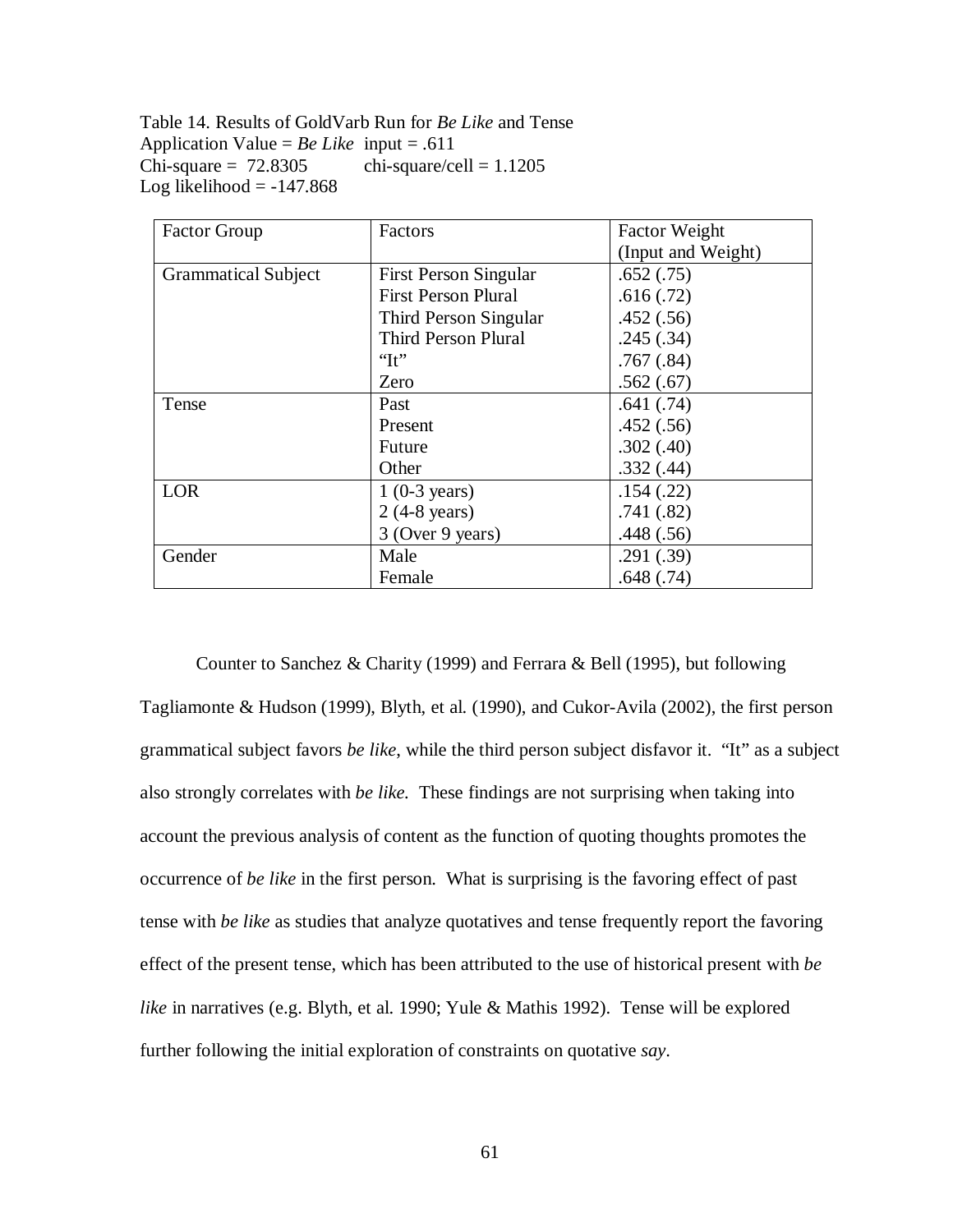Other patterns that arise from the analysis include the favoring effect of the second LOR group (4-8 yrs). The other LOR groups (0-3 yrs and 9-life) disfavor *be like*, although the first group does so to a much greater extent. While gender appears to affect the model, no conclusions regarding overall gender patterning should be drawn from this data set due to data collection methods. As all interviews were conducted by females, and as female dyads have been found to favor the use of *be like* (Singler 2001), the true statistical impact of gender remains unknown.

Table 15 reports a similar run exploring the effects of grammatical subject, tense, LOR, and place as they occur with quotative *say.* A few adjustments were made to the model, including the inclusion of a dummy variable (Paolillo 2002) for the "other" tense category, as no tokens of invariant  $be + say$  or conditional *say* occurred within the data.<sup>24</sup> Further, no tokens of subject *it* occurred with say. The eight tokens of subject *it* were subsequently removed from the data for this run.

<u>.</u>

<sup>24</sup> No tokens of "Other" for *say* were available, although the categories are not inherently exclusive as *say* could occur with invariant *be* like *talk* does in the data, or could occur with conditional aspect. To place-hold this category, a dummy token was added.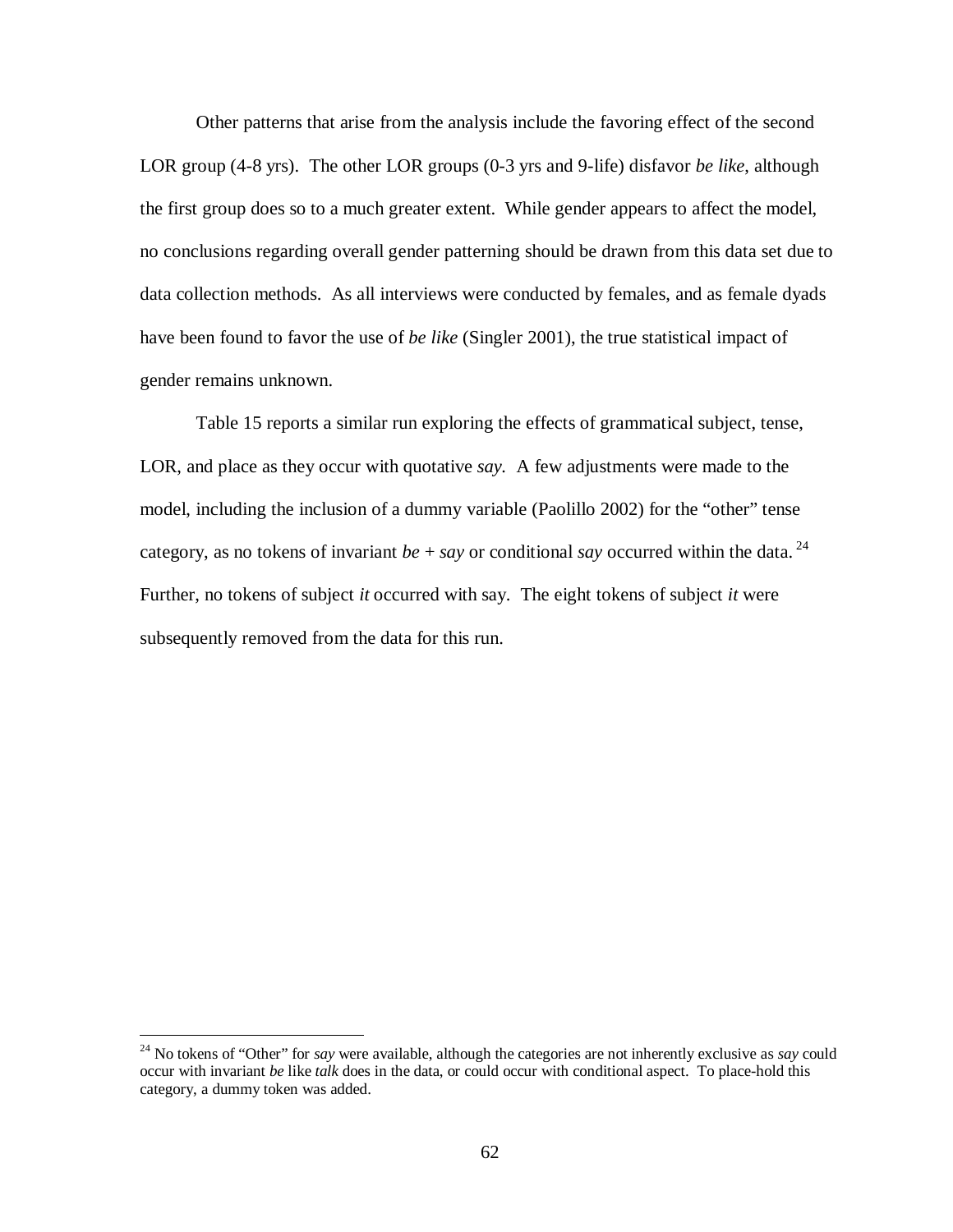Table 15. Results of GoldVarb Run for *Say* and Tense Application Value =  $Say$  input = .119 Chi-square =  $85.3708$  chi-square/cell = 1.4719 Log likelihood  $= -111.339$ 

| <b>Factor Group</b>        | Factors                      | <b>Factor Weight</b> |
|----------------------------|------------------------------|----------------------|
|                            |                              | (Input and Weight)   |
| <b>Grammatical Subject</b> | <b>First Person Singular</b> | .288(.09)            |
|                            | <b>First Person Plural</b>   | .583(.05)            |
|                            | Third Person Singular        | .691(.18)            |
|                            | Third Person Plural          | .663(.21)            |
|                            | Zero                         | .739(.28)            |
| Tense                      | Past                         | .578(.16)            |
|                            | Present                      | .717(.26)            |
|                            | Future                       | .660(.21)            |
|                            | Other                        |                      |
| <b>LOR</b>                 | $1(0-3 \text{ years})$       | .543(.14)            |
|                            | $2(4-8 \text{ years})$       | .378(.08)            |
|                            | 3 (Over 9 years)             | .661(.21)            |
| Place                      | Hickory                      | .237(.04)            |
|                            | Durham                       | .655(.20)            |

The design of this model may be less than ideal as *say* does not appear to favor conditional use or use with invariant *be* while *be like* does. The resulting influence on the model is the favoring effect of all proper (past, present and future) tenses. An alternative model was constructed where all zero tense tokens were excluded from the data. This left 235 tokens for analysis. Table 16 demonstrates that the best fit model for this run included grammatical subject, LOR, and place, but did not include tense. A similar model was built for *be like*, but no "good fit" could be achieved.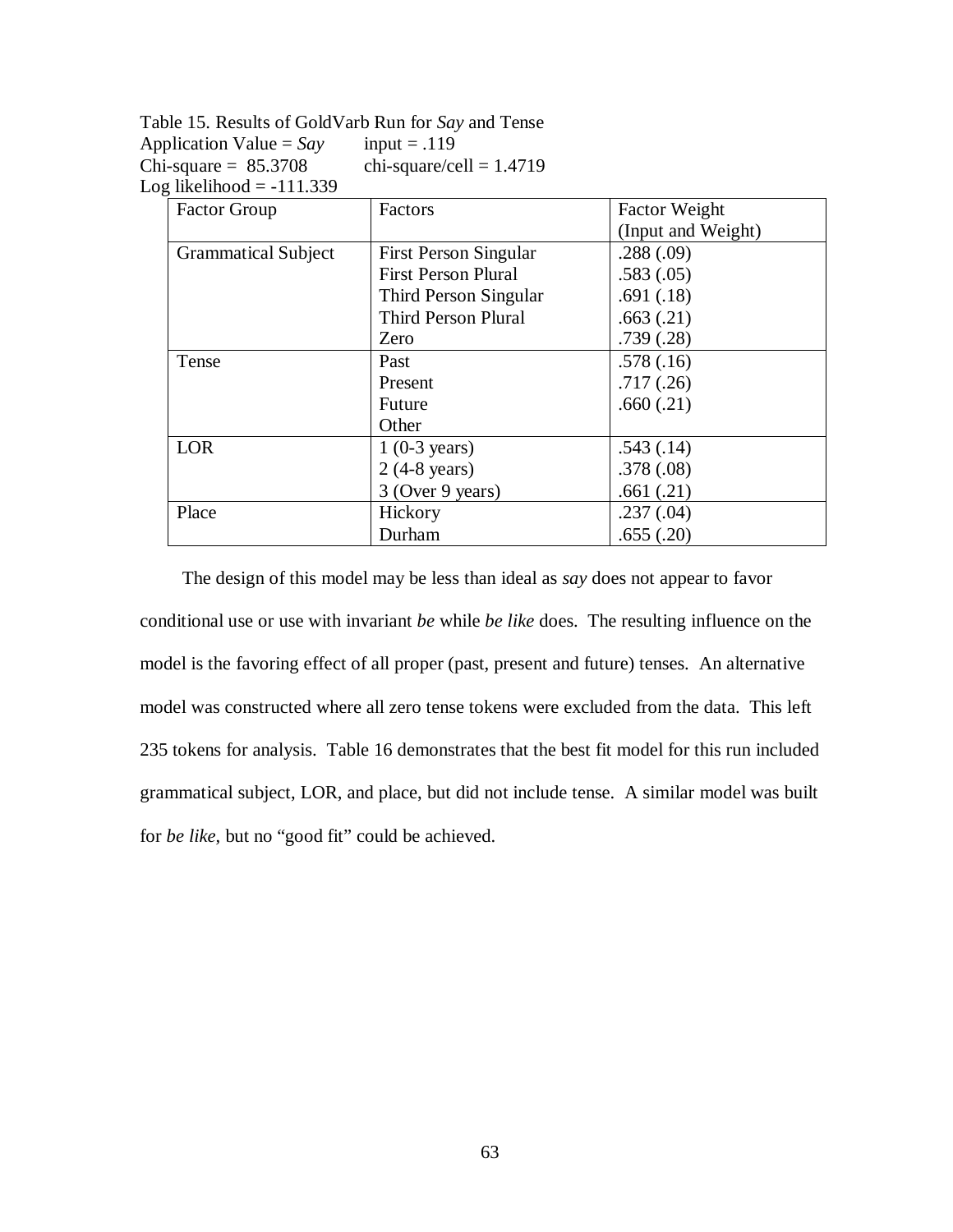Table 16. Alternative GoldVarb Run for *Say*  Application Value =  $Say$  input = .193  $Chi-square = 32.6071chi-square/cell = 1.4177$ Log likelihood  $= -107.763$ 

| <b>Factor Group</b>        | Factors                      | <b>Factor Weight</b> |
|----------------------------|------------------------------|----------------------|
|                            |                              | (Input and Weight)   |
|                            |                              |                      |
| <b>Grammatical Subject</b> | <b>First Person Singular</b> | .268(.08)            |
|                            | <b>First Person Plural</b>   | .624(.28)            |
|                            | Third Person Singular        | .630(.29)            |
|                            | Third Person Plural          | .698(.36)            |
|                            | Zero                         | .829(.54)            |
| LOR                        | $1(0-3 \text{ years})$       | .571(.24)            |
|                            | $2(4-8 \text{ years})$       | .338(.11)            |
|                            | 3 (Over 9 years)             | .670(.33)            |
| Place                      | Hickory                      | .260(.08)            |
|                            | Durham                       | .646(.30)            |

Some tentative conclusions from these analyses include the observation that grammatical person does appear to correlate with particular quotative frames for these communities, with *say* being more common outside of the first person singular, and *be like* being favored in this environment. There does appear to be a difference in the amount of *say*  quotatives used in each field site with Durham favoring the form and Hickory disfavoring the form. The effects of tense appear to be more problematic as no-tense tokens interfere with the construction of a statistical model that accounts for tense variation.

In order to explore the impact of tense further, tokens of *say* and *be like* were categorized according to present tense/ not present tense in figure 15 below. A surprising pattern emerges where Durham rarely employs *be like* in the present tense, at under 20 percent of *be like* tokens (62 percent of 91 tokens occur in the past tense), while Hickory shows the reverse pattern, with 60 percent of *be like* tokens occurring in the present tense (33 percent of 78 tokens occur in the past tense). *Say* functions in the opposite way within the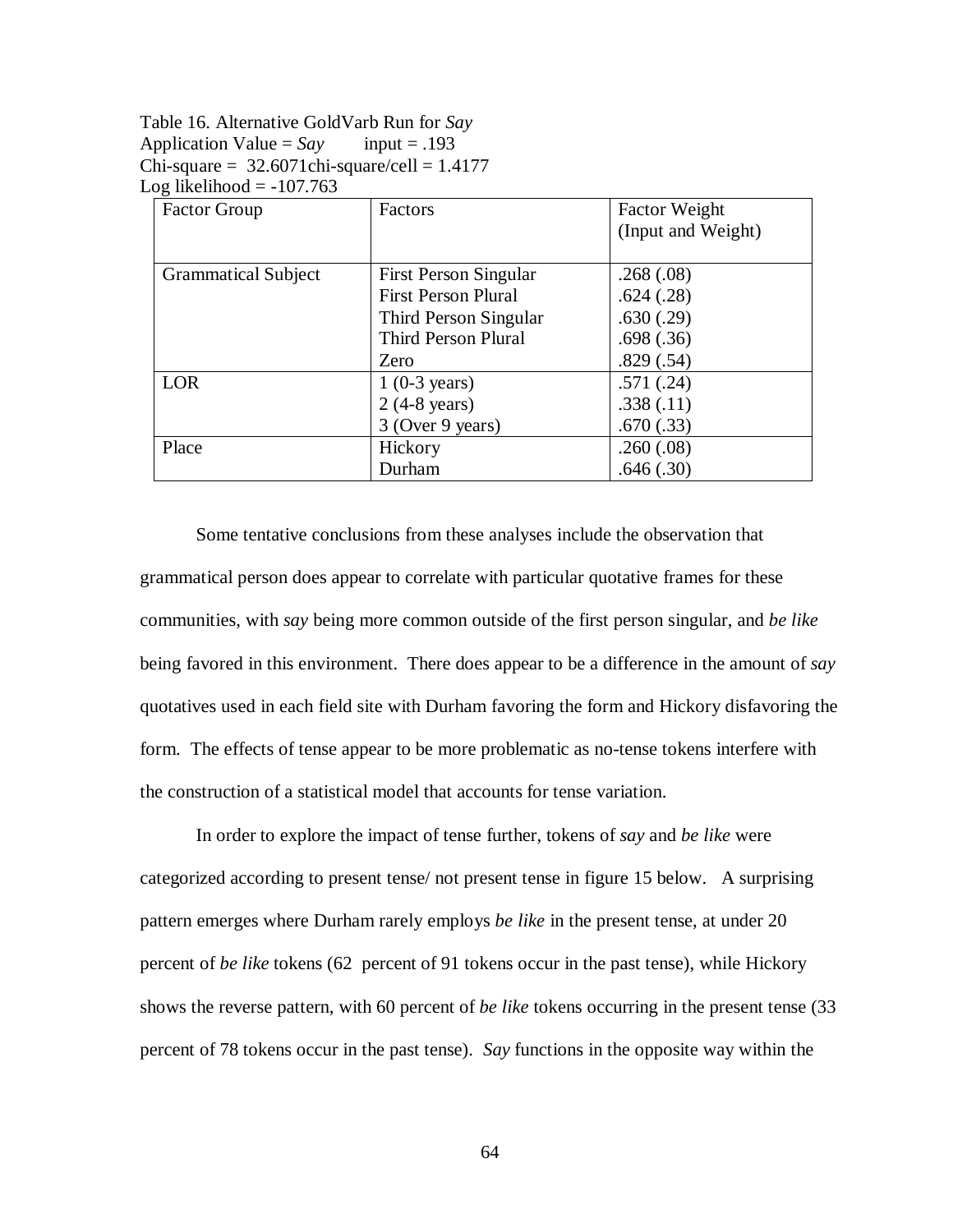Durham data. Over 60 percent of *say* tokens appear in the present tense and 35 percent in the past. The difference between field sites in their use of tense and *be like* is statistically significant at  $p < .001$ , but not so for *say*. This will be explored further in the discussion session.



Figure 15. Percentage of Tense by Quotative Frame and Field Site Difference in *be like* usage according to tense is significant at  $p < .001$  with a chi-square of 32.7. Difference in *say* usage according to tense is not significant at  $p = .281$  with a chisquare of 1.16

Remembering that the number of tokens for the first LOR group (0-3 yrs) is unequal between field sites, the data was broken down in a similar method and compared for tense usage in figure 16. Here, *be like* is shown to occur largely in the present tense among those with longer LORs  $(\geq)$  yrs) while it rarely occurs in the present tense among other groups. Again, this difference is significant at p=<.001. Mirroring this pattern, *say* occurs 87 percent of the time in the present tense in the first LOR group, but hovers just over 40 percent of the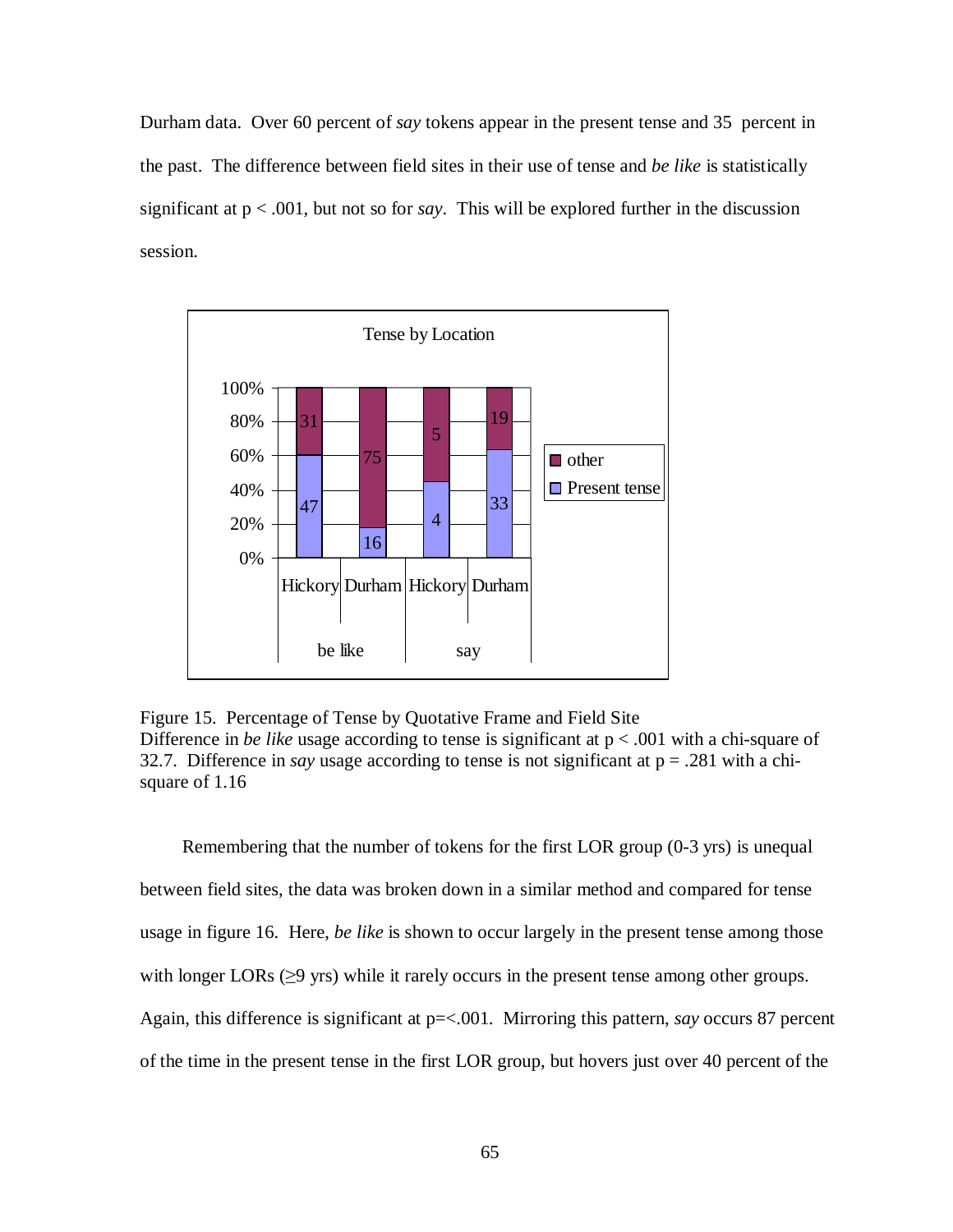time for the other two LOR groups (with 57 percent of tokens in the past tense for the second LOR group and 47 percent for the third). This is significant at  $p=0.003$ .



Figure 16. Percentage of Tense by Quotative Frame and LOR Difference in *be like* usage according to LOR is significant at p< .001 with a chi-square of 18.2. Difference in *say* usage according to LOR is significant at p = .003 with a chi-square of 11.9.

Moving from a discussion of tense to a discussion of AAVE invariant *be* and copula absence, as presented in table 17, continued differences regarding field sites emerge. While Hickory does have five examples of invariant *be* + *like*, as in 'They *be like*, "Let's go to this dude's house,"' there are no examples of copula deletion combined with *be like* as in, 'He *like*, "Man, let me see your locker."' Overall, copula deletion and invariant *be* tokens are rare, comprising only 8 percent of the total data and the majority of these forms occur within the Durham data. There is one innovative case from Durham combining invariant *be* with *tell* to produce the token, 'They *be telling*, "Naw, I used to bang this."'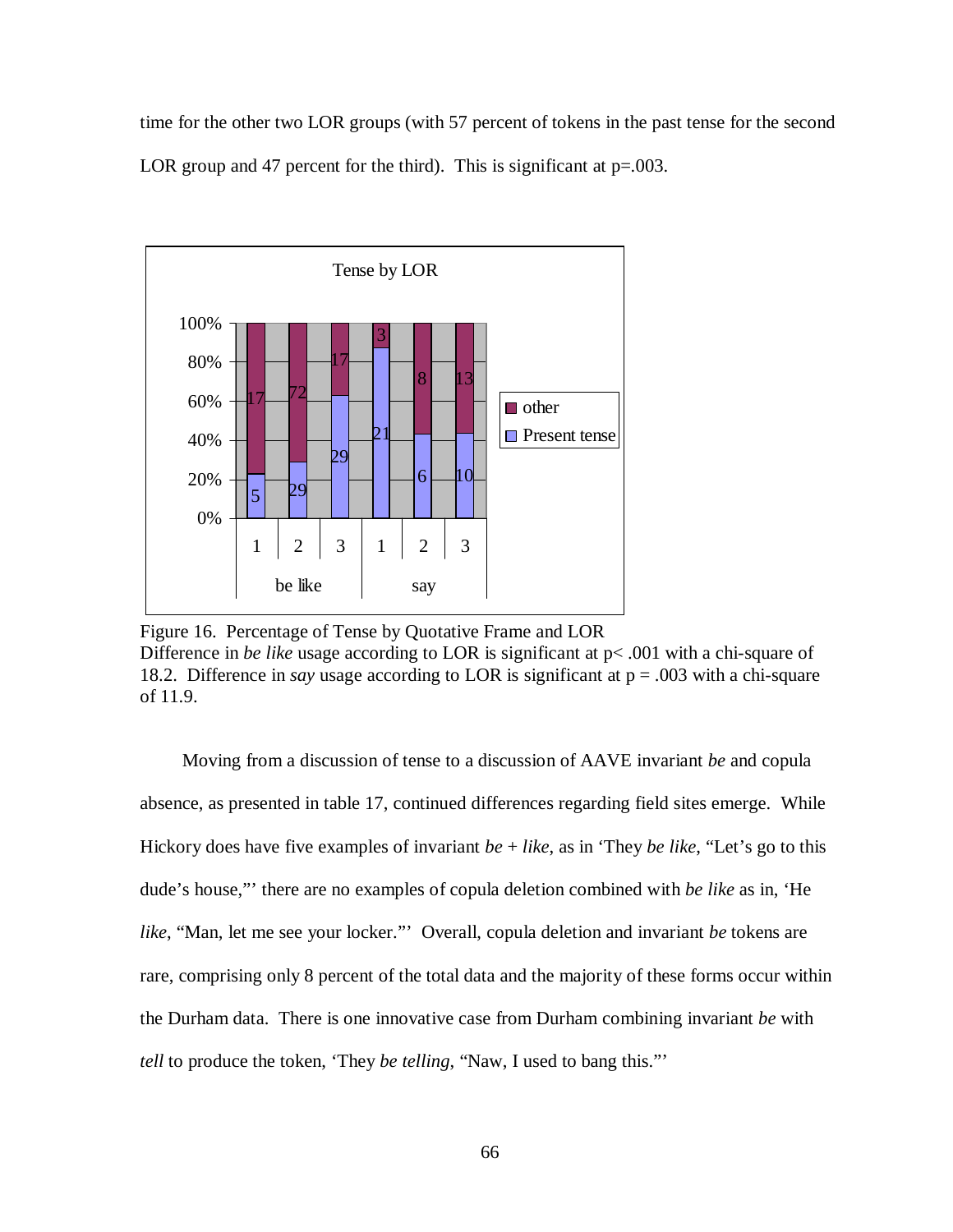Table 17. AAVE-Marked Quotatives

|              | Hickory | Durham | $0-3$ yrs  | $4-8$ yrs   | $> 9$ yrs      |
|--------------|---------|--------|------------|-------------|----------------|
| Invariant Be |         | 14     | 4 (Durham) | 5 (Hickory) | 1 (Durham)     |
|              |         |        |            | 13 (Durham) | $=$ be telling |
| Copula       |         |        |            | 4 (Durham)  |                |
| Deletion     |         |        |            |             |                |

#### 4.5 Discussion

While the data analyzed from the two field sites correspond to previous studies in some ways, community-specific, LOR-specific, and idiolectal differences emerge. The data shows that the Latino youth who participated in this study do use quotative *be like* to frame thought, speech, and ambiguous quotes, regardless of field-site or LOR. Similarly, both *say*  and *tell* are almost solely used to frame reported speech. This is demonstrated in all statistical GoldVarb runs which report a favoring effect of *be like* in the first person and a favoring effect for all other grammatical subjects for *say*.

However, an analysis of tense proves less clear-cut. Differences occur both across field sites and LOR groups for the use of present tense markings for *say* and *be like*. Specifically, *say* appears more frequently in the present tense among participants with short LORs, while the reverse pattern is shown for *be like*. Since the first studies of quotative *be like,* tense has been found to contribute significantly to patterning of the quotative (Blyth, et al. 1990), a trait that was tied to *be like's* correlation with the historical present in narrative, as both function to make narratives more "immediate" and "vivid" (Romaine & Lange 1991, Yule & Mathis 1992). If both quotatives were found to have few present tense markings in short LOR groups, but more frequent markings in longer LOR groups, a hypothesis regarding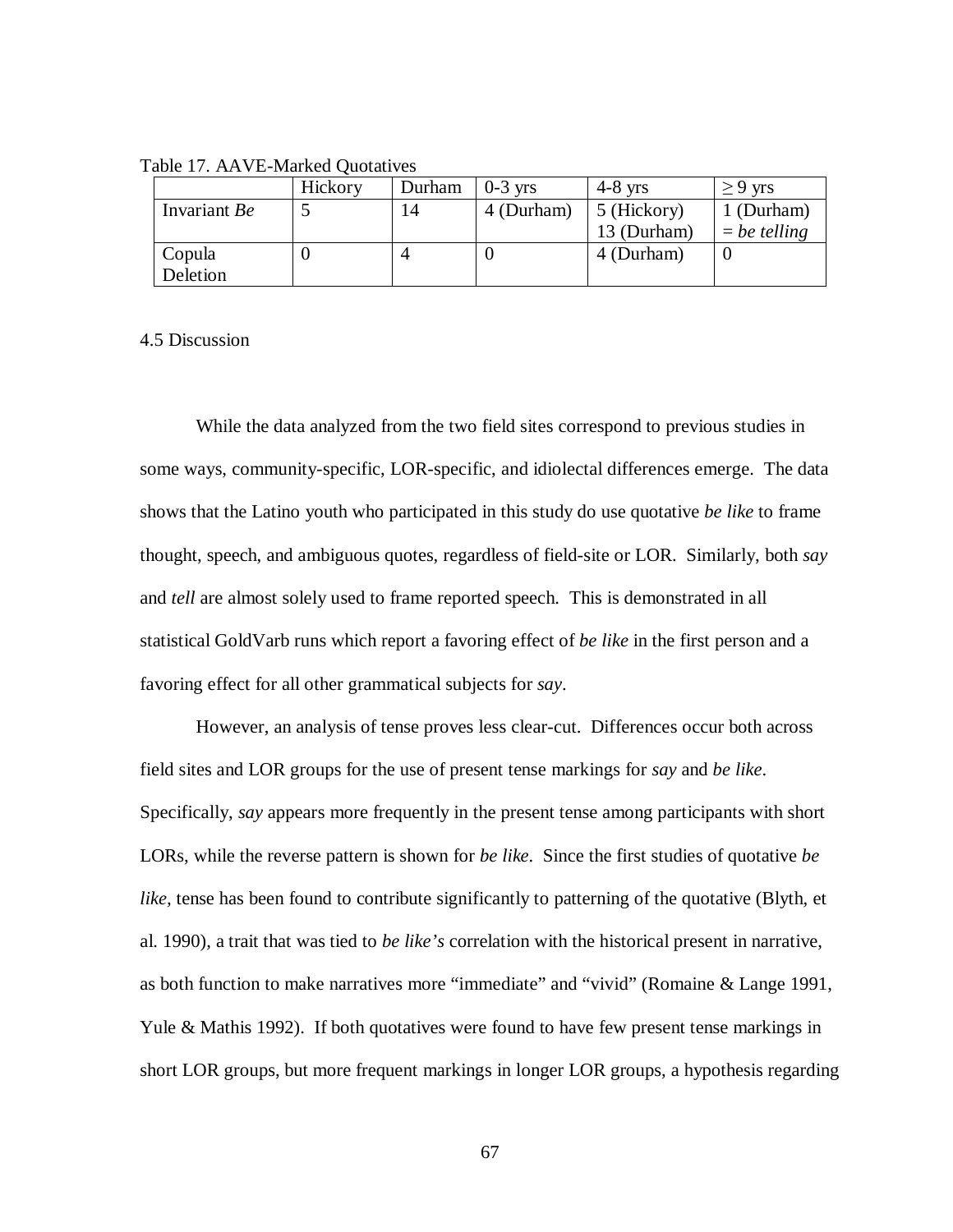the acquisition of the historical present could be built. However, *say* and *be like* pattern very differently within the data.

A stronger hypothesis draws from second-language acquisition studies. As *be* is an irregular verb that has high frequency, those learning the language would tend to mark the past tense more consistently with this verb (Doughty 1991). Conflated with the difficulties of acquiring the historical present, which is a sophisticated discursive strategy whose function may be difficult to observe for a non-native speaker, the historical present may emerge late within those still acquiring English (Wolfson 1982). This would lead to more frequent past-tense marking for quotative *be like*. Such a hypothesis would also support the dramatic rise in the use of the present tense for those with the longest LORs as they have spent the majority of their lives speaking English and thus would be more likely to incorporate the historical present into their speech in a native-like fashion. Further, *be like*  has been shown to accept aspectual marking in this data set, including through invariant *be*  constructions and conditional statements. This would also reduce the number of tokens in the present tense. 22 tokens of the 169 *be like* tokens fall into this category.

*Say*, on the other hand, suffers from the phonological vulnerability of its past tense construction. As all past-tense *say* forms are marked with the morpheme –d, the past tense morpheme can easily be deleted without forfeiting semantic meaning. The high number of present tense tokens for *say* among the first LOR group likely reflects tense unmarking, rather than historical present.

Another interesting observance is the increased use of *be like* and past tense marking for *be* in the second LOR group. This could represent a transitional period toward more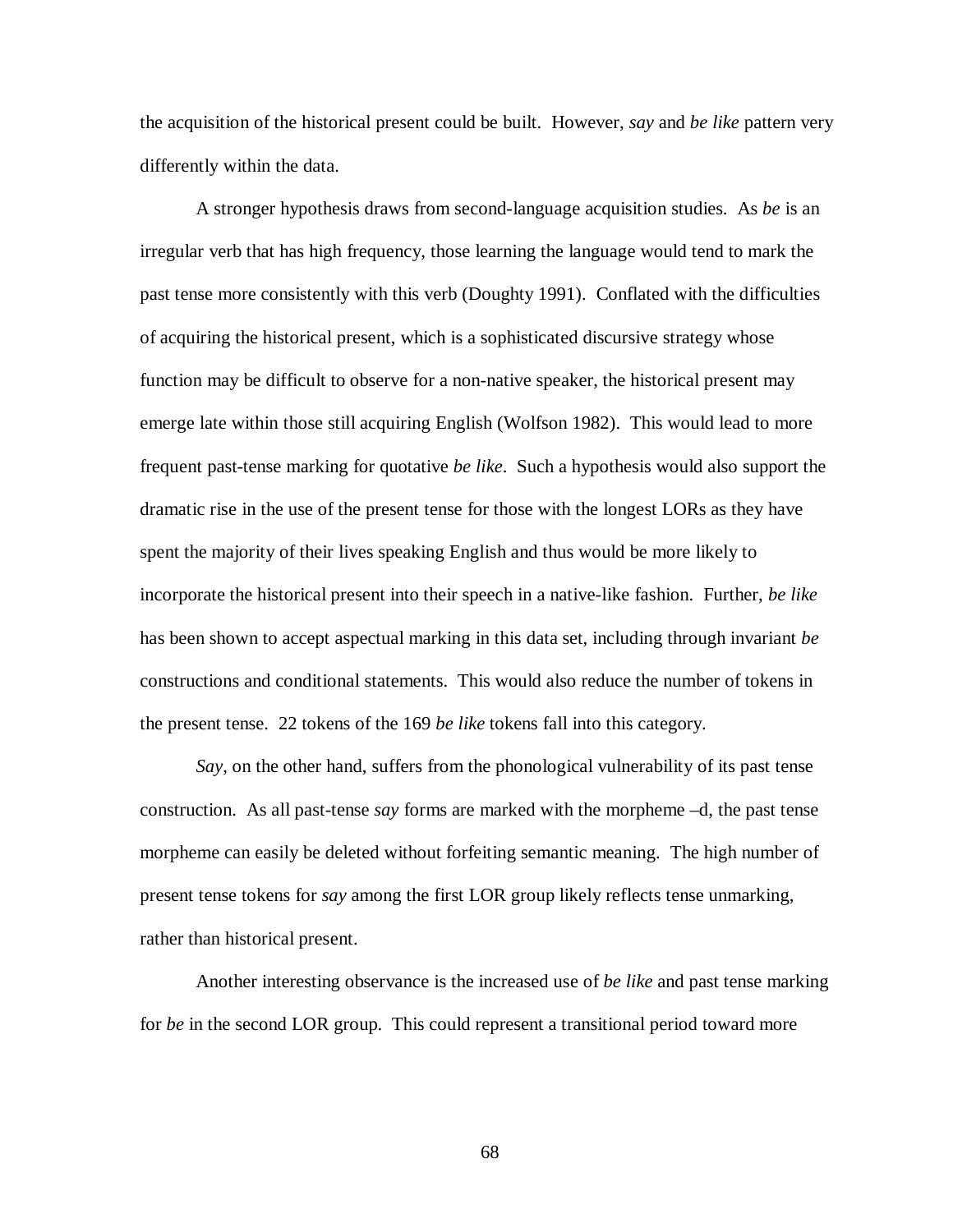native-like English as these speakers may be keenly aware of the need to mark tense, but not yet familiar with the historical present. As these participants are likely to have experienced inclusion in ESL classrooms, as well as yearly proficiency testing, their sensitivity toward standard norms may be elevated, A closer look at tokens with past time reference but present tense marking across LOR groups is necessary to confirm such a hypothesis.

Yet length of residency cannot explain all community differences observed within the data. One such difference is the use of *tell* and *verb* + *like* among Durham participants, something that is categorically absent from the Hickory participants' speech. Further, *say*  occurs more frequently in the Durham data, as well as invariant *be* and copula deletion. Compounded, these differences demonstrate community-level divergence thus indicating that the varieties are *acclimating* in different ways.

As with other varieties, quotatives used by Latinos in North Carolina pattern consistently with global norms in some respects, such as content of the quotatives. However, the inclusion of non-native speakers in the study demonstrates how features such as tense are affected by language learning trends and strategies. Although effects such as tense unmarking and lack of historical present appear to dissipate among participants with longer LORs, the heritage of language learning may continue to influence the variety in more subtle ways. Durham's innovative uses of *tell* and *verb* + *like,* as well as high token counts for *say,* could possibly be attributed to the influence of L2 English speakers on the variety, as a Spanish equivalent to *be like* is not readily present, but is so for *say*. A comparative study with Anglos and African Americans, as well as direct speech discourse strategies in the Spanish of the participants in the community would be worth pursuing in order to identify the source of these community differences.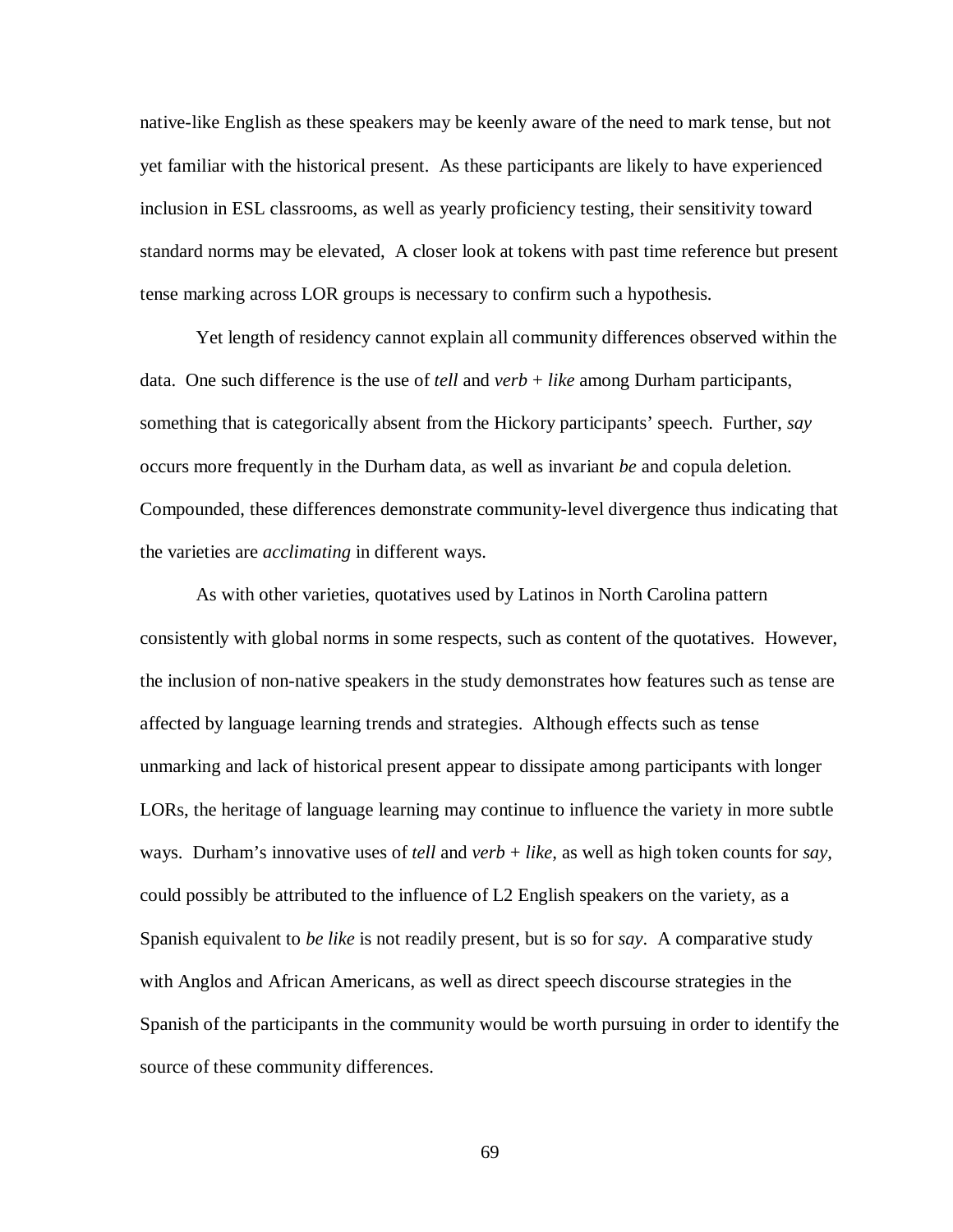#### 5 Consonant Cluster Reduction

 $\overline{a}$ 

Consonant cluster reduction (CCR) is a commonly studied feature that consists of identifying the rate of simplification of final alpha-voiced stops in syllable-coda position, as in 'mis' for 'mist' or 'missed.' Although it occurs to different extents and under different constraints, it is a feature that occurs in all English dialects, making it a cornerstone variable for dialect comparison (Wolfram & Schilling-Estes 1998). Because it has been heavily studied<sup>26</sup> CCR remains a significant variable to trace when analyzing new dialect formation as it can indicate whether the variety in question is a continuation of a previous dialect studied, whether a dialect is accommodating to local dialects, or whether it is developing independently due to continued substrate effects (see Wolfram, Childs, & Torbert 2000). Further, because CCR functions under both phonological and syntactic constraints (Fasold 1972), comparing its patterns of usage across LOR and field sites with other clearly syntactic or clearly phonetic variables may reveal the nuanced differences in how phonetic and syntactic variables emerge in acclimatizing varieties. An added advantage to studying this feature is that as it is one of the few quantitatively analyzed morphosyntactic features studied in Latino English (Bayley & Santa Ana 2004), this data may be compared to previous studies to identify if varieties of Latino English in North Carolina are distinct from Latino English in other areas of the country. Of particular interest to this study is whether or not significant differences between field sites or LOR categories influence deletion patterns as such a correlation may indicate regional and acquisitional variation.

 $^{26}$  E.g. Labov, Cohen, Robbins & Lewis (1968), Wolfram (1969), Fasold (1972), Wolfram (1974), Labov (1989), Santa Ana (1991), etc. . .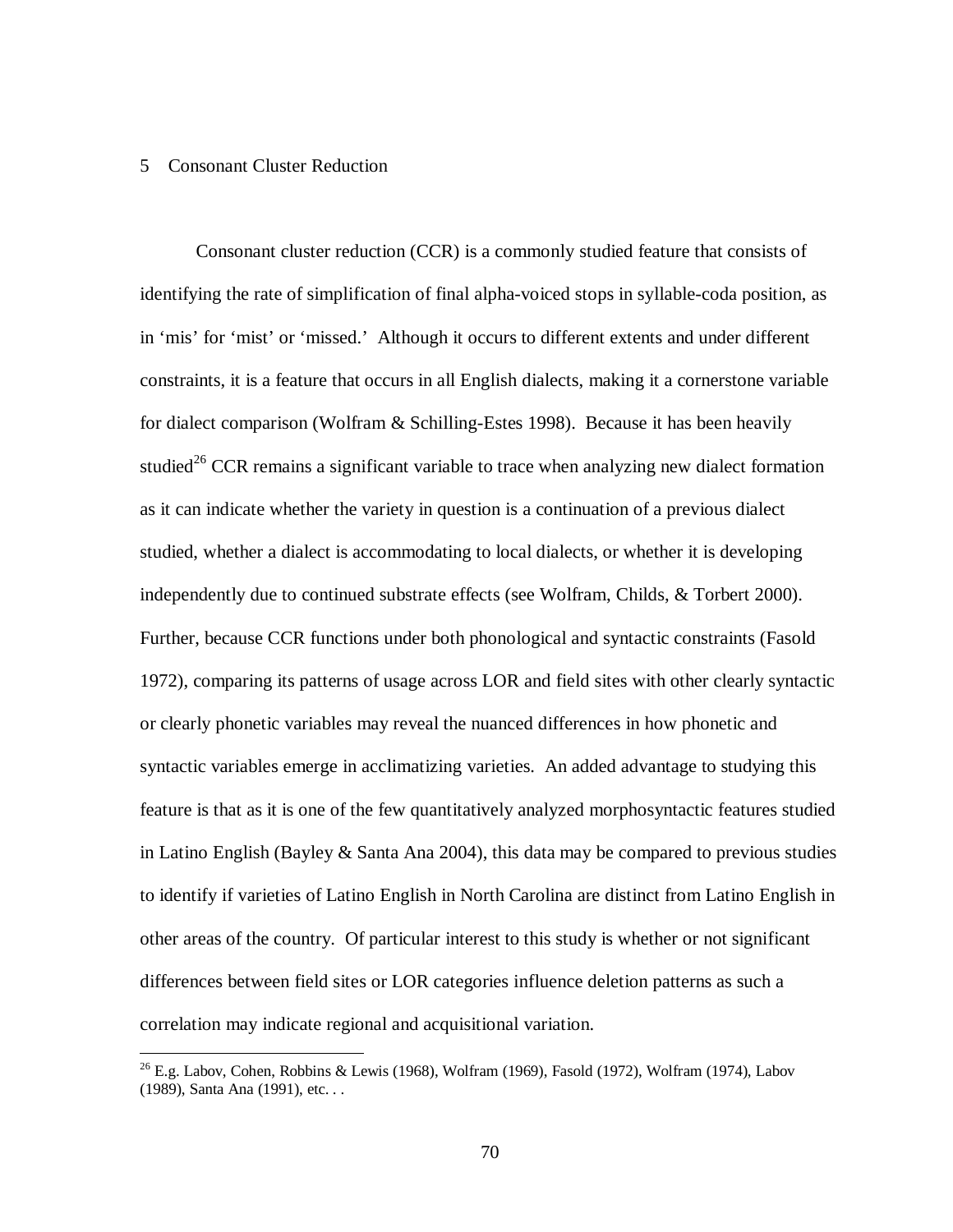### 5.1 A Brief History of Consonant Cluster Reduction Analysis in Latino English

Due to the saliency of CCR, as well as the educational implications that result from past tense leveling created through the phonological processes that affect it, CCR is a trait that has been studied in-depth since the first quantitative variationist studies of Latino English (Wolfram 1974). Previous research of CCR demonstrates that Puerto Rican and some varieties of Chicano English share similarities with AAVE in that reduction is favored in all environments excepting prevocalic bimorphemic environments, especially when participants indicate increased ties to African American social networks (Wolfram 1974, Fought 2003). Increased deletion before a pause, an environment where consonants are typically retained in Anglo American English, is particularly salient (Wald 1984, Bayley 1994, Fought 2003). Such patterns may be reinforced in a community such as Durham, North Carolina, where the participants necessarily experience increased contact with native AAVE speakers (see section 2 for a discussion of community demographics). Notably, other studies indicate different patterns, including Santa Ana's (1991) analysis which found that Latino English in L.A. treated pre-pausal environments as vowels much like other Anglo Vernacular varieties<sup>27</sup>. One area where studies do agree is that Latino English generally demonstrates higher overall levels of reduction than most English varieties, although less so than Vietnamese English (Wolfram & Schilling-Estes 1998:253).

 $\overline{a}$ 

 $^{27}$  It is worth noting that traditionally LA (124<sup>th</sup> highest percentage of African Americans in a metropolitan region according to the 2000 US census) has a much smaller African American population than New York City  $(64<sup>th</sup>$  highest percentage of African Americans in a metropolitan region according to the 2000 US census).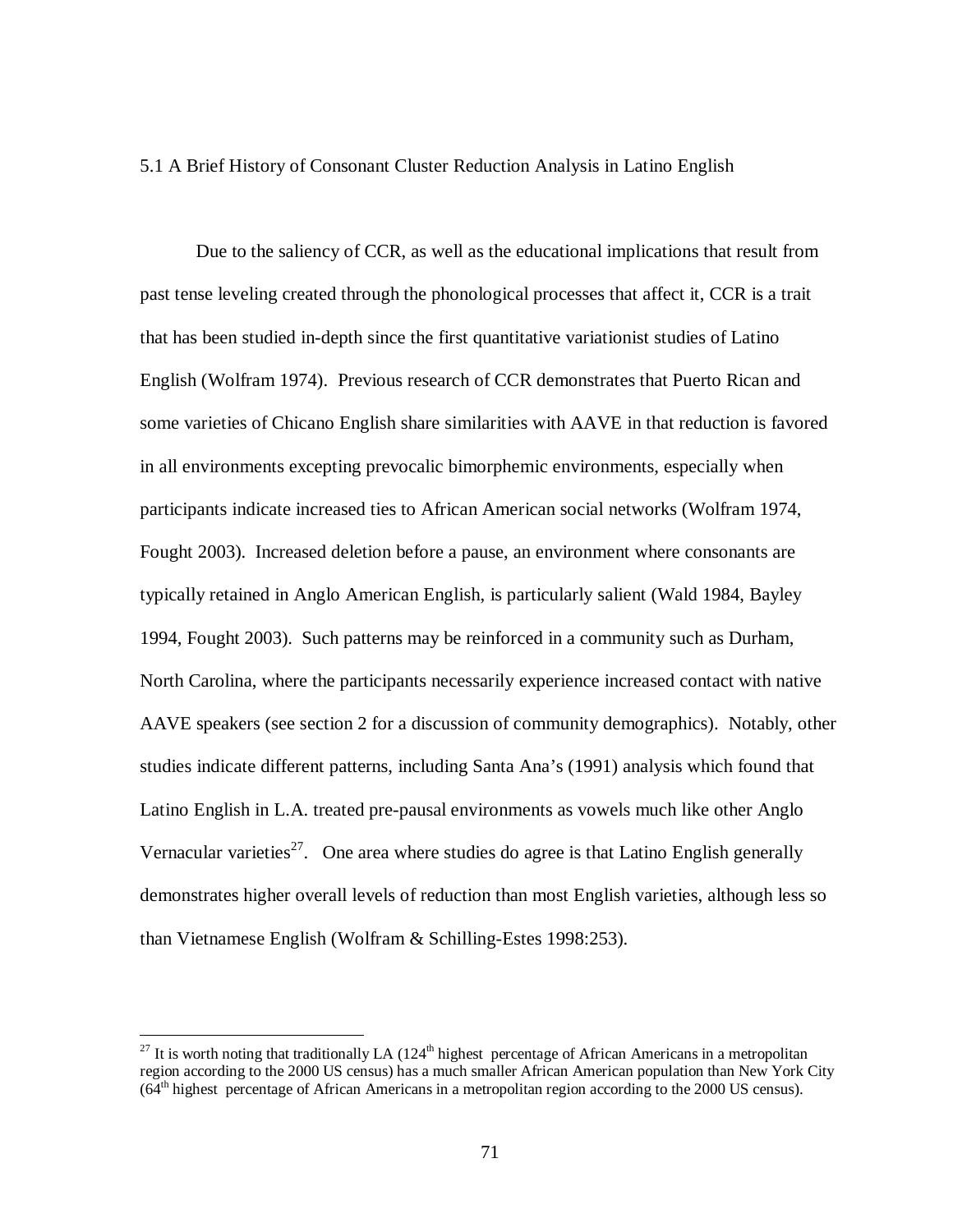Other studies identify regional and generational differences as well as an increased impact of phonological constraints (Bayley 1994) and sonoric constraints (Santa Ana 1996). Consonant cluster reduction has also been analyzed in conjunction with social categories such as gender, where females were shown to reduce less so than their male peers (Hartford 1978). As the focus of this study is on emerging regional variation, the major social factors for analysis will continue to be length of residency and community

### 5.2 Methods

Tokens from all 36 participants were collected from the sociolinguistic interviews described in the second section of this paper (2. Methods). Although Spanish language tokens were excluded, many of the interviews used in this analysis did contain CS, as explored in chapter 3. Word final consonant clusters ending in alveolar stops which demonstrate uniformity in voicing were coded for analysis. Cluster of [sp] and [sk] were also analyzed following conventions in the field (Wolfram, et al. 2000). As shown in table 18 factors chosen for analysis followed convention as well, including the morphemic status of the cluster and the phonemic category of the following environment. The category of morphemic status refers to whether or not the cluster results from the addition of a stop to indicate a past-tense marker, a derived adjective, or a past participle (e.g. 'He pa*ssed* the class,' 'the relie*ved* student,' 'or 'The papers were pa*ssed* out') (Wolfram 1974). Deleting the final consonant in the cluster in such an environment can result in past-tense unmarking, which may explain why in most dialects this environment is more resilient in retaining the full cluster than other locations that do not encode such information. The immediate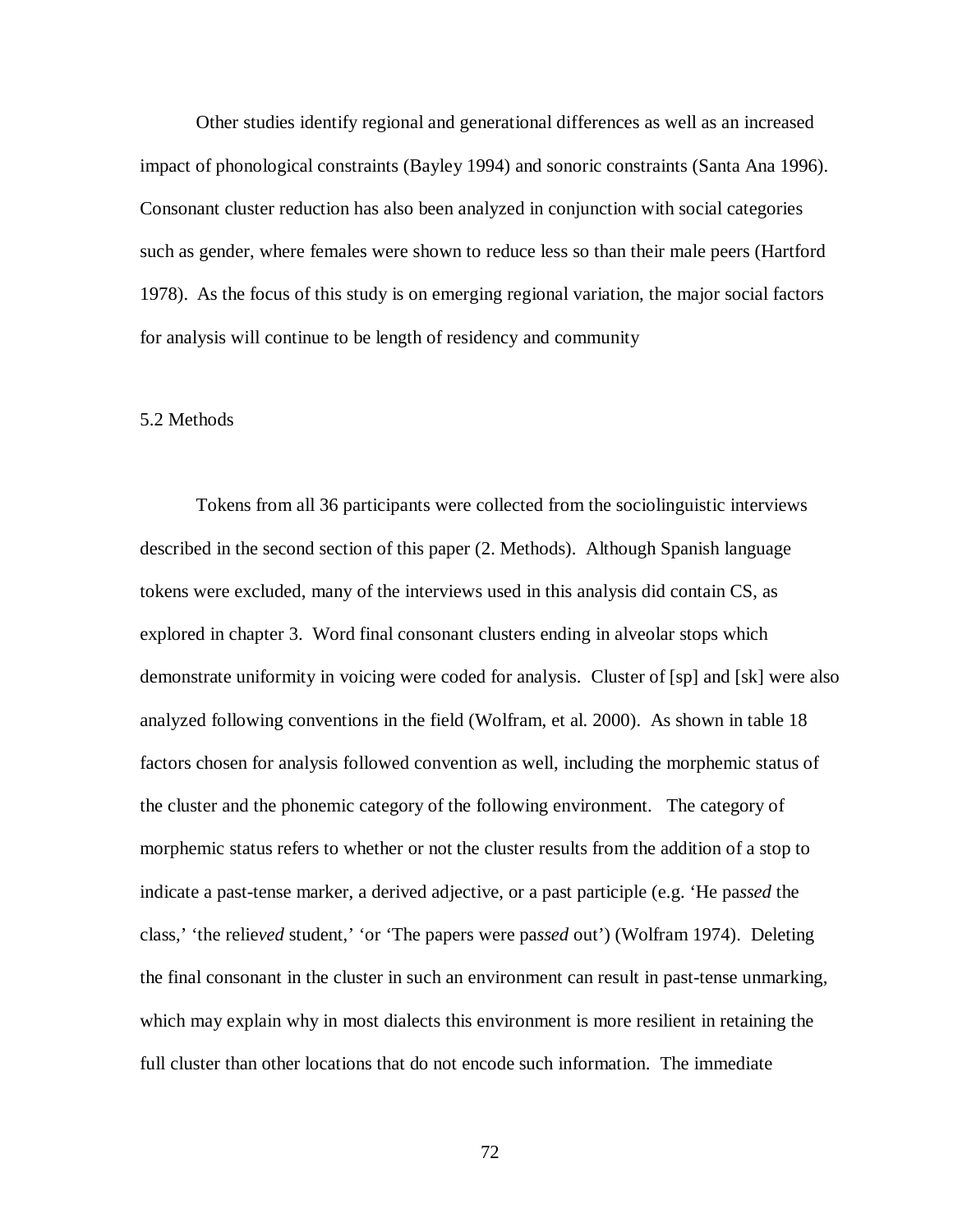following environment was coded as pause, vowel, or consonant. Filled pauses such as 'named *um*' were coded as vowels. Gender, LOR, and field site were also added as factor groups.

| Factor group             | $\frac{1}{2}$<br>Factor | Factor             | Factor                   |
|--------------------------|-------------------------|--------------------|--------------------------|
|                          | Example                 | Example            | Example                  |
| <b>Consonant Cluster</b> | Reduced                 | Full               |                          |
| (Dependent               | 'bes' frien''           | 'best friend'      |                          |
| Variable)                |                         |                    |                          |
| Morpheme Status          | Mono-morphemic          | Bi-morphemic       |                          |
|                          | 'best friend'           | 'called Erin'      |                          |
| Following                | Consonant               | Vowel              | Pause                    |
| Environment              | 'my girlfriend says'    | 'my girlfriend is' | 'Then we <i>moved</i> .' |
| <b>LOR</b>               | $0-3$ yrs               | $4-8$ yrs          | $\geq 9$ yrs             |
| Gender                   | male                    | female             |                          |
| <b>Field Site</b>        | Hickory                 | Durham             |                          |

Table 18. CCR Factor Groups

Semi-weak verbs, such as 'told' and 'found,' were excluded from the token count, along with any word occurring within a single participant's speech more than five times. The words 'and,' and 'just' were excluded from analysis due to their high frequency. If the presence or absence of the final consonant was unable to be verified aurally, a spectrogram analysis was performed using *PRAAT*. Following these procedures, 823 tokens of consonant clusters were extracted from the data for analysis: 466 coming from the Hickory data and 357 from the Durham data.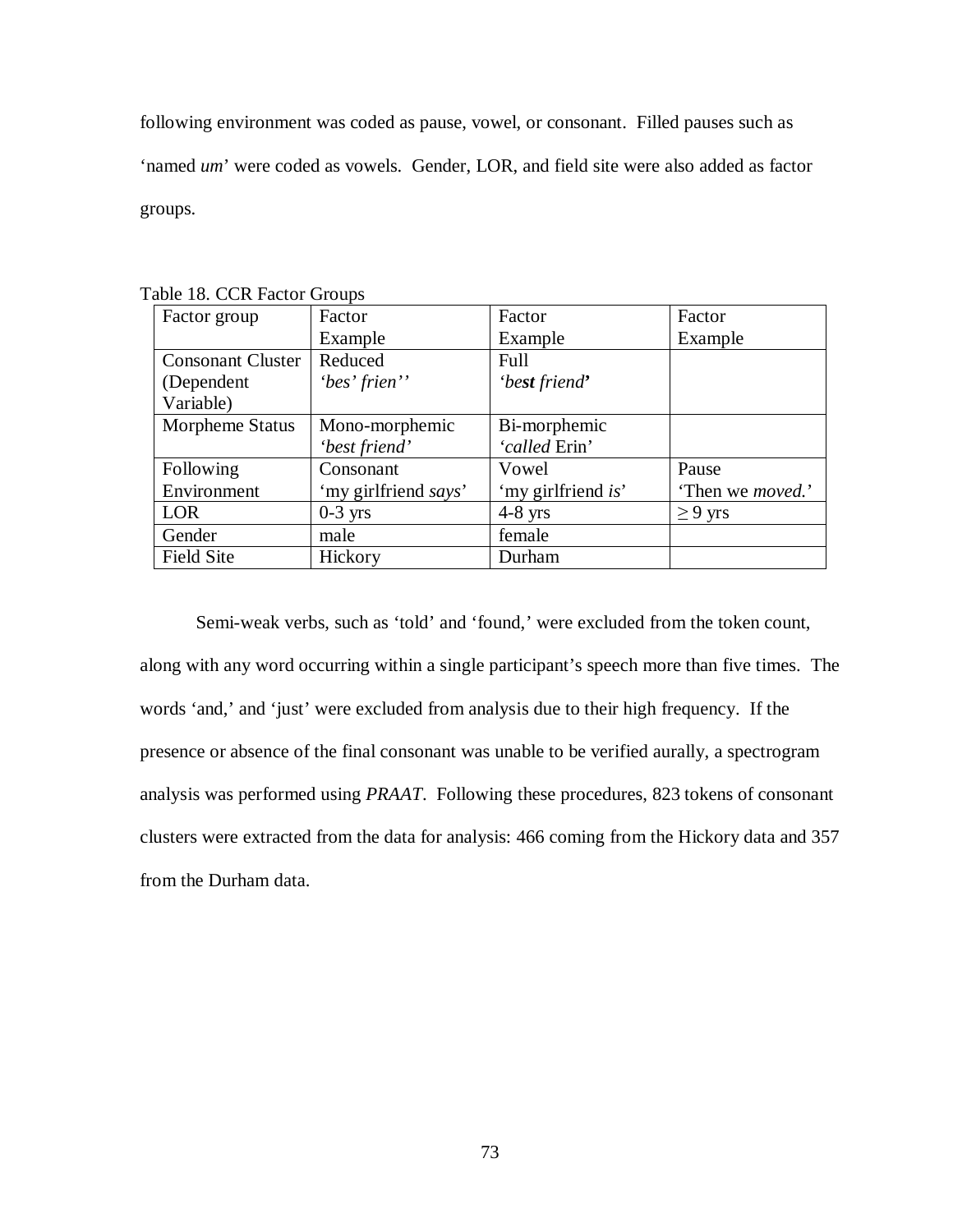As demonstrated in figure 17, overall reduction rates were high at 59 percent, although this follows other findings which identify reduction rates for Chicano and Puerto Rican English (Santa Ana 1991, Labov 1989, Wolfram & Schilling-Estes 1998). In-line with previously-noted studies (see section 5.1), reduction in bimorphemic prevocalic environments was low in comparison to other environments.



Figure 17. Total Token Reduction by Percent with Token Totals

To identify the interactions of field site and gender with CCR, a GoldVarb analysis was constructed using the factors listed in table 18. The "best fit" model that emerged from a step-up/step-down regression included site location, gender, morphemic status and following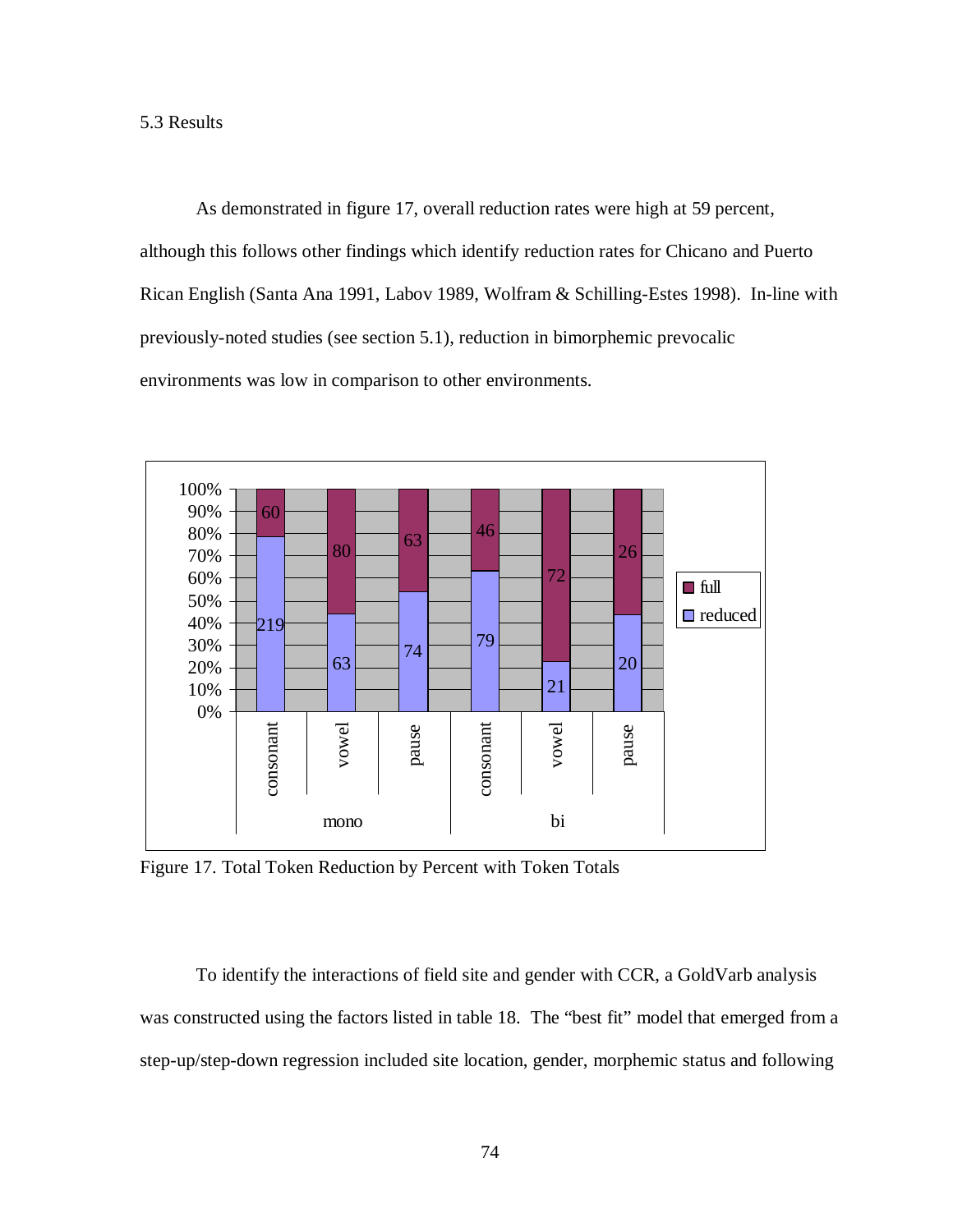environment (see table 19). Contrary to previous findings, the females in this study slightly favored reduction. Again, this may be due to the nature of data collection as the females may have felt more at ease, and therefore be more likely to use informal speech, with the female interviewers who collected the data, although comparable male dyad data would be necessary to test this hypothesis.

Table 19. CCR GoldVarb Run with Both Field Sites Application Value = *Reduced* input = .59 Chi-square =  $23.6272$  chi-square/cell = 0.9845 Log likelihood  $= -489.968$ 

| <b>Factor Group</b>          | Factors       | <b>Factor Weight</b> |  |
|------------------------------|---------------|----------------------|--|
|                              |               | (Input and Weight)   |  |
| <b>Site Location</b>         | Hickory       | $.412$ $(.50)$       |  |
|                              | Durham        | $.614$ $(.70)$       |  |
| Gender                       | Female        | (.63)<br>.543        |  |
|                              | Male          | $.446$ $(.54)$       |  |
| Morphemic Status             | Monomorphemic | (.64)<br>.556        |  |
|                              | Bimorphemic   | .383<br>(.47)        |  |
| <b>Following Environment</b> | Consonant     | .68<br>(.75)         |  |
|                              | Vowel         | .279<br>(.36)        |  |
|                              | Pause         | .392<br>(.48)        |  |

This analysis also indicates that differences in reduction levels between field sites are significant (see figure 18). Durham speakers appear to consistently reduce consonant clusters at higher rates than Hickory speakers, except for in monomorphemic pre-consonantal environment. Particularly striking is the difference in how participants from each field site treat pre-pausal environments. Durham participants significantly reduce consonant clusters more often than Hickory participants in pre-pausal environments regardless of morpheme status.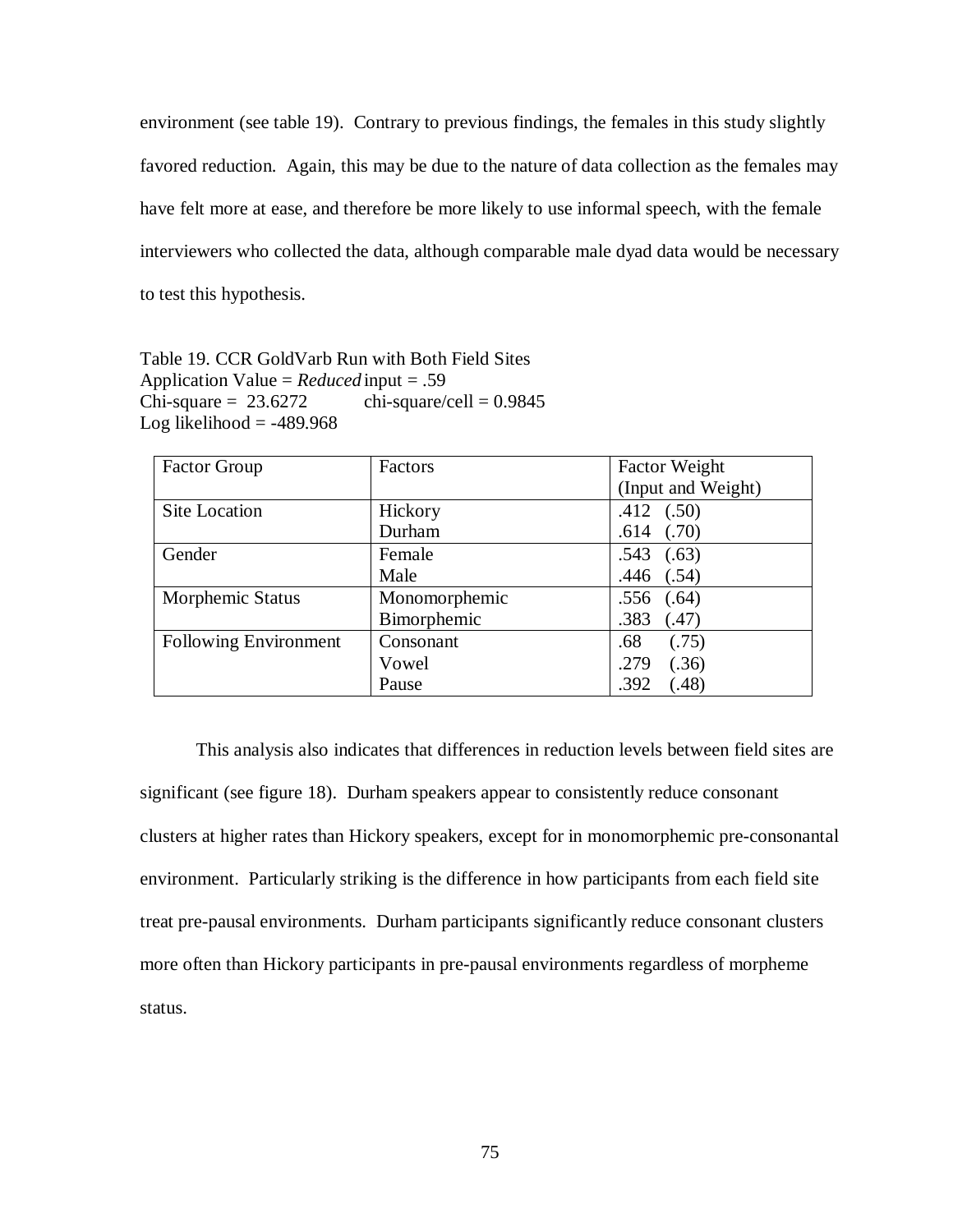

Figure 18. Percent Reduction by Field Site and Morphosyntactic Constraints Difference in monomorphemic pre-pausal environments is significant at  $p < .001$ , chi-square  $= 12.8.$ 

Difference in bimorphemic pre-pausal environments is significant at  $p = .007$ , chi-square = 7.39

Although LOR was included as a factor group for analysis when designing the statistical model, this variable was thrown out in the step-up/step-down regression which established the "best-fit" model. However, aggregating the data may obscure more subtle differences between the participants with shorter LORs and longer LORS. To explore the impact of LOR on reduction, tokens were separated out by LOR group in figure 19.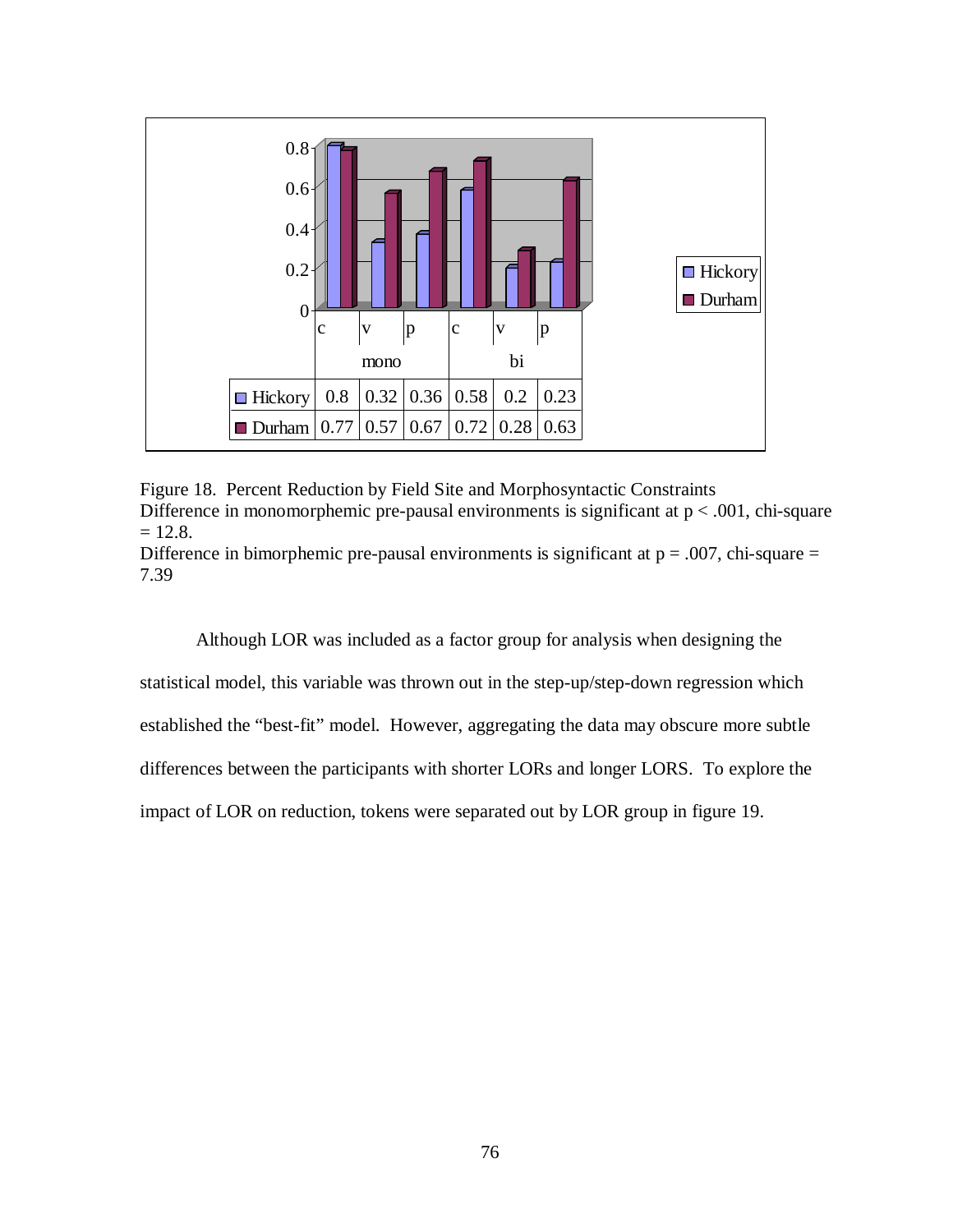

Figure 19. Percent Reduction by LOR and Morphosyntactic Constraints

| Morpheme Status |              | P Value     | Chi-   | Significant        |
|-----------------|--------------|-------------|--------|--------------------|
|                 |              |             | Square |                    |
| Mono            | Consonant    | $P = .869$  | .281   | Not significant    |
| Mono            | Vowel        | $P = .683$  | .764   | Not significant    |
| Mono            | Pause        | $P = .067$  | 5.40   | Not significant    |
| Bi              | Consonant    | $P = 101$   | 4.58   | Not significant    |
| Bi              | <b>Vowel</b> | $P = 0.021$ | 7.70   | <b>Significant</b> |
| Bi              | Pause        | $P = 165$   | 3.60   | Not Significant    |

Table 20. Chi-Square Runs for CCR Differences across LOR Groups

Out of all the environments explored by the analysis, the only significant difference across LOR groups is in the bimorphemic prevocalic environment. This may indicate an early establishment of community norms – by roughly the third year. Because reduction of consonant clusters before a pause is variable across dialects, but prevocalic reduction is largely disfavored cross-dialectically (Wolfram, et al. 2000, Labov 1989), the tendency to preserve these clusters among those with more exposure to native-speaker varieties of English may result from the consistency of this constraint in American English. However, high levels of reduction remain in all other environments, possibly as a result of substrate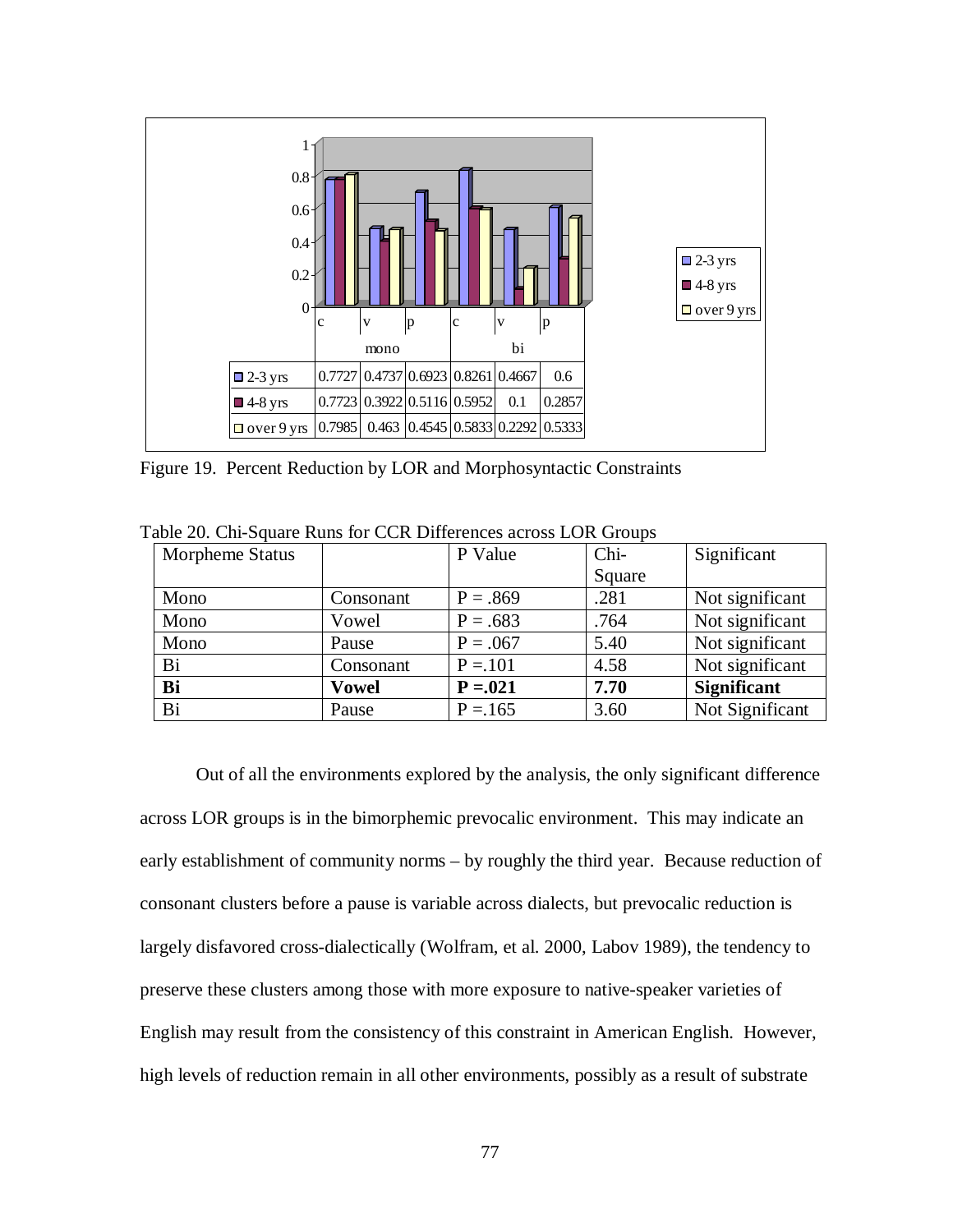influences (Santa Ana 1996). Impressionistically, the second LOR group once again appears to favor the prestige variety by retaining clusters in bimorphemic positions more frequently before pauses and vowels, although this difference is only significant in the bimorphemic prevocalic environment.

Because the treatment of prepausal environments is significantly different across field sites, and because the constraining effect of this environment frequently varies across social and ethnic groups, with Anglo varieties typically retaining clusters before a pause while African American varieties tend to reduce in this environment (Wolfram, et al. 2000), a closer look at these tokens is warranted. In figure 20, percent reduction across LOR groups again shows a u-shaped pattern with the middle group demonstrating the least amount of reduction. Although this pattern is consistent across field sites, the Durham groups demonstrate consistently elevated reduction levels, following the patterns found in African-American influenced varieties. As with the analysis of quotative frames, this demonstrates that the reduction pattern that appears in the data cannot be solely attributed to acquisitional patterns. Even at this early stage in dialect formation, local norms emerge.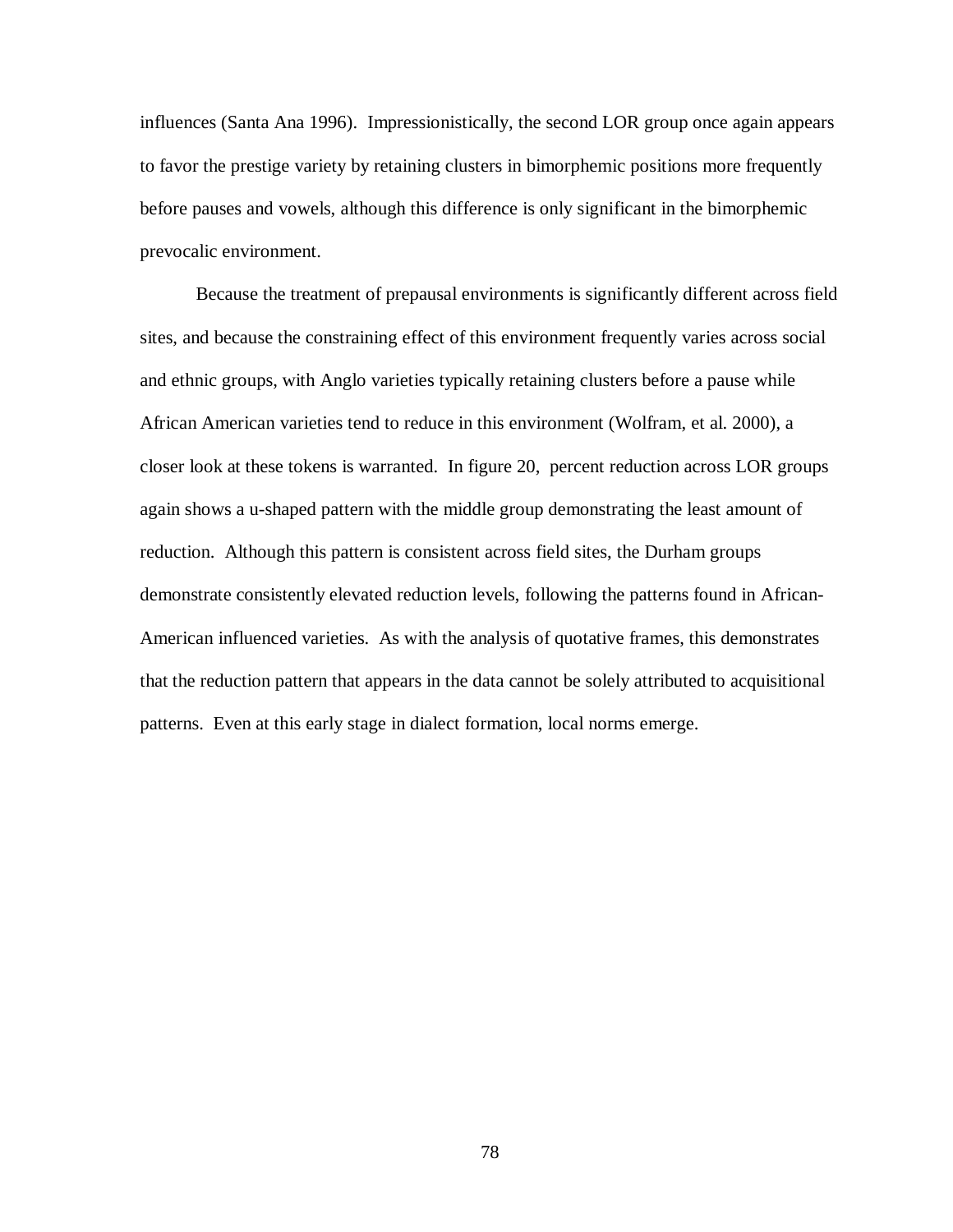

Figure 20. Percent Reduction of Prepausal Tokens across LOR and Field Site

# 5.4 Discussion

 $\overline{a}$ 

While past tense construction for *say* and *be like* were clearly influenced by language learning, as demonstrated by the statistically-significant differences in tense usage across LOR group, the fine phonological processes involved in consonant cluster reduction may prove more lasting within the dialects under examination. Santa Ana (1996) speculates that maintained high levels of deletion are linked to the more syllable-timed prosody of Latino English, a Spanish substrate variable. Syllable-timing<sup>28</sup> is said to favor CV constructions and disfavor consonant clusters. Because Spanish is a more syllable-timed language it is said to disfavors clusters. As prosodic substrates are known to endure within dialects (Thomas, Carter & Cogshill 2006), this effect may continue to influence consonant cluster reduction rates in all but the most syntactically and aurally salient environments. However, what

 $28$  Syllable refers to languages where syllables receive roughly equal stress as opposed to the stress being dispersed across feet as occurs in stress-timed languages in English.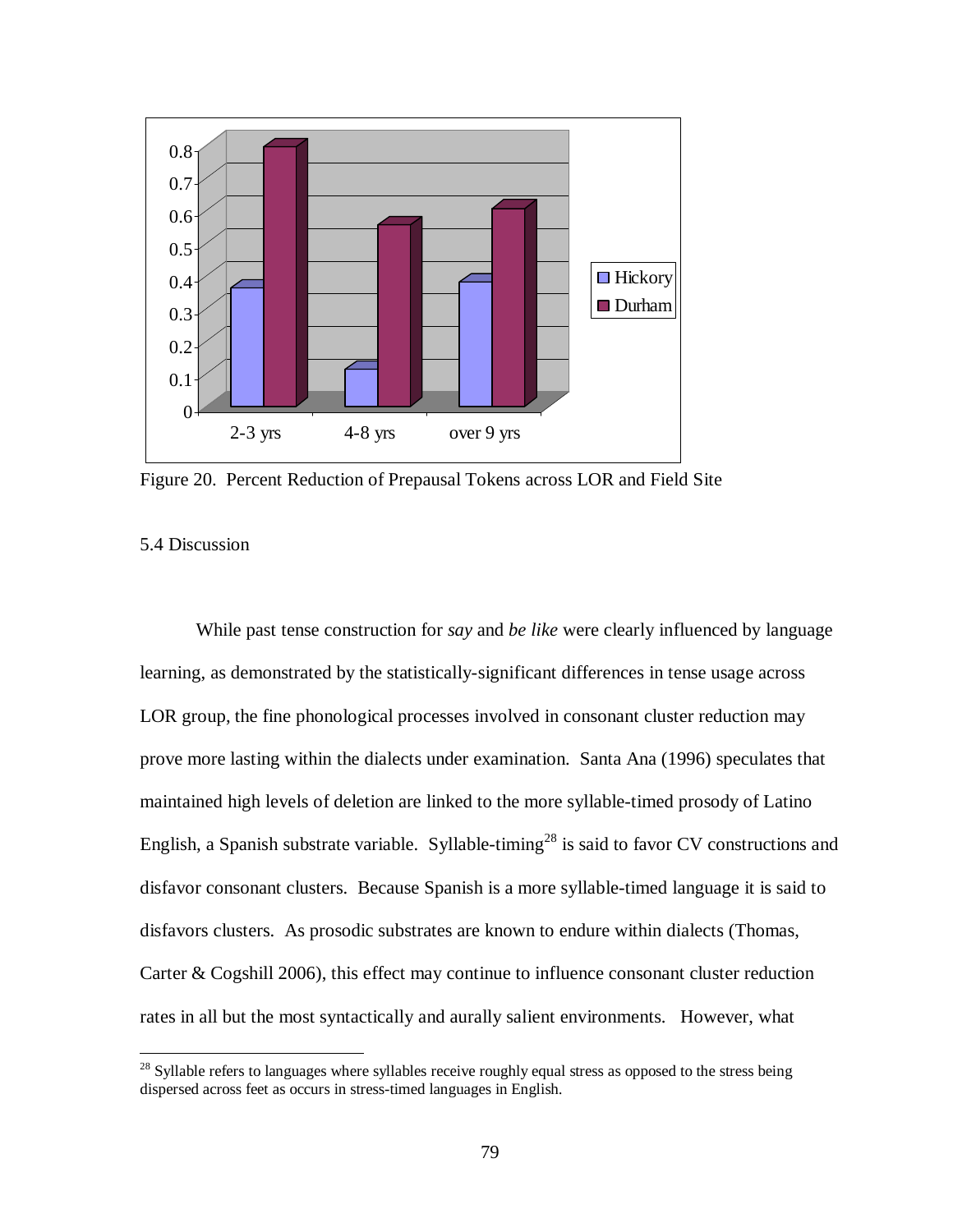emerges as salient depends on the community in which the speaker is exposed to the variable. So, prepausal environments may emerge as salient in the largely Anglo community of Hickory, while not so in Durham where a large AAVE speaking population likely favors deletion in this environment. Thus, processes of *acclimatization* are locally-specific, as demonstrated by the striking patterns in this data.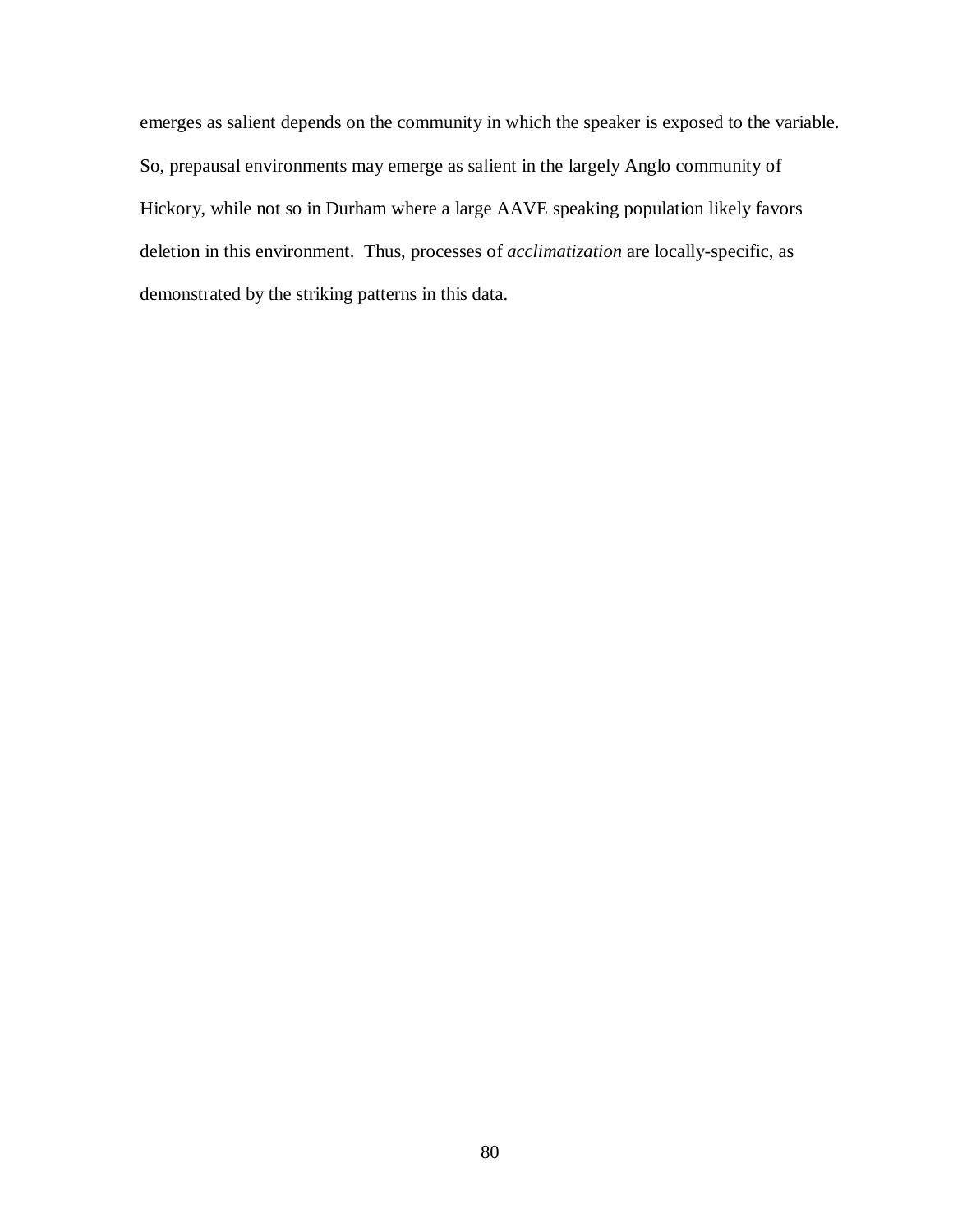#### 6 Vocalic Variation across Field Sites

Even though Latinos represent the largest minority group in the United States (US Census 2006), there are few acoustic analyses of Latino English vowel systems (Godinez 1984, Godinez & Maddieson 1985, Veatch 1991, Thomas 1993 & 2001, Fought 1999 & 2003, Roeder 2006). Further, those studies that do exist<sup>29</sup> usually describe long-standing Mexican American communities in the Western and Southwestern regions of the United States. In order to more thoroughly understand regional ethnic variation, comparable studies must be undertaken in other areas of the United States.

And, while research has begun on the varieties of Latino English that are currently being established in the Mid-Atlantic region of the United States (Moriello 2003; Wolfram, Carter & Moriello 2004; Thomas, Carter & Cogshall 2006; Carter 2007), acoustic vowel analysis has been largely restricted to specific salient variables such as the /ai/ diphthong, prenasal /æ/, /o/, and /u/ (Carter 2007, Wolfram, et al. 2004, Moriello 2003).<sup>30</sup> Although such studies can demonstrate whether or not Latino populations in the region are accommodating to specific local norms, a more extensive analysis is necessary for comparison to Latino English research in other regions of the United States, such as California and Texas. Further, as Thomas (1993) has shown, such a study may identify other variables that deserve attention.

This study attempts to enhance current knowledge of Latino English by providing a spectral analysis of the vowel spaces of four Latino males, two from each field site under

<sup>&</sup>lt;sup>29</sup> Non-acoustic studies both within and outside of the Southwest are more common (e.g. Poplack 1978, Hartford 1978, Gordon 2000).

<sup>&</sup>lt;sup>30</sup> There is one full vowel chart of a North Carolina Latino resident in Thomas (2001).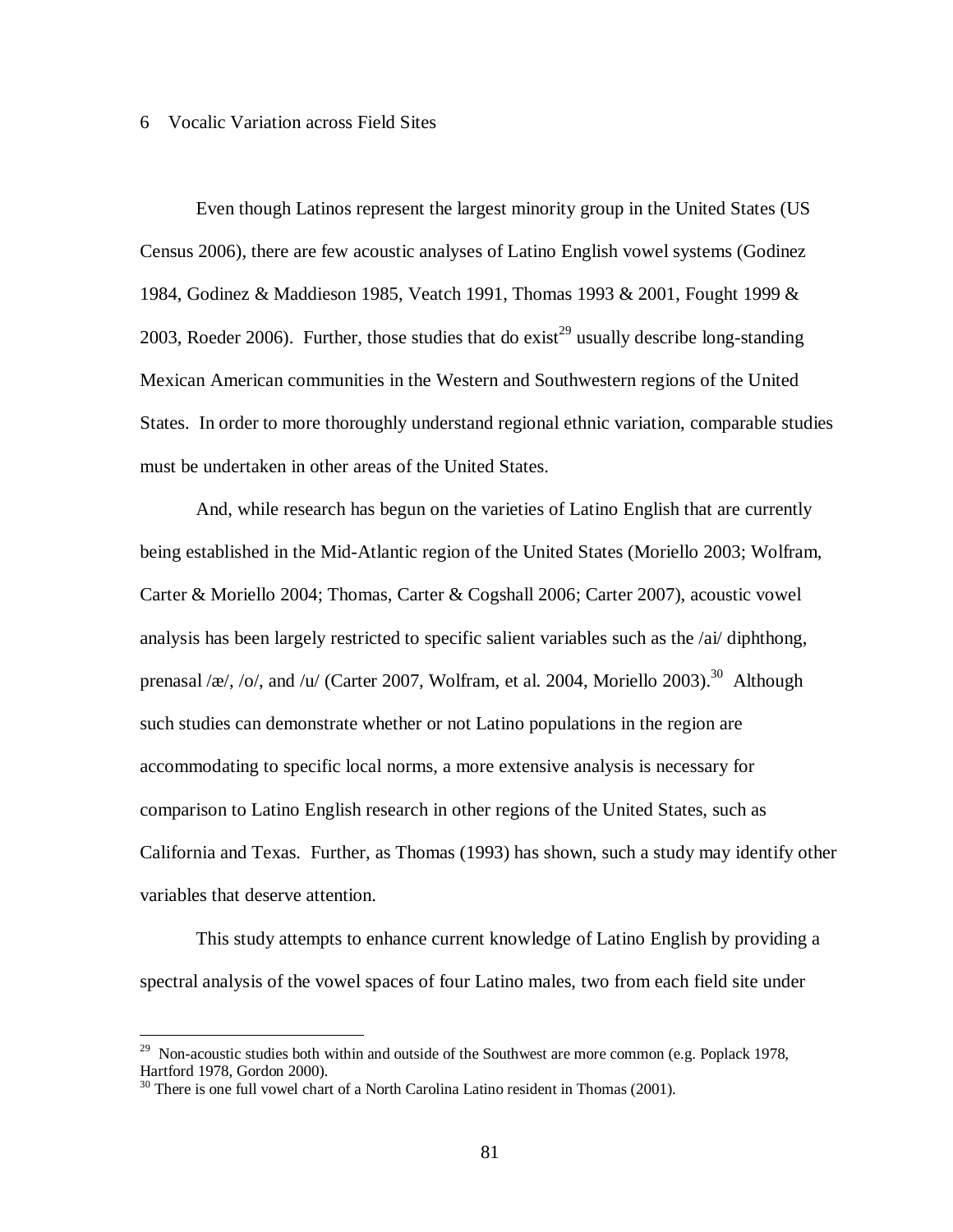investigation. A selected analysis of / $\alpha$ / and /o/ in the speech of six additional participants, for a total of ten speakers, is compared with local community members. This full and selected analysis may demonstrate how vowel systems emerge within Latino English in Hickory and Durham, North Carolina, further indicating how the varieties acclimate within these communities.

### 6.1 Background

Past acoustic vowel analyses for Latino English speakers demonstrate that while Latino English in the Southwest and California show Spanish substrate influences, it both differs from the language of speakers acquiring English (e.g. Santa Ana 1991) and from local Anglo varieties (e.g. Veatch 1991, Godinez 1984, Godinez & Maddieson 1985, Santa Ana 1991). Specifically, Godinez & Maddieson (1985) found that front vowels of Californian Latino English, including  $/I/$ ,  $/\varepsilon$ , and  $/\varepsilon$ , were generally higher than in Anglo varieties, while back vowels like /Y/ were generally more backed. Weakened glides on the English diphthongs /e/ and /o/ (Fought 2003, Thomas 2001, Santa Ana 1991) and mergers (Thomas 2001, Bernstein 1993) are also frequently noted by researchers. Compared to African American English, a variety that is known for retaining back vowels (e.g. Thomas 1989), /o/ in Latino English appear even more backed than in AAVE (Thomas, Carter & Cogshall 2006). However, there have been contradictory findings demonstrating increased accommodation to local norms, including /u/ fronting in California (Fought 1999, 2003). That Latino English speakers tend to resist  $\alpha$  lowering and backing is similarly contentious in the literature, with some maintaining that Latino English resists backing (e.g. Thomas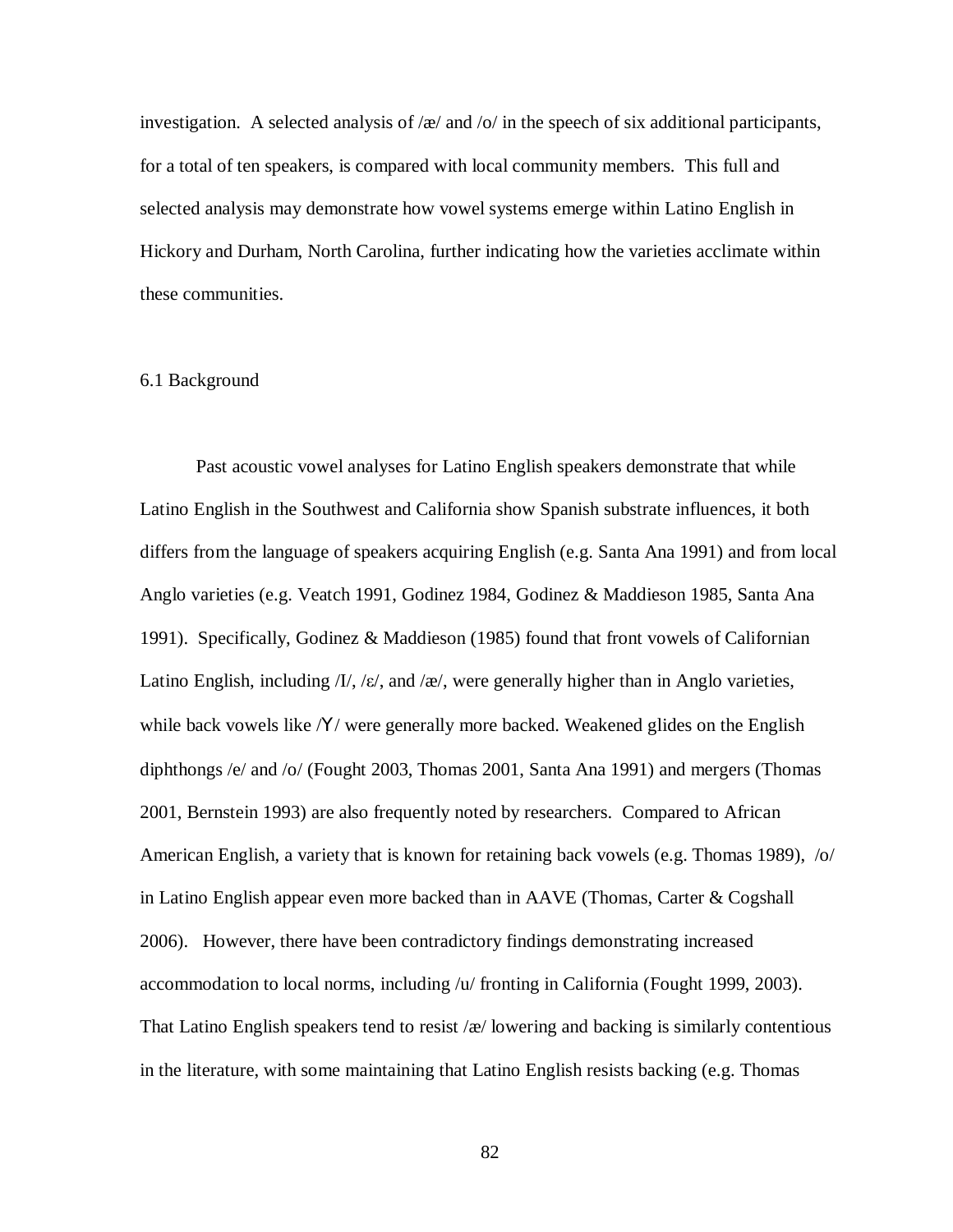2001, Godinez 1984), while others find evidence of accommodation to local variants (Fought 2003). More studies demonstrating accommodation to regional norms include Roeder (2006), who identifies accommodation to certain features of the Northern City Vowel Shift among females under the age of 25 in Michigan, and Thompson (1975), who found /ai/ glide weakening among some Latinos in Austin, TX. In summary, previous studies find both difference and accommodation when comparing the variety to local norms.

Acoustical studies of Latino English outside of Texas, Michigan, and California are less common. More recent studies of Latino English in North Carolina exhibit that the variety may have much in common with Latino English from established communities in Texas, including backing of /o/, increased syllable timing compared to Anglo varieties, and resistance to prenasal /æ/ raising (Thomas, et al. 2006). While Wolfram, et al. (2004) found evidence of some lexicalized accommodation, such as weakened /ai/ glides for "five" and "North Carolina," the majority of the data patterns intermediate to Spanish and local Southern varieties. The one study that did find local accommodation in a young girl from Cary, North Carolina (Carter 2007) found that such accommodation dissipated when the participant graduated from a majority Anglo elementary school to a middle school that had a larger Hispanic population.

While evidence of accommodation to local norms for Latino speakers in North Carolina has been limited, a full vowel analysis may reveal areas of accommodation overlooked in previous studies. Further, the studies listed above analyzed the speech of Latinos living in Raleigh, North Carolina and Siler City, North Carolina. As discussed in the introduction to this analysis, the influx of individuals from diverse regions in Raleigh would prohibit acquisition of Southern English norms, while the density of the Latino population in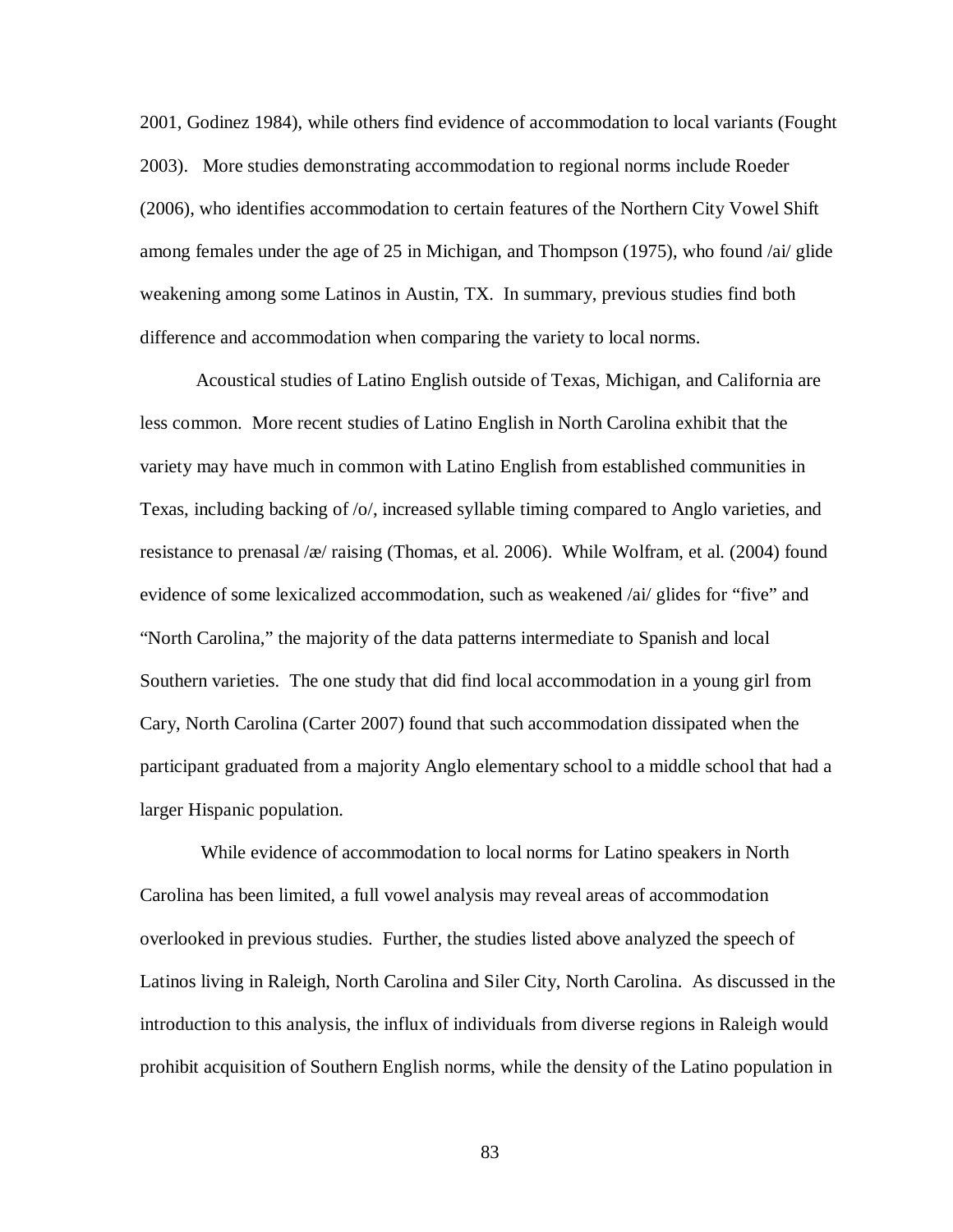Siler City may make that community particularly resistant to accommodation due to insularity<sup>31</sup>. As Hickory is mid-sized town with a largely Anglo population and Durham is a mid-sized city with a large African American population, and, as both have Latino populations that are similar to North Carolina as a whole, these field sites may offer a more general picture of how Latino speakers are accommodating to local speech varieties in other areas of the Mid-Atlantic South.

### 6.2 Methods

 $\overline{a}$ 

Vowel tokens of /ij/, /I/, /e/, /ε/, /æ/, /æn/, /Λ/, /A/, /O/, /ow/, /ol/,  $K_{\mathbf{u}}/T_{\mathbf{u}}/T_{\mathbf{u}}/T_{\mathbf{u}}/T_{\mathbf{v}}$ /, /X/, /Υl/, /ai/, /au/, /oi/, /ir/, /ejr/, /ar/, /or/, and /r/ were taken from a selection of the previouslydiscussed sociolinguistic interviews (see table 21). All speakers chosen for this section have an LOR of at least 5 years. Additional tokens of  $\alpha$ ,  $\alpha$ , and  $\alpha$  were taken from three participants in each field site so that these vowels could be compared across ten individuals with the community comparison participants (bolded in the chart), as listed in table 21.

<sup>&</sup>lt;sup>31</sup> According to the 2000 United States Senate, 39 percent of Siler City reported Latino ethnicity. Meanwhile, Wake County, where Raleigh, North Carolina is located, grew by over 10 percent between 2000 and 2003, thus indicating the relative mobility of its population. An estimated 54 percent of the population currently living in Raleigh, North Carolina, were born outside of North Carolina.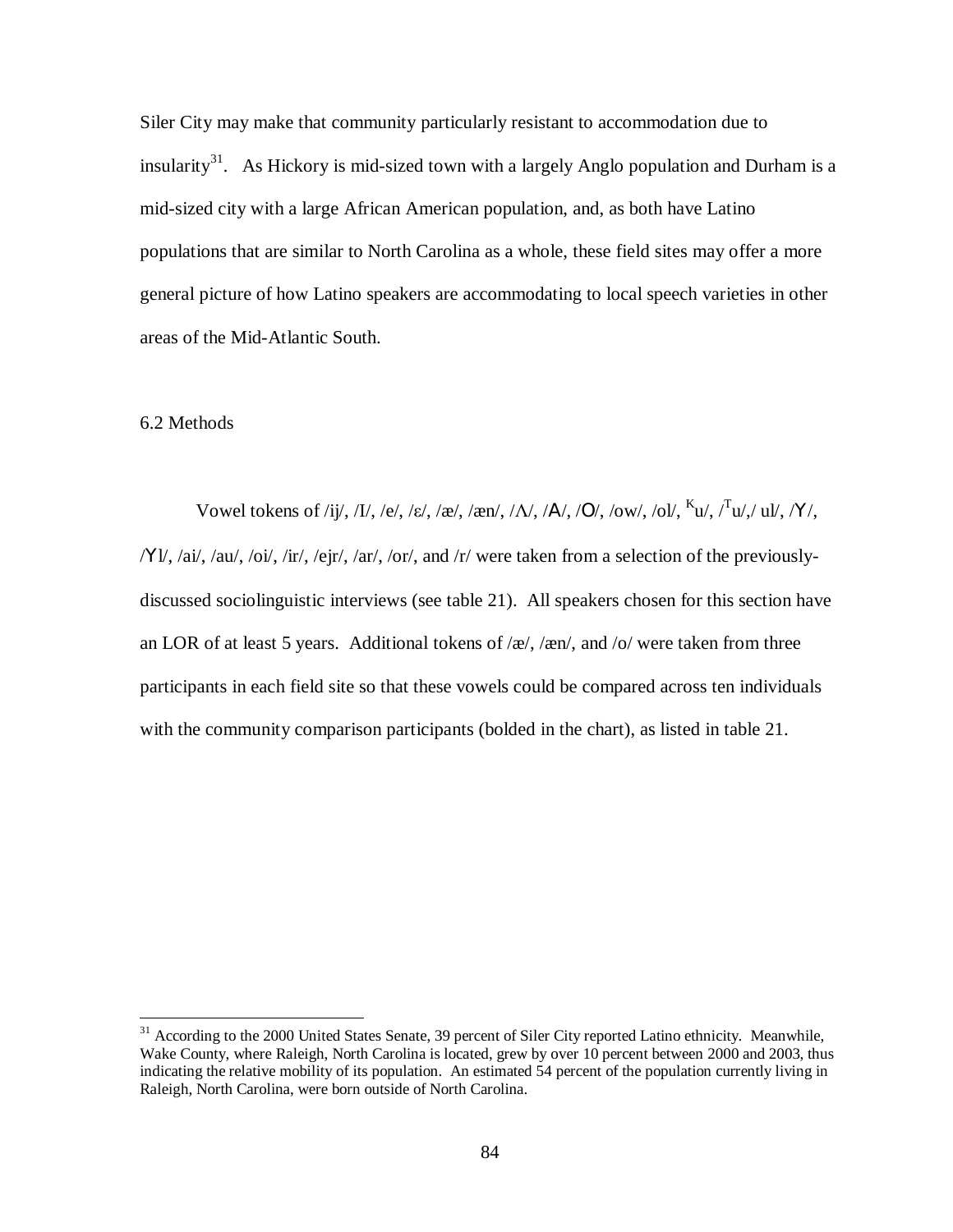| Participant           | Field site     | Type of        | Age   | Ethnicity               |
|-----------------------|----------------|----------------|-------|-------------------------|
|                       |                | Analysis       |       |                         |
| <b>Jesus</b>          | Durham         | Full           | 13    | Latino                  |
| Josue Y.              | Durham         | Full           | 11    | Latino                  |
| Miguel                | Hickory        | Full           | 16    | Latino                  |
| David                 | Hickory        | Full           | 14    | Latino                  |
| Elma                  | Hickory        | Partial        | 9     | Latino                  |
| Jasmine               | Hickory        | Partial        | 9     | Latino                  |
| Steven                | Hickory        | Partial        | 9     | Latino                  |
| Jalinda               | Durham         | Partial        | 12    | Latino                  |
| Marcela               | Durham         | Partial        | 8     | Latino                  |
| Jackson               | Durham         | Partial        | 10    | Latino                  |
| Yolanda <sup>32</sup> | Hickory        | Partial        | Adult | Latino                  |
| <b>Jenny</b>          | <b>Hickory</b> | <b>Partial</b> | 20    | Anglo                   |
| <b>Nick</b>           | <b>Hickory</b> | <b>Partial</b> | 17    | <b>African American</b> |
| Amy                   | <b>Durham</b>  | <b>Partial</b> | 12    | <b>African American</b> |

Table 21. Select Participants for Vowel Analysis

570 vowels were measured for the full vowel charts. Diphthongs were measured .35 milliseconds from each end of the vowel space, while monophthongs were measured at the center. The fundamental frequency, duration of the vowel, and first through fourth formant were taken for each token using PRAAT. Due to co-articulatory effects tokens that appeared before or after a nasal, lateral, or /r/ are excluded from analysis or grouped separately for comparison and marked with a superscript within the vowel charts following Thomas (2001). The mean of the first two formants was taken for all appropriate measures of each vowel. Vowels were then plotted with the second formant on the x axis and the first formant on the y axis.

All tokens for the partial vowel analysis were measured from the center of the vowel, and similar environments were avoided to prevent skewed measures resulting from co-

 $\overline{a}$ 

 $32$  This participant represents a speaker who learned English after the critical period.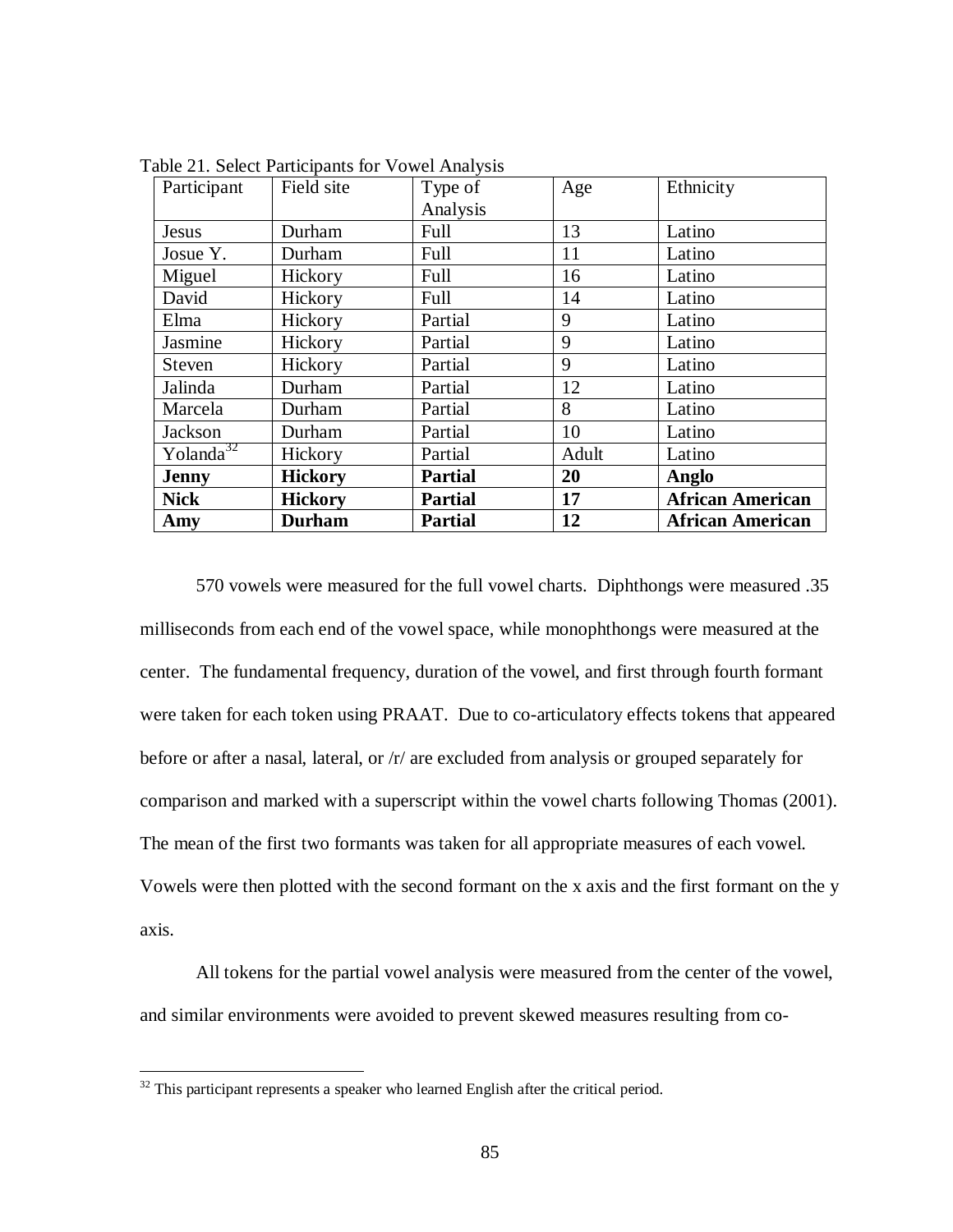articulatory effects. Following these guidelines, a total of 230 additional tokens were measured, with 96 coming from community representatives as listed in table 21 and the remaining 134 coming from the other Latino participants. Generally, at least six tokens of each vowel were measured from either the sociolinguistic interview or the reading exercise for each individual, although some speakers had fewer tokens for /æn/ and /o/. Again, the mean of the first three formants was taken for all appropriate measures of each vowel. These means were then normalized through the BARK<sup>33</sup> Difference Metric (Syrdal & Gopal 1986) which arrives at the values Z3-Z1 (BARK-converted F3-BARK-Converted F1) to indicate height and Z3-Z2 (BARK-converted F3-BARK-Converted F2) to indicate horizontal placement.

# 6. 3 Results

# 6.3.1 Full Vowel Space Analysis

Josue was eleven and had lived in Durham, North Carolina for six years at the time of the interview. He reported having friends from Taiwan who spoke English as their second language, as well as other Latino Spanish/English bilingual friends. In his spare time, Josue stated that he enjoyed video games, Japanese cartoons, and listening to the local Mexican radio station. Vowel tokens for Josue came from two interviews, one which was 36.5 minutes long (dps029 in the NCSLAAP data base) and another that was 42 minutes long, approximately half of which was conducted in Spanish.

 $\overline{a}$ 33 The following formula was used to arrive at Z values:  $Zi = 26.81/(1+1960/Fi)$  - 0.53 (Traunmüller 1997).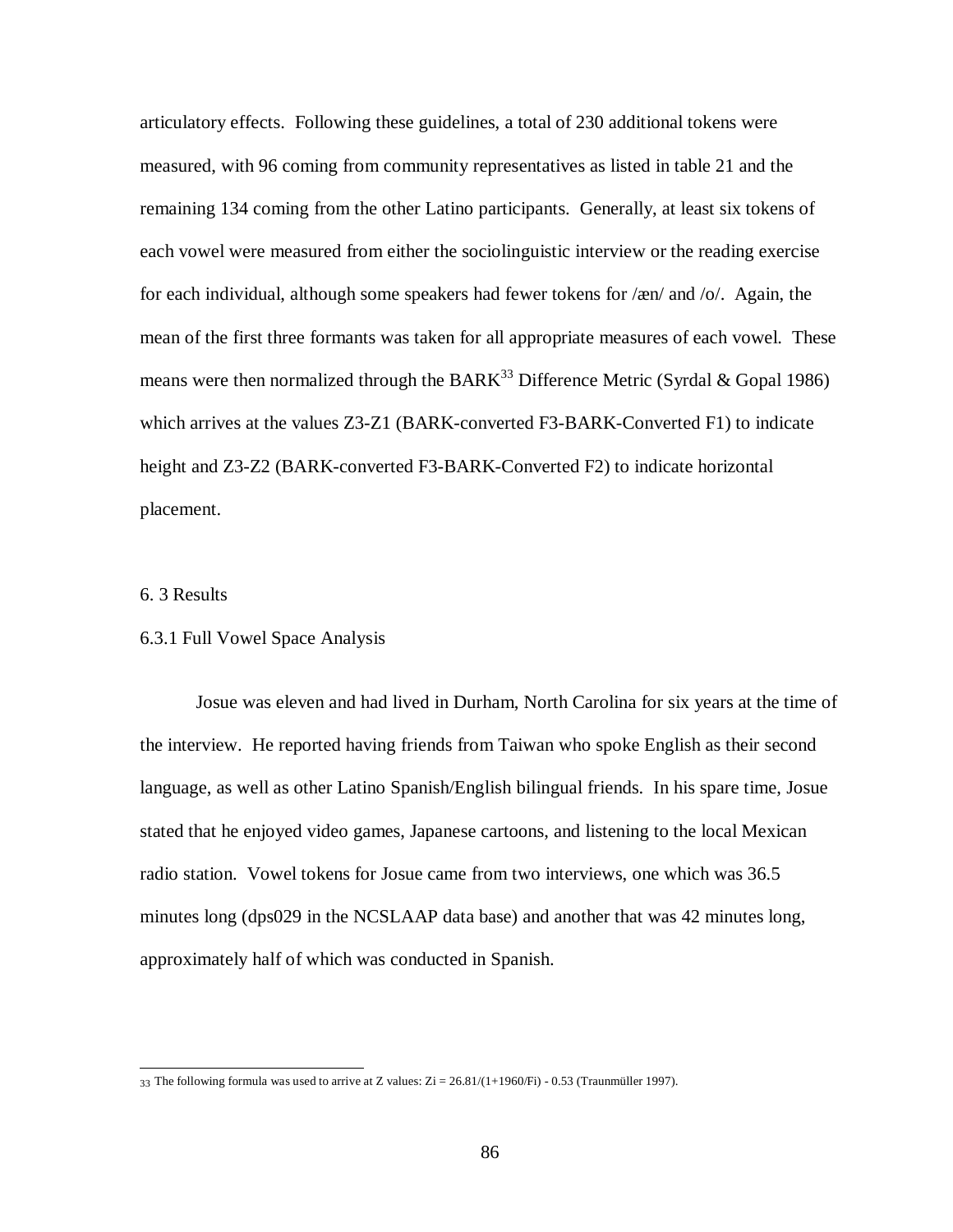Josue's speech (Figure 21) largely mirrors Latino English found in Texas as recorded by Thomas (2001). Prenasal /æ/ does not appear to be raised. Also, while mergers are prevalent in his system (/o/= /Ο/, /or/=/Οr/), he does not monophthongize /i/or /e/. His front vowels do not appeared to be dramatically raised either. His back vowels, including  $\Delta\Lambda^{34}$ , however, are not fronted and his /o/ and /u/ tokens demonstrate weak glides. Unlike Siler City Latinos (Wolfram, et al. 2004), Josue does not have raised nuclei of /ai/ diphthongs, although his glides are strong. His /au/ diphthong is low and resists fronting, a trait that is common to both AAVE and ChE (Thomas 2001:26). In short, Josue's speech has a few features which are not characteristic of other descriptions of Latino English speech, such as resistance to front vowel raising, but is generally similar to other Latino speakers in his high number of mergers and resistance to fronting backed vowels (Thomas 2001:150, Godinez & Maddieson 1985).

<u>.</u>

 $34$  This is an interesting trait as Thomas (2001:18) noted that backed wedge is not necessarily common in Chicano English, but may be more common in among those who speak English as a second language.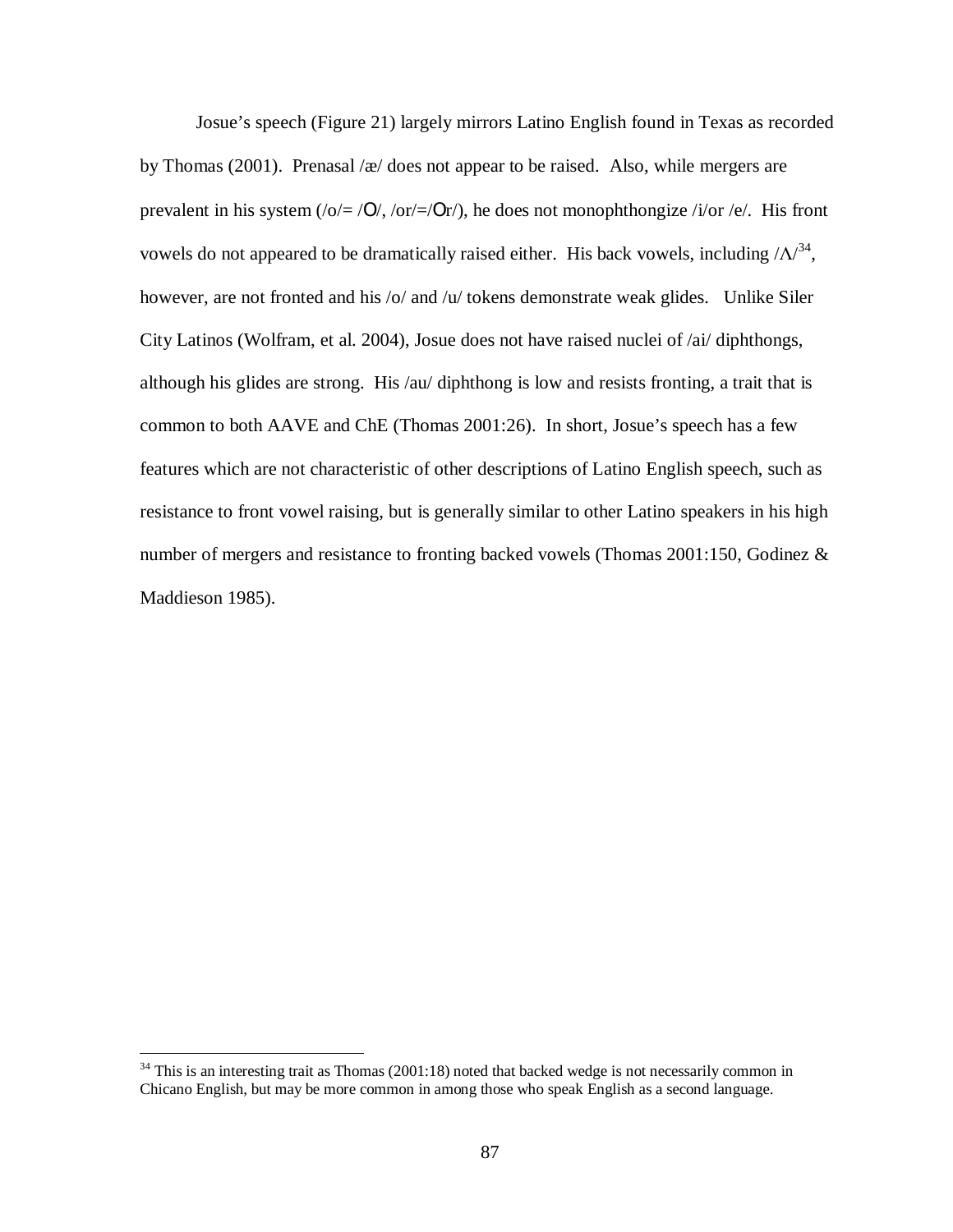

Figure 21. Formant Plot of Latino Male, 11 yrs Old, in Durham, NC

Jesus was thirteen at the time of the interview and had lived in Durham, North Carolina for eight years. He self-reports as a gang member with three of his four brothers also participating in gang activity. Jesus has family in rural Georgia who he occasionally visits, including his oldest brother and cousins. Vowels were measured from a 51 minute interview conducted at school in the presence of peers.

Jesus (Figure 22.), like Josue and following expected norms, also has several mergers in his vowel space, including  $\sqrt{\frac{6}{5}}$  /O/ and  $\sqrt{\frac{6r}{5}}$  /Or/. Although /ul/ is distinct from /Yl/ this may be due to the small number of tokens available in the data. Further, Jesus has a fronted raised /au/ diphthong, which is said to be common in many regions of the United States,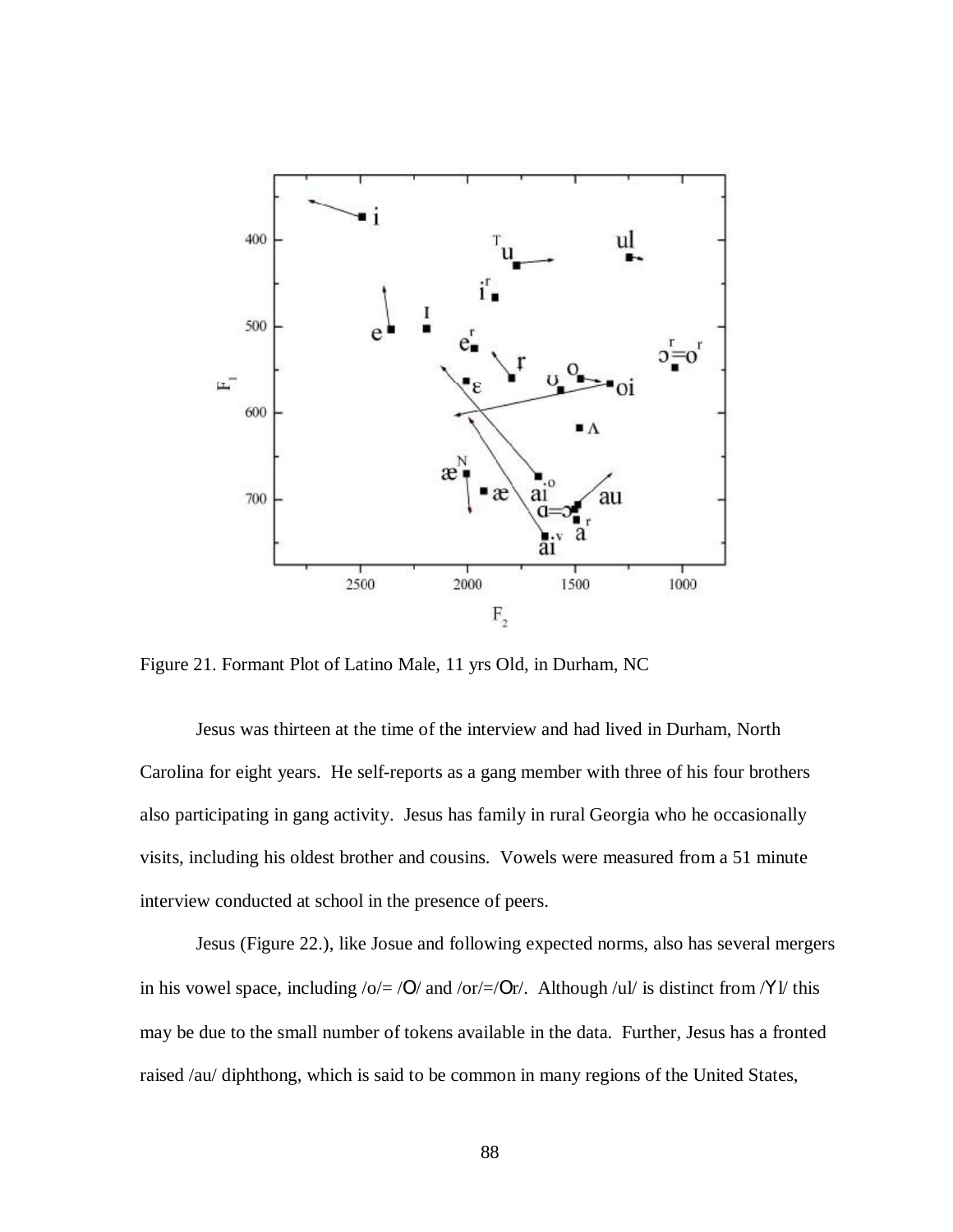especially the South (Thomas 2001:27). He differentiates between pre-voiced and prevoiceless /ai/, although not in the expected manner for accommodation to Southern American English varieties.<sup>35</sup> There appears to be some lexicalized glide weakening of the diphthong in words like "five," a trend noted in Wolfram, et al. (2004).



Figure 22. Formant Plot of Latino Male, 13 yrs Old, in Durham, NC

 $\overline{a}$ 

Although Jesus differentiates prenasal / $x$ / from non-pre-nasal / $x$ /, all of his front vowels are raised, a feature that Godinez & Maddieson (1985) list as distinctively Latino. And, while /e/ is not monophthongal, /i/ shows only a weak glide. This is also reflected in

 $35$  It should be noted that the /ai/ measurements were based on four tokens for both pre-voiced and pre-voiceless environments, which may have skewed the data.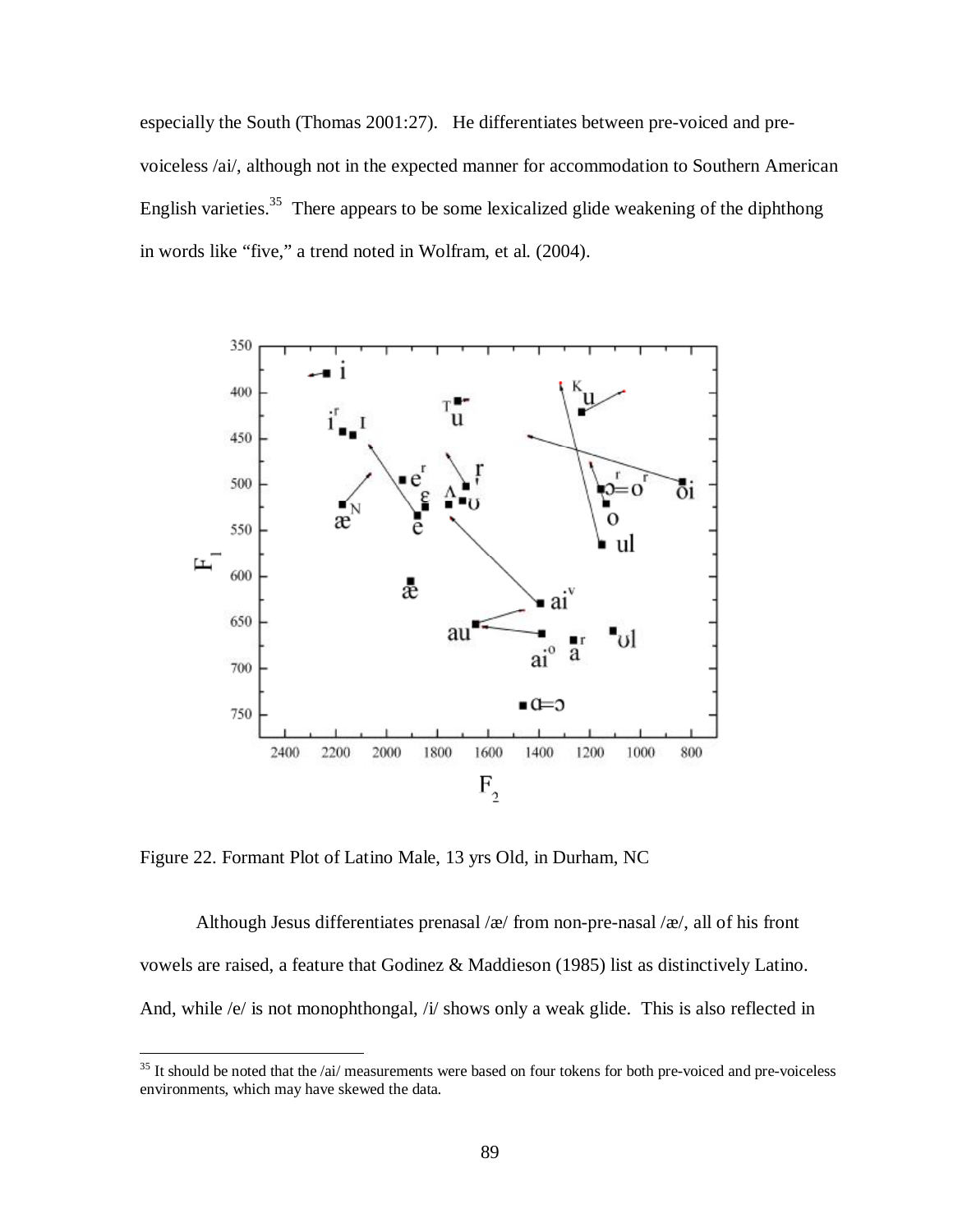his raised /ai/ nuclei. He variably weakens /r/, something that is especially common in his pronunciation of /ar/. This is an unexpected feature within Latino English and may represent local accommodation as *r-*lessness is common in various Southern varieties, as well as African American English (Thomas 2001:31), although a comparative acoustic analysis would be necessary to verify the source of accommodation.



Figure 23. Formant Plot of Latino Male, 14 yrs Old, in Hickory, NC

David, who was fourteen at the time of the interview, also lived in Hickory, North Carolina. However, he was born in Los Angeles, California. David attends the local Catholic Church, and receives tutoring from La Comunidad after school. David listens to R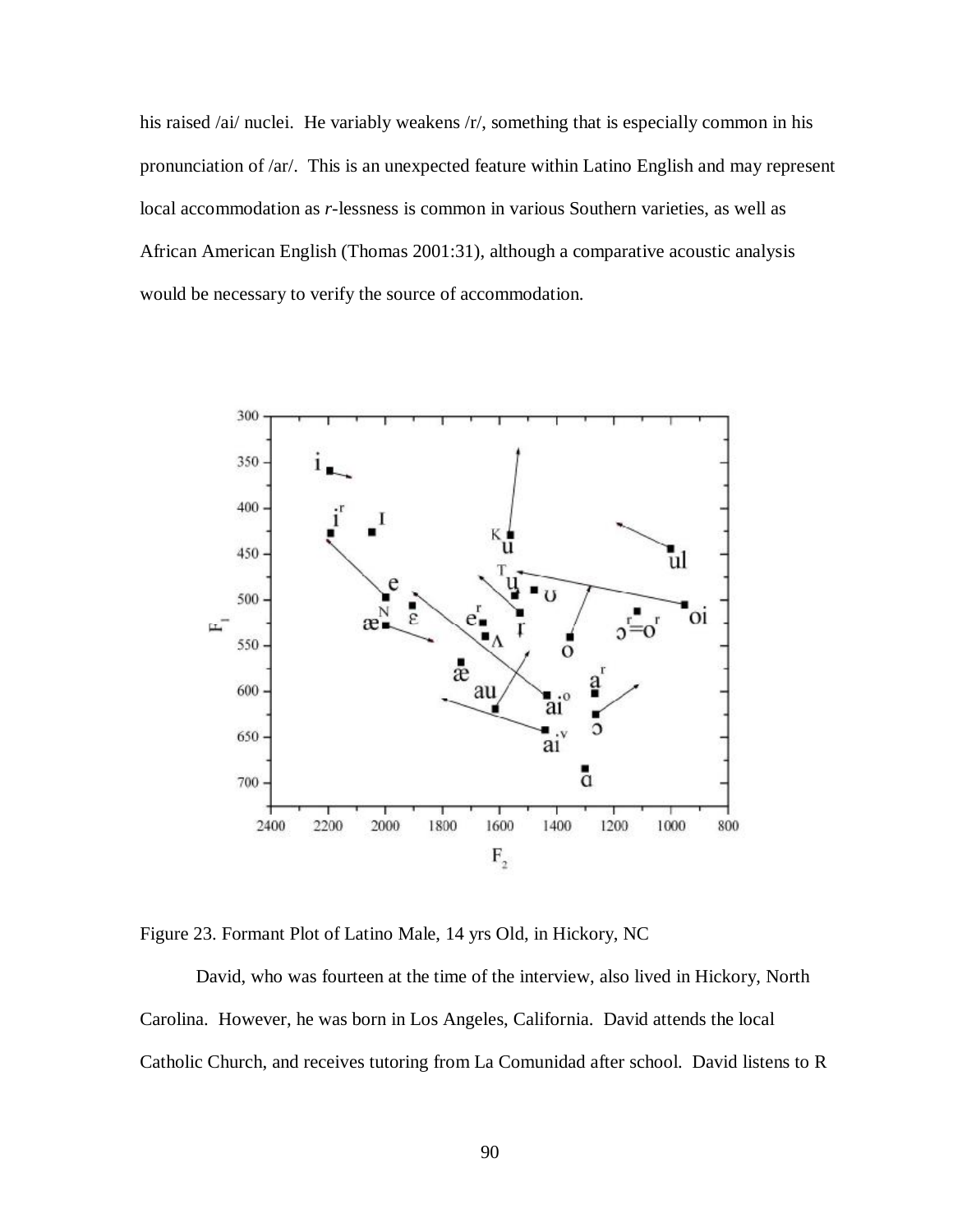& B music and plays racing video games in his free time. He wants to be a federal agent or a sheriff when he grows up. Vowels were measured from his fifty-four minute interview recorded in a classroom at La Comunidad.

David, as shown in figure 23, also differentiates prenasal /æ/ from non-pre-nasal /æ/ while raising his front vowels. He also, like Jesus, has a fronted /au/ diphthong. The glide on  $\ell^{K}$ u $\ell$  may be a lexicalized tendency for the token "food." There appears to be a slight raising of the nuclei of /ai/ in both environments; but, more surprisingly, David appropriately distinguishes between voiceless and voiced environments. Although this distinction is represented by limited tokens of "inside" and "Friday," they are not tokens that are noted for a tendency to be lexicalized in Wolfram, et al. (2004). Further, David does not merge cot/caught. As both /ai/ ungliding and maintenance of the cot/caught distinction have been listed as Southern and African American features  $-$  but not as features of Latino English<sup>36</sup> these two findings are surprising. Another distinction between Jesus and David is that David has more fronted realizations of his back vowels. There is a weak glide on his /i/ and  $T_{\text{u}}/T_{\text{u}}$ token, but /e/ and /o/ are not monophthongal. While David is *r*-ful, his weakened /ai/ glides and cot/caught distinction make him sound rather more "Southern" than the first two participants analyzed.

Miguel from Hickory, North Carolina was sixteen at the time of the interview in 2006. Vowel tokens were taken from his sixty-one minute interview recorded in a classroom at La Comunidad. His LOR in the United States was eight years at that time, although he occasionally traveled back to Mexico, where he was born, to visit his grandparents. Miguel reported that he enjoys watching shows such as "House," a medical comedy, and "Bones," a

 $\overline{a}$ 

<sup>&</sup>lt;sup>36</sup> Although it should be noted that the cot/caught distinction was present in the speech of four Mexican Americans in Thomas's (2001) study as well as noted by Veatch (1991) in Los Angeles.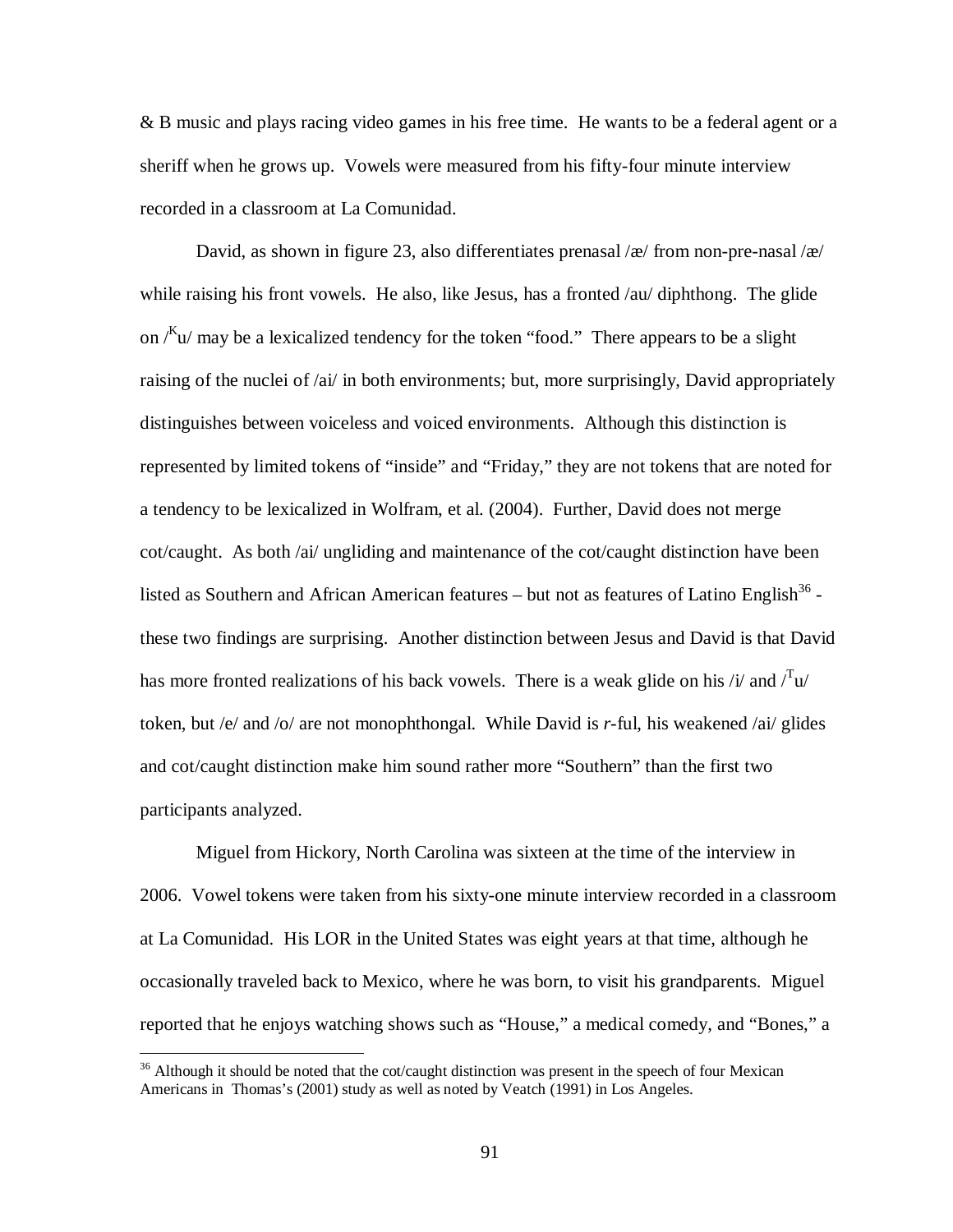forensics drama, during his free time. He wishes to study architecture in Mexico in the future and currently volunteers at La Comunidad after school.



Figure 24. Formant Plot of Latino Male, 16 yrs Old, in Hickory, NC

Miguel (figure 24) reverses some of David's patterns in that his /e/ and /i/ have weak glides while his /o/ and /u/ are more glided. Following David and Jesus, Miguel also differentiates prenasal /æ/ from non-prenasal /æ/. His non-pre-nasal /æ/ is considerably lowered which found to be a trait of young Anglo speech in various parts of the US, especially Ohio and the West Coast (e.g. Thomas 2001, Luthin 1987), although once again a comparative acoustic analysis would be necessary to verify the source of this feature. He does have the cot/caught merger, with this vowel occurring towards the low back section of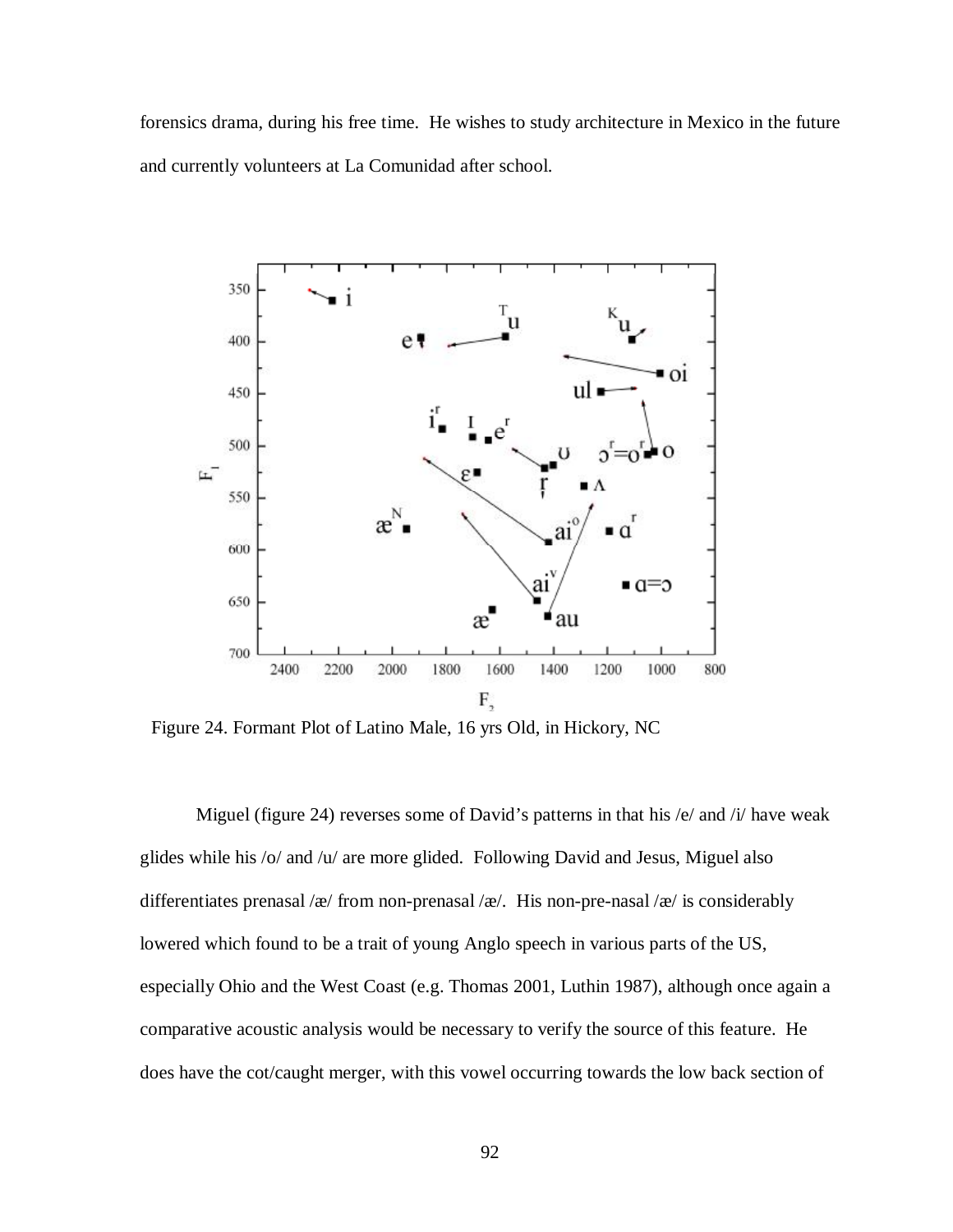his vowel space. This is noted by both Thomas (2001) and Fought (2003) as an Anglo feature. Unlike David and Jesus, Miguel's /I/ appears more central. That being said, /e/ is quite raised. Miguel's back vowels also show similar variation when compared with previously noted trends. While /Y/ appears fronted, /o/ remains backed. While not sounding "Southern," Miguel does tend to sound leveled.

The pattern that arises from the comparison of these charts is that each speaker demonstrates at least some previously noted Latino English features, as summarized in table 22. However, surprising differences from the previous literature occur, especially in the vowel spaces of the individuals from Hickory, North Carolina. For example, three of the four speakers differentiate prenasal / $x$ / from / $x$ / occurring in other environments, which differs from other regional findings (Thomas, et al. 2006). While Jesus and David raise their front vowels, Miguel and Josue only raise /e/. Mergers are prevalent, but not categorical, as demonstrated by David. And, although Wolfram, et al., stated that /ai/ glide weakening was largely lexicalized, at least David has conditioned glide weakening before voiced consonants.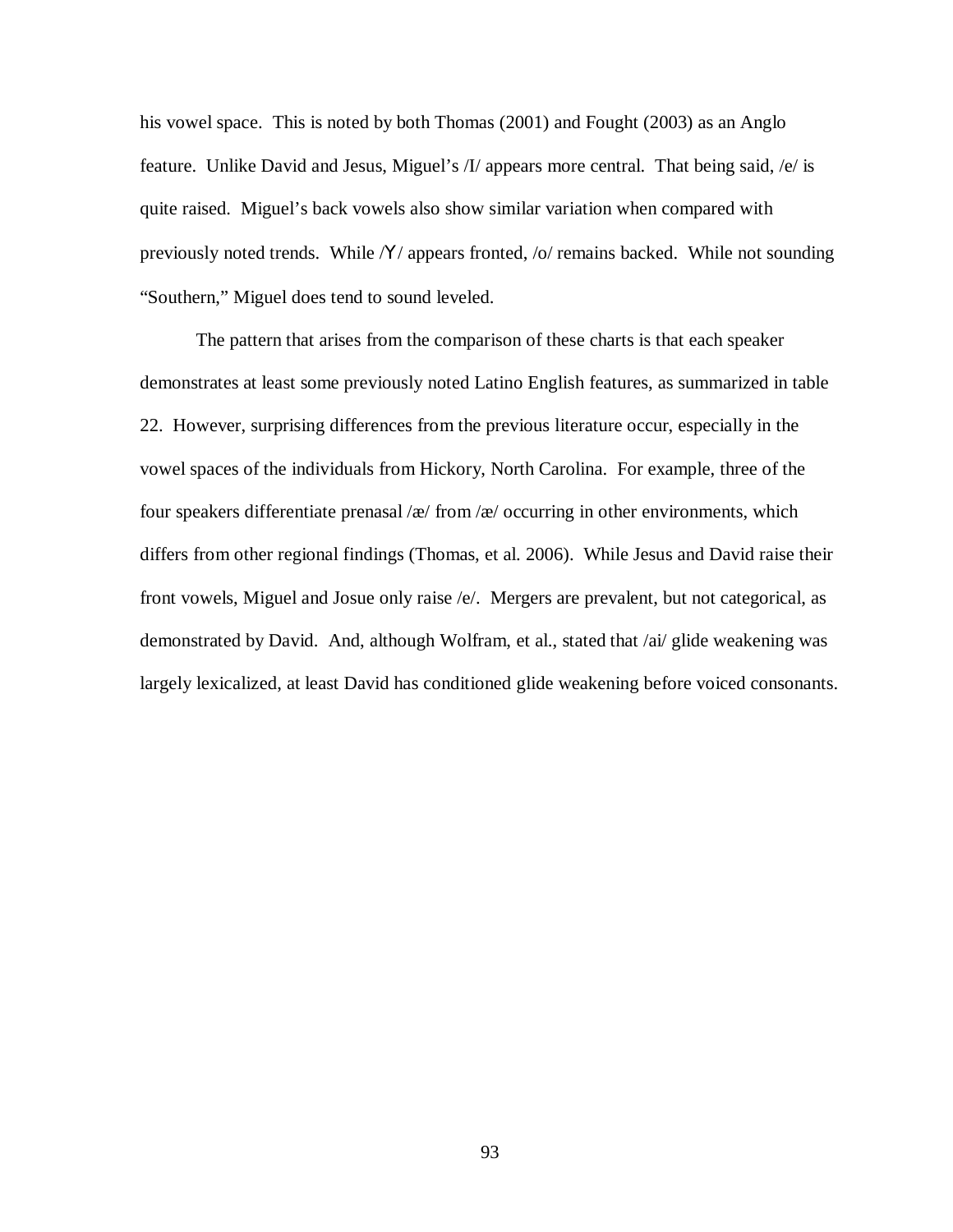| Participant | Pre-nasal  | Non-pre-          | Vowels with            | Cot-caught     | <b>Back Vowels</b>                    |
|-------------|------------|-------------------|------------------------|----------------|---------------------------------------|
|             | $\alpha$   | nasal/ $\alpha$ / | weakened               | Merger         |                                       |
|             |            |                   | glides                 |                |                                       |
| Josue       | <b>Not</b> | <b>Not</b>        | /o/ and / $u$ /        | Yes            | All but $/Tu/$                        |
|             | Raised     | Raised            | But not / $i/$ or /e/  |                | are backed                            |
| Jesus       | Raised     | Raised            | /i/ but not /e/ or     | Yes            | $/Y/$ , $/\Lambda$ are                |
|             |            |                   | o                      |                | fronted, others                       |
|             |            |                   |                        |                | are backed                            |
| David       | Raised     | Raised            | / $i$ / but not /e/    | N <sub>o</sub> | $\overline{O}$ , $\overline{Y}$ , and |
|             |            |                   | and $\frac{1}{\alpha}$ |                | $/u/$ are fronted                     |
| Marcos      | Raised     | <b>Backed</b>     | /e/ and / $i$ / but    | Yes            | $/Y/$ is fronted,                     |
|             |            |                   | not /o/ and / $u$ /    |                | $\frac{1}{2}$ is backed               |

Table 22. Selected comparison of vowel features

Both community makeup and individual orientation may influence such accommodation. Miguel's low back merger may be related to his orientation toward mainstream Anglo culture, as demonstrated by his tendency to watch T.V. shows marketed towards such audiences. As Josue identifies with a multi-ethnic peer group who largely speaks English as a second language, this may encourage mergers and leveling. David, on the other hand, lives in Longview, a neighborhood with over 57 percent African American population (Figure 25).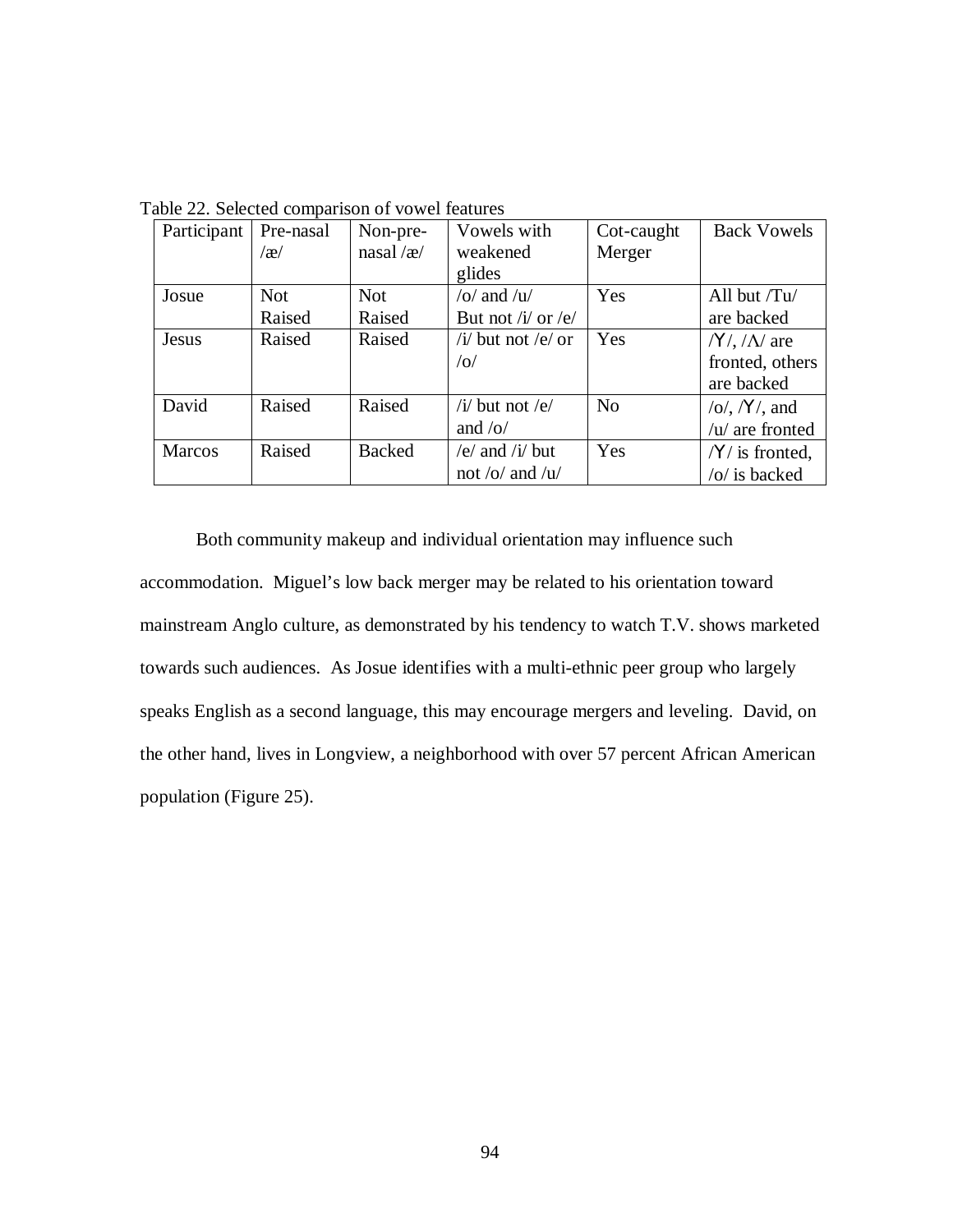

Figure 25. African American Population Density of Hickory, North Carolina

As such, his conditioned /ai/ weakening and retention of the cot/caught merger may be due to community influence. Similarly, as Jesus lives in Durham, North Carolina, with its large African American population, community demographics may at least partially explain his variant /ai/ glide weakening and *r*-lessness.

# 6.3.2 /æ/ and /o/

As /æ/ and /o/ show variation among these four speakers, and as there is a comparable study completed with Raleigh, NC and Pearsall, TX Latinos, these two variables were singled out for further investigation. The results of the plotted normalized vowels are given in figure 25.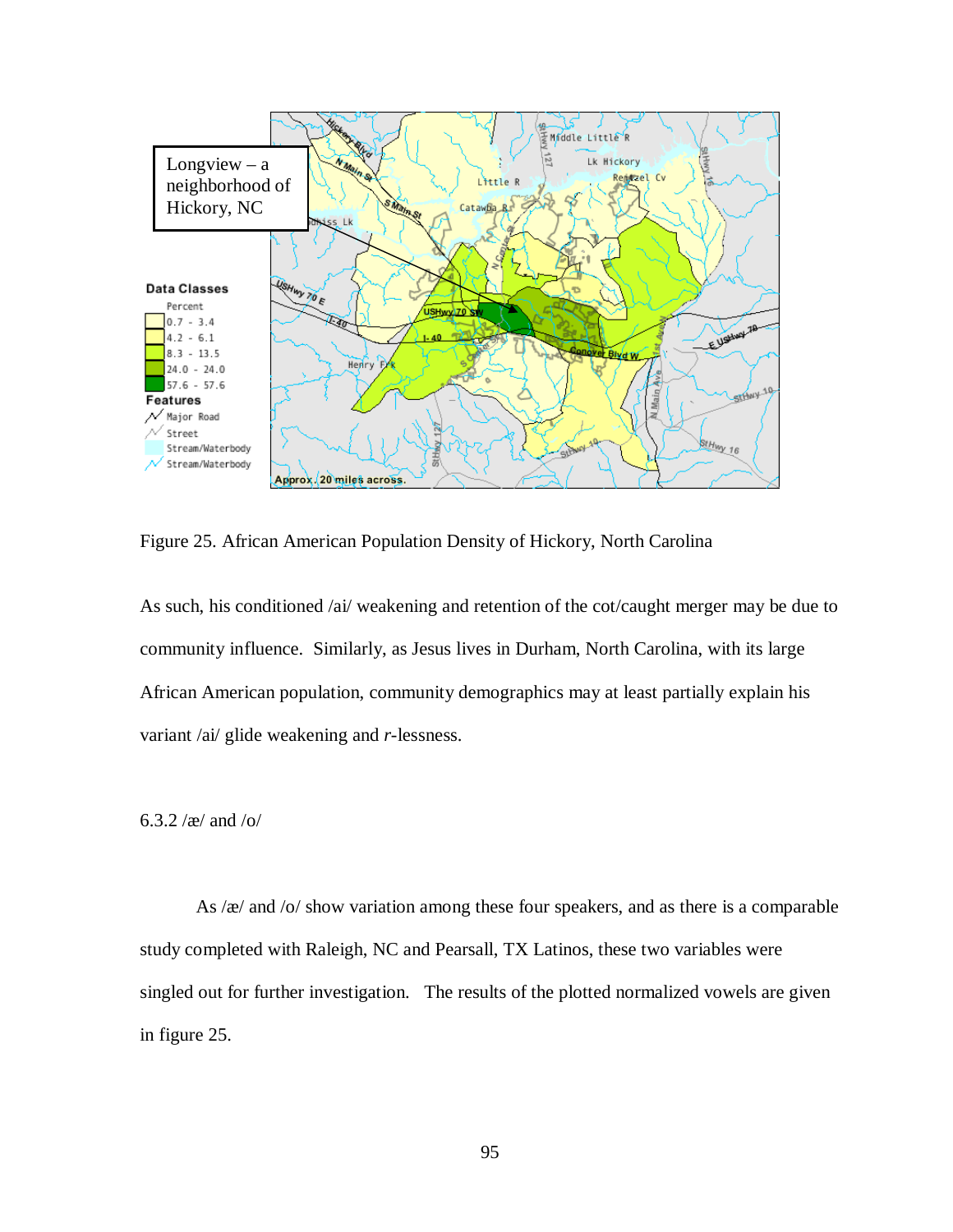

Figure 26. Comparison of Normalized /æ/ and /o/ Values

Initial observations show that all of the Latino participants have more backed /o/ tokens than either the Anglo community member from Hickory or the African American community member from Durham, which aligns with previous findings of Latino English in North Carolina (Thomas, et al. 2006). Both /o/ and non-pre-nasal /æ/ tokens have wide pockets of variation, while pre-nasal /æ/ appears more concentrated. Initially, Durham /o/ tokens appear more fronted, but this difference is not found to be statistically significant when the groups were compared using a t-test ( $p = 0.61$ ). Non-pre-nasal / $\alpha$ / looks to be more raised in Durham than in Hickory, but this difference also comes out as insignificant using a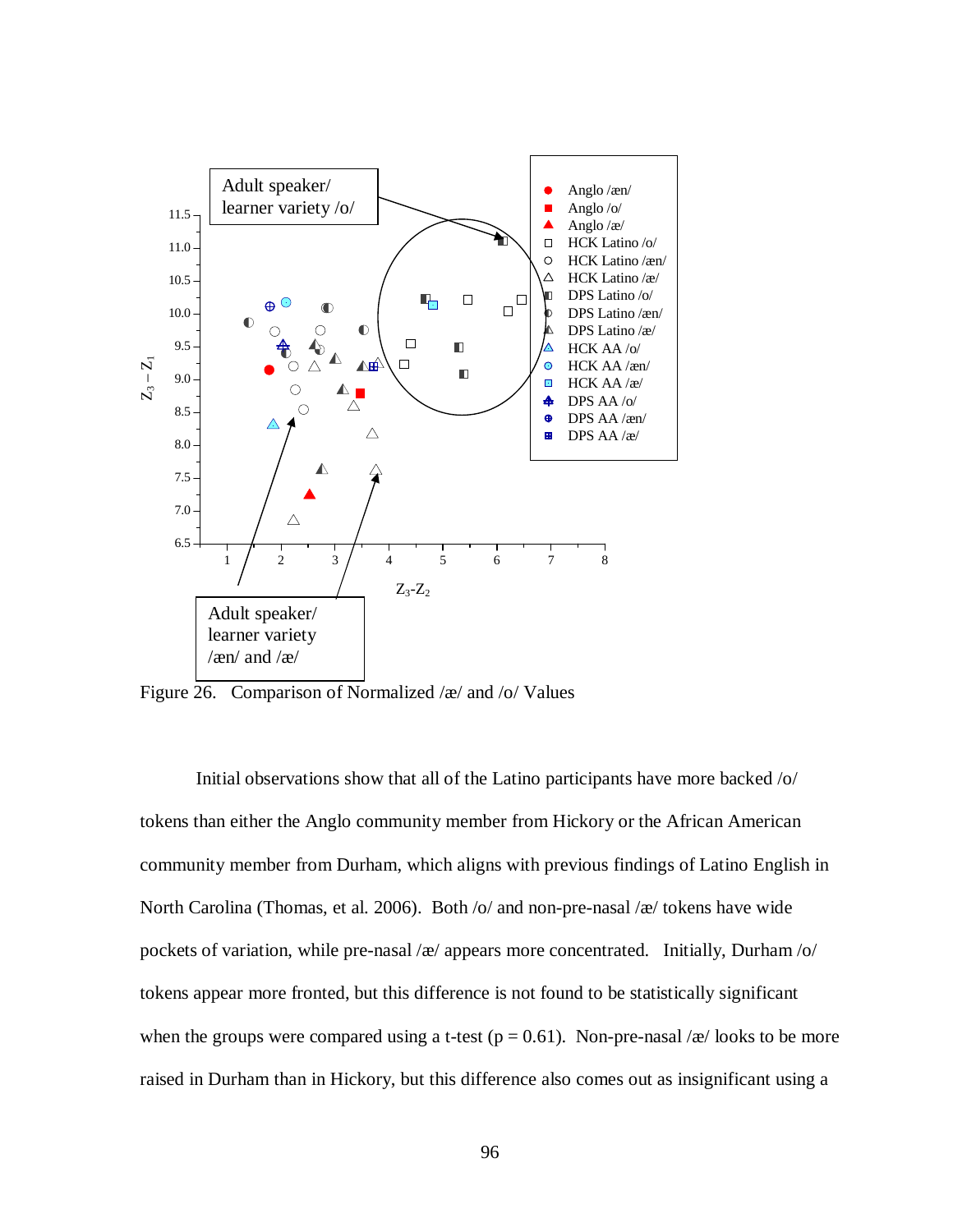t-test ( $p = 0.28$ ). However, this may be due to Marcela's tokens, whose non-pre-nasal /æ/ is much lower than her Durham compatriots. The tendency for  $\alpha$  to be raised in Durham may be a combined effect of Spanish substrate influence and reinforcement from AAVE dialect norms, where /æ/ usually appears higher, closer to / $\varepsilon$ /, than in Anglo varieties (Thomas 2001).



Figure 27. Pre-nasal /æ/ Raising by Ethnicity and Location

In order to analyze pre-nasal  $\alpha$  raising, the normalized values for this environment were subtracted from non-pre-nasal  $\alpha$  and plotted in figure 27. Across the board all participants differentiate to some degree between the two environments, although to different extents. The Durham Latinos appear to have wider pockets of variation among the group, which may be attributed to variable non-pre-nasal  $\alpha$  raising, as raising in this environment would constrain the amount of raising that could occur in pre-nasal environments. Speakers like Jalinda provide a case-in-point. While her pre-nasal /æ/ tokens are only .6 Z higher than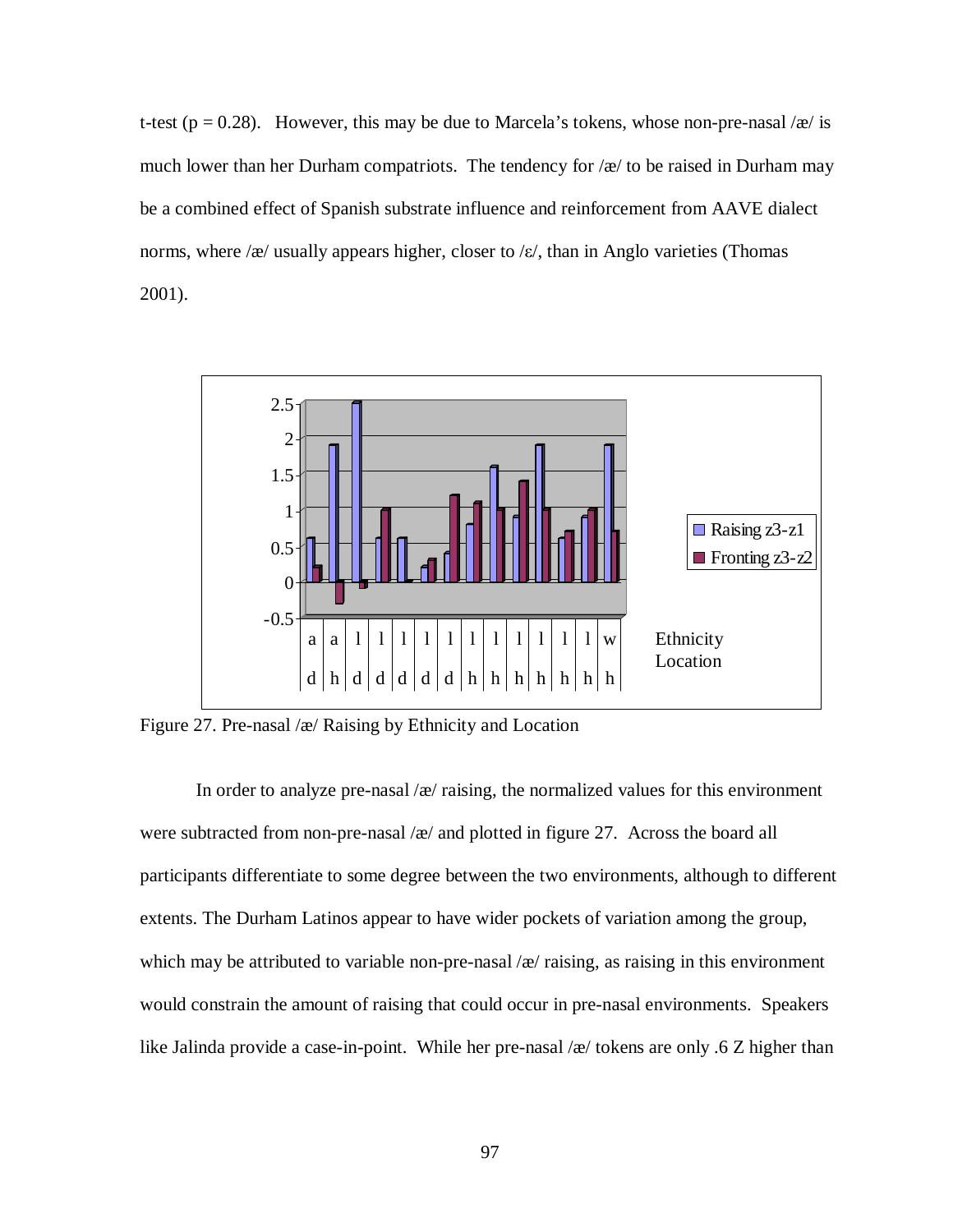her non-pre-nasal /æ/, both hover within 9 Z on the BARK Difference Metric. Further raising of these tokens would interfere with /I/and /i/. This differs from speakers like Marcela and Emma who have considerably lower non-pre-nasal /æ/ tokens, around 7 Z in the BARK Difference Metric, thus allowing for increased raising of pre-nasal tokens, which is exactly what occurs.

### 6.5 Discussion

In some ways this research reinforces previous findings in that many features cited as common in Latino English in Texas and California also appear in the speech of these North Carolinian informants (Wolfram, et al. 2004, Moriello 2003, Thomas, et al. 2006, Carter 2007). Yet, the most striking pattern within the data is the amount of individual variation, as demonstrated by the lack of trends across the full vowel charts, as well as the wide vowel pockets in the selected analysis. Although there appear to be subtle community differences, such as  $\alpha$  raising in Durham (which could be explained by accommodation to AAVE), these tendencies are not statistically significant.

Several explanations could account for such diversity. One possible explanation is that such variation is common, but goes unnoticed due to tendencies toward the exploration of aggregate data in the field (e.g. Johnstone 2000). Although I performed a thorough analysis of several speakers, the small number of participants included in this analysis enhances the appearance of differences that would appear less significant within larger aggregate data sets. Further, the participants chosen for this study represent an array of social identities, from gang members to honor role students. These identities necessarily lead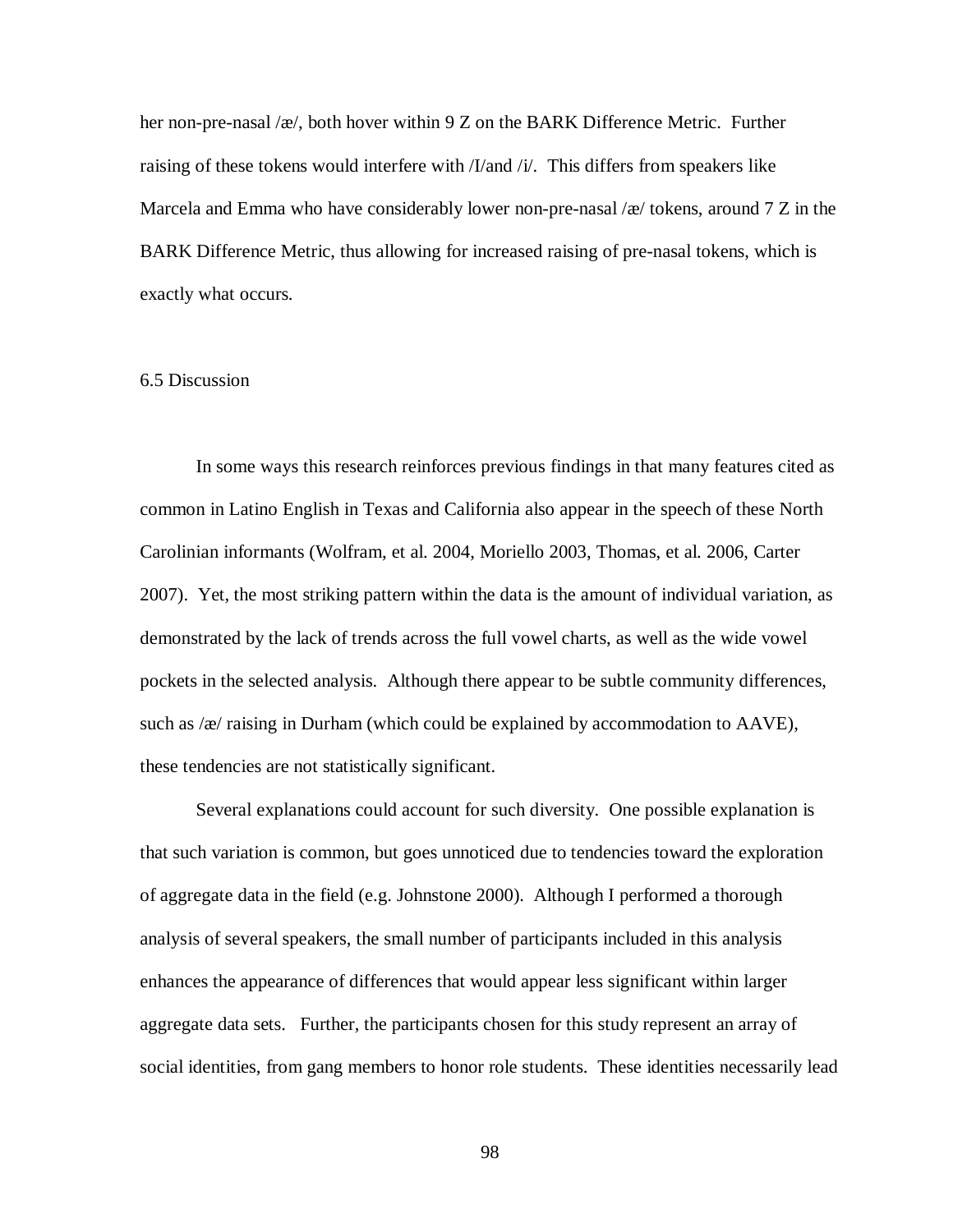to different choices in social contacts, as well as in linguistic variables (e.g. Bucholtz 1999). Increased consistency may have been found by selecting individuals with similar peer groups, but this would have falsely created the appearance of a homogenous speech community.

Another explanation is that the emerging nature of the community naturally contributes to the heightened amount of variation found in the speech of the participants. The communities under analysis are exposed to a wide variety of dialects, including learner varieties, local Anglo varieties, local ethnic minority varieties, and Latino varieties from other regions of the country brought in by intra-national migration. The increased number of variants available to the individuals in these communities creates an environment ripe for koineization (e.g. Trudgill 1986, Thomas 1997, Trudgill, et al. 2000, Mesthrie 1993, Kerswill & Trudgill 2005, etc. . .). Initial stages in these processes involve heightened levels of variation, which eventually level out to create community norms among future generations. While such variation does not appear so extreme within the consonant cluster reduction analysis, vowel space does not benefit from the regulatory influence of prosodic structure in the same way syllable structure does. The nature of vocalic variables in English, which are rich in dialectal variation, encourages high levels of variation within emerging communities.

These explanations are not mutually exclusive, as the rich source of variation found in an emerging dialect community could indicate a larger pool of resources for the construction of individual linguistic identity. Further, the literature from California, Michigan, and the Southwest supports the assertion that vocalic systems in Latino English are variable and often correlate with class, gender, region, education levels, and social affiliations (e.g. Roeder 2006, Fought 1999, Hartford 1978, Thompson 1975). When explored next to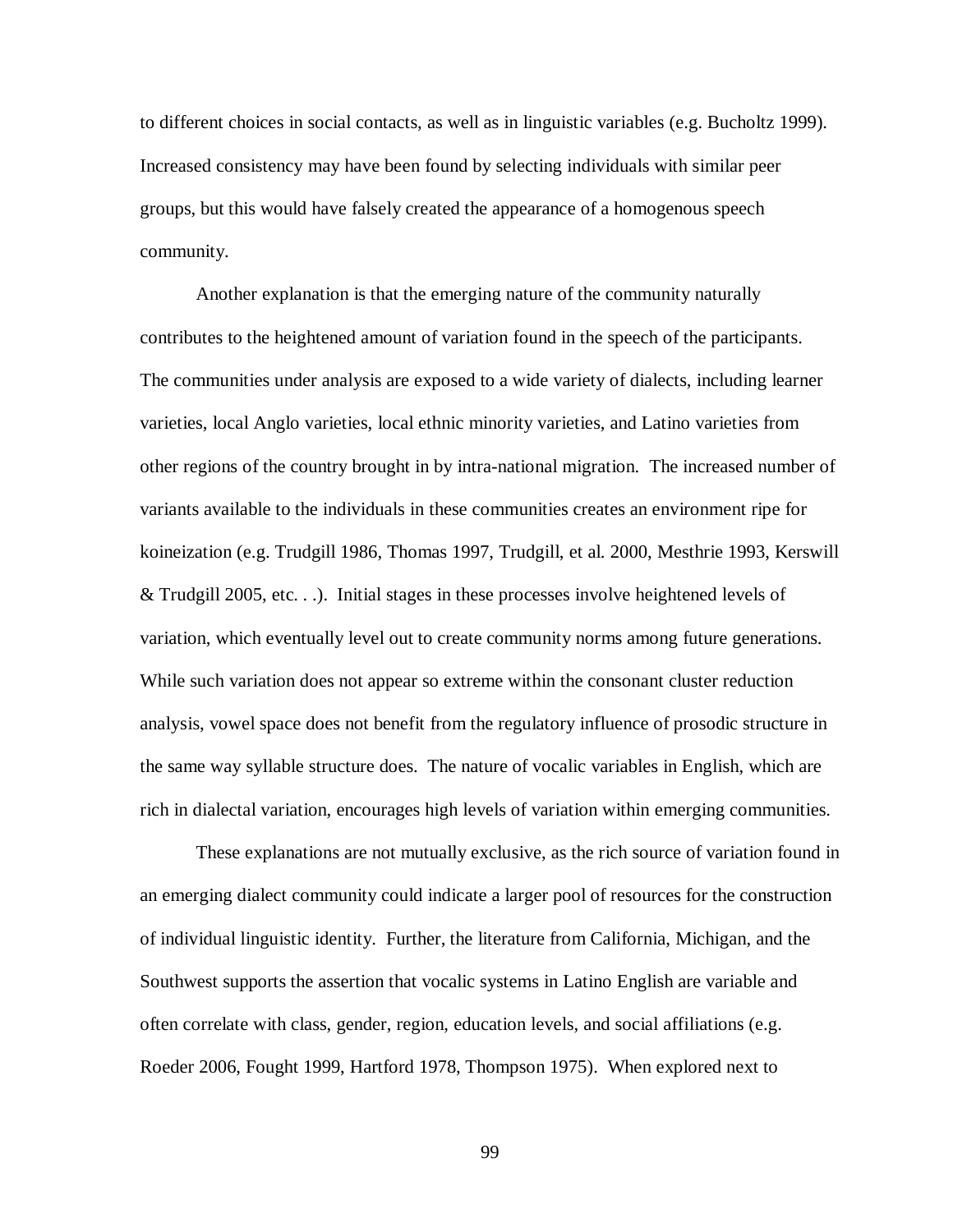morphosyntactic variants, vowels may be more flexible to local and/or social influence. These variables will be interesting to track over generations to see if variation dies down or continues.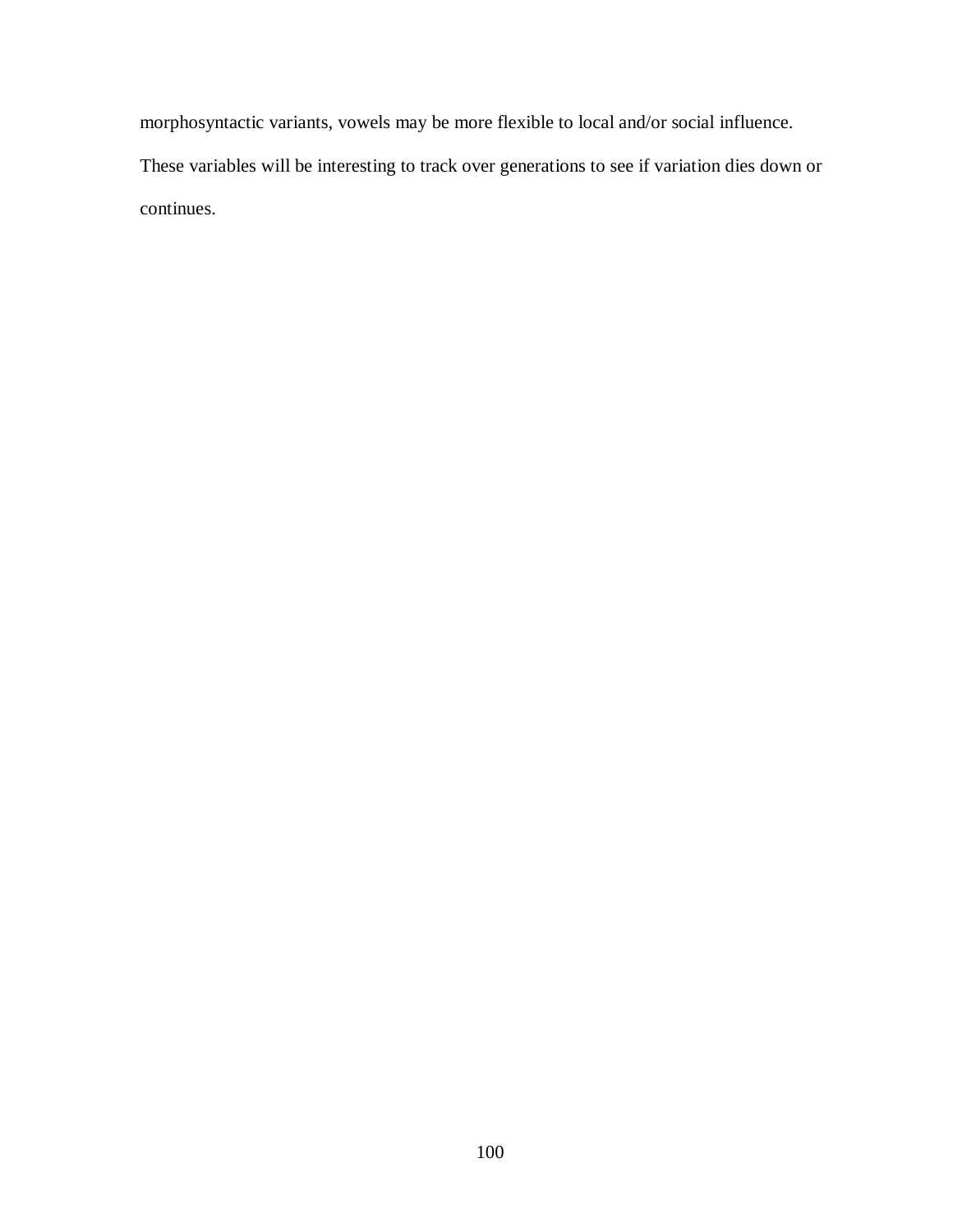## 7 Bringing It All Together

Exploring a wide range of variables within two distinct communities in the same region allows for a more complete understanding of how a variety acclimates to a new environment. Rather than broad generalizations regarding regional and national norms, such an analysis allows the observer to identify community patterns in the context of regional trends, informing how such local variation relates with previous findings from other areas of the country. The diversity of the variables included within this study also allows for an increased understanding of the different ways in which syntactic and phonetic variables acclimate to a new environment in the context of global trends. Using this technique of spatially situating syntactic and phonetic variation in an emerging community advances the general understanding of how new communities establish ordered variation as the features under analysis were shown to follow macro-trends while exhibiting locally specific norms.

Part of this approach includes analyzing the speech of individuals with a broad range of lengths of residency as to appropriately reflect the linguistic diversity found within an emerging community. Across variables where length of residency was considered a primary factor for analysis, significant differences were found between LOR groups. This is not surprising as increased exposure to English would favor increased proficiency. As expected, LOR influenced ordering of constraints within CS patterns, quotative frame patterns, and patterns in consonant cluster reduction. Patterns associated with sensitivity to tense-marking, such as retention of bimorphemic consonant clusters before a vowel, or marking of past-tense on quotative say, appear within the second and third LOR group. Similarly, sensitivity to monolingual norms may constrain the patterns of CS associated with the second and third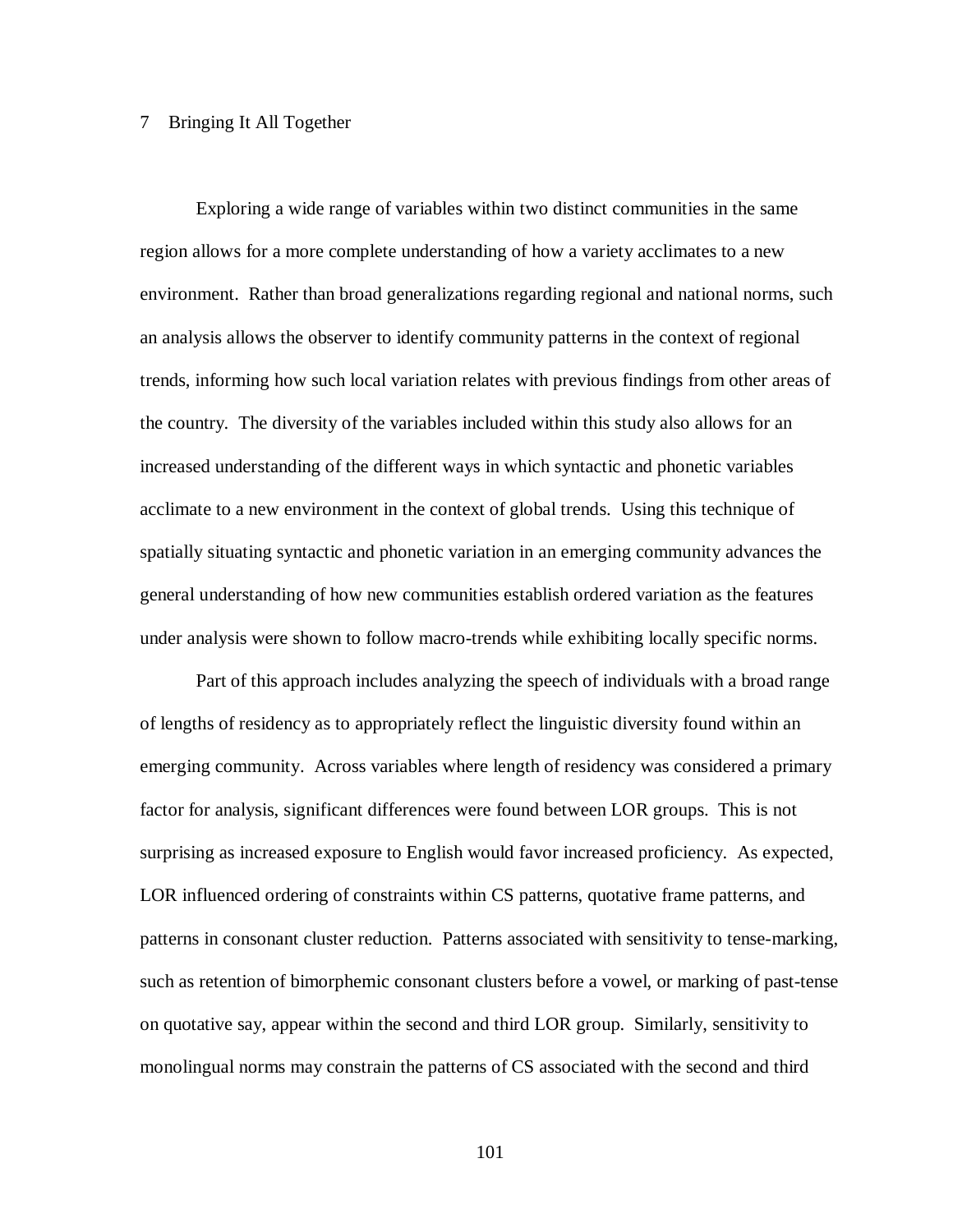LOR group as demonstrated by the favoring of lexical insertion over other types of switches. These patterns reveal correlations in the acclimation process across linguistic variables and field sites.

For the purposes of analyzing emerging dialects, the variation within LOR groups as compared across field sites may demonstrate how locally-specific variation emerges early within communities. This is particularly true with the quotative frame and CS analysis where significant differences across field sites were found between the speakers who had lived in the United States for two to three years. While Durham speakers in this group frequently codeswitched and used quotative frames, the Hickory speakers rarely did so, if at all. There are many possible explanations for why such differences are not significant for those with longer LORS. The difference may reflect the level of tolerance for linguistic variation present within each community. The socio-cultural context in which the Durham participants live may be more open to linguistic innovation, encouraging the use of more varied quotative frames and CS, especially within the first LOR group. This acceptance of linguistic diversity may be a reflection of the community's diversity as represented through the coexistence of AAVE and SWE in the region. In contrast, Hickory's population is ethnically more homogenous, which may lead to tighter community linguistic constraints even within early acquisition stages. Alternatively, it may mean that early variation often levels out to produce regional norms through processes of koineization.

Not all differences present within the first LOR group disappear from the speech of those with longer LORS, however. This may indicate that early variation may lead to established local differences. The patterns of variation observed in the quotative frame analysis support this view. The rich pool of quotative frames found within the speech of the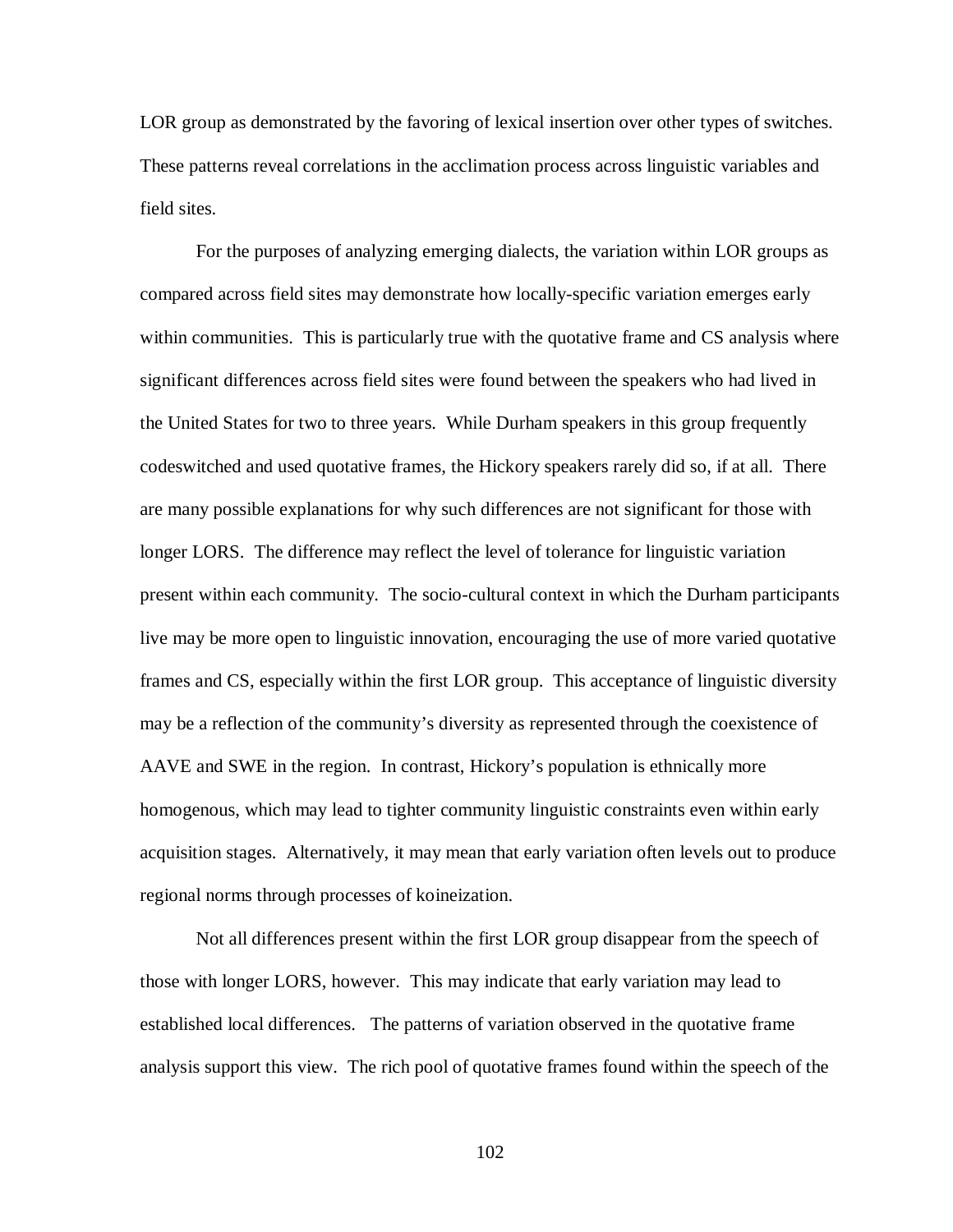Durham newcomers also appears in the speech of those who have lived in the United States for over 8 years, so that quotatives like *tell* and *verb* <sup>+</sup>*like* cannot be dismissed as mere learner variation that falls away over time. Similarly, CS patterns do not disappear across LOR group, but their type and function are refined. It is entirely possible, although not definitive, that early variation in the quotative and CS systems of learner codes could influence the speech of native English speakers within the speech community.

This study was able to glean such insight through the inclusion of non-native English speakers in the analysis. While such a practice is inappropriate if the researcher approaches the learner varieties as equivalent to native speaker varieties, excluding such data means missing insights regarding the development of dialects as such learner varieties necessarily contribute to the variation within these emerging communities' ecolinguistic niches. If such speakers had not been included, insights regarding the progression of CCR from relatively uniform high levels of consonant cluster reduction to constrained reduction levels would not have been observed. Similar patterns regarding tense and quotative frames, which demonstrate how acquisition levels interact with the ordering of constraints, would have been entirely missed. Observing these processes in action may allow for generalizations that can be applied to future studies of communities with similar heritages.

Understanding variation across LOR allows for a more refined assessment of similarities and differences across field sites, which in turn provides a better basis for comparison with previous research of Latino English in other areas of the country. As the purpose of this paper is to contextualize the variation in an emerging community, looking at differences across LORs and field sites allows for the advancement of this goal. However, this focus on local difference should not obscure the similarities that exist between the field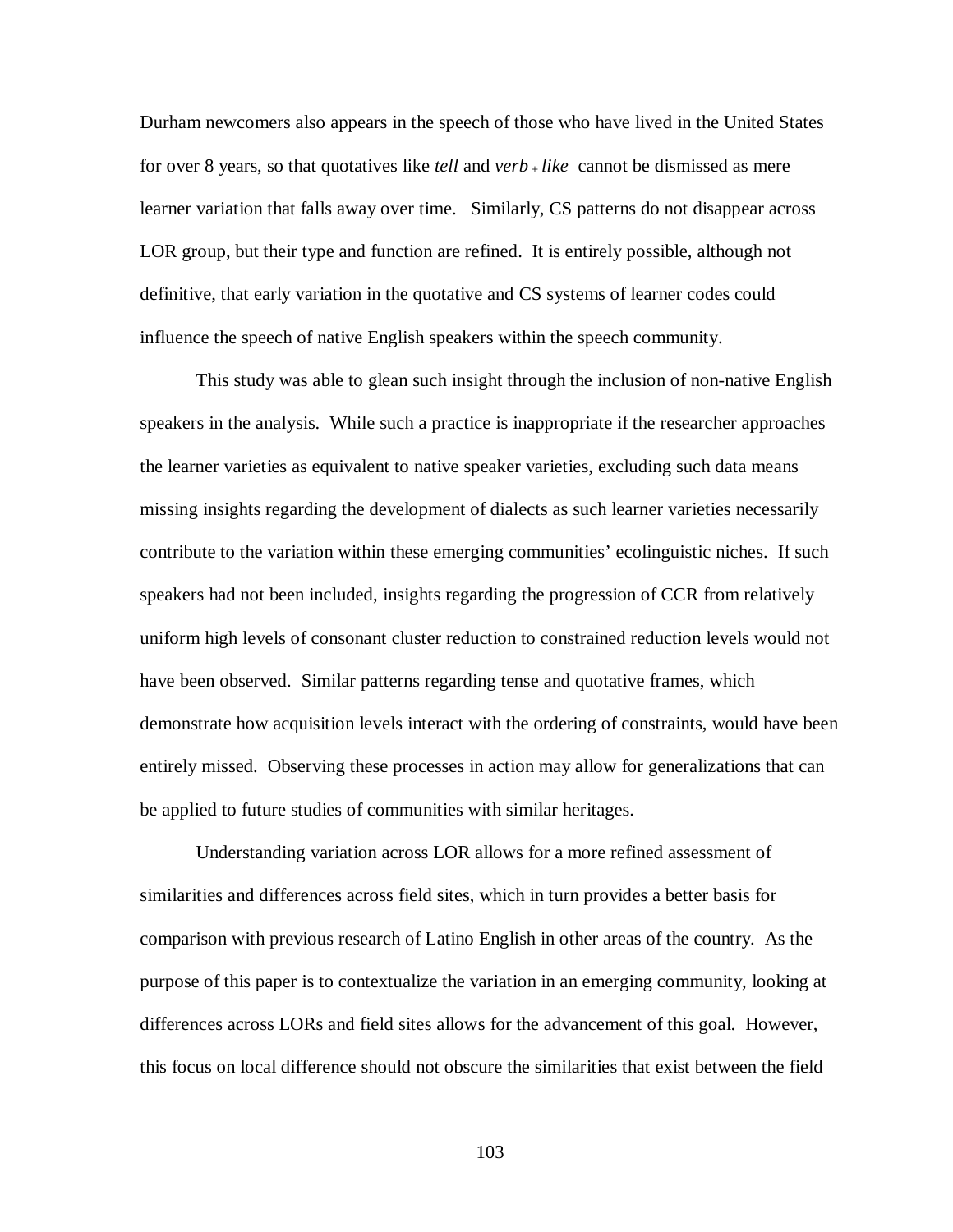sites, many of which align with patterns found in other communities as well. Within the syntactic and morphosyntactic variables broader global trends emerge in correspondence with the literature; including differences in CS preferences according to proficiency or interlocutor, and high rates of *be like*, especially to frame tokens of thought. The consistent division of labor between quotative *be like* and *say* is one such finding, where comparisons with global norms demonstrate that the Latino English variety under analysis participates in global trends in syntactic variation. That participants with short LORs favor alternation code switches shows up in data from Dutch-Turkish CS data (Backus 1992) to other studies of Spanish-English codeswitching (e.g. Zentella 1997), indicating that emerging communities can demonstrate structured and consistent variation. Both Durham and Hickory participants demonstrated high levels of consonant cluster reduction, except in bi-morphemic tokens preceding vowels, something that has been noted in the literature on Latino English since Wolfram's (1974) study of Puerto Rican English in New York City. This pattern fits with general findings that prevocalic bimorphemic tokens are the most likely to retain consonant clusters among proficient English speakers. These patterns reveal alignment to the more global trends associated with each variant.

Yet, the results from each analysis illustrate that Latino English in North Carolina is distinct, acclimating in different ways within its new environments. This becomes apparent not only in the less general patterns of the syntactic variants, but is especially clear in the phonetic variants. The wide range of vowel variation provides a key example. While the four participants' vowel charts reveal many commonly-cited Latino English features such as glide weakening on  $\pi/2$  and  $\pi/2$  or raised front vowels, the inter-speaker variation is quite diverse, and several of the participants, like David and Jesus, exhibit more extensive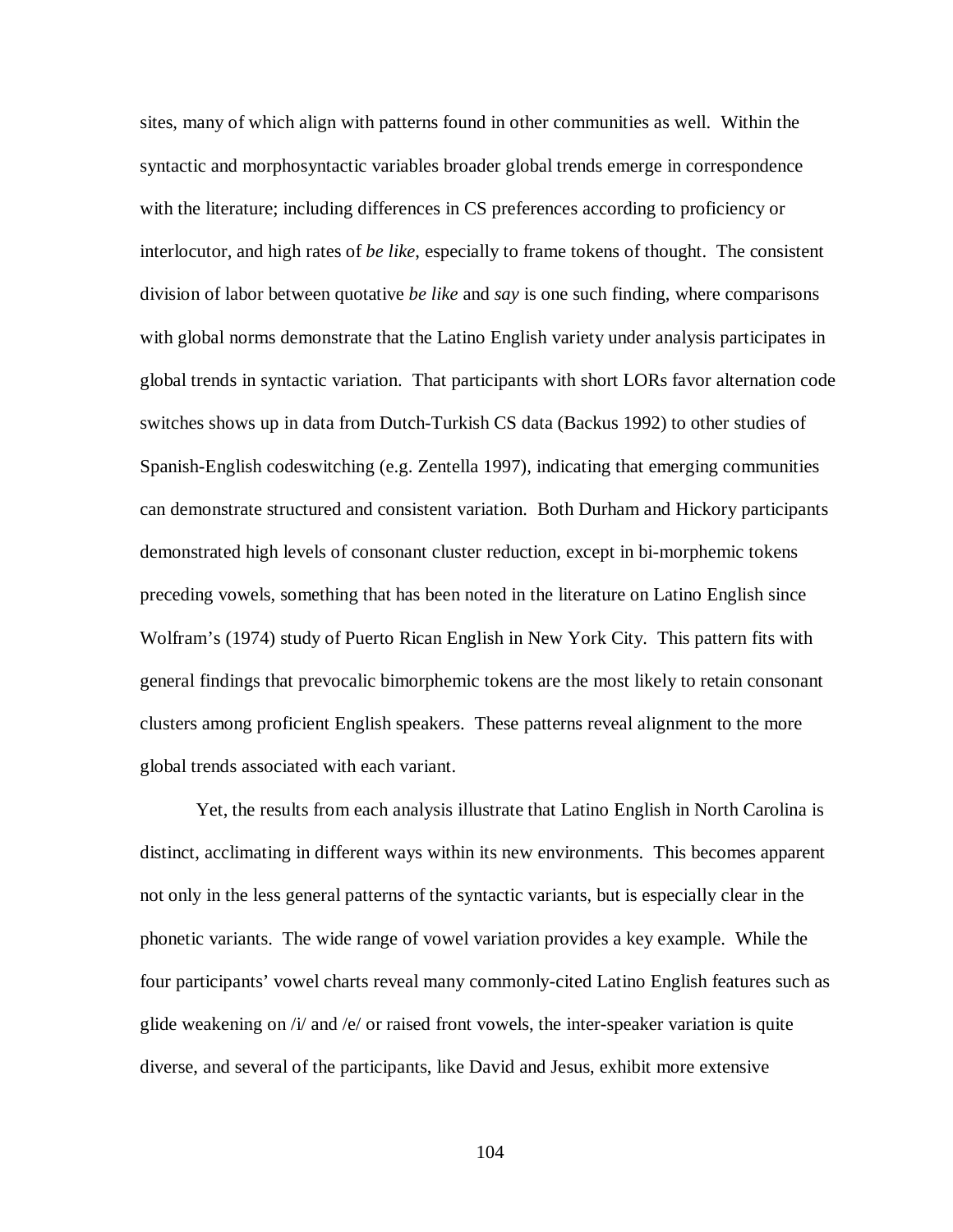accommodation to Southern English Vernaculars beyond what has previously been observed in Latino English in North Carolina (Wolfram, et al. 2004). That non-pre-nasal /æ/ appears to be lower in Hickory than in Durham, while not statistically significant, could indicate the germs of local vowel production norms where Latino English aligns more with Anglo varieties in Hickory, while African American Vernacular raised /æ/ reinforces Latino English's tendency to have raised front vowels in Durham. The existence of community differences becomes particularly apparent when looking at consonant cluster reduction before a pause in the two locations. As noted in previous studies, Latino English's tendency toward syllable timing may encourage increased reduction of consonant clusters except for in salient positions that carry syntactic information. However, what becomes salient is dependent on community norms. Variation in descriptions of Latino English where some authors found reduction before a pause to be favored (Wolfram 1974) while others find that reduction in such locations is disfavored (Santa Ana 1991) may reflect a difference in acclimation to community norms where founder dialects diverge, rather than a national change in an ethnic minority dialect. Understanding the context of community formation could enhance the predictive power of such findings as features sensitive to local accommodation may be identified.

The introduction to this thesis echoed Blommaert's (2003) call to contextualize analyses of linguistic variables with close observations of demographic trends in order to grant predictive power to sociolinguistic observation. As shown in section 2.3, the field sites under investigation offer very different economic opportunities and have very different demographic make-ups from both each other and previous field sites like Raleigh, NC and Siler City, NC. The impact of this difference is evident in the community differences that do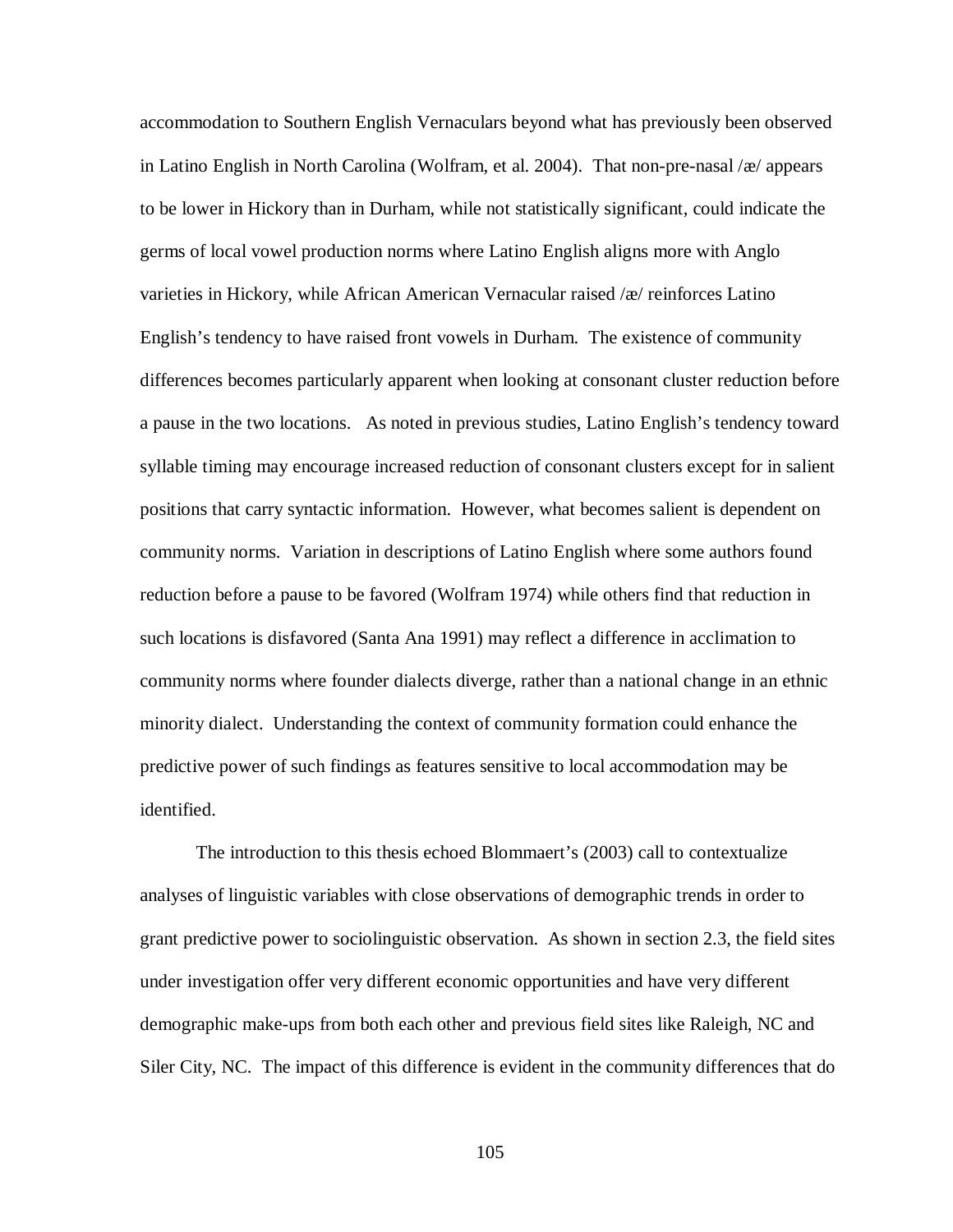emerge within this study. Some are subtle, such as the use of quotative *tell* in Durham, or the Anglo features found in Marcos's vowel chart. Some fall away quickly, such as CS behavior directed toward community outsiders. The large amount of Southern Vernacular features in David's chart, for instance, could indicate increased contact with Anglos and African American populations. The leveled economic environment where the majority of the town's employment opportunities have been the same for over a century, making Hickory, NC so different from Siler City, NC, strengthens this hypothesis and could explain the differences between certain findings in this study and in previous studies (e.g. Thomas, et al. 2006). Other differences are quite impressive, such as the significantly higher amount of consonant cluster reduction in Durham, which could form out of substrate influences being reinforced by contact with AAVE.

That global variation is locally constrained proves particularly relevant for populations in transit, as seen in the analysis above. What emerges from this process is the understanding that communities exist within regional norms but that community differences fine-tune such norms, giving a local flare to even the most global variant (Buchstaller 2006, 2007). Such truths remain evident even within emerging communities with a heritage language. However, the influence of such a heritage must also be taken into account, as certain features, such as prosody, constrain the types of accommodation that occurs. Understanding how community differences impact dialect variation not only demonstrates that Latino English interacts with majority influence, but also shows that emerging community dialects can be studied and compared to more established ethnic minority dialects in order to understand how such codes reach structured heterogeneity.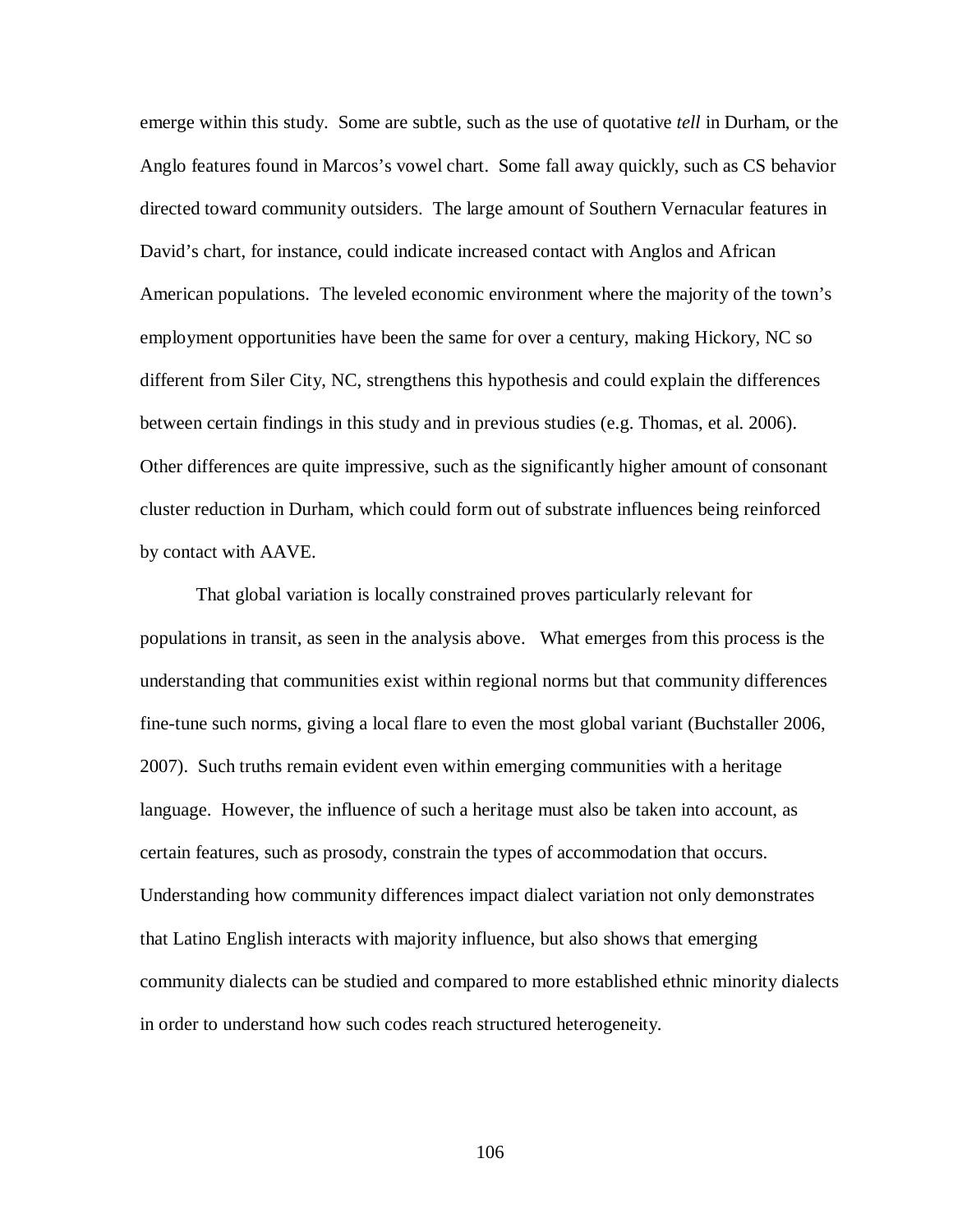## References

Angermeyer, Phillipp. 2006. Codeswitching in interpreter-mediated interaction: Comparing four communities in contact. 80th Annual LSA Meeting, Albuquerque.

Backus, Ad. 1992. Patterns of Language Mixing: A Study in Turkish-Dutch

Bilingualism, Wiesbaden : O. Harrassowitz.

---2001. The role of semantic specificity in insertional codeswitching: Evidence From Dutch-Turkish. Codeswitching Wordwide II, ed. by R. Jacobson. Berlin: Mouton de Gruyter, 125-154.

- Bayley, Robert. 1994. Consonant cluster reduction in Tejano English. Language Variation and Change 3. 303-326.
- Bayley, Robert, and Otto Santa Ana. 2004. Chicano English grammar. A Handbook of Varieties of English, Vol. 2: Morphology and Syntax. ed. by Edgar Schneider, Kate Burridge, Rajend Mesthrie and Clive Upton. New York: Mouton de Gruyter. 167- 183.
- Bell, Allan. 1984. Language style as audience design. Language in Society 13. 145-204.
- Bentahalia, Abdelâli; Davies, Eileen. 1992. Code-switching and language dominance. Cognitive processing in bilinguals, ed. by R.J. Harris. Amsterdam: Elsevier, P. 443-58.
- Bernstein, Cynthia. 1993. Measuring social causes of phonological variables. American Speech 68. 227-40.
- Blyth, Carl Jr., Sigrid Recktenwald, and Jenny Wang. 1990. I'm like, "say what?!": A new quotative in American oral narrative. American Speech 65*.* 215-227.

Blommaert, Jan. 2003. Commentary: A sociolinguistics of globalization. Journal of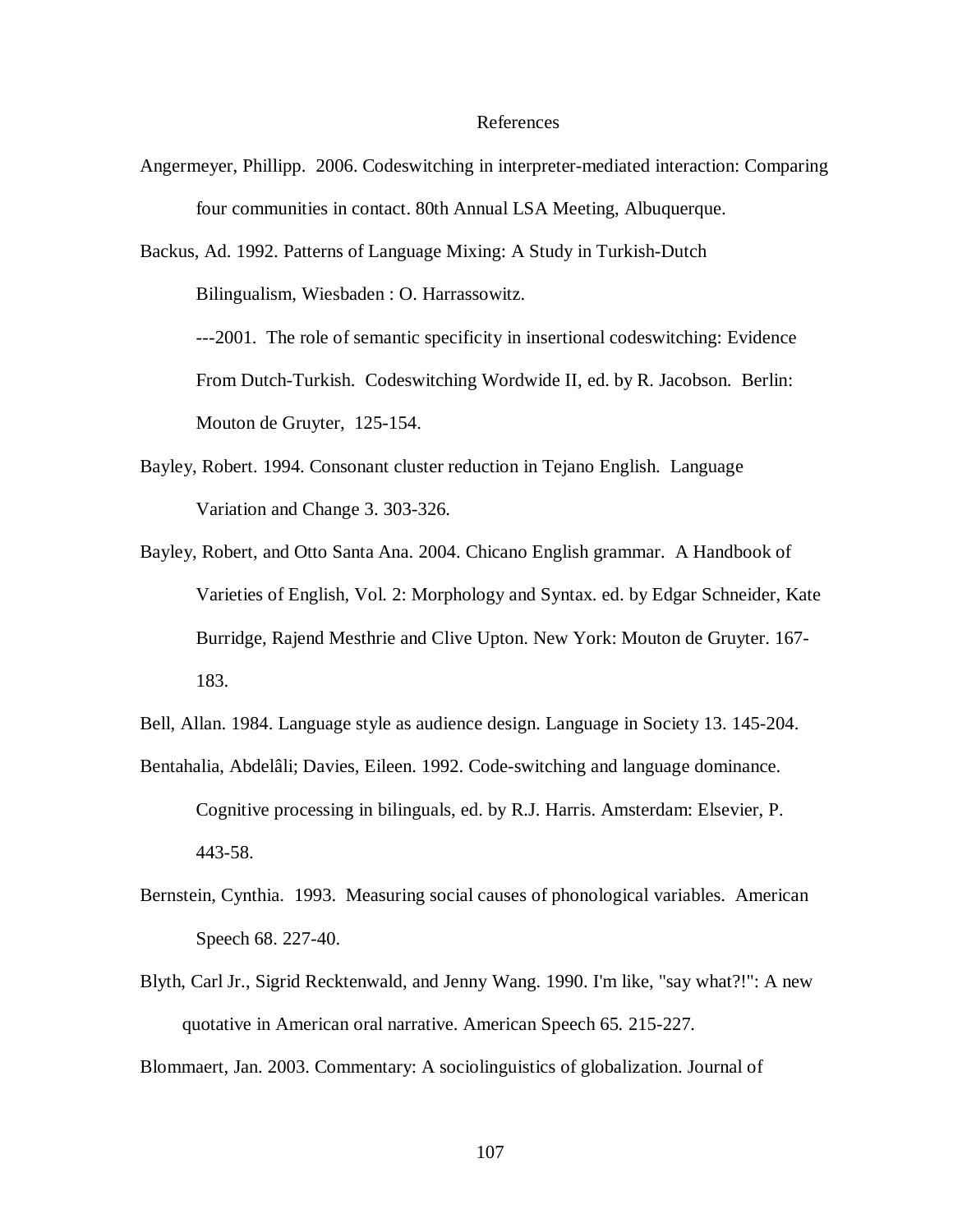Sociolinguistics 7. 606-623.

- Blommaert, Jan, James Collins, and Stef Slembrouck,. 2005. Spaces of multilingualism. Language and Communication 25. 197-216
- Brewer, Cynthia A., and Trudy A. Suchan. 2001. Mapping Census 2000: The geography of US diversity. Redlands, CA: Esri Press.
- Britain, David. 1991. A geolinguistic analysis of speech variables in the Fens*.* Colchester: University of Essex.

--- 2000. The difference that space makes: an evaluation of the application of human geographic thought in sociolinguistic dialectology. Essex research reports in linguistics. 29. 38-82.

- Bucholtz, Mary. 1999. Why be normal: Language and identity practice in a community of nerd girls. Language in Society 28. 203-223
- Buchstaller, Isabelle. 2001. "He goes and I'm Like: The new quotatives revisited. Paper presented at NWAV 30, North Carolina State University.

--- 2006. Diagnostics of age-graded linguistic behaviour: The case of the quotative system. Journal of Sociolinguistics 10. 3-30.

--- 2007. Localized globalization: A multi-local, multivariate investigation of quotative be like. Paper presented at NWAV 36, University of Pennsylvania.

- Calvet, Louis-Jean. 2006. Towards on ecology of world languages, trans. by Andrew Brown. Malden, MA: Polity Press.
- Carter, Phillip. 2004. The emergence of Hispanic English in the Raleigh community: A sociophonetic analysis. MA thesis. Raleigh, North Carolina: North Carolina State University.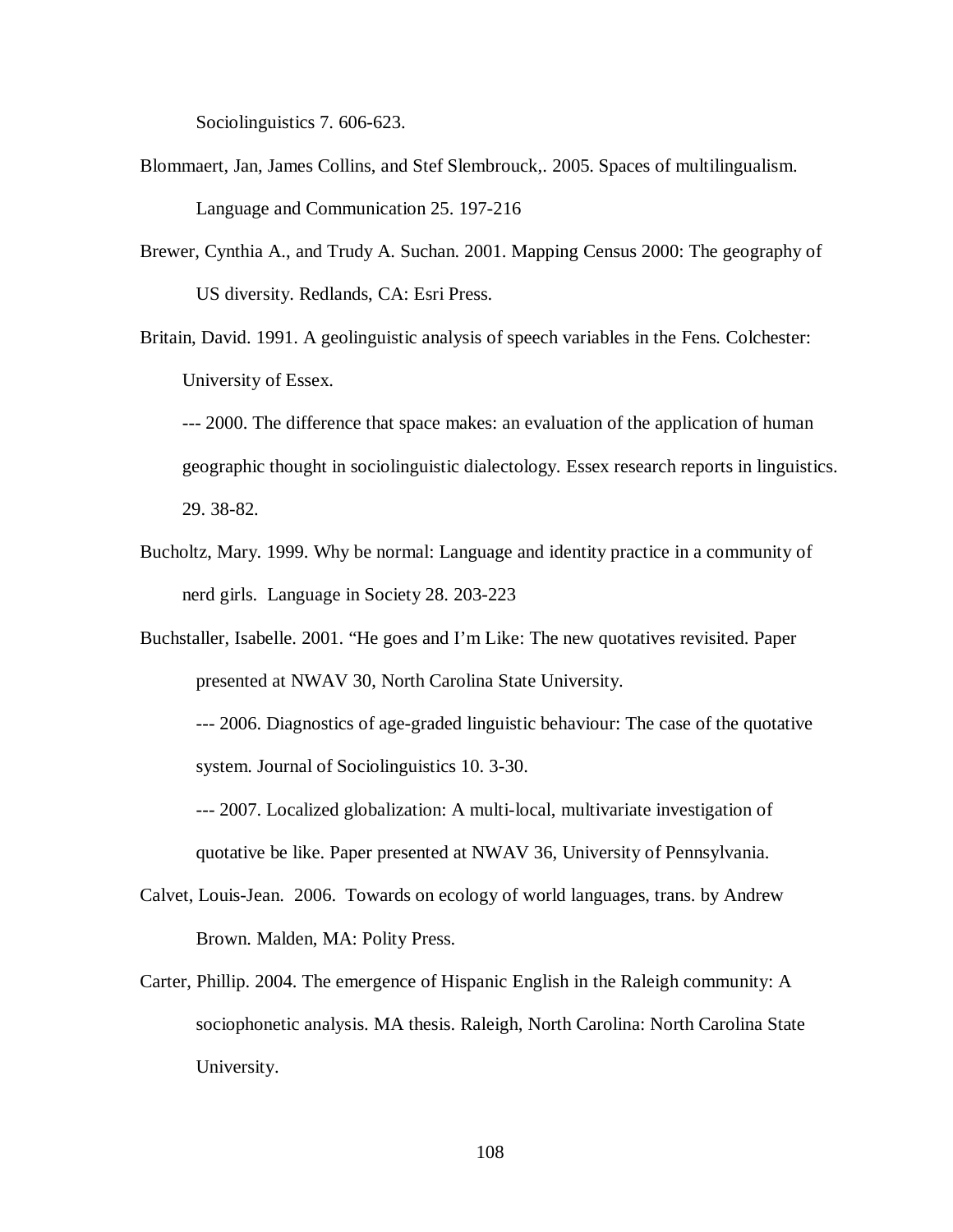---2007. Phonetic variation and speaker agency: Mexicana identity in a North Carolina middle school. Penn Working Papers in Linguistics: Papers from NWAV 35 13. 1-14.

- Chambers, J.K. 2000. World enough and time: Global enclaves of the near-future. American Speech 75. 285-287.
- Cheshire, Jenny, and Penelope Gardner-Chloros. 1997.Communicating gender in two languages. Communicating Gender in Contact, ed. by H. Kothoff and R. Wodak Amsterdam: Benjamins. 249-281.
- Clyne, Michael. 1987. Constraints on code-switching: how universal are they? Linguistics 25. P. 739-64.
- Coulmas, Florian. 2005. Changing language regimes in globalizing environments. International Journal of the Sociology of Language 175/176. 3-15.
- Cukor-Avila, Patricia. 2002. She say, she go, she be like: Verbs of quotation over time in African American Vernacular English. American Speech 77. 3-31.
- De Anda, Roberto M. 2005. Employment hardship among Mexican-origin women. Hispanic Journal of Behavioral Sciences 27. 43-59.
- Deuchar, Margaret, Pieter Muysken, and Sung-Lan Wang. 2007. Structured variation in codeswitching: Towards an empirically based typology of bilingual speech patterns. International Journal of Bilingual Education and Bilingualism 10. 298-340.

Downs, Anne, Stevenson Fergus, Yvonne Gagnon, Geeta George, CourtneyGriffiths, and Jamie Newman,. 2000. Chatham County, North Carolina: A Community Diagnosis including Secondary and Qualitative Data Collection and Analysis. Chapel Hill: University of North Carolina at Chapel Hill Dissertation.

Doughty, C. 1991. Second language instruction does make a difference: Evidence from an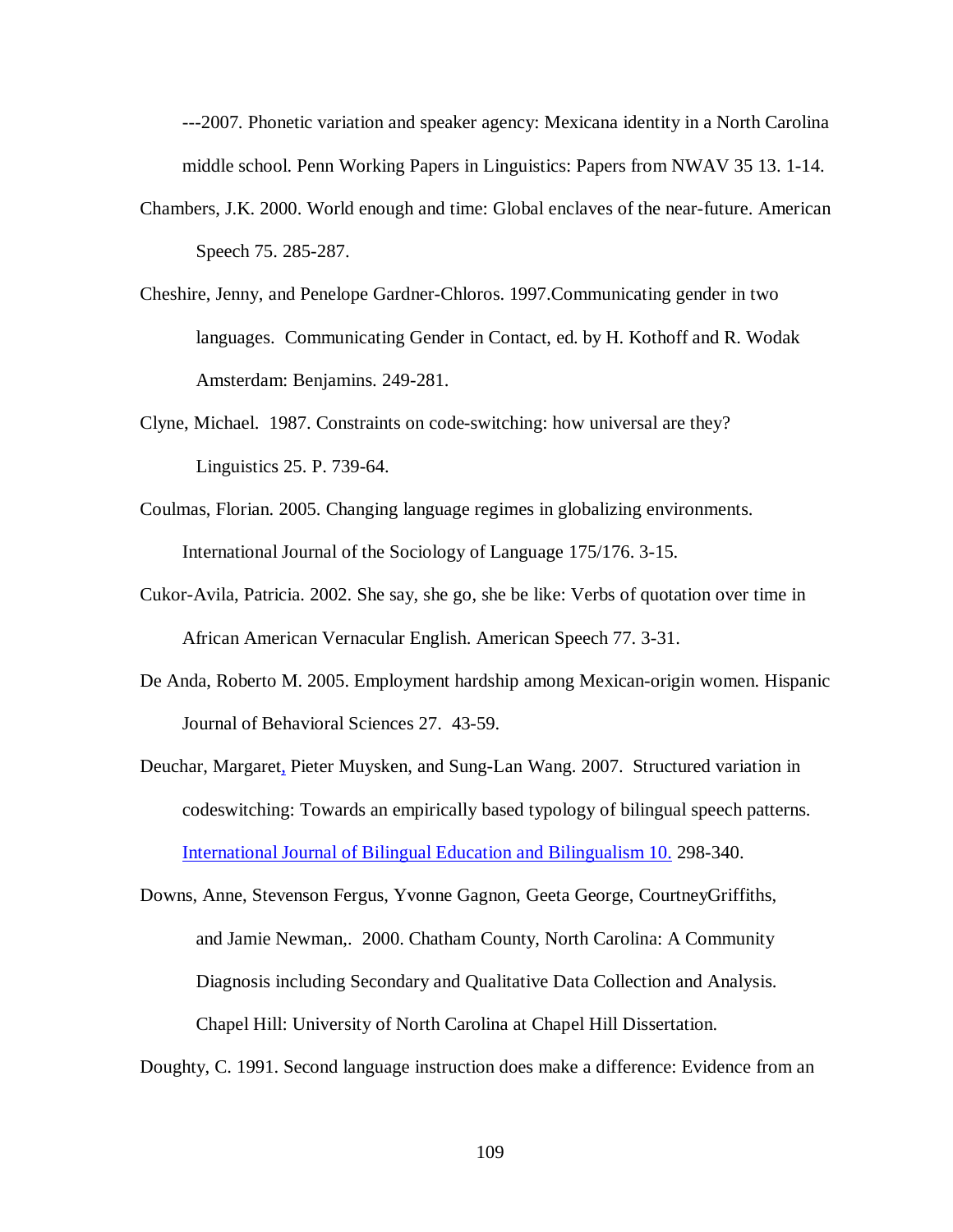empirical study of SL relativization. Studies in Second Language Acquisition 13. 431- 469.

Durand, Jorge, Douglass Massey, and Fernando Charvert. 2000. The changing geography of Mexican immigration to the United States: 1910-1996. Social Science Quarterly 81. 1- 16.

Durham Public Schools Quick Facts. (2007). <http://www.dpsnc.net/>

- Fasold, Ralph. 1972. Tense marking in Black English: A linguistic and social analysis. Arlingtion: Center for Applied Linguistics.
- Ferrara, Kathleen, and Barbara Bell. 1995 Sociolinguistic variation and discourse function of constructed dialogue introducers: The case of *Be+like*. American Speech 73. 265-297.
- Fought, Carmen. 1999. A majority sound change in a minority community: /u/-fronting in Chicano English.Journal of Sociolinguistics 3*.* 5-23.

--- 2003. Chicano English in Context. New York: Palgrave MacMillan.

- Frazer, Timothy C. 1996. Chicano English and Spanish interference in the Midwestern United States. American Speech *71*, 72-85.
- Gal, Susan. 1987. Codeswitching and Consciousness in the European Periphery. American Ethnologist 14. 637-653.

-1988 The Political Economy of Code Choice. Codeswitching: Anthropological and Sociolinguistic Perspectives, ed. by Monica Heller. New York : Mouton de Gruyter. 245-264.

Gardner-Chloros, Penelope. 1995. Code-switching in community, regional and national repertoires: The myth of the discreteness of linguistic systems. One Speaker, Two Languages, ed. by Lesley Milroy and Pieter Muysken. Cambridge, UK: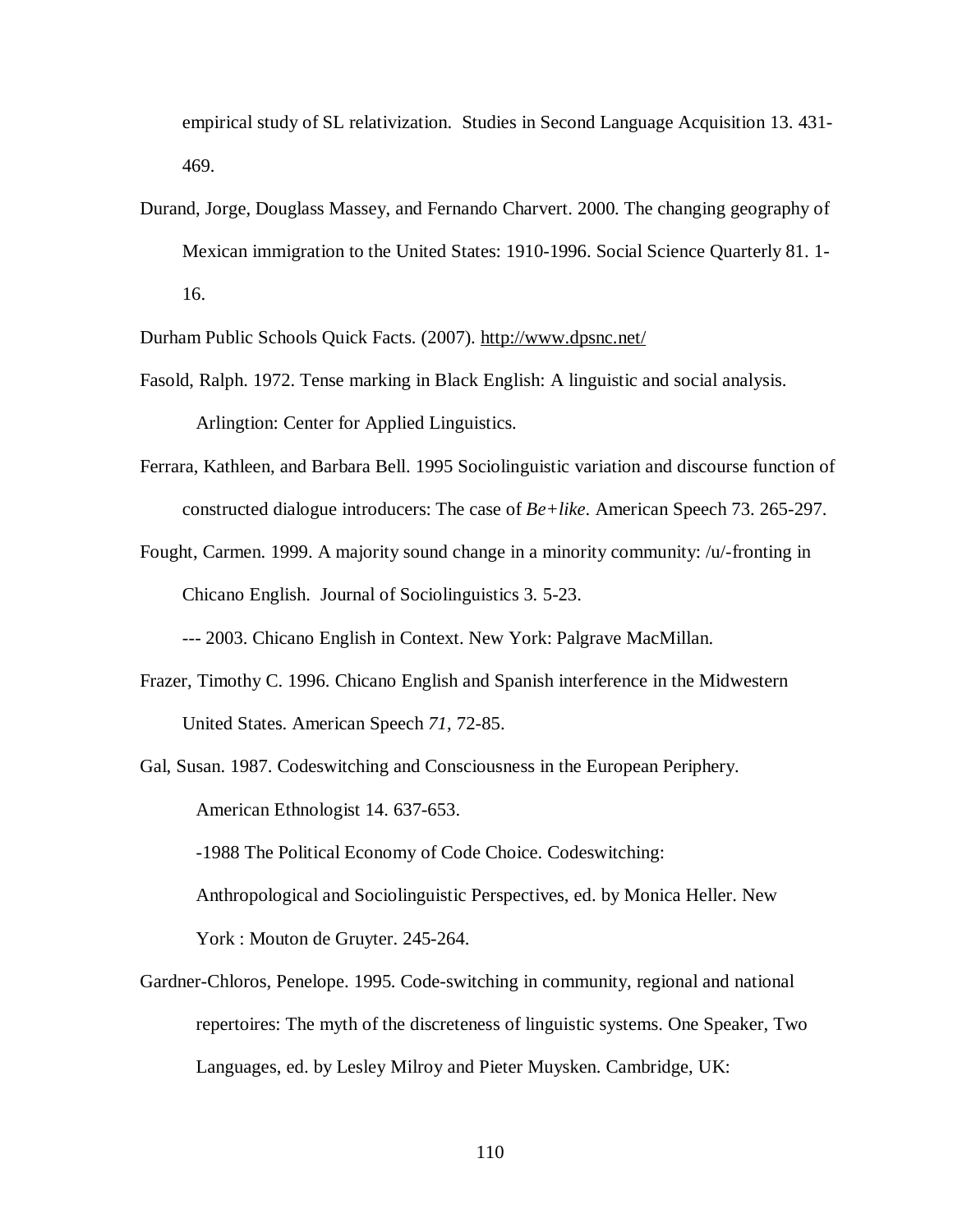Cambridge University Press. 68-89.

- Gardner-Chloros, Penelope, Reeva Charles, and Jenny Cheshire. 2000. Parallel patterns? A comparison of monolingual speech and bilingual codeswitching discourse. Journal of Pragmatics 32. 1305-1341.
- Godinez, Manuel, Jr. 1984. Chicano English phonology: Norms vs. interference phenomena. Form and Function in Chicano English. ed. by Jacob Ornstein-Galicia. Rowley, MA: Newberry. 42-47.
- Godinez, Manuel, Jr. and Ian Maddieson 1985. Vowel Differences between Chicano and General Californian English? International Journal of the Sociology of Language 53. 43-58.
- Gordon, Matthew J. 2000. Phonological correlates of ethnic identity: Evidence of divergence? American Speech 75. 115-36.
- Hartford, Beverley S. 1978. Phonological differences in the English of adolescent female and male Mexican-Americans. International Journal of the Sociology of Language 17. 55-64.
- Haugen, Einar. 1972. The ecology of language, ed. by Anuar Dil, 324-339. Stanford: Stanford University Press.
- Johnstone, Barbara. 2000. The individual voice in language. Annual Review of Anthropology 29. 405-424.
- Kandel, William, and John Cromartie. 2004. New patterns of Hispanic settlement in rural America. Rural Development Research Report 99. USDA. 1-44.
- Kandel, William, and Constance Newman. 2004. Rural Hispanics: Employment and Residential Trends. Amber Waves 2. 38-45.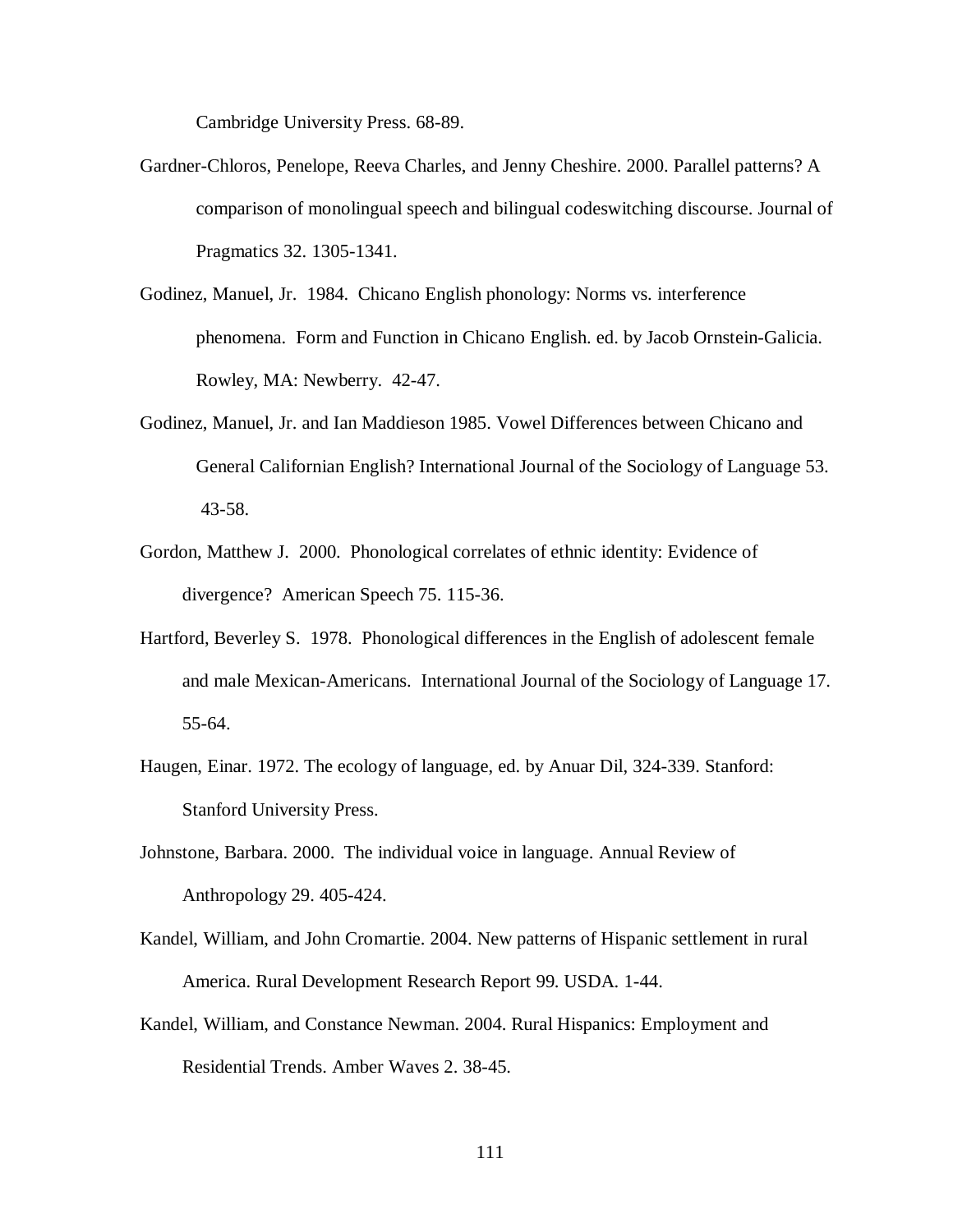- Kandel, William, and Emilio A. Parrado. 2005. Restructuring of the US Meat Processing Industry and New Hispanic Migrant Destinations. Population and Development Review 31. 447–471.
- Kasarda, John. D., and James. H. Johnson, Jr. 2006. The economic impact of the Hispanic population on the state of North Carolina. Chapel Hill: University of North Carolina Press.
- Kerswill, Paul, and Peter Trudgill. 2005. The Birth of New Dialects. Dialect Change, ed. by Peter Auer, Frans Hinskens, and Paul Kerswill. 196- 220. Cambridge, UK: Cambridge University Press.
- Kohler, Adiana, and Melissa Lazarín. 2007. Hispanic Education in the United States. National Council of La Raza Statistical Brief 8: 1-16.
- Labov, William. 1963. The social motivation of a sound change. *Word*, 19: 273-309. --- 1966. The social stratification of English in New York City. Washington, D.C.: Center for Applied Linguistics.
	- --- 1989. The child as linguistic historian. Language Variation and Change 1. 85-97.
- Labov, William, Paul Cohen, Clarence Robins, and John Lewis. 1968. A study of the nonstandard English of Negro and Puerto Rican speakers in New York City. United States Office of Education Final Report, Research Project 3288.
- Liaw, Kao-Lee, and William H. Frey, 2007. Multivariate explanation of the 1985-1990 and 1995-2000 destination choices of newly arrived immigrants in the United States: The beginning of a new trend? Population, Space and Place 13. 377-399.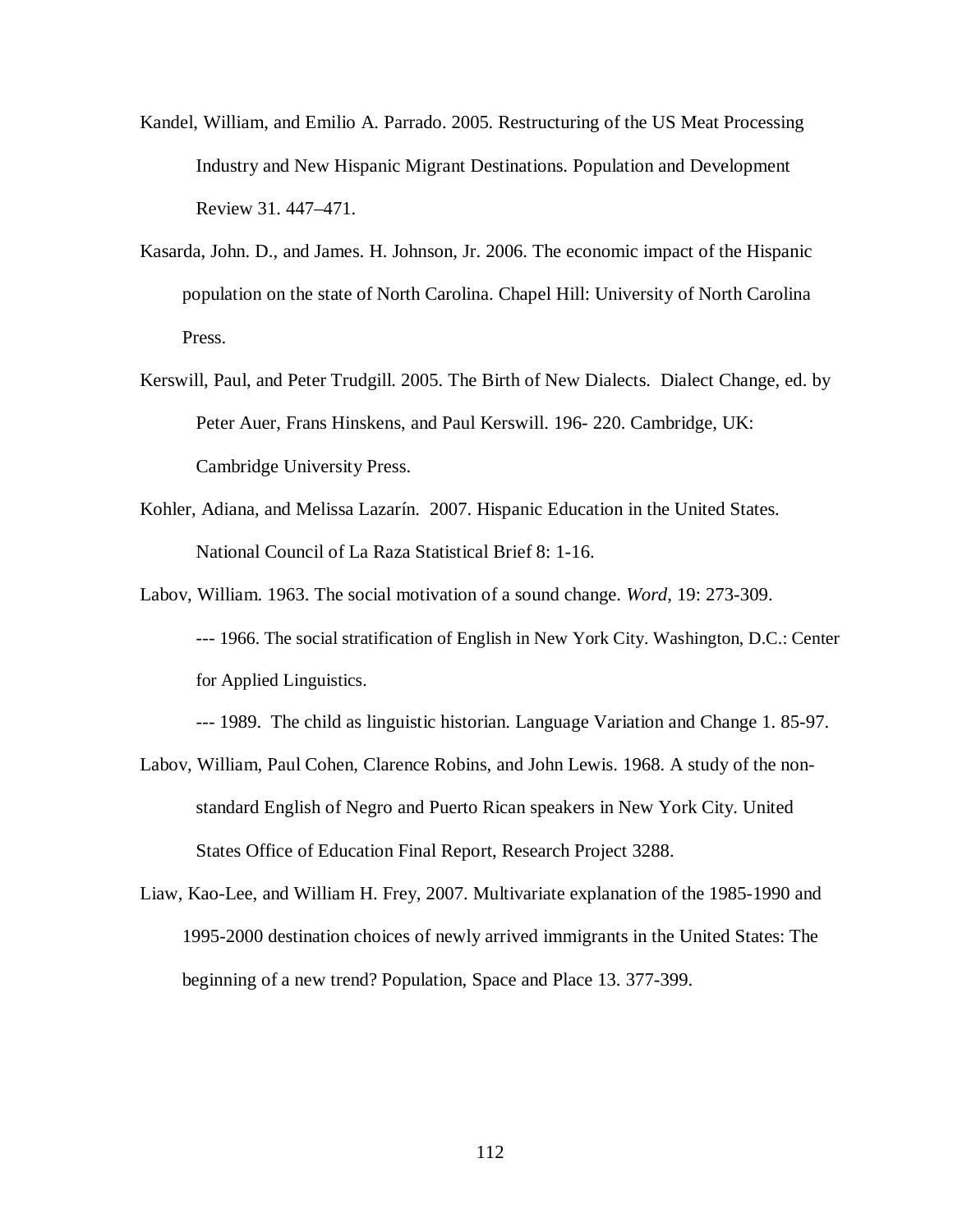- Lowell, Lindsey, & Roberto Suro. 2002. The improving educational profile of Latino immigrants. Pew Hispanic Center Report. Washington, D.C.: Pew Charitable Trusts and the USC Annenberg School for Communication.
- Massey, Douglass. 1990. The social and economic origins of immigration. Annals of the American Academy of Political and Social Science 510. 60-72.
- Massey, Douglass, Jorge Durand, and Nolan Malone. 2002. Beyond smoke and mirrors: Mexican immigration in an era of economic integration. New York, NY; Russell Sage.
- McClure, Erica. 1997. The Interrelationship between form and function in written national language – English codeswitching: Evidence from Mexico, Spain, and Bulgaria. Codeswitching Worldwid, ed. by R. Jacobson. The Hague: Mouton de Gruyter. P. 125-150.
- Mesthrie, Rajend. 1993. Koineization in the Bhojpui-Hindi diaspora. International Journal of the Sociology of Language 99. 25-44.
- Milroy, Lesley; and Li Wei. 1995. A social network approach to code-switching: the example of a bilingual community in Britain. One Speaker, Two Languages, ed. by Lesley Milroy and Pieter Muysken. Cambridge, UK: Cambridge University Press. 136-57.
- Mohney, Kirk F., and Laura A.W. Phillips. 1988. From Tavern to Town. Hickory, NC: Hickory Landmarks Society.
- Moriello, Becky. 2003. 'I'm feeksin' to move . . . ': Hispanic English in Siler City, North Carolina. MA thesis. Raleigh, North Carolina: North Carolina State University.
- Mufwene, Salikoko S. 2001. The ecology of language evolution. Cambridge, UK: Cambridge University Press.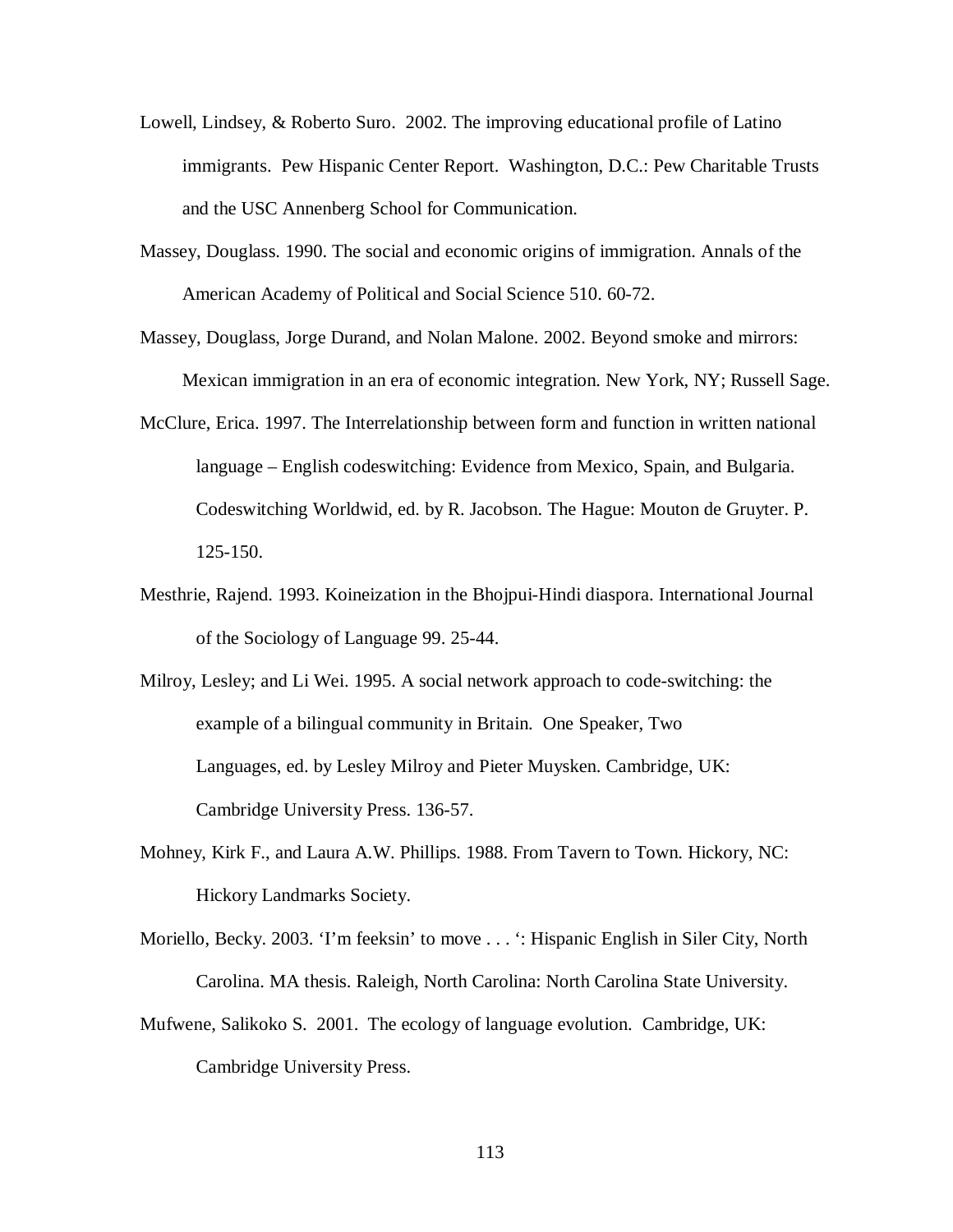- Mühlhäusler, Peter. 1996. Linguistic ecology: language change and linguistic imperialism in the Pacific region. London: Routledge.
- Muysken, Pieter. 2000. Bilingual Speech: A Typology of Code-Mixing. Cambridge, UK: Cambridge University Press.
- Myers-Scotton, Carol. 2002. Contact linguistics: Bilingual encounters and grammatical outcomes. Oxford: Oxford University Press.

---1993a. Social Motivations for Codeswitching: Evidence from Africa.

Oxford: Oxford university Press.

- --- 1993b. Common and uncommon ground: Social and structural factors in codeswitching. Language in Society 22. 475-503.
- Netstate. 2007. http://www.netstate.com/states/maps/images/nc\_outlinecap.gif
- North Carolina Profile. 2002. http://eslmi23.esc.state.nc.us/ncp/genInfo/industry.aspx
- Paolillo, John. 2002. Analyzing linguistic variation: Statistical models and methods. Stanford: CSLI Publications.
- Penfield, Joyce, and Jacob Ornstein-Galicia. 1985. Chicano English: An ethnic contact dialect. Varieties of English Around the World, General Series*, 7*.
- Poplack, Shana. 1978. Dialect acquisition among Puerto Rican bilinguals. Language in Society 7. 89-103.
	- --- 1980. Sometimes I'll start a sentence in Spanish *y termino en español.* Linguistics 18. 581-618.
	- --- 1988. Language status and language accommodation along a linguistic boarder. Language Spread and Language Policy, ed. by Peter Lowenberg. Washington, DC: Georgetown University Press. 90-118.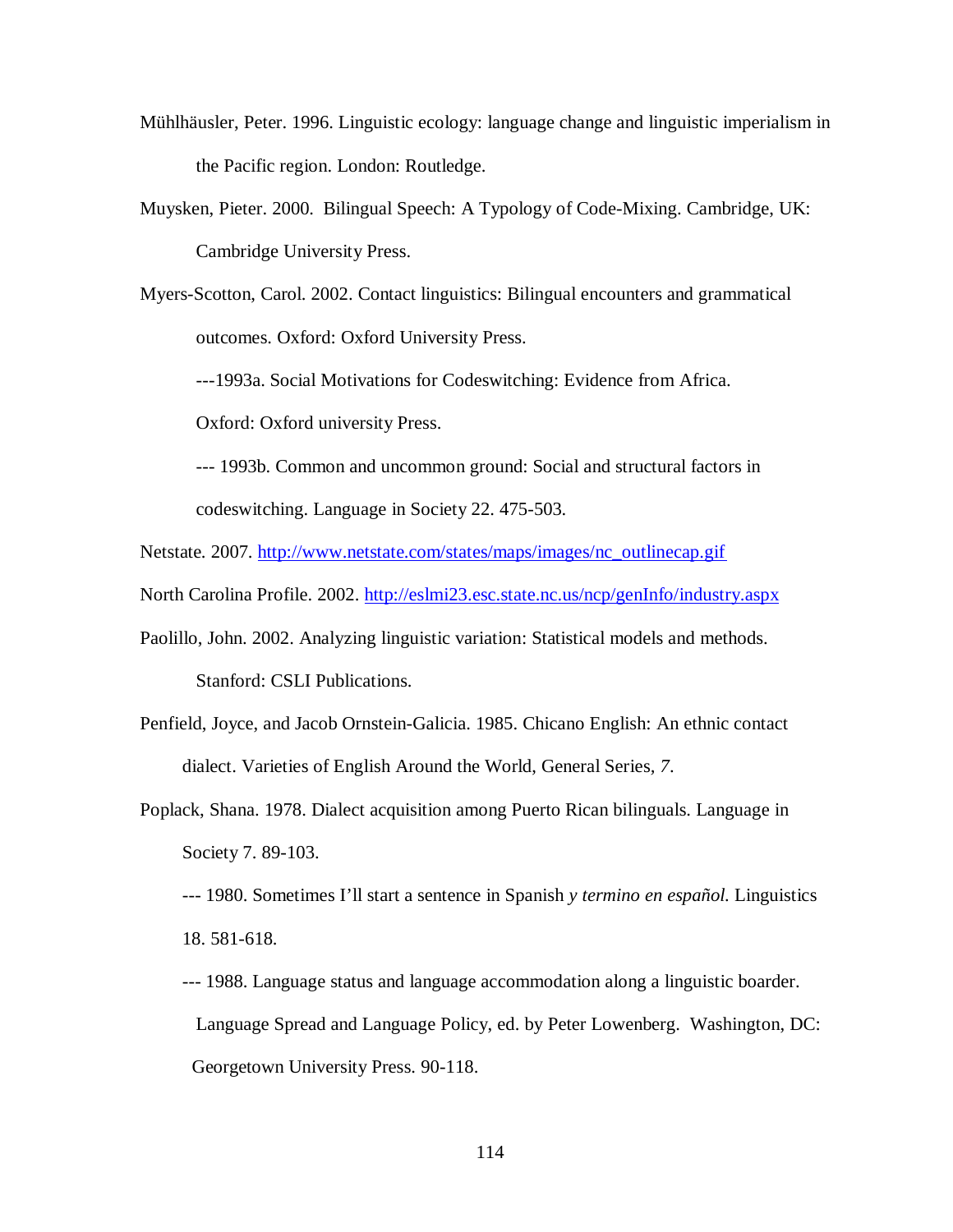- Poplack, Shana, Susan Wheeler, and Anneli Westwood. 1987. Distinguising languagecontact phenomena: evidence from Finnish-English bilingualism. The Nordic Languages and Modern Linguistics 6, Proceedings o the Sixth International Conference of Nordic and General Linguistics in Helsinki. ed. by Pirkko Lilius and Mirja Saari.
- Rickford, John, Thomas Wasow, Arnold Zwicky, and Isabelle Buchstaller. 2007.. Intensive and quotative *all*: Something old, something new. American Speech, 82. 3-31.
- Roeder, Rebecca V. 2006. Ethnicity and sound change: Mexican American accommodation to the Northern Cities Shift in Lansing, Michigan. Ph.D. dissertation, Michigan State University.
- Romaine, Suzanne, and Deborah Lange. 1991. The use of like as a marker of reported speech and thought: A case of grammaticalization in progress. American Speech 66. 227- 279.
- Sanchez, Tara, and Anne Charity. 1999. Use of be like and other verbs of quotation in a predominantly African-American community. Paper presented at NWAV 28, Toronto.
- Santa Ana, Otto. 1991 Phonetic simplification processes in the English of the barrio: A cross-generational sociolinguistic study of the Chicanos of Los Angeles. Doctoral dissertation, University of Pennsylvania. --- 1993. Chicano English and the Nature of the Chicano Language Setting. Hispanic Journal of Behavioral Science 15. 3-35. --- 1996. Sonority and syllable structure in Chicano English. Language Variation

and Change 8. 63-91.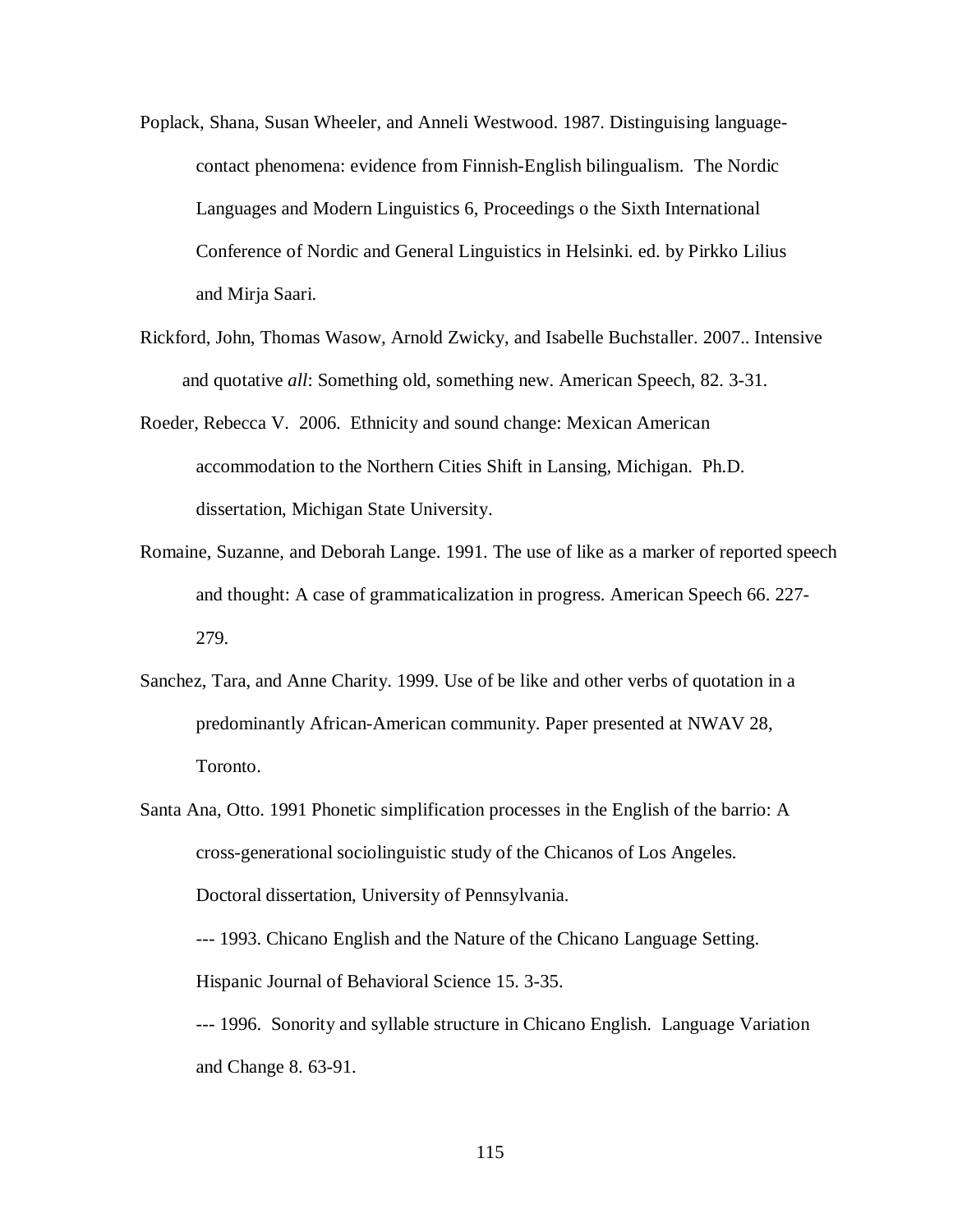- Sawyer, Janet B. 1959. Aloofness from Spanish influence in Texas English. *Word* 15. 270- 81.
- Singler, John Victor. 2001. Why you can't do a VARBRUL study of quotative frames and what such a study can show us. University of Pennsylvania Working Papers in Linguistics 7. 257-278
- Soja, Edward. 1989. Postmodern geographies: The reassertion of space in critical social theory*.* New York: Verso.
- Syrdal, Anne K. and H. S Gopal. 1986. A perceptual model of vowel recognition based on the auditory representation of American English vowels. Journal of the Acoustical Society of America 79.1086-1100.
- Tagliamonte, Sally, and Rachel Hudson. 1999 *Be like* et al. beyond America: The quotative system in British and Canadian youth. Journal of Sociolinguistics 3, 147-172.
- Tannen, Deborah. 1989. Talking voices: Repetition, dialogue, and imagery in conversational discourse. Cambridge, UK: Cambridge University Press.
- Thomas, Erik; Phillip Carter, Elizabeth Cogshall. 2006. Acoustic evidence for new dialect formation. Paper presented at the American Dialect Society Annual Meeting: Albuquerque.
- Thomas, Erik. 1989. The implications of /o/ fronting in Wilmington, North Carolina. American Speech 64. 223-32. ---1993. Why we need descriptive Studies: Phonological Variables in Hispanic English. Proceedings of the First Annual Symposium about Language and Society *(SALSA I*), ed. by Robin Queen and Rusty Barrett. Austin: Department of Linguistics,

University of Texas at Austin. 42-49.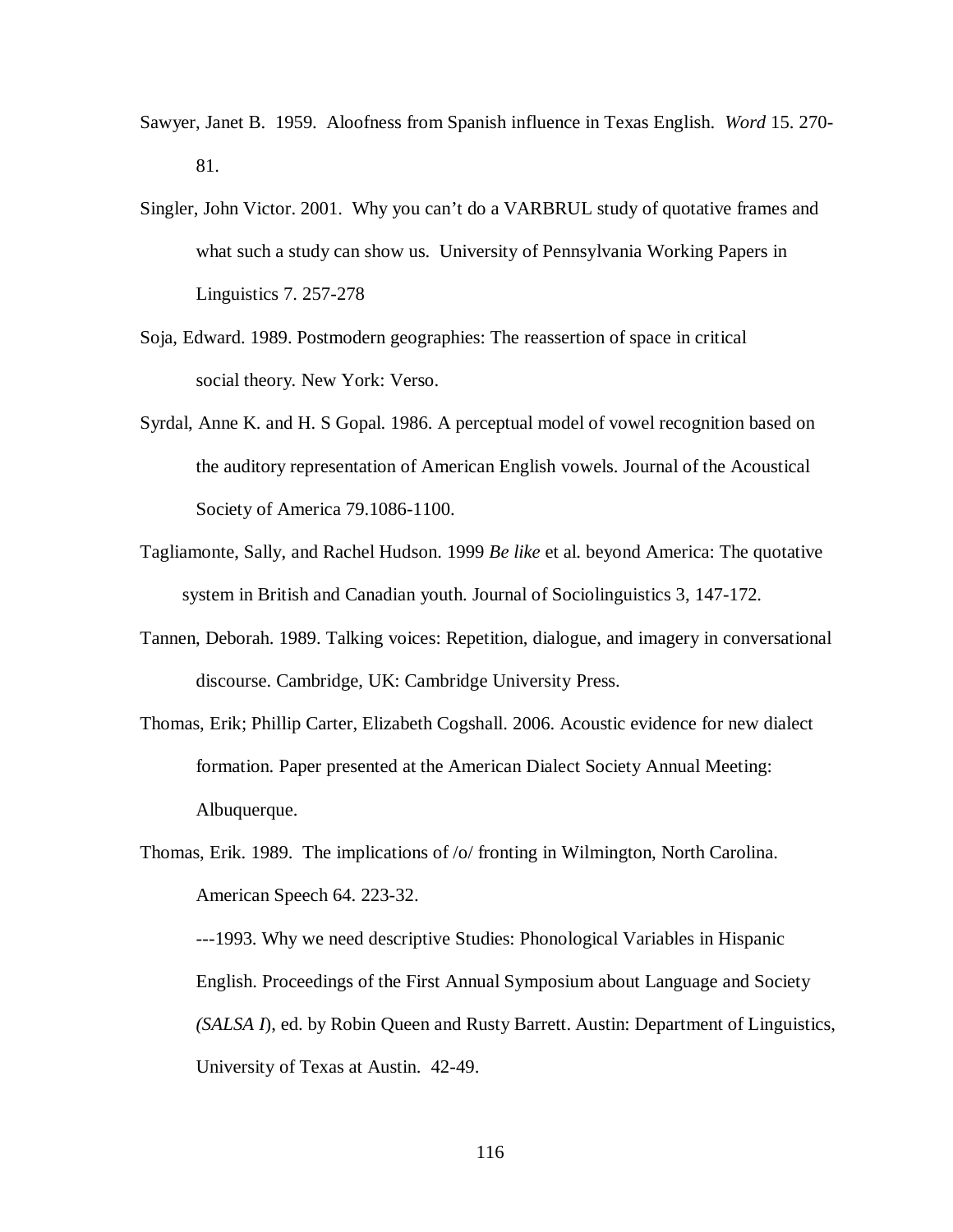--- 1997. A rural/metropolitan split in the speech of Texas Anglos.

Language Variation and Change 9. 309-332.

--- (2001). An Acoustic Analysis of Vowel Variation in New World English.

Durham: Duke University Press.

- Thompson, Roger M. 1975. Mexican-American English: Social correlates of regional pronunciation. American Speech 50. 18-24.
- Treffers-Daller, Jeanine. 1997. Variability in code-switching styles: Turkish-German code-switching patterns. Codeswitching Worldwide, ed. by R. Jacobson. The Hague: Mouton de Gruyter.177-198.

--- 1992. French-Dutch codeswitching in Brussels: Social factors explaining its disappearance. Journal of Multilingual and Multicultural Development 13. 143-156.

Trudgill, Peter, Elizabeth Gordon, Gillian Lewis, and Margaret Maclagan. 2000.

Determinism in new dialect formation and the genesis of New Zealand English. Journal of Linguistics 36. 299-318.

- Trudgill, Peter. 1986. Dialects in Contact. Languages in Society 10, ed. by Peter Trudgill. Oxford, Great Britain: Basil Blackwell, ltd.
- Veatch, Thomas. 1991. English vowels: Their surface phonology and phonetic implementation in vernacular dialects. Doctoral dissertation, University of Pennsylvania.
- Wald, Benji. 1984. The status of Chicano English as a dialect of American English. Form and Function in Chicano English, ed. by Jacob Ornstein-Galicia and Allan Metcalf, 14-31. Rowley, MA: Newberry House.

Wolfram, Walt. 1969. A sociolinguistic description of Detroit Negro speech. Arlington: